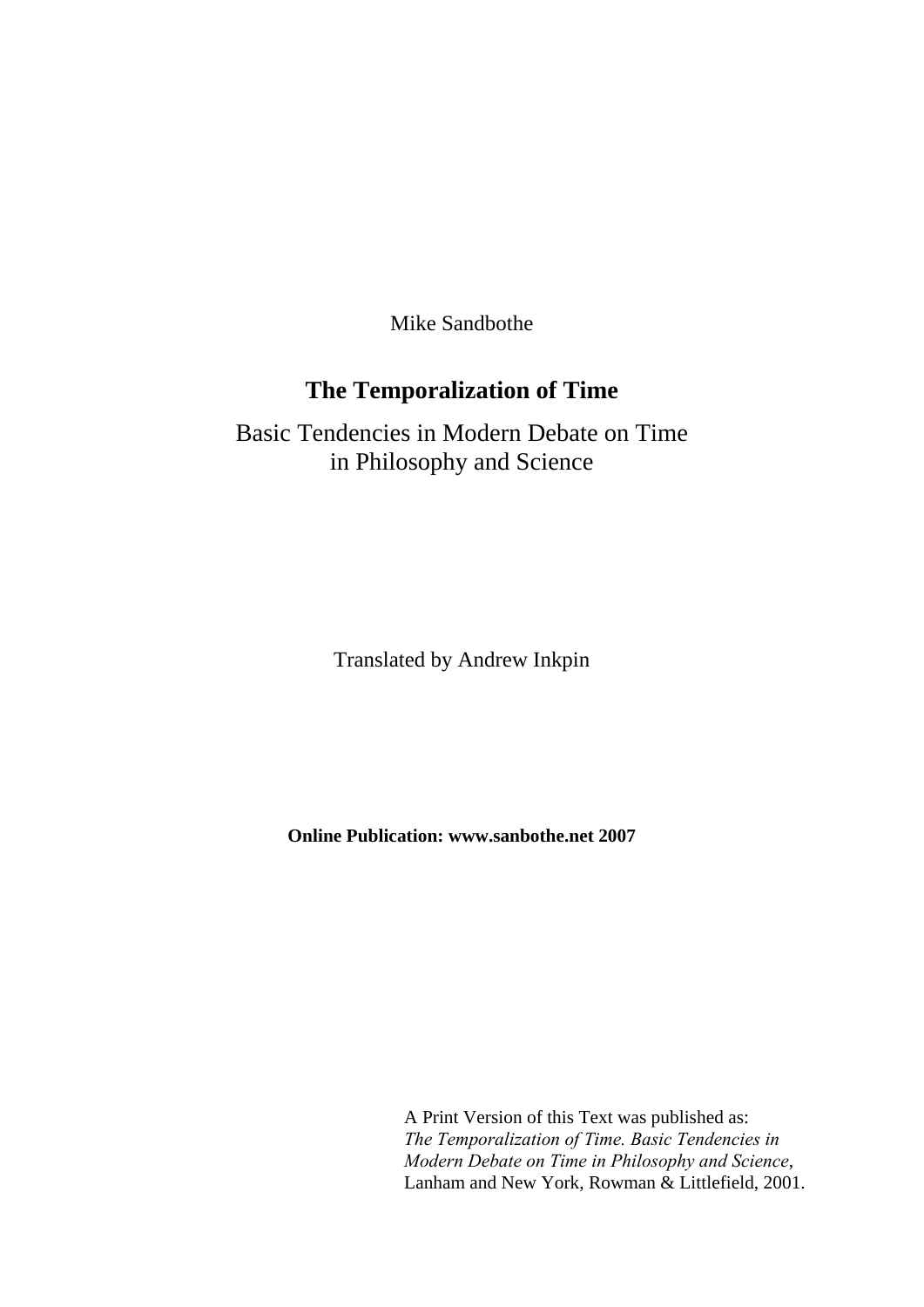## **Contents**

Preface **Introduction** 

## **Chapter I. The Objective Temporalization of Time in Physics**

1) The Concept of Reversible Time as the Fundament of Classical Thermodynamics

2) The Introduction of Irreversible Time in Physics: On the Emergence and Scientific Establishment of Thermodynamics

a) The Emergence of Thermodynamics in the 19th Century

b) The Scientific Establishment of Thermodynamics and the Debate Concerning the Time-theoretical Assumptions of Dynamics

3) The Self-organization of Time and Prigogine's Theory of Dissipative Structures

a) Linear Non-equilibrium Thermodynamics and the Creativity of the Arrow of Time

b) Non-linear Non-equilibrium Thermodynamics and the Temporality of Dissipative **Structures** 

4) The Objective Temporalization of Time in Physics and the Concept of Irreversible Time

## **Chapter II. The Reflexive Temporalization of Time in Philosophy**

1) Kant's Theory of Time as the Starting Point of the Reflexive Temporalization Tendency

2) Between the Temporalization and Essentialization of Time: Bergson and Husserl

a) Bergson, Husserl and Heidegger in Context

b) Bergson's Theory of Pure Duration

c) Husserl's Phenomenology of the Consciousness of Internal Time

3) The Reflexive Temporalization of Time in Heidegger's Analysis of Temporality

a) Fundamental Ontology and the Analysis of Dasein: the Pragmatic Approach to its Interpretation

b) On the Systematic Position of the Problem of Time within the Architectonics of *Being and Time*

c) Pragmatic Interpretation of Heidegger's Analysis of Temporality

4) The Reflexive Temporalization Tendency and its Relation to Objective Temporalization

Quoted Literature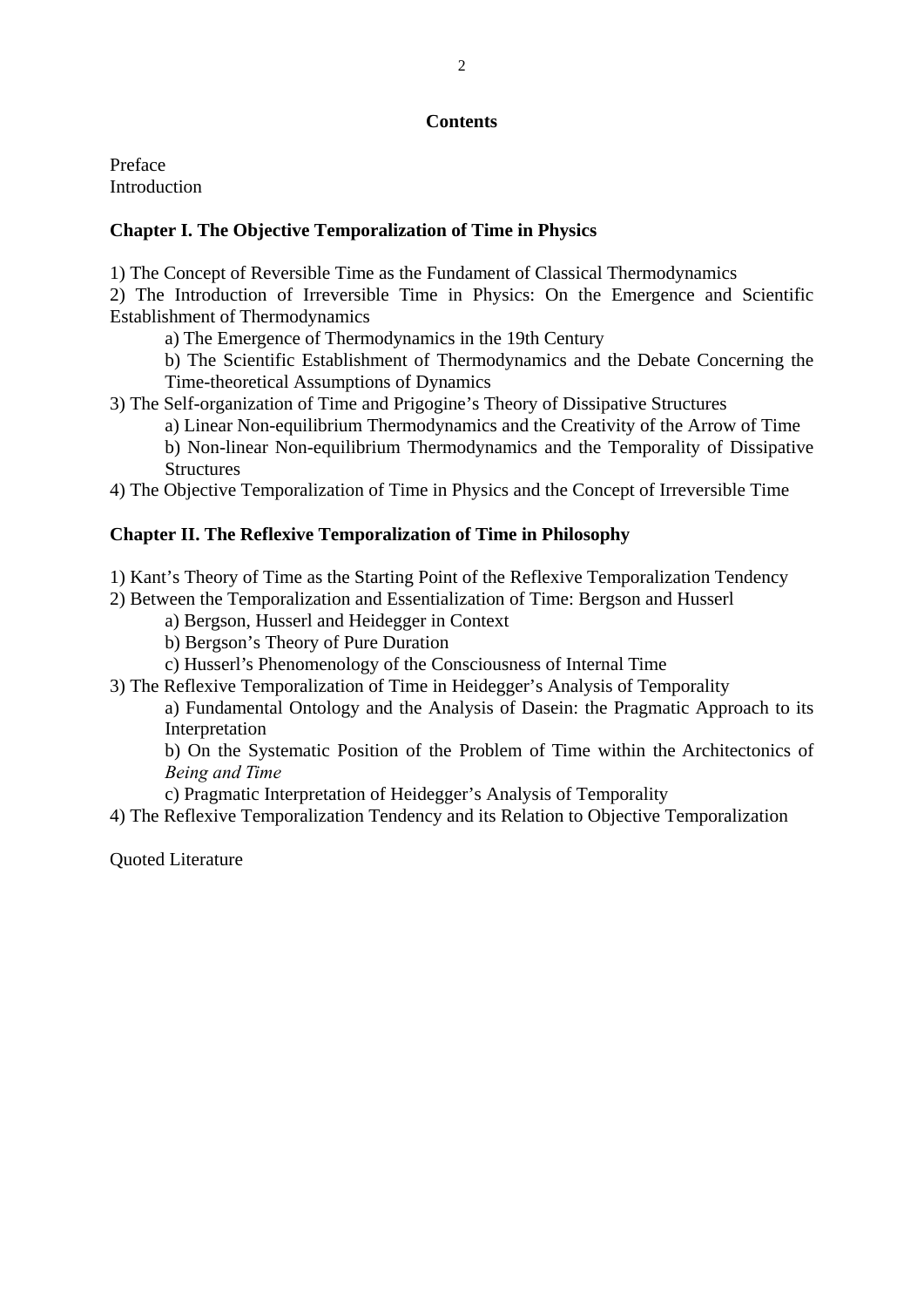## **Introduction**

In the current situation, one characterized by a plurality of heterogeneous time concepts, cross-disciplinary discussion about the problem of time assumes particular importance.<sup>1</sup> The central problem for current debate on time is to relate the varying concepts of time developed in individual scientific disciplines both to one another and to everyday experience (cf. Baumgartner, 1993; Burger, 1993; Le Poidevin/McBeath, 1993; Mainzer, 1996; Gimmler/Sandbothe/Zimmerli, 1997; Baert, 1999).<sup>2</sup> In the attempt to solve this task different approaches can be distinguished. They are embedded in two lines of development, to be outlined below, which determine current time theory.

The first basic tendency in contemporary philosophy of time may be described as the tendency to unify and to universalize our understanding of time. The protagonists of this tendency are convinced that the aspect of time is to be considered a new Archimedean point, unifying our everyday experience of self and the world with scientific theories about humankind and nature. This point of unity, they contend further, has been highlighted over and over again in philosophy (for instance by von Baader, Schelling, Bergson, Whitehead or Heidegger), but has been ignored for far too long by science and technology. It was not until the second half of this century that a global time concept was developed and mathematically operationalized at the interface between physics, chemistry and biology within the framework of the so-called theories of 'selforganization' (cf. Griffin, 1986 and Krohn/Küppers/Nowotny, 1990). According to the proponents of the unification tendency, this new conception of time enables the old duality between natural time and historical time to be overcome and marks the beginning of the resolution of the conflict between physical and philosophical thinking about time which had been characteristic of time theories at the start of the 20th century. In this sense the German philosopher of time and history Hermann Lübbe observed in his book *In the Course of Time* 'that even the temporal structure of historicality, which, according to Heidegger and the hermeneutic theory that followed him, results exclusively from the subject's relationship to itself and its constituting of meaning, is in reality a structure indifferent to subject matter, belonging to all open and dynamic systems' (Lübbe, 1992, p. 30).

-

<sup>&</sup>lt;sup>1</sup> For a comprehensive bibliography on the subject of time arranged by discipline, see Macey, 1991.

 $2<sup>2</sup>$  I have followed up the influence of electronic media on the scientific concept of time and everyday experience of time in Sandbothe, 1996, 1999. See also Sandbothe/Zimmerli, 1994.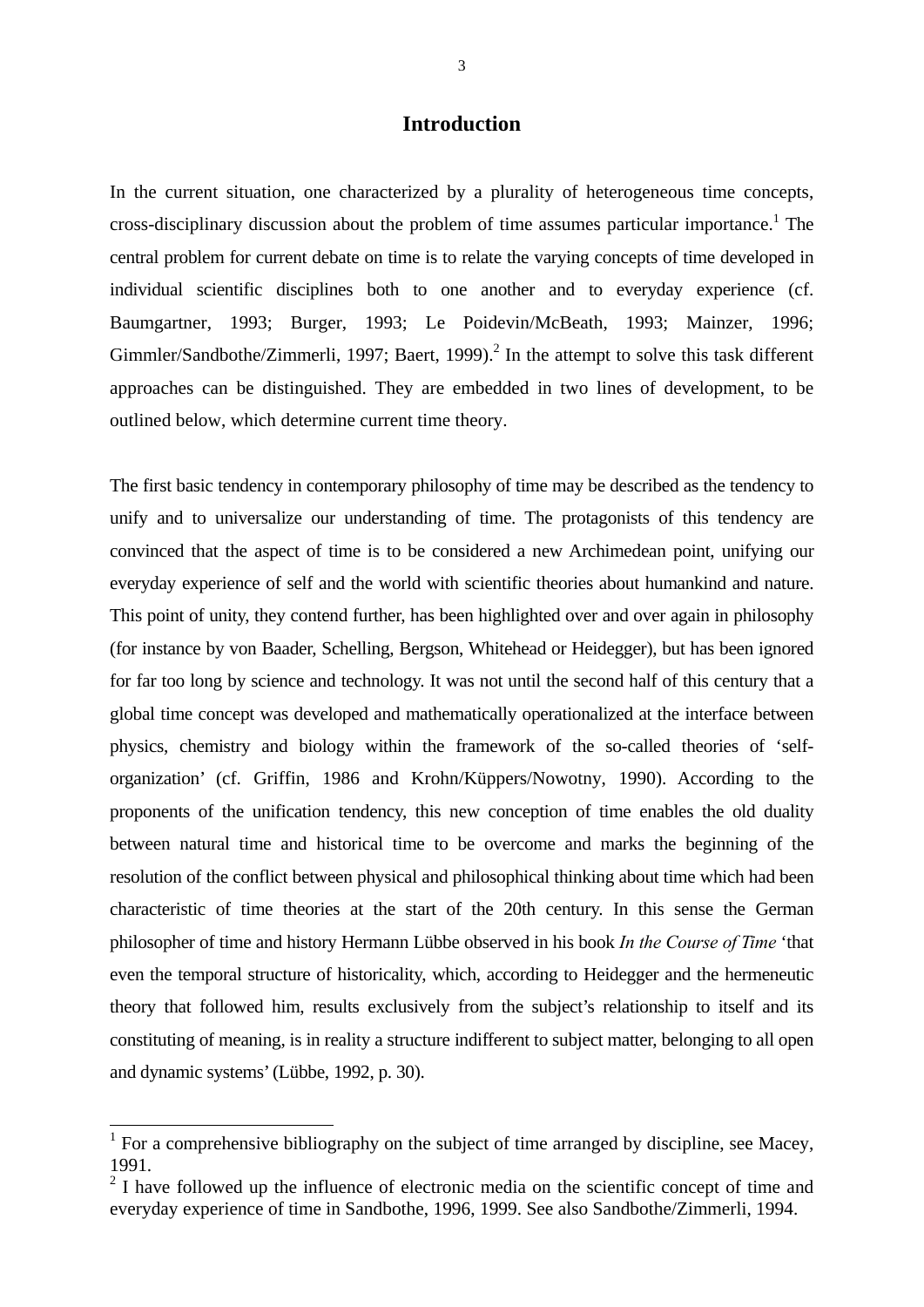4

Lübbe's convergence theorem can draw support from the deliberations of one of the founders of self-organization theory. Already in 1973, the Nobel prize-winning physicist and chemist Ilya Prigogine noted with his theory of irreversible structures in mind: 'Whatever the future of these ideas, it seems to me that the dialogue between physics and natural philosophy can begin on a new basis. I don't think that I can exaggerate by stating that the problem of time marks specifically the divorce between physics on one side, psychology and epistemology on the other. (...). We see that physics is starting to overcome these barriers' (Prigogine, 1973, p. 590f.). Prigogine further developed the specific signature of the current debate on time in the closing chapter of his 1984 revision to the German edition of *Being and Becoming*: 3 'It is remarkable to recognize the extent to which some of the recent results [of natural science, MS] had been anticipated by philosophers like Bergson, Whitehead and Heidegger. The main difference consists of the fact that they could reach such conclusions only in contrast to natural science, whereas we are now observing that these insights emerge so to speak from scientific research' (Prigogine, 1988, p. 262). And Prigogine's convergence theorem is found again, more precisely formulated, in an essay he published together with Serge Pahaut in 1988: 'Both classical and relativistic or quantum physics concentrated on time considered as motion. It seemed as if time as qualitative change lie outside its horizon. From this there results on one side the temptation, which we meet even with Einstein, to deny the existence of time or history, and on the other side there result from this the objections of philosophers like Bergson, Whitehead, Husserl or Heidegger, who see the pauper's oath of the scientific method in this denial. Strangely enough we can today set our sights on the possibility of a synthesis linking these two aspects of time with each other' (Prigogine/Pahaut, 1985, p. 26).

The second line of development in contemporary theory of time is best seen when one reconsiders the assumptions common to the advocates of the unification and universalization tendency. Time is considered by them to be a uniform universal base structure which disavows itself of historical contingency and cultural change. Thus Lübbe and Prigogine consider the 'ontological universality of the temporality aspect' (Lübbe, 1992, p. 31) of self-organization's

1

<sup>&</sup>lt;sup>3</sup> There is in general no throughgoing correspondence between the German and English editions of the various works of Prigogine referred to by the author in the present work. Wherever possible I have referred to English versions; where, however, this has not proved possible I translate the German. In the case of *Being and Becoming* a revised German edition appeared in 1984. This added a new concluding chapter 'Irreversibility and Space-Time Structure' – referred to here – to the previous German edition, which had been based on the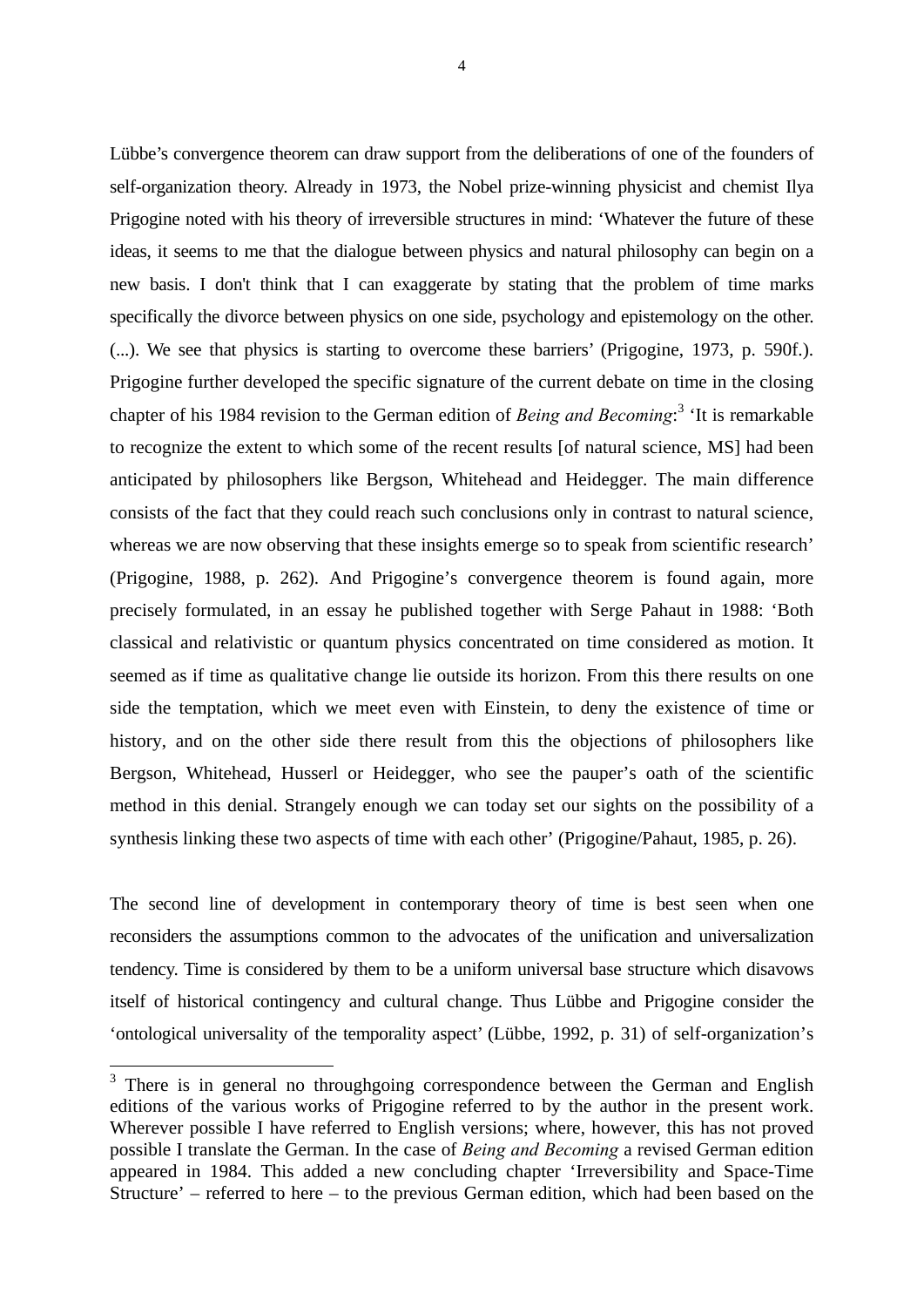'participatory universe' (Prigogine/Stengers, 1981, pp. 267ff., 287f.; cf. also Wheeler, 1979, pp. 407ff.) to be evident. Advocates of the second basic tendency, a tendency to *historize and relativize* time, proceed from the basic idea that the role played by time in human understanding of self and the world is one aspect of a system of practical and technical habits which diverges between cultures and changes within a culture in contingent conditions over history.

This approach is advocated with particular refinement by the American pragmatist Richard Rorty. The basic premise of Rorty's thinking is 'that a belief can still regulate action, can still be thought worth dying for, among people who are quite aware that this belief is caused by nothing deeper than contingent historical circumstances' (Rorty, 1989, p. 189). According to Rorty radically temporal thinking must do away with the theologically founded conception that time and eternity come together in man (Rorty, 1995). Instead Rorty demands 'that we [should] try to get to the point where we no longer worship *anything*, where we treat *nothing* as a quasi divinity, where we treat *everything* - our language, our conscience, our community - as a product of time and chance' (Rorty, 1989, p. 22). According to Rorty we will succeed in this only when we no longer mystify time, but understand it in a radically reflexive way as being a product of chance (Gimmler/Sandbothe/Zimmerli, 1997, pp. 1-78; cf. Janich, 1996).

The interrelations between the different concepts of time currently being discussed in the sciences, as well as the question of the relationship between academic and everyday perceptions of time, are to be dealt with pragmatically on the basis of the historization tendency advocated by Rorty. Convergence between different vocabularies of time is, from Rorty's perspective, by no means proof of an intrinsic coincidence between natural and historical time. The mathematical and technological operationalization and successful functionalization of the vocabulary of time that until now had served us only for the purposes of self-description indicates only the historical transformability, inner flexibility and contextual boundness even of such highly attuned vocabularies as those of physics, mathematics or logic. The different vocabularies we make use of for differing purposes and in varying contexts are subject to change over time, through which they are respectively related to and distinguished from one another in a varying and contingent way in different historical situations.

The radical temporalization of time expressed in these deliberations had already been outlined in

1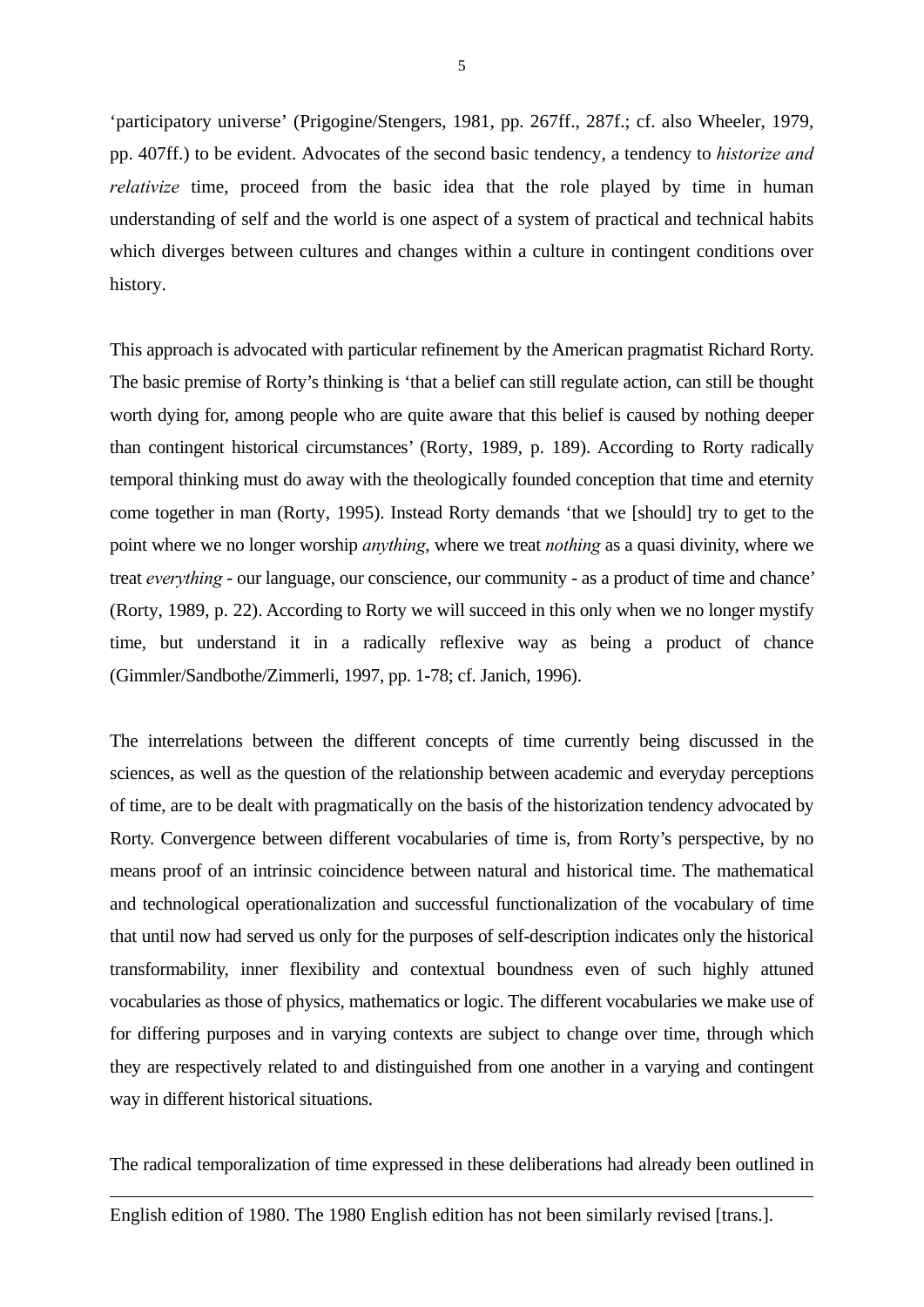literature by the Austrian novelist Robert Musil. In his novel *The Man without Qualities* he writes, 'The train of events is a train unrolling its rails ahead of itself. The river of time is a river sweeping its banks along with it. The traveller moves about on a solid floor between solid walls; but the floor and the walls are being moved along too, imperceptibly, and yet in very lively fashion, by the movements that his fellow-travellers make' (Musil, 1954, p. 174). $4$  Within modern philosophy the inner reflexivity of the modern apprehension of time, articulated here by Musil, was founded by Martin Heidegger. In the following considerations the developmental lines highlighted in current theory of time will be set in the context of two basic tendencies that pervade modernity's thinking on time altogether. These basic tendencies of the modern time debate can be described as two ways of temporalizing time (cf. Sandbothe, 1994, 1997). The objective temporalization of time in physics contrasts with the reflexive temporalization of time in philosophy.

The different ways of temporalizing time appear with particular clarity in the time theories of Martin Heidegger and Ilya Prigogine which form the focus of the present work. Both authors have been prominent advocates of pioneering concepts of time in the 20th century. The philosophical analysis of temporality presented by Heidegger in his early main work *Being and Time* (1927) may be considered the Magna Carta of the philosophy of time in the 20th century. The Nobel Prize winning chemico-physical research carried out by Prigogine in the second half of the century has, from the side of thermodynamics, destabilized the time concepts in the physical disciplines of dynamics, quantum theory and cosmology. The present work historically situates Heidegger's and Prigogine's time concepts in the context of the basic tendencies of modern debate on time and uses this basis to relate them to one another systematically. The physical temporalization of time is examined as a historical process taking place at the object level of natural scientific research and culminating in Prigogine's work. The reflexive temporalization of time in philosophy is set alongside the objective temporalization of time in physics as a set of intellectual instruments allowing the objective understanding of time of physics to be critically reinterpreted.

-

<sup>&</sup>lt;sup>4</sup> I am grateful to Wolfgang Welsch for pointing out this quote to me.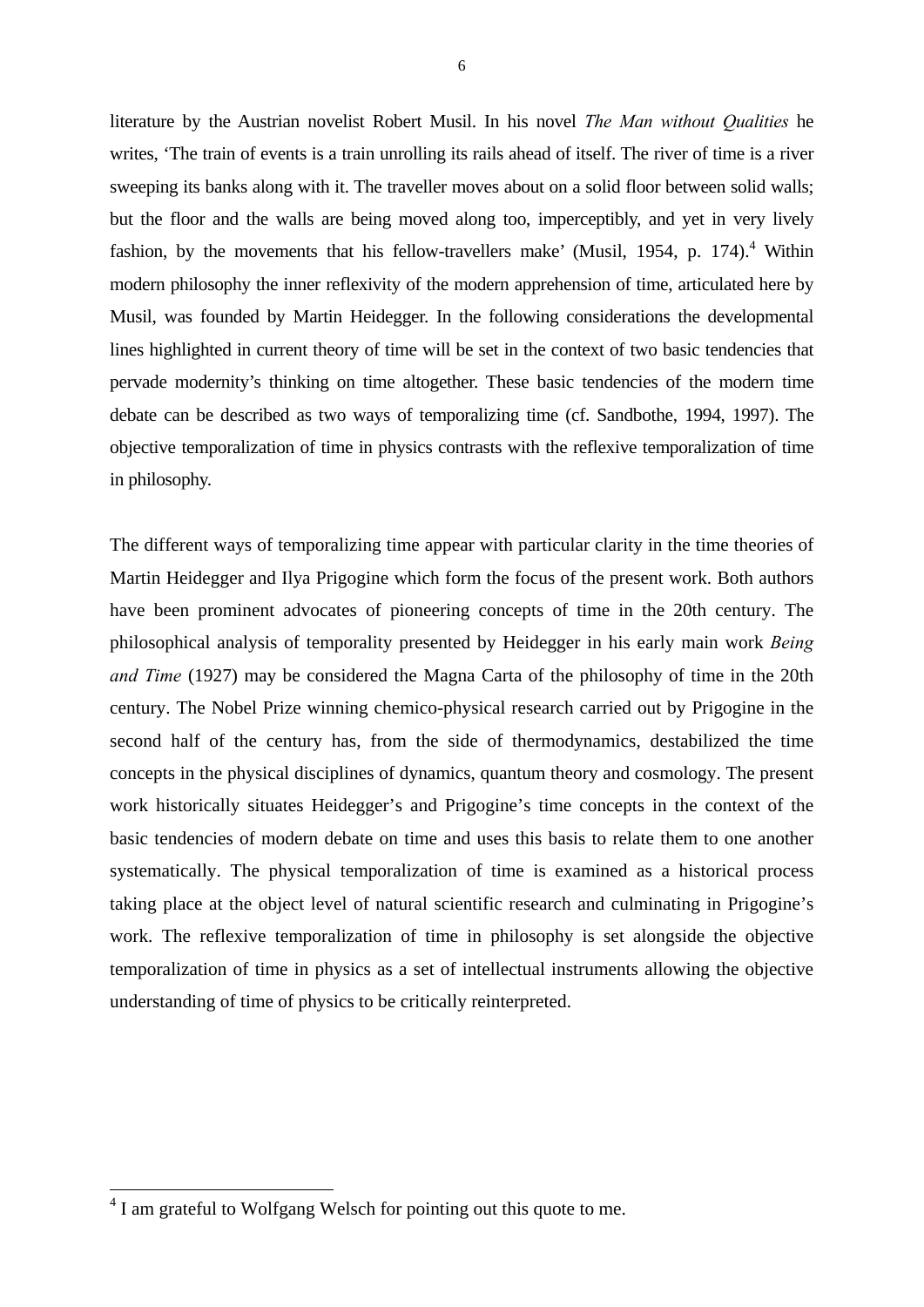## **I. The Objective Temporalization of Time in Physics**

To reveal the objective temporalization tendency that took shape in the 19th and 20th centuries with the emergence and development of the physical discipline of thermodynamics I will rely on the reconstruction of the history of the physical understanding of time presented by Ilya Prigogine and Isabelle Stengers in their joint work *Order out of Chaos* (1985). In secondary literature on Prigogine this reconstruction is usually understood to be a merely preliminary work and excluded from considerations.<sup>5</sup> Against this tendency I would like to foreground the connection existing between Prigogine and Stengers' reconstruction of the immanent pluralization of physical discourse, which took place in the transition from the 19th to the 20th century, and the temporalization of the physical understanding of time which took place in the history of modern thermodynamics from Fourier and Carnot, by way of Thomson, Clausius and Boltzmann, through to Gibbs, Onsager and Prigogine.

#### **1) The Concept of Reversible Time as the Fundament of Classical Thermodynamics**

In the first part of *Order out of Chaos* Prigogine and Stengers begin by setting out the basic features of the concept of reversible time underlying classical Newtonian physics in order to use this as a demarcational foil for their science-historical reconstruction of the temporalization of time in modern physics. Under the heading 'The Delusion of the Universal' the authors describe the 'Triumph of Reason' (Prigogine/Stengers, 1985, p. 27ff.) as being an undertaking deploying mathematical methods and laying claim to global 'Identification of the Real' (Prigogine/Stengers, 1985, p. 57ff.), that is, identification of all domains of reality. In summary, the basic features of the time concept underlying classical physics can be described using the three decisive steps of abstraction which comprise the fundament of modern physics.

The *first*, and fundamental, abstraction and idealization step made by modern science is identified by Prigogine and Stengers as being the reduction in the multitude of different forms of change. According to Aristotle's *Physics*, which remained canonical until the late middle ages, there are 'as many types of motion or change as there are of being' (Aristotle, 1984a, Book III, 201a, p. 343). From Galileo onward modern science has limited itself to the basic model of external motion, that is, to change in position. Summarizing critically, Prigogine and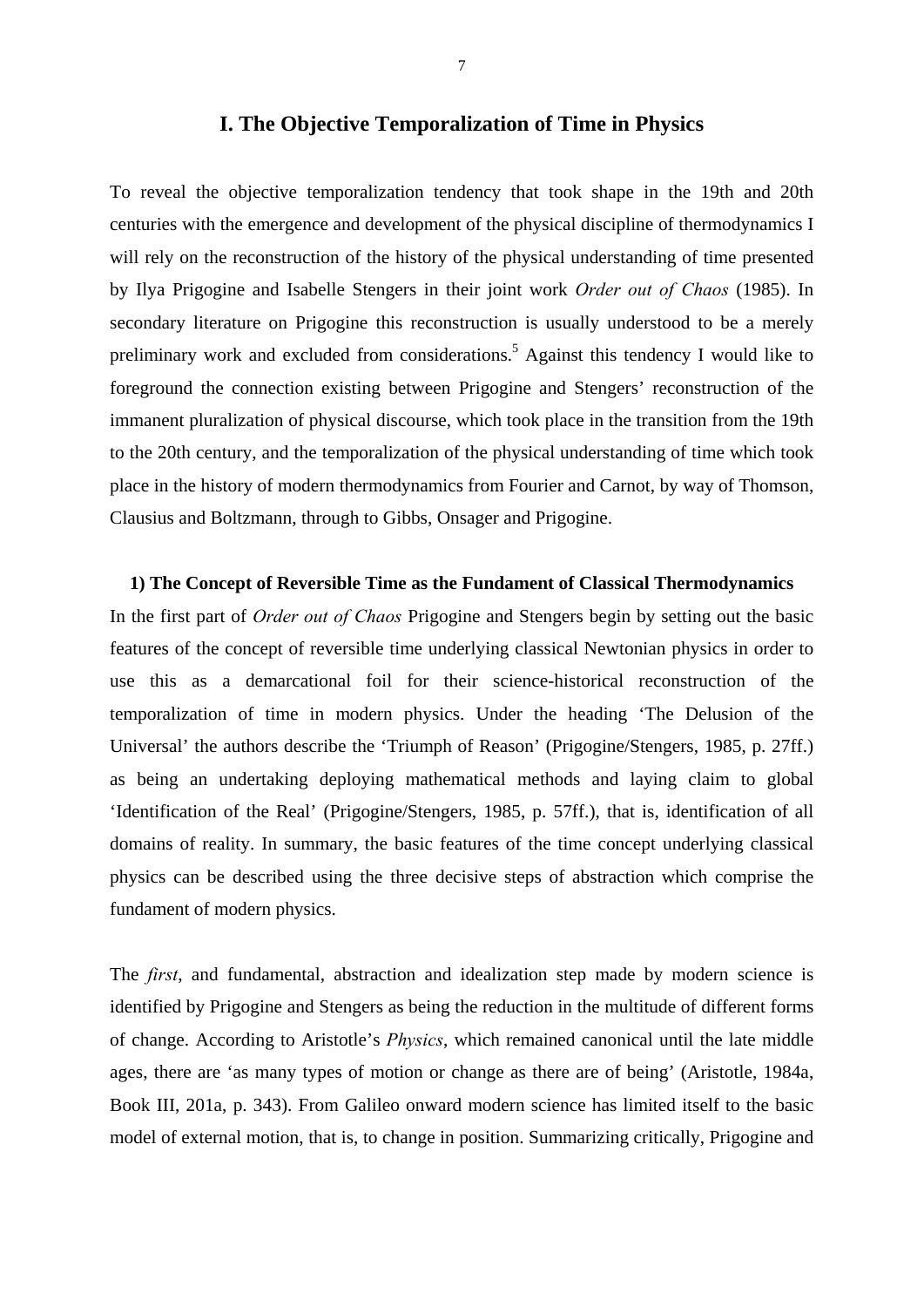Stengers write: 'there is only one type of change surviving in dynamics, one "process," and that is motion. The qualitative diversity of changes in nature is reduced to the study of the relative displacement of material bodies' (Prigogine/Stengers, 1985, p. 62).

The idea of Newton and Galileo was that all complex forms of change in the broadest sense (Rep. 2013), metabolé) could be sufficiently analysed and divided into their elements that they could be grasped at the microlevel as cases of locomotion (

, kínesis katà tópon; , phorá). This was to include what Aristotle distinguished as the becoming or perishing of a substance (, essentially substance or example as the second section of a substance of  $\alpha$ , génesis kaì phthorá), qualitative change in a substance's properties  $(\Box \hspace{1.5cm}, \Box$ lloíosis), as well as processes of increase and decrease ( , a xesis kaì phthísis; Aristotle, 1984a, Book V, Ch. 1, 225a/b, Ch. 2, 226a/b, pp. 380f., 382f.). On this Prigogine and Pahaut write: 'Aristotle already understood different modalities of change, above all displacement (local movement) and change in properties (alteration). Classical, as well as relativistic and quantum physics have concentrated on time considered as motion. It seemed as if time, as qualitative change, lay outside their horizon' (Prigogine/Pahaut, 1985, p. 26).

Aristotle's distinctions go beyond the difference between quantitative and qualitative change mentioned by Prigogine and Stengers. Aristotle differentiates the different types of change –

 – in two respects. According to the first criterion of differentiation – the relation between the start and end points of the change – Aristotle names three types of changes:  $\qquad \qquad$  ,  $\qquad \qquad$  und  $\qquad$  . A process of  $\qquad \qquad$  takes place between contrary boundary points. and take place between contradictory boundary points. For its part is further divided into three subtypes: quantitative, qualitative, and local change. It is to the subtypes of – translated by Barnes as 'motion' – that Prigogine and Stengers are referring in the above quote. According to the second criterion of differentiation – the order of the categories – Aristotle distinguishes four forms of : (katà tò poión), (katà tò posón), (katà tò po ) und  $\overline{\phantom{a}}$  (kat'  $\overline{\phantom{a}}$  (sian). Of these, the first three are to be determined as forms of (Aristotle, 1984a, Book V, Ch. 1, 225b, p. 381; Conen, 1964, p. 37f).

<sup>5</sup> Coveney/Highfield (1990) represents an exception as a work in which the authors pursue in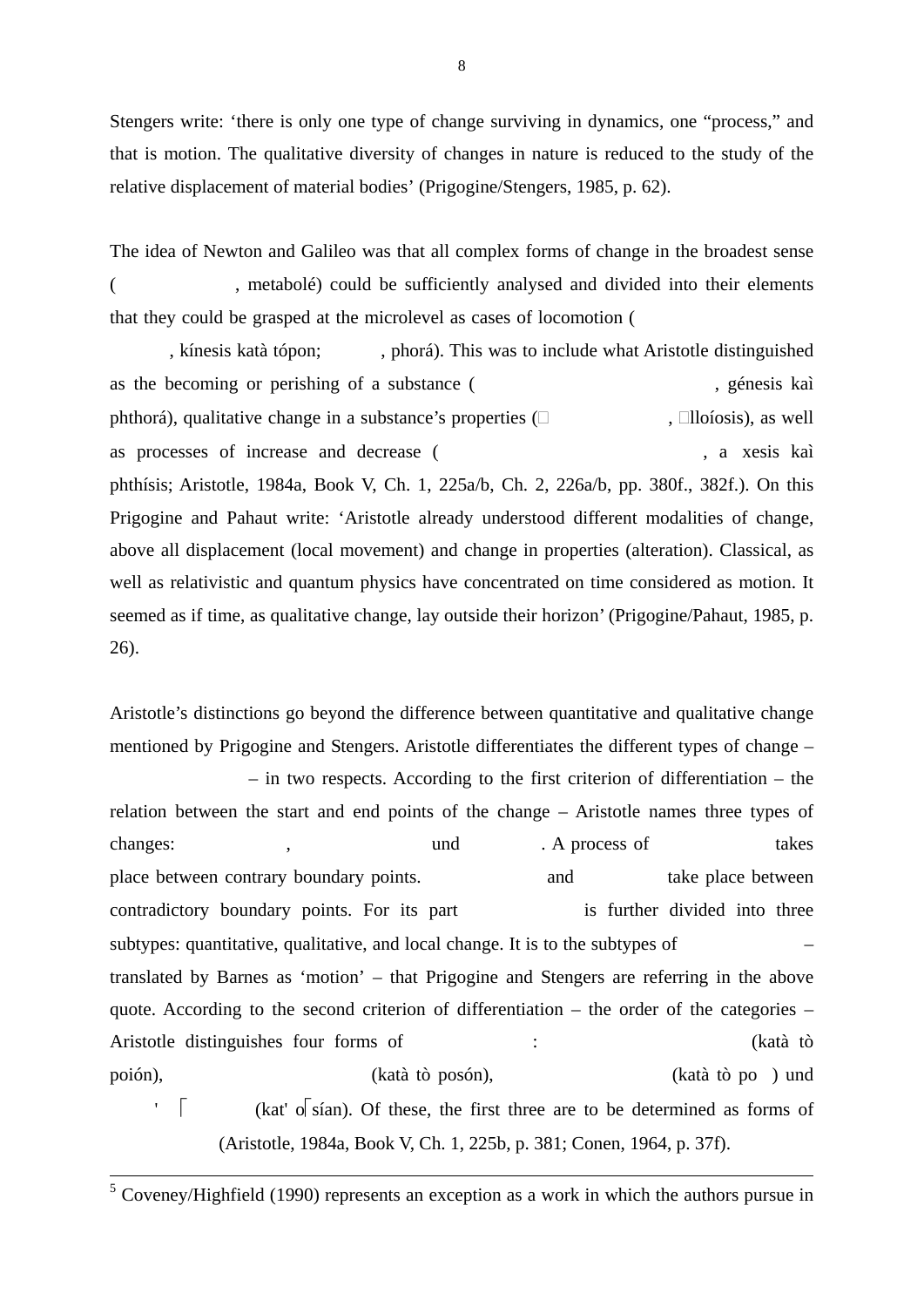In the *second* idealization step carried out by the founders of classical mechanics, locomotion, as the extensionally universalized standard model of change altogether, is at the same time intensionally grasped more narrowly; i.e. it is reduced to quantifiable, that is, mathematically calculable, minimal and ideal definitions. Locomotion is no longer understood in the Aristotelian manner as a body's mode of being itself, dependent on its inner striving for its 'natural goal' (Aristotle, 1984b, 310b, p. 506; Koyré, 1978, p. 4ff.) at which it comes to rest. Instead rest and motion are presupposed to be states of equal standing which inertly persist in themselves as long as they are not influenced by external factors.

The restriction of modern physics to spatial motion corresponds to its methodical restriction to the question of the *causa efficiens*, that is, to the efficient cause applied from outside. The transition from the old outlook, based on Aristotle, to the new view becomes particularly clear in the difference between the models with which Kepler, on the one hand, and Newton, on the other, attempted to explain the forces which keep a planet in its orbit. Whereas Kepler still searched for tangential forces which drive the planet onward (*causa finalis*), Newton was interested only in the radial forces which determine the direction of the planet's motion (*causa efficiens*).

At the same time, through the limitation of enquiry to external influences, the question as to 'why' the motion as such occurs was no longer even posed; rather only the 'how' of the change in motion, that is, the body's acceleration was considered: 'Ever since Galileo, one of the central problems of physics has been the description of acceleration. The surprising feature was that the change undergone by the state of motion of a body could be formulated in simple mathematical terms. (...) Galileo discovered that we do not need to ask for the *cause* of a state of motion if the motion is uniform, any more than it is necessary to ask the reason for a state of rest' (Prigogine/Stengers, 1985, p. 57).

Prigogine and Stengers are alluding here to the famous passage in the fourth book of Galileo's *Dialogues Concerning Two New Sciences* (1638) which anticipates the law of inertia later formulated as the first law of motion by Newton: 'Imagine any particle projected along a horizontal plane without friction; then we know  $(...)$  that this particle will move along this

-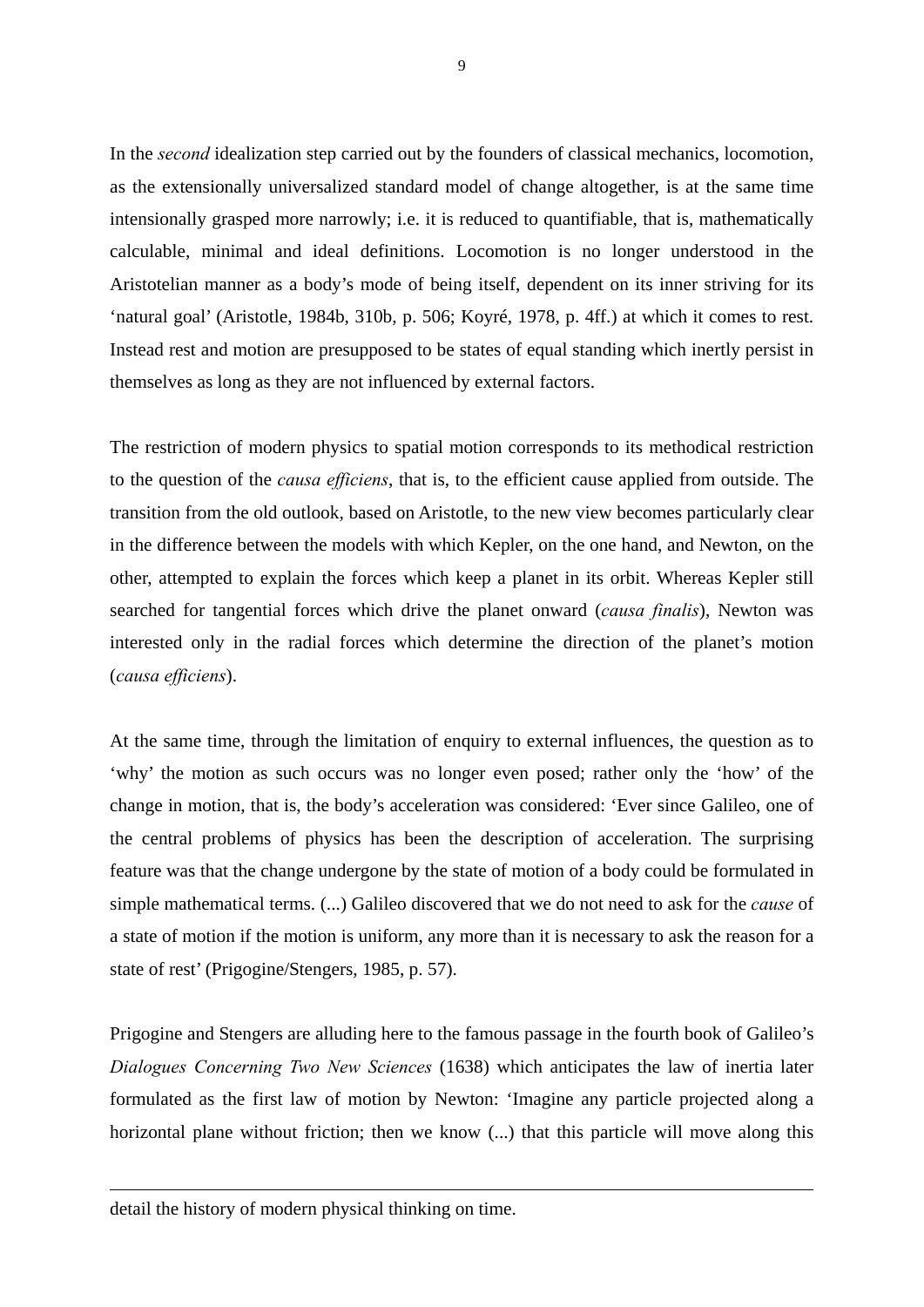same plane with a motion which is uniform and perpetual, provided the plane has no limits' (Galileo, 1914, p. 244).

This idealizing presupposition is the precondition for the possibility of mathematical calculation of acceleration, to which Newton then proceeded in a *third* idealization step, one combining the previous two. At the same time, in the 'Newtonian Synthesis' (Prigogine/Stengers, 1985, p. 37) the old dichotomy between the forms of motion peculiar to the sublunar and celestial world and to this world respectively was abolished and replaced with a uniform concept of motion, valid for both cosmic and terrestrial conditions: 'The formulation of the Newtonian laws of motion made use of two converging developments: one in physics, Kepler's laws for planetary motion and Galileo's laws for freely falling bodies, and the other in mathematics, the formulation of differential of "infinitesimal" calculus' (Prigogine/Stengers, 1985, p. 57).

Kepler's laws of planetary motion served as a paradigmatic model of calculation for Newton. They were explained by Newton in his *Philosophiae naturalis principia mathematica* (1687) using his formulation of the universal law of gravitation and proven to be compatible with Galileo's laws of falling bodies (Newton, 1968, vol. 2, p. 206ff.). With this the decisive step was made towards transferring macrocosmic notions of order to the sublunar sphere: 'the forces between the planets and those accelerating freely falling bodies are not merely similar, but are the same' (Prigogine/Stengers, 1985, p. 64).

The Newtonian synthesis of Kepler's celestial mechanics with Galileo's laws of free fall prerequired the development of calculus. Only with this was Newton able to succeed in describing the universe as a uniform system, one determined by the fact that 'gravitational forces connect any two bodies' (Prigogine/Stengers, 1985, p. 59). Although in the *Principia* (1687) Newton abstains from directly applying the fluxion calculation which he had already developed in *De analysi per aequationes infinitas* (1669) and *Methodus fluxiorum et serierum infinitarum* (1671), the *Principia's* considerations are, in terms of content, based on the calculus which was then to be developed by Leibniz in the form which remains usual to this day.

The problem addressed by calculus is the problem of determining the instantaneous velocity of a body. When one wants to determine the velocity of a moving body at a certain point in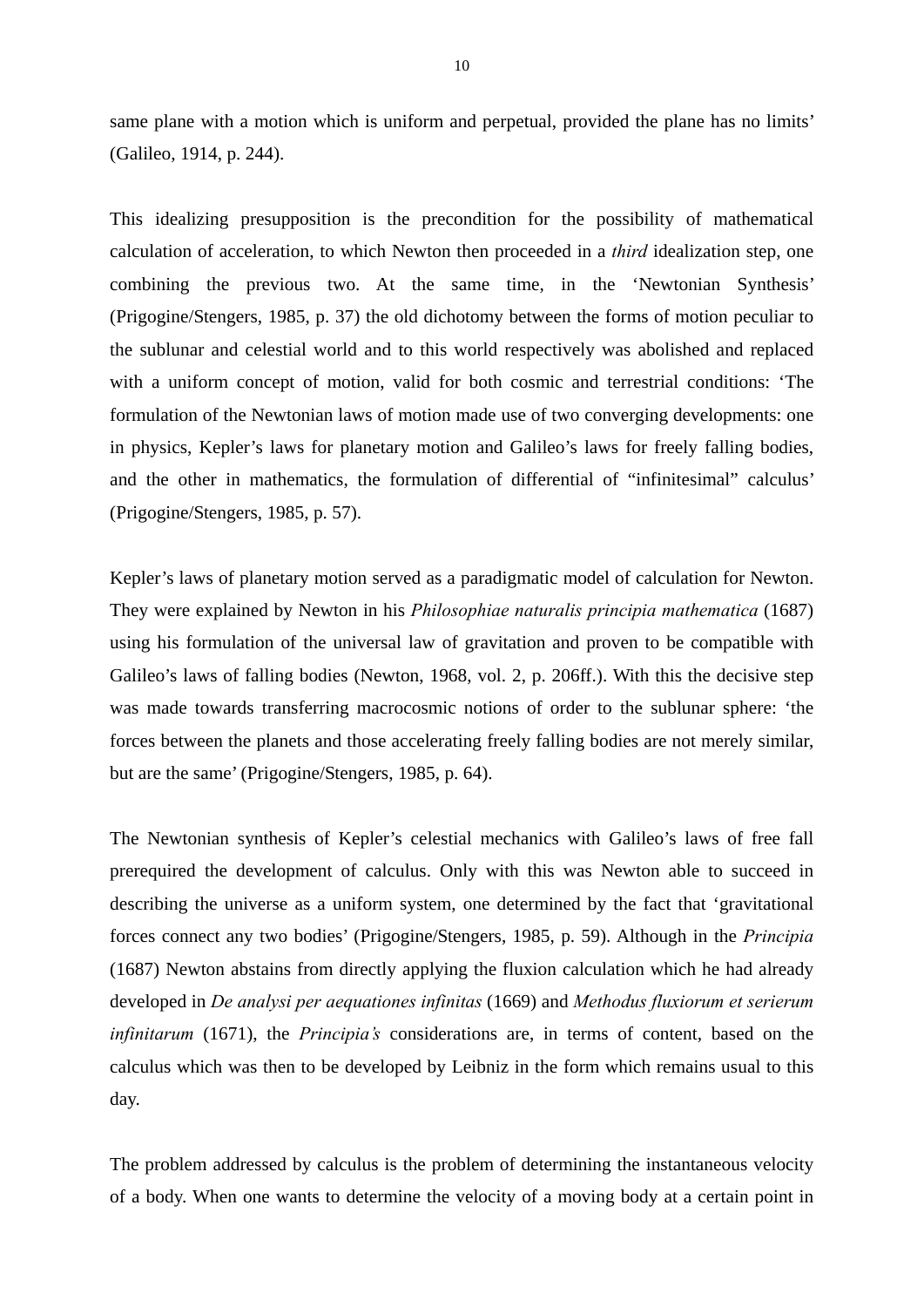time, one is faced by the problem that, by definition, a single point in time encompasses no duration. The instantaneous velocity of a body would accordingly be equal to zero at every moment. In order to solve this paradox – one already formulated by Zeno – calculus operates by considering limiting values. Instead of the timeless moment which it presupposes, it examines infinitesimally small time intervals whose duration converges to zero. Everything depends on the previous determination of the initial state, that is, on the fixation of the position and velocity of a body at an assumed zero point in time, from which the limit of a series of average velocities over ever decreasing time intervals is extrapolated. The result of this operation is a differential quotient: the first derivative of position with respect to time. Prigogine and Stengers comment: 'Instantaneous velocities and accelerations are limiting quantities that measure the ratio between two infinitesimal quantities: the variation of *r* (or *v*) [that is, of position or velocity  $-$  M.S.] during a temporal interval  $G_t$ , and this interval  $G_t$ when  $G_t$  tends to zero. Such quantities are 'derivatives with respect to time'' (Prigogine/Stengers, 1985, p. 58).

In order additionally to calculate the acceleration of the body, that is, the rate of change in velocity, brought about by the action of forces (such as gravitation), a further step is necessary: its relationship to the elements of the system acting on it must be considered. The calculation of acceleration is enabled only by the summation of the forces acting on all the system's relevant elements, that is, by integrating over the body. The reciprocal forces acting on elements of the system are thus calculated according to the law of gravitation, which defines the attractive force as being proportional to the masses of the attracting bodies and inversely proportional to the square of their separation. The result of the integration yields the trajectory: a curve containing 'all the information acknowledged as relevant by dynamics' (Prigogine/Stengers, 1985, p. 59). From the determination of the current state of a system the trajectory allows the prediction of its future and past with equal exactitude.

The calculation of a dynamic system's temporal change with the means of calculus expresses the basic feature of the time concept underlying modern physics. The trajectory is not an arrow marking an irreversible direction, but a line neutral to direction. On this line past and future become interchangeable coordinates which can be calculated equally well from an arbitrarily chosen now point. The 'denial of the arrow of time' (Prigogine/Stengers, 1993, p. 9, 42ff.) thus expressed is explained by Prigogine and Stengers when they write in summary: 'In the world of dynamics, change is identified with acceleration or deceleration. The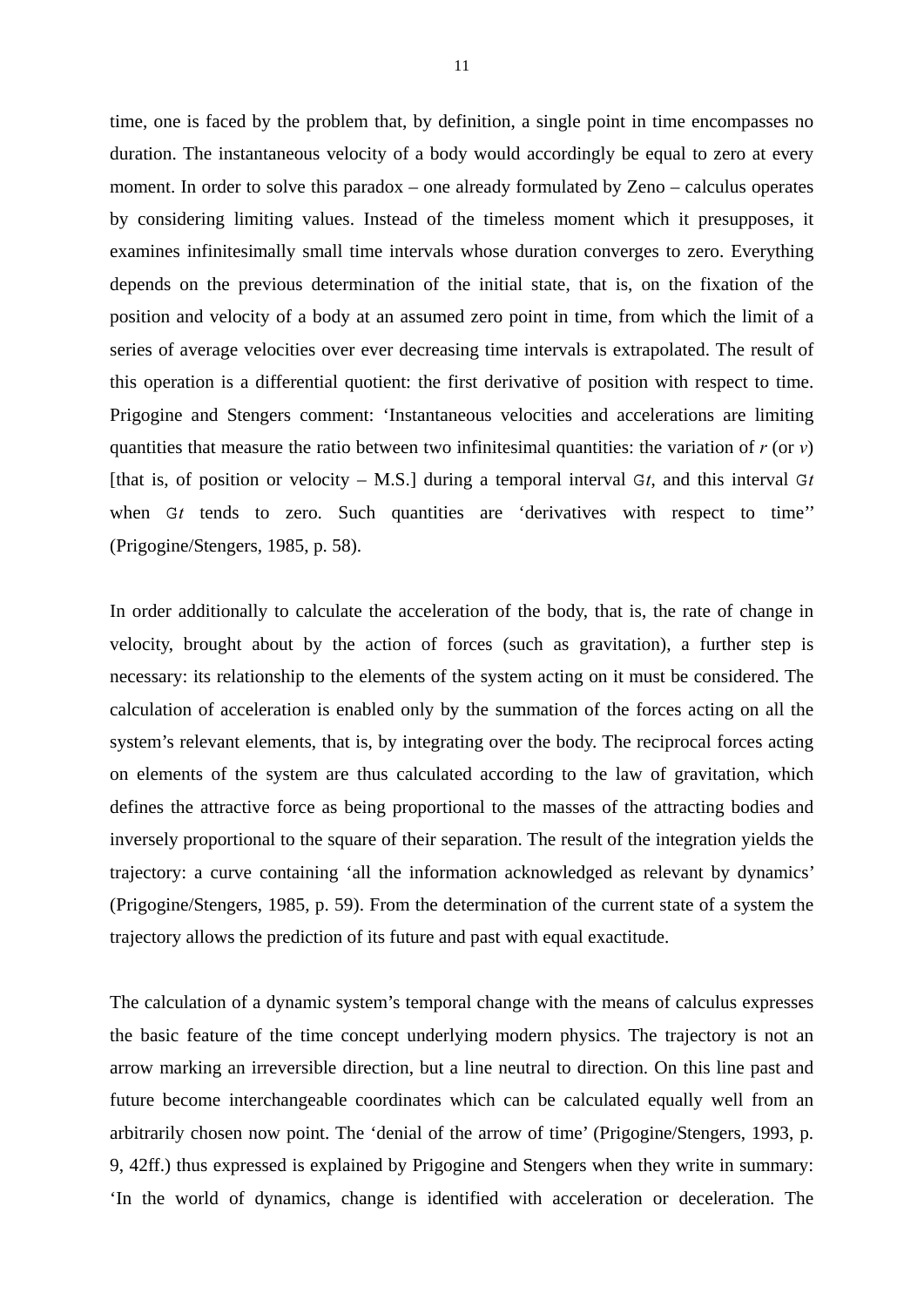integration of the laws of motion leads to the trajectories that the particles follow. Therefore the laws of change, of time's impact on nature, are expressed in terms of the characteristics of trajectories. The basic characteristics of trajectories are *lawfulness*, *determinism*, and *reversibility*. (...) in order to calculate a trajectory we need, in addition to our knowledge of the laws of motion, an empirical definition of a single instantaneous state of the system. (...) The remarkable feature is that once the forces are known, any single state is sufficient to define the system completely, not only its future but also its past. At each instant, therefore, everything is given' (Prigogine/Stengers, 1985, p. 60).

The fundamental property of reversibility is hence inscribed in all changes from the start through the preordained structure of the dynamic equations: 'The property of reversibility can be quite simply expressed: the dynamic law is such that an (imaginary or computer-simulated) inversion operation  $v \rightarrow -v$  of the velocity of each point of the system is equivalent to an inversion operation on the direction of time flow  $t \rightarrow -t'$  (Prigogine/Stengers/Pahaut, 1979, p. 44). The determination of reversibility is an attribution which is all but self-evident – yet it was taken to be self-evident by the founders of classical mechanics: 'The *reversibility* of a dynamic trajectory was explicitly stated by all the founders of dynamics. For instance, when Galileo or Huygens sought to describe the implications of the equivalence between cause and effect, which they postulated as the basis of their mathematization of motion, they referred to thought experiments such as an elastic ball bouncing on the ground. As the result of its instantaneous velocity inversion, such a body would return to its initial position' (Prigogine/Stengers, 1985, p. 60f.).

For the mathematically represented system, time in this way becomes just that neutral parameter of an 'Absolute, True, and Mathematical time' (Newton, 1968, vol. 1, p. 8) which Newton had appointed it to be in his *Principia*: 'Absolute, True, and Mathematical time, of itself, and from its own nature, flows equably without regard to any thing external (...)' (Newton, 1968, vol. 1, p. 8). All deviations going beyond the information relevant to dynamics, through which time would acquire a dynamics of its own that would hinder the deterministic ascertainment of the system's past and future, are excluded by Newton. They are disqualified as being aspects of a 'Relative (...) Time' (Newton, 1968, vol. 1, p. 8) which is 'some sensible and external (whether accurate or unequable) measure of Duration' (Newton, 1968, vol. 1, p. 8) and which 'is commonly used instead of True time' (Newton, 1968, vol. 1, p. 8).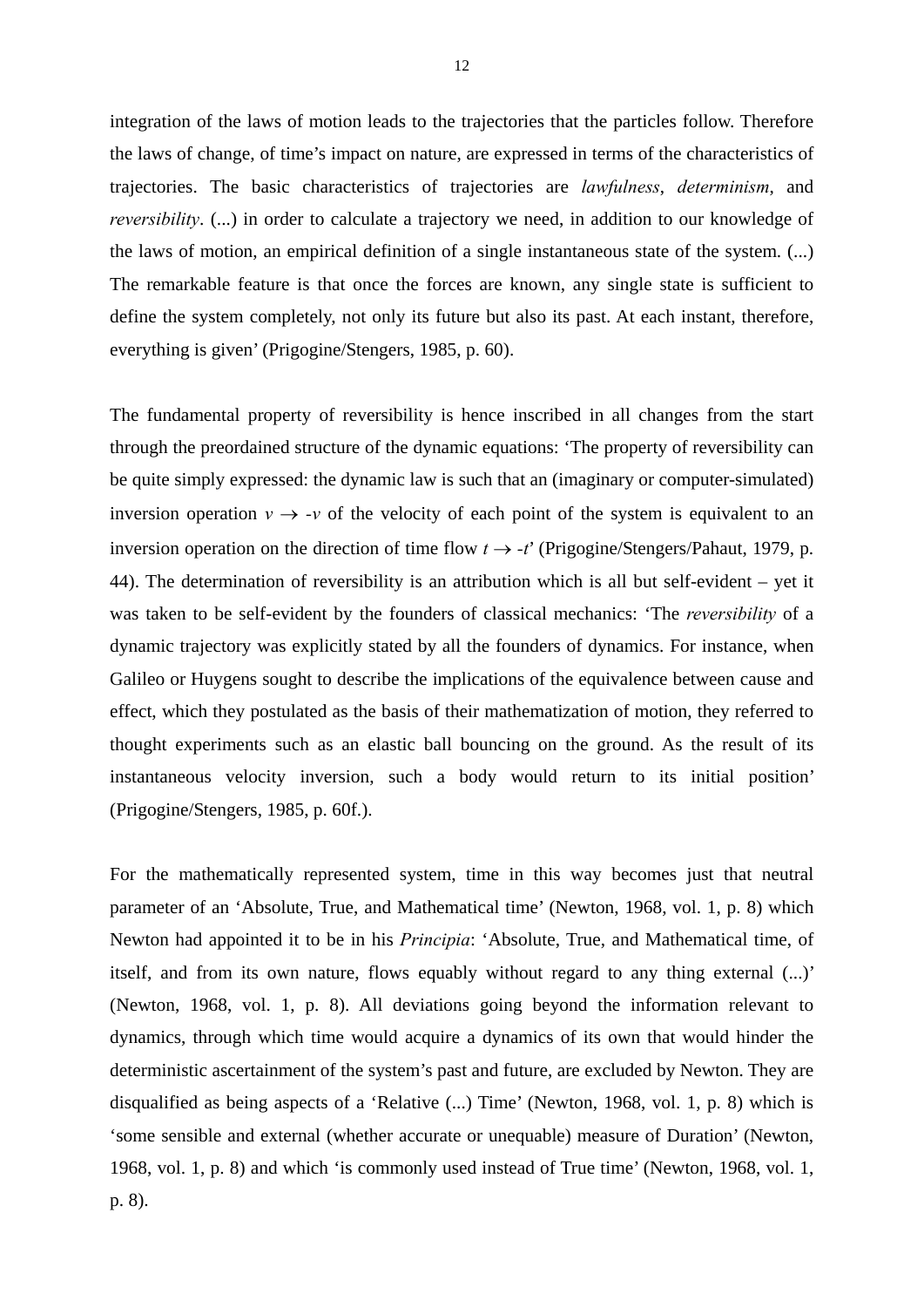In spite of this exclusion of the 'commonly used' (Newton, 1968, vol. 1, p. 8) notion of time from the system of Newtonian mechanics, dynamics makes a double claim to universality. Prigogine and Stengers emphasize this when they write: 'Newtonian dynamics thus appears to be doubly universal' (Prigogine/Stengers, 1985, p. 59). Firstly, 'The definition of the law of gravity (...) contains no reference to any scale of phenomena.' And, secondly, 'Since gravitational forces connect any two bodies (...), the only true dynamic system is the universe as a whole' (Prigogine/Stengers, 1985, p. 59).

In his *Opticks* (1704, appendix 1706) Newton sketched the programmatic lines of a future implementation of this universalization in all scientific domains, one which of course has not been redeemable to the present day and which according to Prigogine and Stengers was destined to failure from the start. In the concluding section he describes the spectrum of applications for his celestial mechanics beyond the inorganic realm of the objects of physics. Thus, with the realm of chemical and biological phenomena in mind, Newton praises the 'method of analysis' (Newton, 1952, p. 404) which 'proceed[s] from compounds to ingredients' (Newton, 1952, p. 404) as being the universal method of science. The claim expressed in this is clearly highlighted by Prigogine and Stengers early on: 'Newton had no hesitation regarding the universal nature of the laws set out in his *Principia*. Nature is "very consonant and conformable to herself," he asserts in the celebrated Question 31 of his *Opticks* – and this strong and elliptical statement conceals a vast claim: combustion, fermentation, heat, cohesion, magnetism ... there is no natural process which would not be produced by these active forces – attractions and repulsions – that govern the motion of the stars and that of freely falling bodies' (Prigogine/Stengers, 1985, p. 28).

This universalization of a method gained through orientation towards Kepler's laws of motion, that is, an idealized macrocosmic system, was to become the basic dogma of the classical conception of science: 'we have believed in the "simplicity" of the microscopic' (Prigogine, 1980, p. xiii). In this sense Newton summarizes at the end of the *Opticks*: 'All these things being consider'd, it seems probable to me, that God in the beginning form'd matter in solid, massy, hard, impenetrable, moveable Particles (...); and that these primitive Particles (...) are incomparably harder than any porous Bodies (...) even so very hard, as never to wear or break in pieces (...)' (Newton, 1952, p. 400). The core of this dogma, which, as Prigogine and Stengers emphasize, is based on a hidden 'metaphysical choice'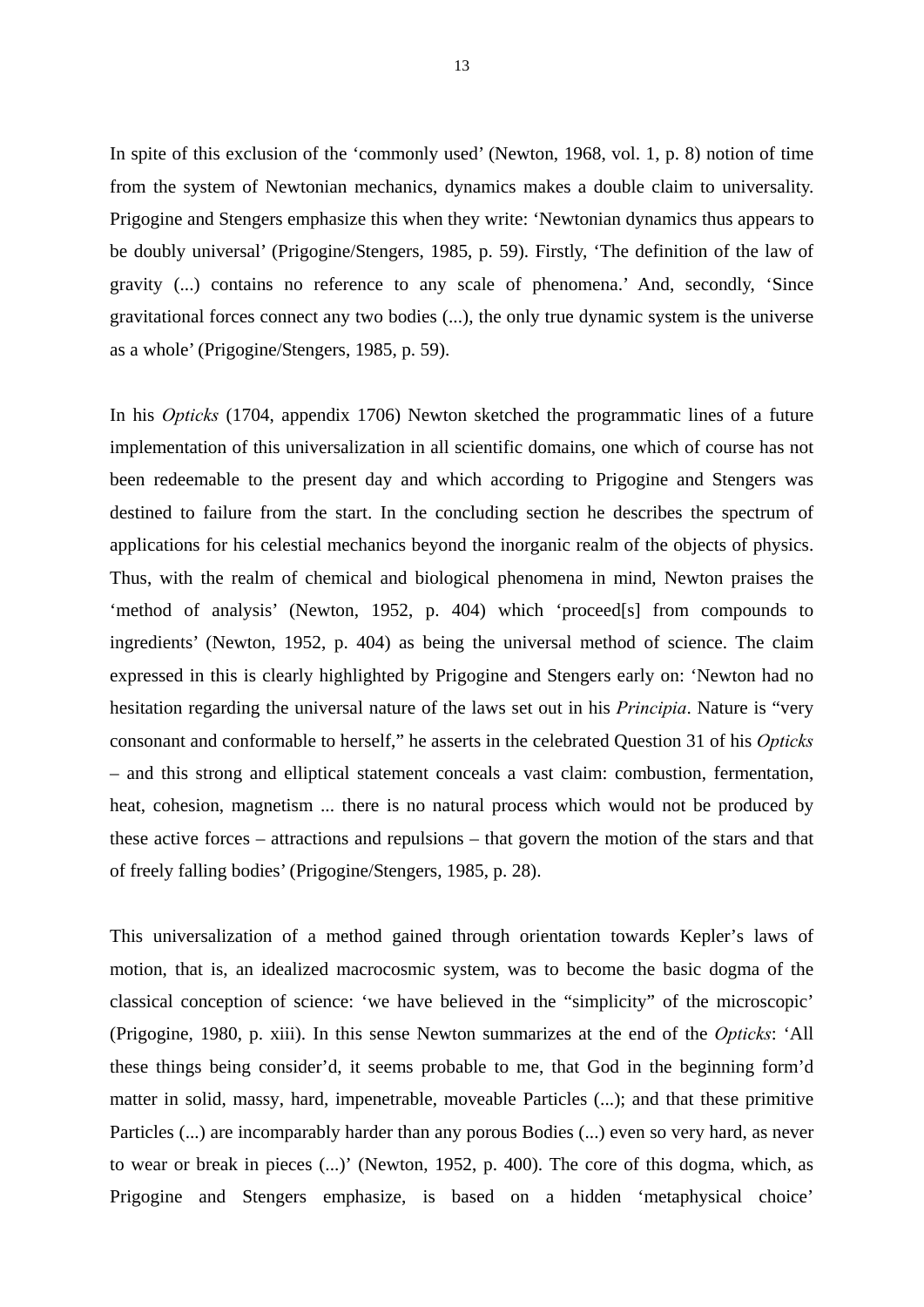(Prigogine/Stengers, 1988, p. 40), is brought to the point by the two authors in *Order out of Chaos* as follows: 'Classical science denied becoming, natural diversity, both considered by Aristotle as attributes of the sublunar, inferior world. In this sense classical science brought heaven to earth' (Prigogine/Stengers, 1985, p. 305).

The three idealization steps reconstructed – the reduction of change to locomotion, the determination of locomotion as a mathematical state according to the law of inertia, and the precise mathematical calculation of this motion by means of calculus – constitute the basic mechanical paradigm of classical physics and simultaneously denote the decisive operations through which the 'elimination of time' (Prigogine, 1998, p. 17) is inscribed in the midst of the modern conception of science. It should be noted here that the obliviousness to time in classical physics, critically highlighted by Prigogine and Stengers, was for neither Galileo nor Newton, nor their successors, an explicit or even a methodically reflected procedure.

The first philosophically developed account of time as a parameter (in the sense of modern science) is found with Leibniz in the *New Essays on the Human Understanding* (Leibniz, 1981). In the *Essays*, written by Leibniz in 1704 but first published in 1765, he speaks in the fourteenth chapter of the second book of 'the idea of duration (...), which is a simple and uniform continuum like a straight line' (Leibniz, 1981, p. 152). Leibniz describes its parametric function as a 'measure of motion' (Leibniz, 1981, p. 152) in the following way: 'Changes in our perceptions prompt us to think of time, and we measure it by means of uniform changes. But even if nothing in nature were uniform, time could still be determined (...). Knowing the rules of non-uniform motions, we can always bring them back to comprehensible uniform motions, and by this means predict what will happen through various motions in combination. In this sense time is the measure of motion, i.e. uniform motion is the measure of non-uniform motion' (Leibniz, 1981, p. 152).

The oblivion to the arrow of time contained in the spatializing notion of parameters was dealt with neither by Leibniz nor, later on, by Kant. Only at the close of the 19th century – that is, more than two hundred years after Galileo's introduction of the graphical representation of time as a linear dimension in physics – did Boltzmann and Bergson draw scientific attention to the obliviousness of classical physics to time (Serres, 1977, pp. 127-142; Prigogine/Stengers, 1993, pp. 42-50; Szendrei, 1989). Throughout this period the negation of time was carried out, but not noticed – thus itself being negated.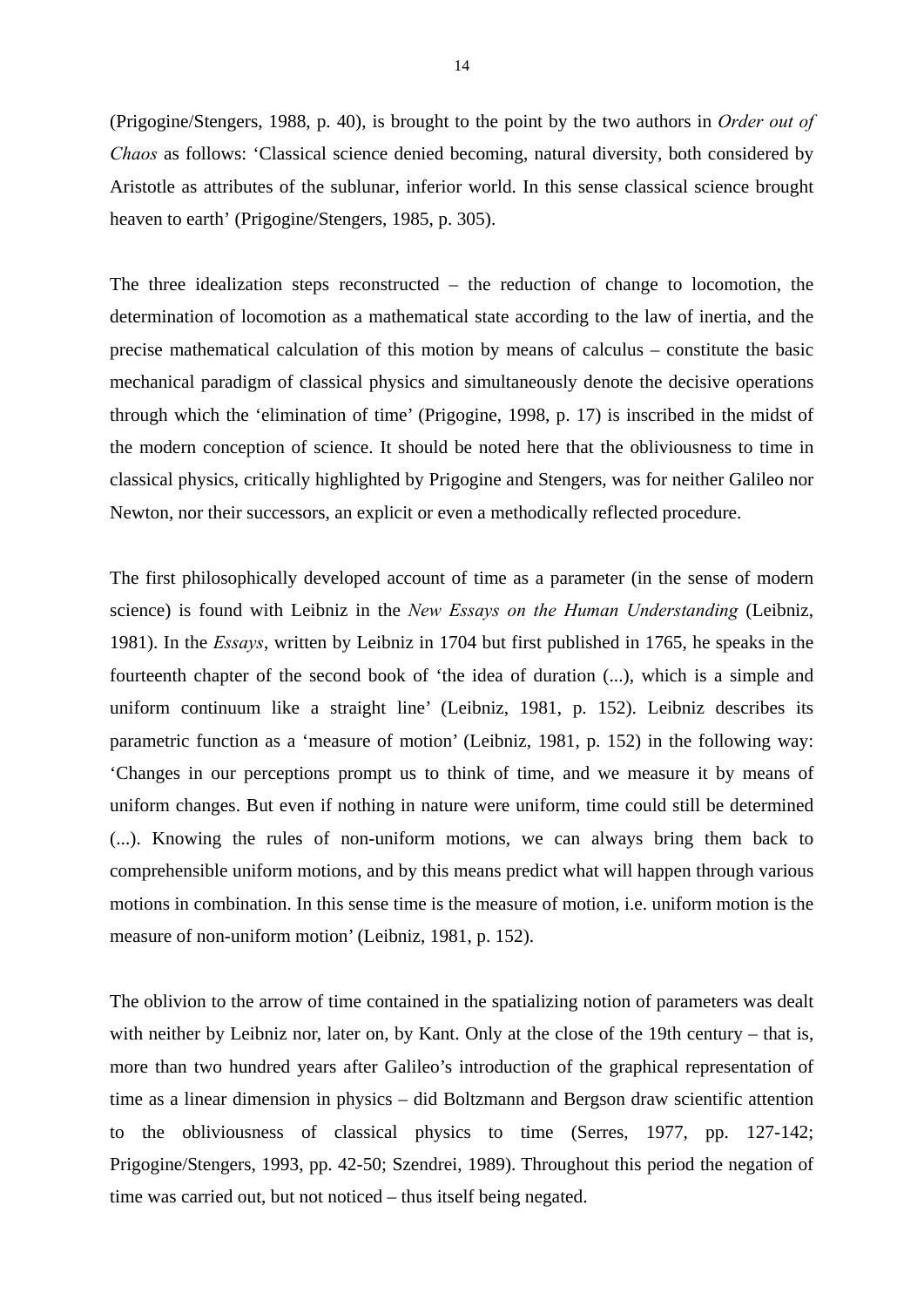This also holds for d'Alembert, who had nonetheless, in 1754 in the *Encyclopèdie*, already pointed out the peculiarity that time appeared in dynamics only as a geometrical parameter. With him this is simultaneously linked with the more refined idea – albeit one which no less detemporalizes time – of a fourth dimension, which was taken up in earnest by Einstein and Minkowsky at the beginning of the 20th century. D'Alembert writes: 'An ingenious man known to me believes that one could, however, regard duration as a fourth *dimension* (...)' (D'Alembert, 1966, p. 1010), where Lagrange is probably meant by the 'ingenious man' referred to (Prigogine/Pahaut, 1985, p. 23). But d'Alembert then continues: 'This idea can be contested, but it seems to me to have some merit, if only that of being new' (D'Alembert, 1966, p. 1010). D'Alembert, however, did not further pursue the task suggested in the first sentence of methodically problematizing the spatial conception of time. Instead he names only the novelty of the idea as an indication of its having 'some merit'. The 'plan to invoke time as a complementary dimension for the description of mechanical phenomena' (Prigogine/Pahaut, 1985, p. 23) first became important for physics with Minkowsky and Einstein. For the great theoreticians of mechanics such as Lagrange and Laplace time, by contrast, remained 'a simple parameter of trajectories' (Prigogine/Pahaut, 1985, p. 23).

That the obliviousness to time is already forgotten when it occurs is a fact not explicitly mentioned by Prigogine and Stengers in *Order out of Chaos*. This fact is first clearly highlighted in later works. Thus in their essay 'Evolution and Irreversibility' the authors point out that 'the radical character of a negation of all evolution arising from this revolution was first understood with further extension of the theory' (Prigogine/Stengers, 1990, p. 3f.). In the *Paradox of Time* they highlight the double paradox of classical physics: 'Indeed classical dynamics, which was the paradigm of science altogether from the 17th century on, implicitly postulated the radical denial of time. Evidence of the paradoxical character of this denial is that it was never explicitly expressed until Boltzmann's failure. None of the great philosophers, be it Leibniz or Kant, who acknowledged dynamics as the model of human rationality had ever dared to enounce or face up to this implication' (Prigogine/Stengers, 1993, p. 43).

In *Entre le temps et l'éternité* Prigogine and Stengers name the fundamental status of the temporal horizon for human experience as the reason for the fact that the obliviousness towards time was itself forgotten: 'The idea of a distinction between before and after is (...) a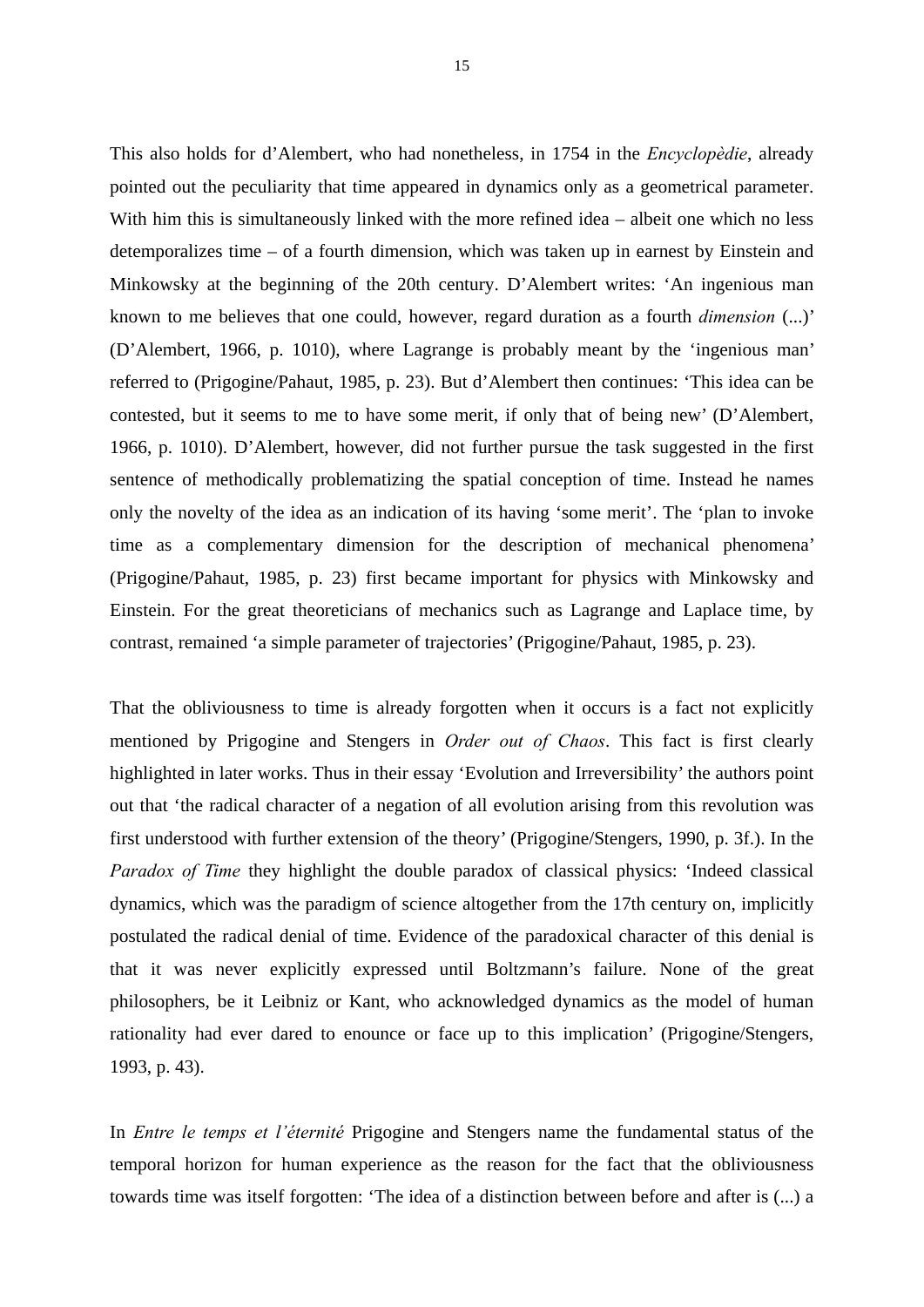constituent of our experience to such an extent that we cannot describe this [experience, MS] without presupposing this difference. (...) physicists could only read the negation contained in dynamics out of their equations when they were forced to do so by the issue of irreversible processes' (Prigogine/Stengers, 1988, p. 33f.). This requirement, which arose with the emergence and scientific establishment of thermodynamics as an independent discipline within the system of physics, will now be looked at.

The establishment of the concept of the irreversible arrow of time within physics took place in three steps, corresponding to the three different fields of work in contemporary thermodynamics. The first step is represented by the founding of classical thermodynamics in the 19th century, which is oriented towards equilibrium states in ideal and isolated systems. The second and third steps are concerned with the transition from classical to modern thermodynamics which took place in the 20th century. This does away with the old restriction to the analysis of equilibrium states in ideal and isolated systems. Open systems now come into consideration which, as a result of their exchange of energy and matter with the environment, can no longer attain thermodynamic equilibrium, or which are so distant from the thermodynamic final state that the dynamics of their evolution are no longer directed towards a final state. It is in these systems, which are at the centre of the far from equilibrium thermodynamics founded by Prigogine, that the variety of different, mutually and complexly linked time forms are first expressed in all precision.

#### **2) The Introduction of Irreversible Time in Physics:**

#### **On the Emergence and Scientific Establishment of Thermodynamics**

Thermodynamics developed as a branch of physics from the practical technical cognitive interest in the construction and perfection of heat engines. The first effective heat engine was constructed by James Watt in 1782. Because of its close practical orientation and its methods of empirical approximation, thermodynamics was for a long time treated as a kind of stepchild of physics. Because of the degree of complexity of its object, thermodynamics abstains from the outset from representing thermodynamic systems microphysically. The enormous number of particles comprising the systems examined in thermodynamics is made clear by Prigogine and Stengers: 'Physical chemistry often employs Avogadro's number – that is, the number of molecules in a "mole" of matter (a mole of matter always contains the same number of particles, the number of atoms contained in one gram of hydrogen). This number is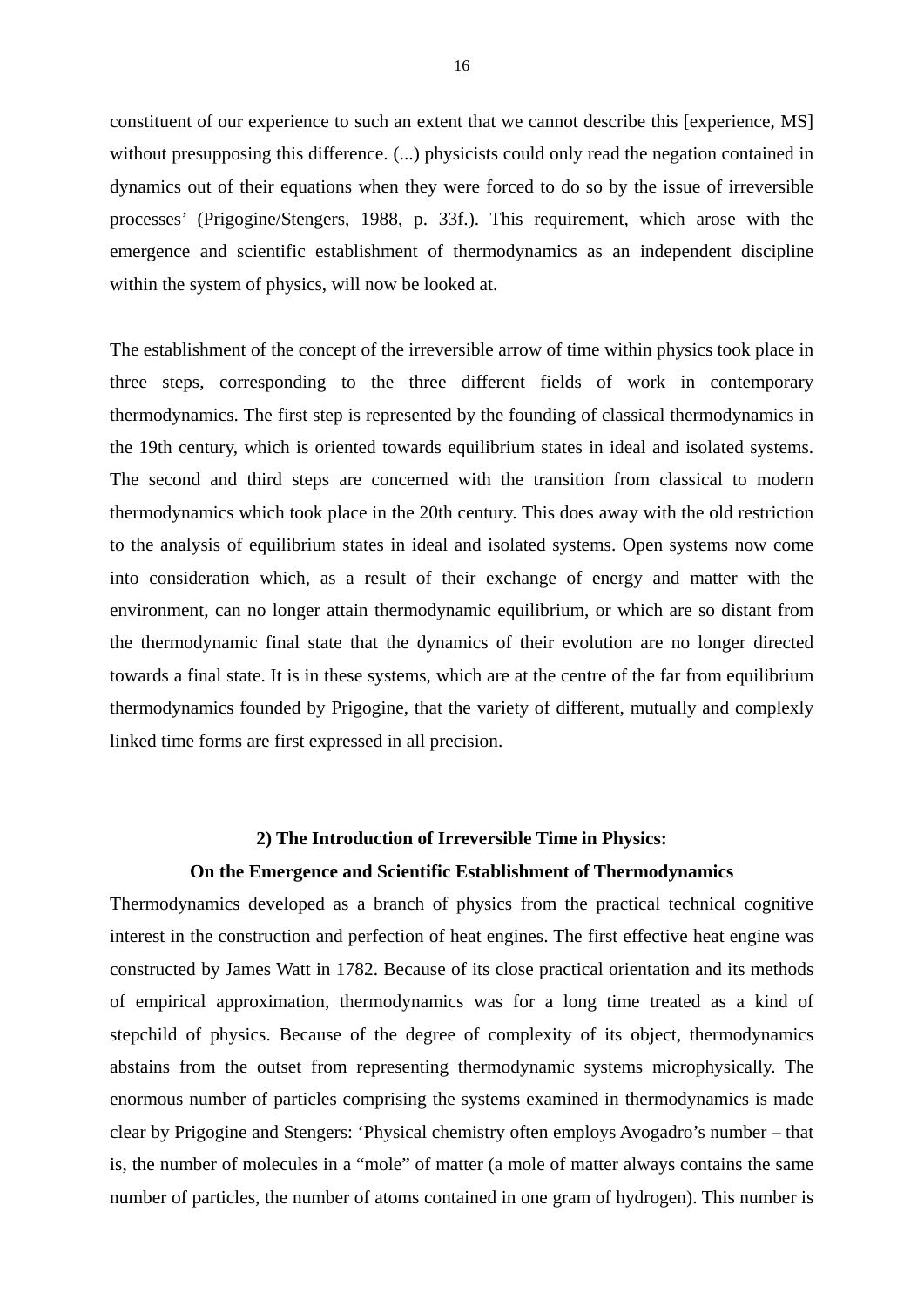of the order  $6.10^{23}$ , and it is the characteristic order of magnitude of the number of particles forming systems governed by the laws of classical thermodynamics' (Prigogine/Stengers, 1985, p. 120 footnote). In taking account of the complexity of its object thermodynamics works exclusively with macroscopic parameters like pressure, volume and temperature. Yet what was once considered 'the "failing" of a physics which seemed condemned to empirical approximations and predictions has now', Prigogine and Stengers claim, 'generally become the key to a renewal of our notions of matter, space and time in physical theory' (Prigogine/Stengers, 1981, p. III).

The beginnings of this new estimation of the significance of thermodynamics for 20th century physics can already be found with the British physicist Arthur Eddington. In his book *The Nature of the Physical World*, which Prigogine and Stengers explicitly refer to in the introduction to *Order out of Chaos*, he writes: 'from the point of view of philosophy of science the conception associated with entropy must (...) be ranked as the great contribution of the nineteenth century to scientific thought' (Eddington, 1943, p. 103). It was also Eddington who recognized early on the particular significance of thermodynamics as lying in the introduction of 'time's arrow' (Eddington, 1943, p. 68), which had been suppressed by the classical conception of science, to research. Hence Eddington explicitly distinguishes the second law of thermodynamics from the classical 'primary law, (...) indifferent to a timedirection' (Eddington, 1943, p. 76) by designating it an independent 'secondary law' (Eddington, 1943, p. 76) 'which recognises a distinction between past and future more profound than the difference of plus and minus' (Eddington, 1943, p. 66f.). And at the end of the chapter quoted Eddington summarizes: 'I am interested in entropy not only because it shortens calculations which can be made by other methods, but because it determines an orientation which cannot be found by other methods' (Eddington, 1943, p. 109).

First order thermodynamics was founded in the 19th century with three steps, made by Sadi Carnot, William Thomson and Rudolf Clausius, and Ludwig Boltzmann. The third step, made by Boltzmann, assumes particular importance both for the scientific establishment of thermodynamics and for discussion about the time-theoretical presuppositions of modern physics. To begin with, however, the basis laid by Carnot, Thomson and Clausius in the first two foundational steps will be dealt with.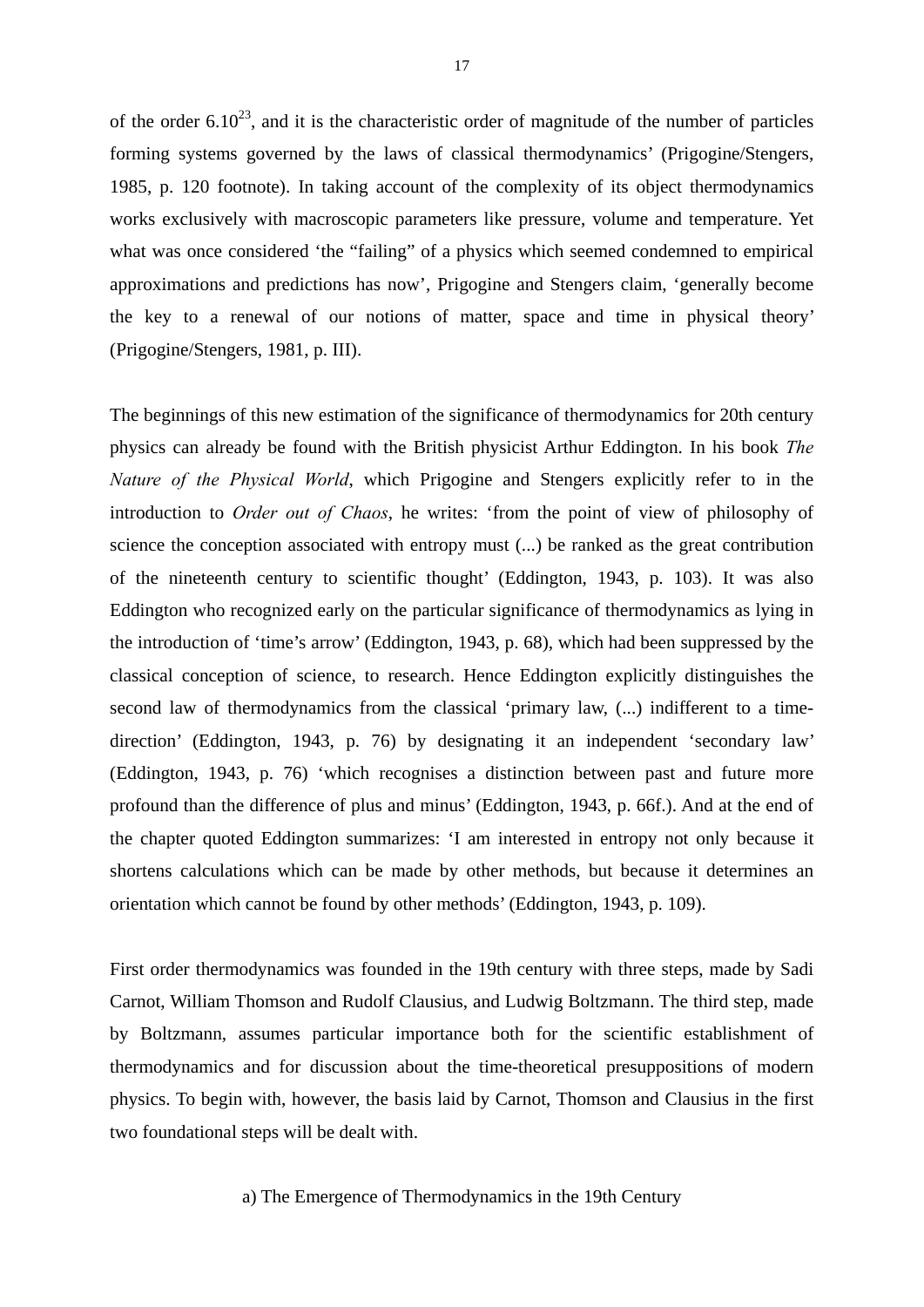The prehistory of the emergence of thermodynamics begins with Fourier's discovery of the law of conduction against the background of the discovery of the principle of conservation which was taking place in the first half of the 19th century. The first preparatory step towards the development of thermodynamics – decades before the concept was coined and research into heat became the independent object of an exact science – triggered intense disputes in the scientific world already at the beginning of the 19th century. Fourier's discovery of the law of conduction, which was to become 'the starting point of an investigation into the nature of irreversibility' (Prigogine/Stengers, 1985, 105), led already in the first third of the 19th century to a decisive break with the self-apprehension of the classical conception of science which dated back to Newton. This was a break which was to grow into a deep-reaching crisis in the course of the 19th and 20th centuries and which Newton's proponents and heirs sought to patch up from the first and, over the course of time, with continually changing strategies.

Although Fourier had already been investigating the propagation of heat in solid bodies from 1807 onwards, his referees Lagrange, Laplace and Legendre, as strict proponents of Newtonian doctrine, ensured that only in 1822 was it first possible for Fourier to summarize and publish his results in the book *The Analytical Theory of Heat*. What was it about Fourier's work that was threatening for the protagonists of classical mechanics?

 Prigogine and Stengers describe Fourier's discovery as follows: 'Fourier's law, when applied to an isolated body with an unhomogeneous temperature distribution, describes the gradual onset of thermal equilibrium. The effect of heat propagation is to equalize progressively the distribution of temperature until homogeneity is reached' (Prigogine/Stengers, 1985, p. 105). This fact, according to which heat propagation takes place as an irreversible process moving towards a homogeneous final state, stood in diametrical opposition to the reversibility concept of Newtonian mechanics. What was provocative for contemporary science of this time was, above all, that the irreversible process of conduction could be simply and elegantly represented mathematically. The flow of heat is proportional to the temperature gradient – that is Fourier's simple equation.

In his *Course in Positive Philosophy* (1830-1842) Auguste Comte immediately drew the consequence from this result and ennobled Fourier's result as one of the first purely positivist research results in modern physics (Prigogine/Stengers, 1985, 104f.; Serres, 1977, esp. pp. 134-137; Serres, 1974, pp. 159-185; Serres, 1975). Comte highlighted here that Fourier's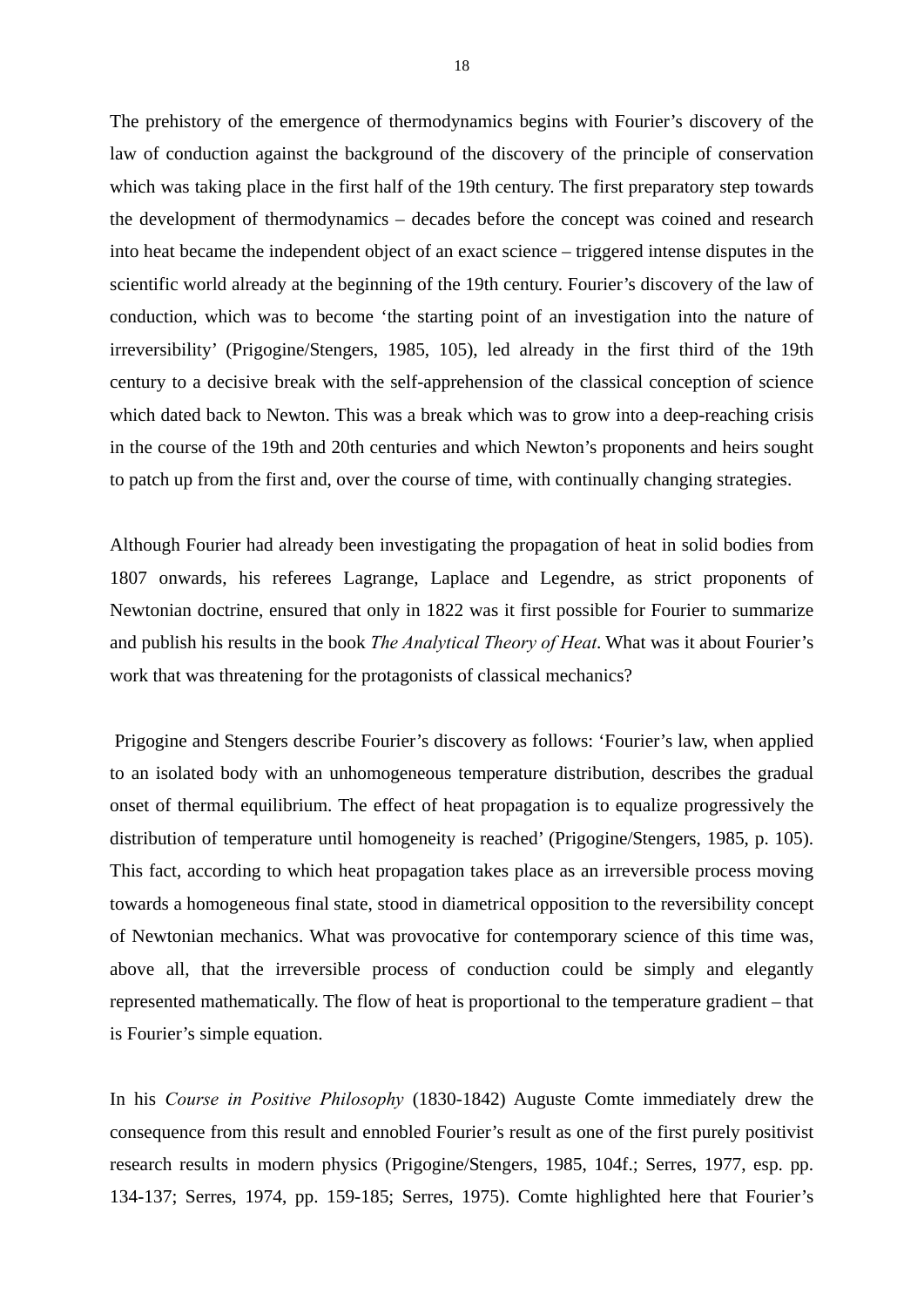'theory of the distribution of heat' (Comte, 1974, p. 196) was to be considered an example of the direct 'application (...) of mathematical analysis' (Comte, 1974, p. 195), one not mediated by preordained laws. According to Comte, Fourier succeeded by bringing 'his subject up to such a point of positivity as to place it next to the study of gravity' (Comte, 1974, p. 204); this high degree of positivity was seen to be directly employed 'when we can seize the fundamental law of phenomena, so as to make it the basis of a series of analytical deductions' (Comte, 1974, p. 196). With a view to Descartes, Kepler and other physicists 'even long after Galileo's time' (Comte, 1974, p. 203) Comte criticizes the formation of hypotheses that aim at 'determining the general agents to which different kinds of natural effects may be referred' (Comte, 1974, p. 200). He views this way of explaining and justifying as being a last influence of metaphysical philosophy and, against this, Comte continues, the 'labors of Fourier will evidently free thermology (...) from all fantastic notions about imaginary fluids' (Comte, 1974, p. 204) and ought to be considered an example of the positivist principle of physics, which states 'that every scientific hypothesis (...) must relate exclusively to the laws of phenomena, and never to their mode of production' (Comte, 1974, p. 204).

And Comte went a step further still. He declared heat, alongside gravitation, to be an independent universal of physical research and made this distinction the basis of his classification of the sciences: 'To the mechanical equilibrium between forces the positivist classification simply adds the concept of thermal equilibrium' (Prigogine/Stengers, 1985, p. 105). Indeed in his positive philosophy Comte divides physics into the domains of organic and inorganic physics. Inorganic physics is for its part divided into astronomy and terrestrial physics (Comte, 1974, p. 44f.). The latter consists once again of 'barology' (Comte, 1974, Book III, Chapter 2), or the theory of weight, and 'thermology' (Comte, 1974, Book III, Chapter 3), or the theory of heat.

With this last classification, one introduced by him, Comte is explicitly opposing attempts to subordinate heat – say as thermal matter – in turn to the theory of massive bodies (Comte, 1974, p. 201f.). Instead he highlights the universality and independence of weight and heat: 'gravity manifests itself in the same way in all bodies; and the same with phenomena of heat (...)' (Comte, 1974, p. 193). Serres writes of Comte: 'He recognizes the tear and sees that physics and science in general can no longer be uniform: that there is Newton *and* Fourier, that the two universals cannot be reduced to one another, that the sun is the focus of our world-system's ellipse and simultaneously the focus of heat, and that different things are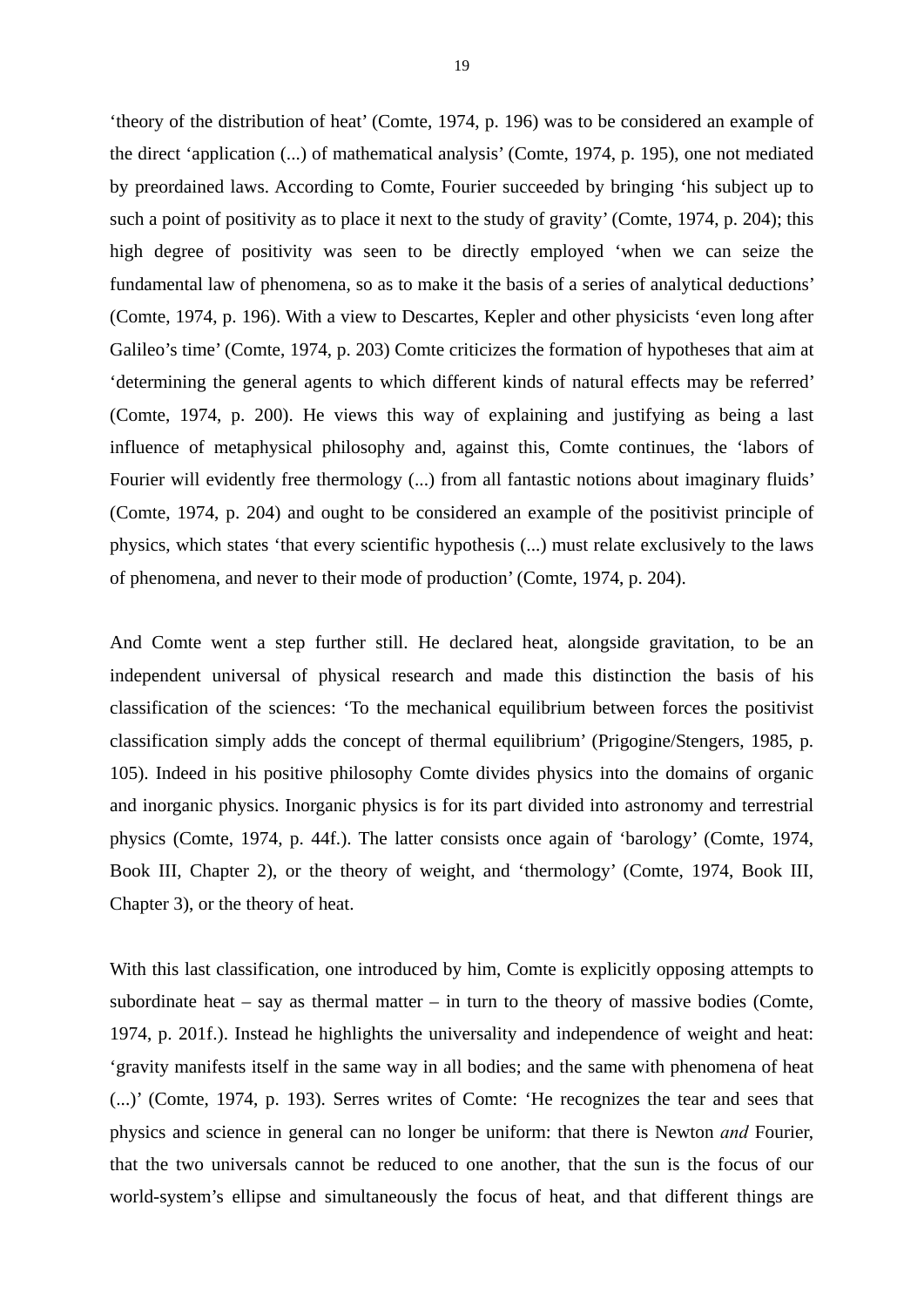hidden behind these two similar words. And that, hence, the unity, which was provided by nature in the age of metaphysics and once by God, has been forever lost. He admits that there are several laws' (Serres, 1977, p. 136). Comte diagnoses the first profound foundational crisis of modern physics.

At the same time, in terms of the philosophy of science, the account of the internal pluralization of physics, which finds expression in Comte's emphasis of the equality of mechanics and thermodynamics, is to be relativized. Comte's classification has a hierarchical background which Prigogine and Stengers suppress in their account of Comte. Although the theory of weight and the theory of heat are, according to Comte, not reducible to one another, their relationship to one another nonetheless remains determined by the scientific priority of mechanics, which for Comte continues to come first among the departments of physics (Comte, 1974, p. 204). The theory of heat is subsequent to this in terms of its degree of scientific universality: 'First will come Weight (...), regarded statically and dynamically [i.e. as mechanics, M.S.] (...); weight being absolutely universal' (Comte, 1974, p. 204). On this Serres, who clearly brings out Comte's inconsistency, writes: 'The antagonism demands a choice. Comte chooses. He leaves the order of the world and of science intact, conserves classical history and the monument to Lagrange, and plugs the hole opened by the antagonism by assigning Fourier a place outside of the text – in the dedication' (Serres, 1993, p. 136).

Similar ambivalence is found with Eddington. Just as Comte in relation to Fourier's law of conduction, Eddington attributes the second law the status of a natural law, yet with the graduation of first and second laws simultaneously introduces the prescription of a hierarchy which disqualifies the second law in contrast to the first, actual, natural law: 'the second law of thermodynamics (...) stands aloof from all the rest. But this law has no application to the behaviour of a single individual, and (...) its subject matter is the random element in a crowd' (Eddington, 1943, p. 66f.). In doing this Eddington even explicitly points out the hierarchical structure of his distinction: 'I have called the laws controlling the behaviour of single individuals "primary laws", implying that the second law of thermodynamics, although a recognised law of Nature, is in some sense a secondary law' (Eddington, 1943, p. 75).

The fact which is of primary concern to Prigogine and Stengers remains unaffected by these limitations: the accentuated consideration of the theory of heat in Comte's classification makes it strikingly clear that the universalism of Newtonian mechanics, which had just been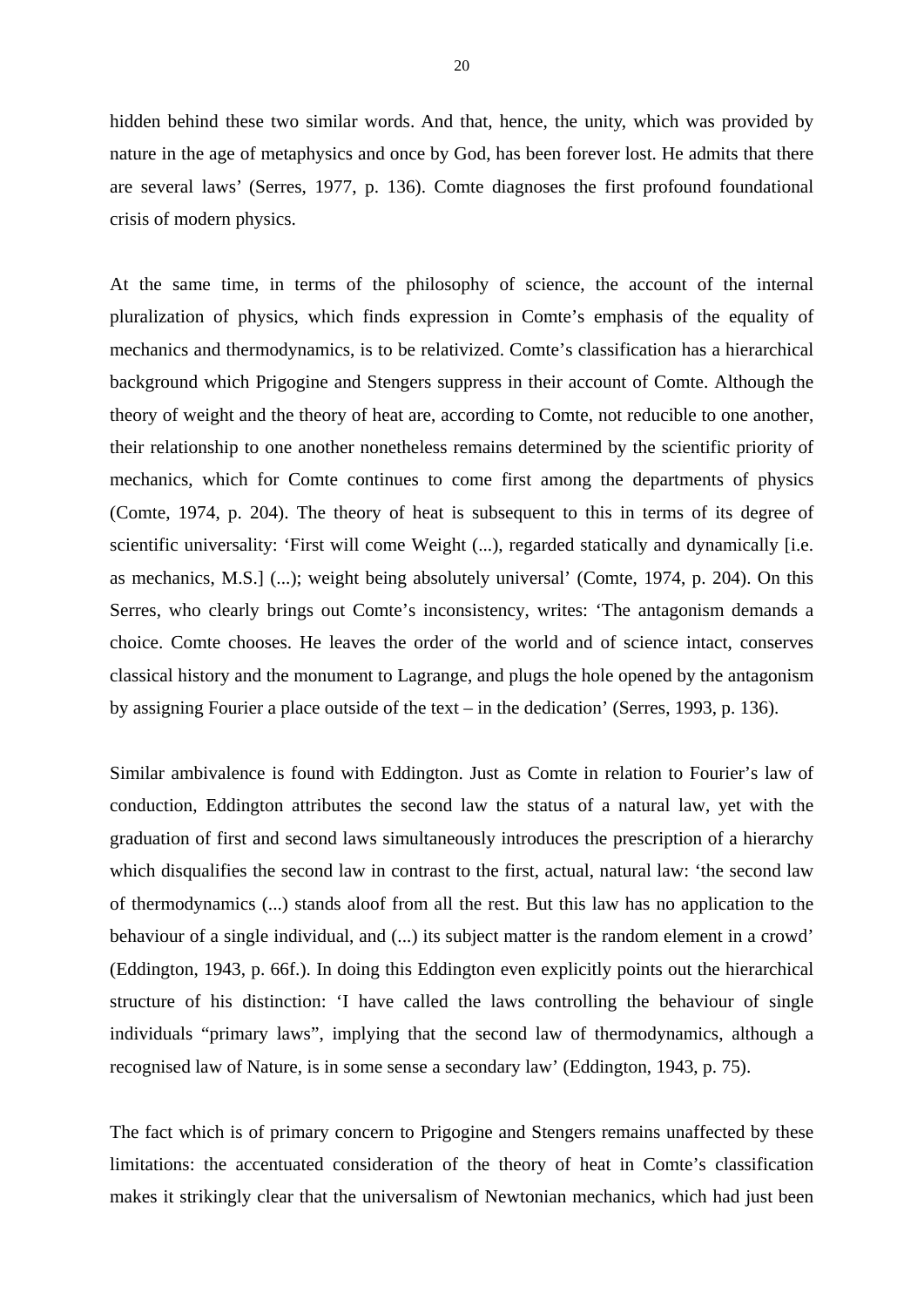brought to fruition by Laplace, sustained a violent recoil within the lifetime of its protagonist, a blow which was immediately capitalized upon by Comte's theory of science: 'A physical theory had been created that was every bit as mathematically rigorous as the mechanical laws of motion but that remained completely alien to the Newtonian world' (Prigogine/Stengers, 1985, p. 104; cf. also Comte, 1974, p. 108). In a later passage, with the scandal brought about by Fourier and brought to a head by Comte's philosophy of science in mind, Prigogine and Stengers write: 'The identity of the mathematical formulation of natural laws and of classical mechanics was broken forever' (Prigogine/Stengers, 1981, p. 282). In this spirit Comte emphasizes that 'there is something (...) chimerical in attempts at universal explanation by a single law (...). Our intellectual resources are too narrow, and the universe is too complex, to leave any hope that it will ever be within our power to carry scientific perfection to its last degree of simplicity' (Comte, 1974, p. 37).

The internal pluralization of physics which came to light in the science and philosophy of science of the 19th century supports Prigogine and Stengers' initial thesis of the openness, in principle, of physical thinking for what eluded its own classical conception, a conception which, particularly in the 19th century, was flourishing (Prigogine/Stengers, 1985, pp. 1-26). At the height of its success a kind of counter-discourse was beginning to inscribe itself within the discourse of mathematical natural science; even *before* the foundational crisis, a profound foundational crisis was taking shape here which has scarcely been adequately considered in the history of science to date.

The other important line of development, which was to nourish the theoretical thermodynamics formulated by Thomson and Clausius in the 1850s and 1860s, had – unlike Fourier's discovery – a more stabilizing effect on the programme of classical mechanics (Moscovici, 1977, pp. 400-406). The principle of energy conservation introduced a new 'unifying element' (Prigogine/Stengers, 1985, p. 108) into 19th century science, with which a 'new golden age in physics began to take shape, an age that would lead to the ultimate generalization of mechanics' (Prigogine/Stengers, 1985, p. 111).

In his essay 'Energy Conservation as an Example of Simultaneous Discovery' (Kuhn, 1969), from which Prigogine and Stengers' account draws support, Thomas S. Kuhn shows how a new 'look' (Kuhn, 1969, p. 324) to the physical sciences developed between 1800 and 1835, one documented in popularized form in Mary Sommerville's book *On the Connexion of the*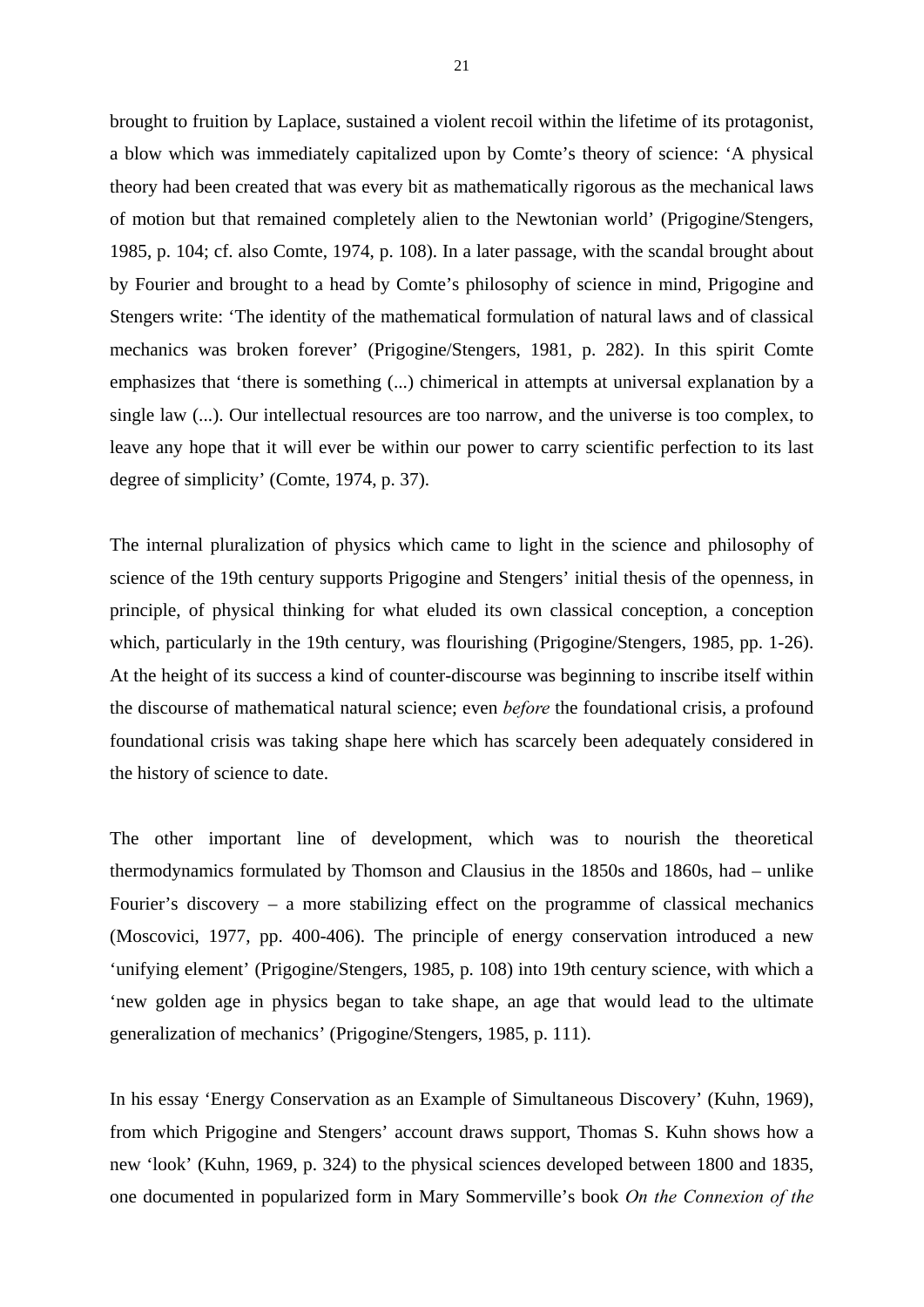*Physical Sciences* (Sommerville, 1975). The impression articulated by Sommerville of a new connection between the different disciplines of physics is based on a chain of discoveries following Volta's invention of the battery in 1800. Common to the discoveries of Volta, Oersted, Seebeck, Peltier, Faraday et al. which Kuhn, Prigogine and Stengers list is that their respective objects were mutually independent transformation processes between 'Chemical Affinity, Electricity, Heat, Magnetism and other powers of Matter' (Faraday, quoted from Kuhn, 1969, p. 327; cf. Jones, 1870, vol. 2, p. 47). In this context Prigogine and Stengers speak of a 'network [of new processes] that ultimately linked all the new fields of physics with other, more traditional branches, such as mechanics' (Prigogine/Stengers, 1985, p. 107).

The principle of the conservation of energy, which was formulated in parallel by many different scientists (Mayer, Joule, Colding, Helmholtz, Grove, Faraday et al.) in the 1840s, proves, according to Kuhn, to be the 'theoretical counterpart' (Kuhn, 1969, p. 325) to these initially isolated transformation processes. The transition from 'the earlier network of laboratory conversion processes' (Kuhn, 1969, p. 325) to the theoretical formulation of the law of energy conservation did not, however, take place in the sense of a cumulative and logically strict growth in knowledge. Rather, Kuhn emphasizes: 'This realization came neither all at once, nor fully to all, nor with complete logical rigor' (Kuhn, 1969, p. 328).

In an endnote Kuhn ekes out the 'logical shortcoming' (Kuhn, 1969, p. 346, note 26) which attaches to the derivation of the conservation principle from the empirical system of the manifold transformability of energy. Proceeding from the fact that every force can bring about all others, and via the intermediate step that this prerequires the equality of cause and effect, the pioneers of the conservation principle concluded the impossibility of energy loss in transformations, that is, the necessary conservation of energy throughout all transformation processes. The logical problem with this conclusion lies, according to Kuhn, in the more detailed justification of the intermediate step. This justification states that the equality of cause and effect refers to a comprehensive quantitative equivalence, since in the case of a quantitative asymmetry between cause and effect a suitably chosen sequence of transformations would lead to the generation of energy, which, however, already had to be excluded by Lazare Carnot's proof of the impossibility of a *perpetuum mobile*. Kuhn's criticism refers to this intermediate step: 'Strictly speaking, this derivation is valid only if all the transformations of energy are reversible, which they are not' (Kuhn, 1969, p. 346, note 26). For there is a characteristic asymmetry in the system of transformations which, in spite of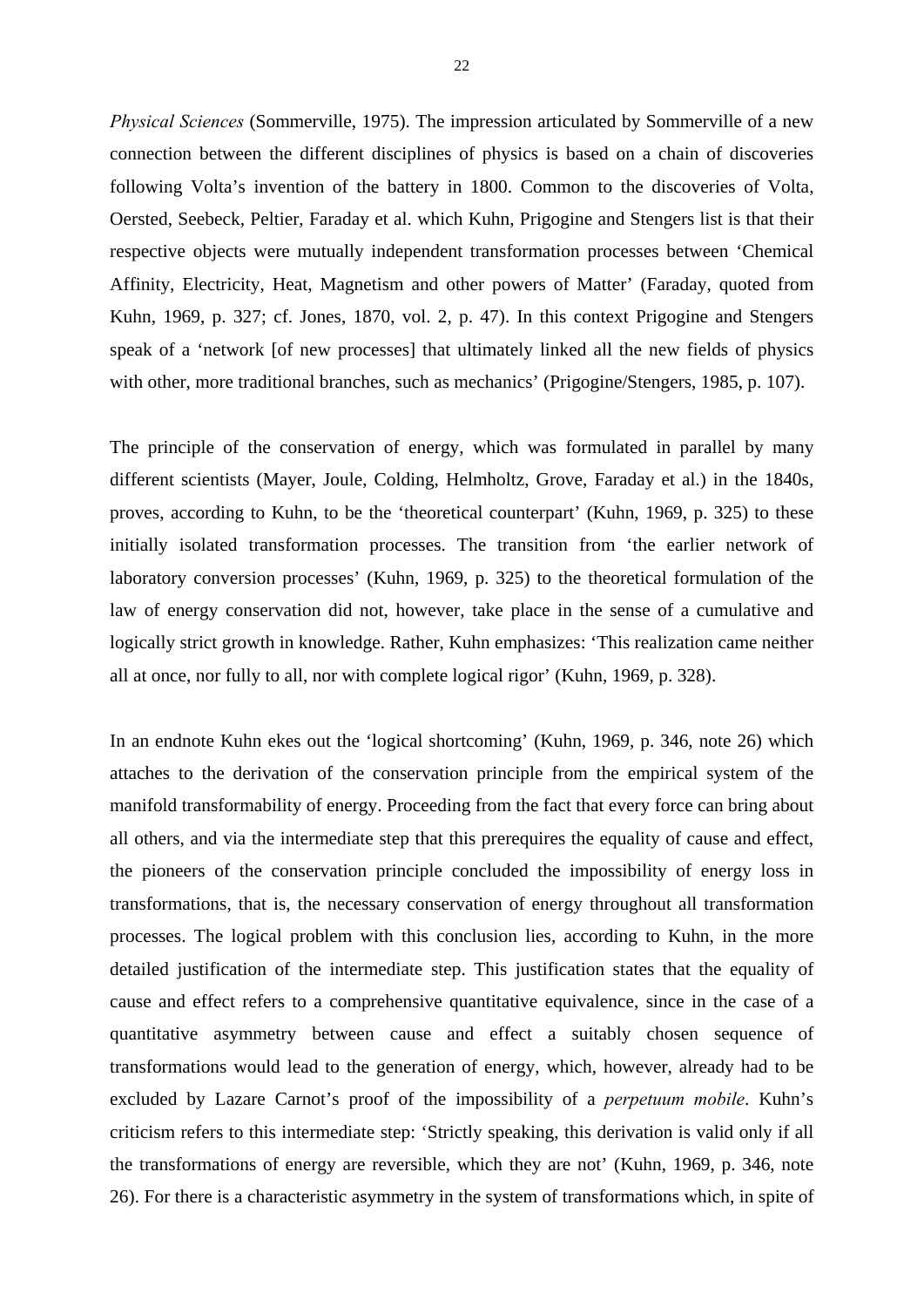the quantitative equivalence of cause and effect, destroys the reversibility of the processes, and hence the implicitly presupposed reversibility of the cause-effect relationship.

With this critical footnote Kuhn identifies the gap in the derivation of the conservation principle which, later in the scientific history of the 19th century, made it necessary to place the second law of thermodynamics alongside the principle of energy conservation, which was later to be formalized as the first law of thermodynamics. The second law makes this macroscopic irreversibility mathematically determinable through the introduction of the entropy concept. In the history of science the sequence of first and second laws reads in chronological opposition to the subsequent numbering. The law we today call the second law was the first to be discovered. This historical priority, which for Prigogine and Stengers is simultaneously linked with a material priority, is highlighted by the authors under the heading 'Heat Engines and the Arrow of Time' at the beginning of the third section of Chapter IV of *Order out of Chaos*: 'The original formulation of the second law of thermodynamics, which would lead to the first quantitative expression of irreversibility, was made by Sadi Carnot in 1824, before the general formulation of the principle of conservation of energy by Mayer (1842) and Helmholtz (1847)' (Prigogine/Stengers, 1985, 111).

As a technician concerned with the calculation and optimization of the efficiency of steam engines, Carnot was less influenced by the scientific 'new look' at the beginning of the 19th century than were the pioneers of the conservation principle. Unlike those of his colleagues who occupied themselves empirically with a multitude of various transformation processes (such as, above all, Faraday and Grove), or who took the 'notion of an underlying imperishable metaphysical force' (Kuhn, 1969, p. 336) as their starting point, or adduced this in the explanation of relationships taking shape empirically (as, for example, did Mayer and Helmholtz), Carnot – on the basis of his practical technical interest – concentrated solely on the transformation of heat into work in the steam engine.

Carnot begins his *Reflexions* with the following far-sighted reflection on the practical importance of the steam engine: 'The study of these engines is of the utmost interest. Their importance is immense and their use is increasing daily. They seem destined to bring about a great revolution in the civilized world. (...) It seems that one day it [the heat engine] must become a universal source of power and in this respect supplant animals, water and wind' (Carnot, 1986, p. 61). Neither the many practical suggestions resonating throughout Carnot's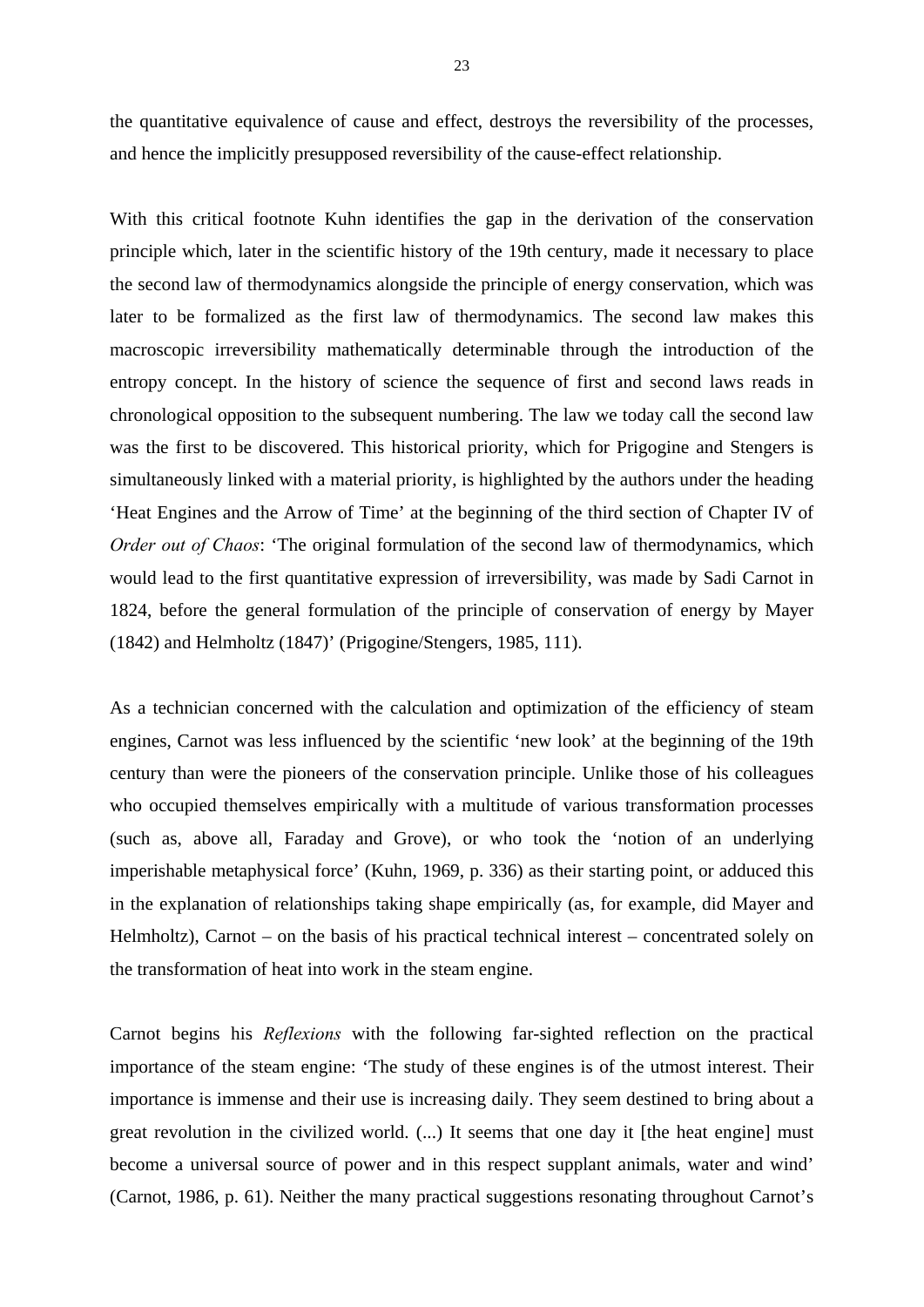work, nor his sensitivity for the profound consequences of technological development have yet to be sufficiently appreciated.

It was the technical, pragmatic approach, one less burdened by contemporary developments in science, which led Carnot and his successors to insights which could not be explained by the universal equivalences emphasized by the conservation principle. The conservation principle ignores the fact that, although energy remains quantitatively unchanged in transformation processes, irreversible changes in quality can nonetheless simultaneously occur which lead to transformation events being non-reversible in spite of energy conservation. It is this characteristic irreversibility, one expressing the temporal asymmetry excluded and ignored by the founders of the conversation principle, which was already pointed out by Fourier.

In just this asymmetry, however, according to Prigogine and Stengers were manifested 'the last remnants of the spontaneous and intrinsic *activity* displayed by nature' (Prigogine/Stengers, 1985, p. 120) and, with this, the enduringly merely partial controllability of a nature that resists classical mechanics' universal notions of control. For this reason, it was suppressed by the advocates of classical mechanics. Prigogine and Stengers write: 'The power of nature is thus concealed by the use of equivalences. However, there is another aspect of nature that involves the boilers of steam engines, chemical transformations, life and death, and that goes beyond equivalences and conservation of energy. Here we reach the most original contribution of thermodynamics, the concept of irreversibility' (Prigogine/Stengers, 1985, p. 111).

In 1824 Carnot was not yet familiar with the conservation principle and thus could not relate his work to it. This he first did later in notes, begun after the publication of his *Reflexions* (1824) and continued until his death (1832), in which he proceeded to an independent formulation of the conservation hypothesis (Carnot, 1986, p. 160ff.). Unlike Clausius and Thomson, however, Carnot assumed that the conservation hypothesis was fully incompatible with the main thesis of his *Reflexions*. Thus he himself did not recognize the corrective significance of his early research with regard to energy conservation.

His pioneering considerations, informed by the model of the water wheel examined by his father Lazare Carnot, built upon some anachronistic ideas which, whilst retaining Carnot's results, were corrected by Clausius and Thomson. Unlike Joule, Clausius and Thomson, who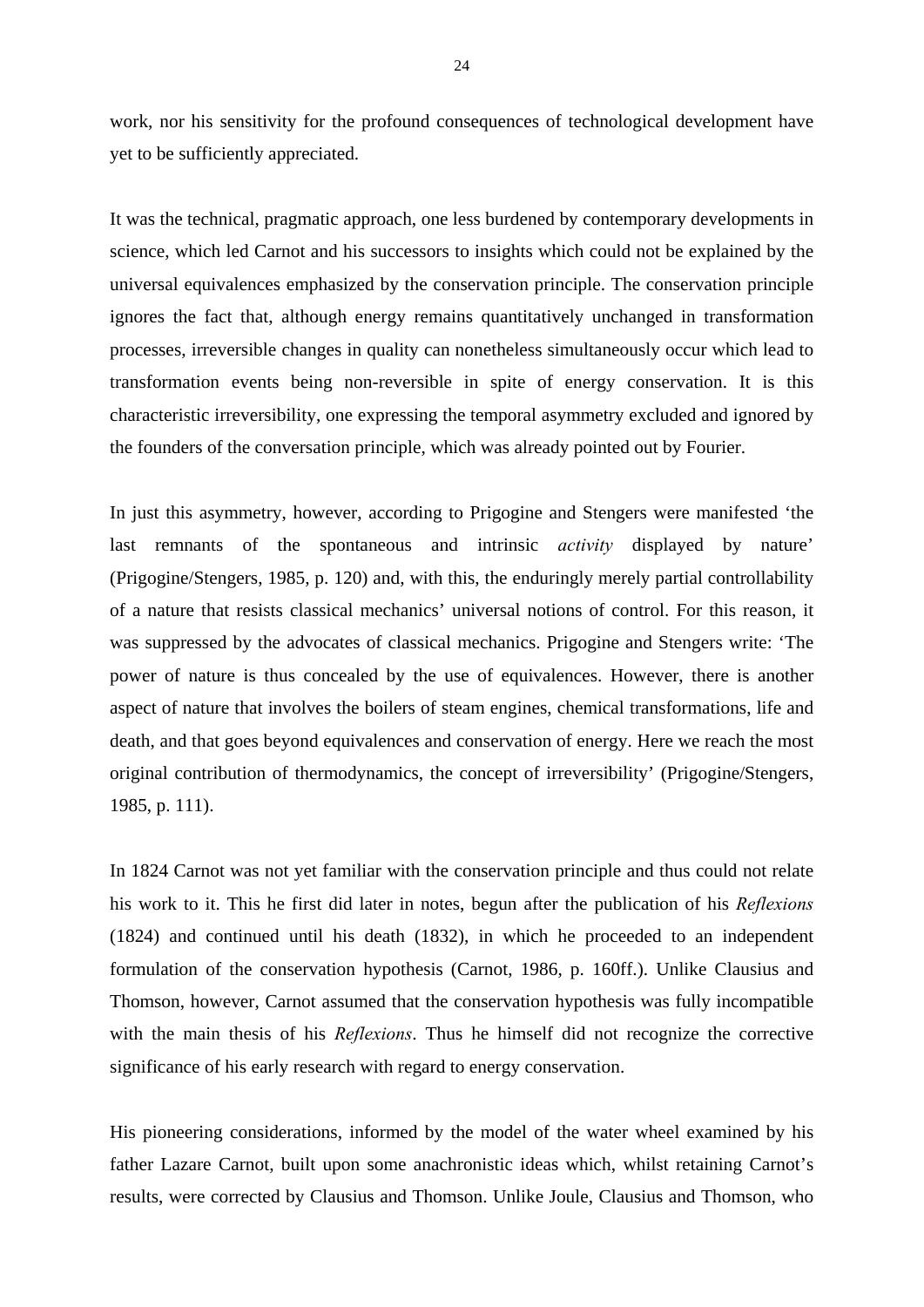were able to verify and establish in physics the kinetic theory of heat anticipated by Rumford and Davy, Carnot set out from the caloric theory developed by Black (Elkana, 1974, p. 60ff.). This theory allowed Carnot to understand the steam engine by analogy to the water wheel. According to this idea, work in the steam engine, as in the water wheel, arises through the flow of caloric, imagined to be a weightless fluid, from the hot steam-boiler to the cool condenser. In overcoming the temperature gradient heat, according to Carnot's second false assumption, is conserved. Carnot had not yet grasped the difference between heat and energy. Yet, in spite of these false presuppositions, the equations formulated by Carnot were factually correct.

Carnot's achievement lies in having recognized that the condition of possibility for every transition of heat and work is as great a difference in temperature as possible between the two heat sources to be integrated in the Carnot engine. The Carnot engine is not a real engine, but a model summarizing the basic conditions and examining the processes fundamental to all real heat engines in idealized laboratory conditions. Using this engine Carnot showed that without a temperature gradient no work could be obtained. The second heat source is necessary here because, following the first cycle of the Carnot process, heat must be removed to return the system to its initial state and to begin the cycle once again. It is this energy, which must be removed as heat (through dissipation), that is responsible for the fact that the efficiency of every conceivable heat engine is much less than 100%. It was Carnot who first recognized this and thus pointed out the specific asymmetry which means that although work can be converted completely into heat, the reverse process must take account of the inevitable and irreversible dissipation of energy which cannot be converted into work but is emitted as heat and hence dispersed.

In Carnot's eyes there was nothing threatening or provocative about this dispersion of energy. It was a technical problem, to be addressed with technical means, but one which for Carnot had no farther-reaching physical implications. This purely technical view was precipitated in Carnot's definition of dissipation. For Carnot the dispersion of energy was solely the effect of the necessary exchange of heat between the two heat sources. In this the heat reservoirs were assumed to be infinite so as to guarantee the constancy of the temperature difference. The dispersion of energy was a temporary phenomenon for Carnot with no implications at all for the total energy stock. Accordingly, internal dissipation – which already takes place within the system as a result of friction and conduction, independently of the exchange between the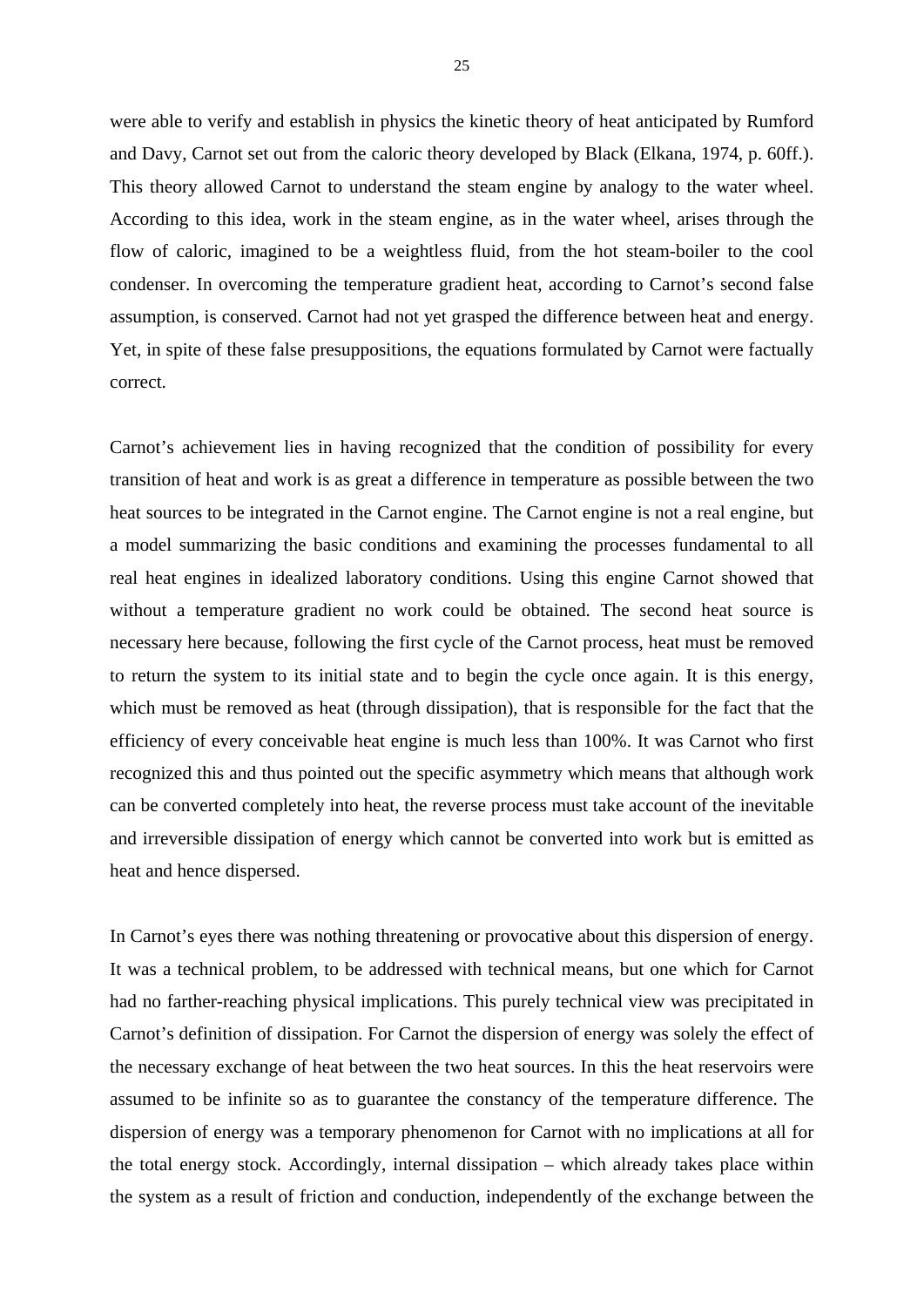two heat sources – remained excluded from Carnot's idealization. Carnot's solution to the problem rests on this double abstraction.

Carnot does not attempt to avoid loss through dissipation. The unavoidability of heat loss is assumed in the construction of the engine. The strategy of its constructor was far more to resolve, through cunning analysis, the entire irreversible process into infinitesimally small and (in the ideal conditions of the double abstraction mentioned above) quasi-reversible single steps in order to make the irreversible event controllable within the artificially closed Carnot cycle subsystem, whose energy balance is abstracted from the balance of the surrounding total system.

In his calculations Carnot was concerned with 'the effect of the combustion, which permits the maintenance of the temperature difference between the two sources' (Prigogine/Stengers, 1985, p. 114). For this reason the two heat sources included by Carnot's apparatus were assumed to be unlimited reservoirs and did not contribute to the loss calculation. Similarly excluded by Carnot were all losses through friction, impacts, air resistance etc. For only 'when defined in terms of its reversible transformations [can] the *thermodynamic object* (...) be controlled through its boundary conditions: any system in thermodynamic equilibrium whose temperature, volume, or pressure are *gradually* changed passes through a series of equilibrium states, and any reversal of the manipulation leads to a return to its initial state' (Prigogine/Stengers, 1985, p. 120).

The uncontrollable component of irreversibility, which first appears at the level of the total energy balance by incorporating the factual finiteness of the heat sources and by considering internal losses through friction and conduction, was acknowledged by Carnot only by his excluding them. For this reason Prigogine and Stengers summarize: 'Looking back it becomes clearer what Carnot achieved by founding thermodynamics and silencing the heat boiler. By assuming *two sources* he separated what could be idealized and was linked with reversible transformations from that which is essentially irreversible within an engine, namely the combustion process which generates the motion' (Prigogine/Stengers, 1981, p. 128).

William Thomson (Lord Kelvin) was the first to do away with this parenthesis. Unlike Rudolf Clausius, who had already published a essay in 1850 that led the way for the further development of Carnot's considerations and for the mathematical foundation of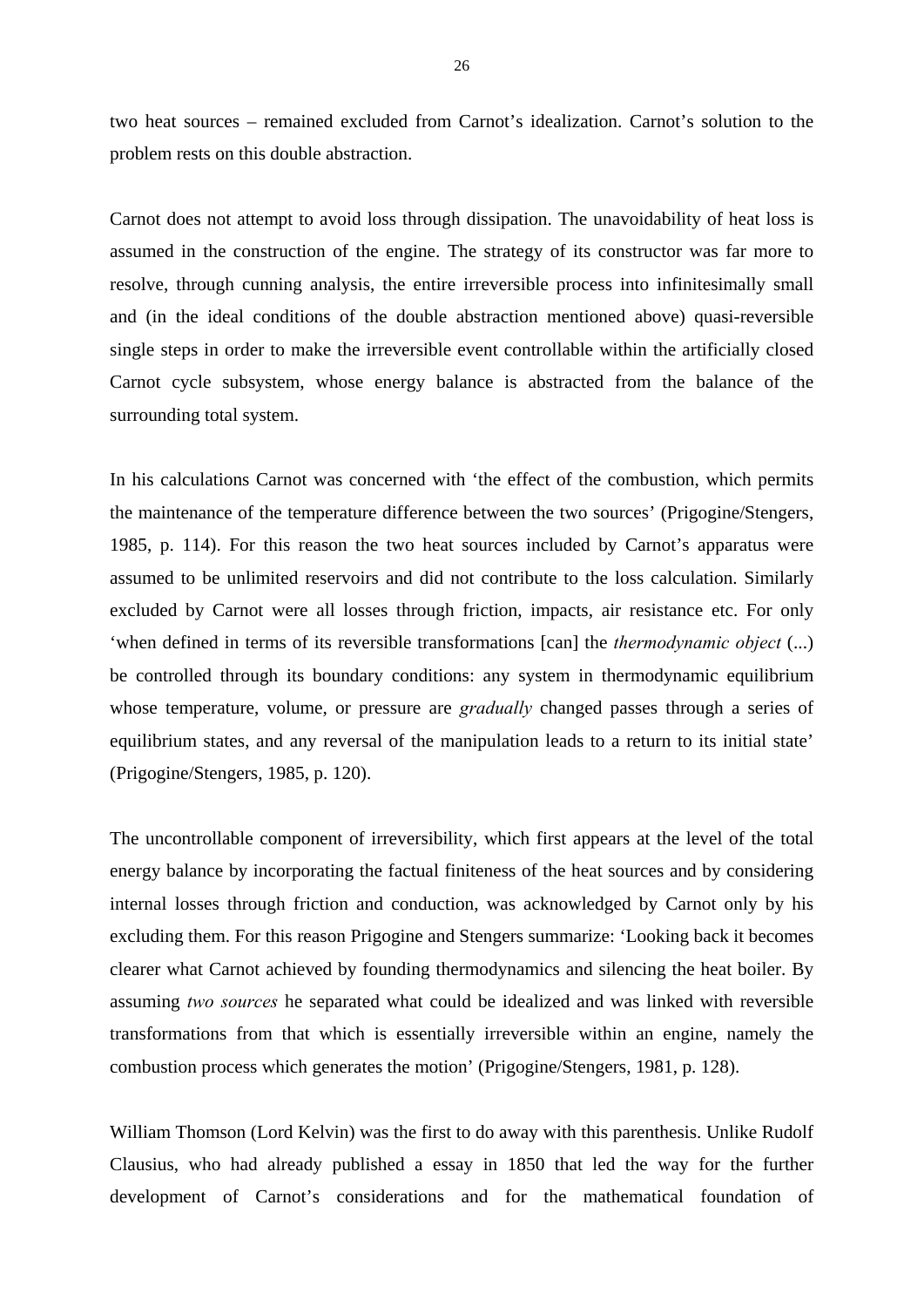thermodynamics, Thomson, in his works of 1851 and 1852, accentuated the aspects of the irreversibility of energy dissipation and the finiteness of the reservoirs. Hence from early on Thomson concentrated on those aspects through which thermodynamic processes differed from the reversible motions assumed by mechanics. Thus he was the first to look at the real heat losses which go far beyond the losses considered by the idealized model. Prigogine and Stengers write: 'the question raised by Carnot and Clausius led to a description of ideal engines that was based on conservation and compensation. In addition, it provided an opportunity for presenting new problems, such as the dissipation of energy. William Thomson, who had great respect for Fourier's work, was quick to grasp the importance of the problem, and in 1852 he was the first to formulate the second law of thermodynamics' (Prigogine/Stengers, 1985, p. 115).

Thomson's priority in the discovery of the second law, claimed here by Prigogine and Stengers, is disputed. Coveney and Highfield, for example, highlight by contrast the priority of Clausius: 'Clausius recognised, dimly at first, that this meant that heat loss was irreversible (...). His breakthrough in 1850 fully justifies naming Clausius as the scientific father of the arrow of time, but at that stage his ideas rather ill-defined' (Coveney/Highfield, 1990, p. 150). Sambursky's evaluation, which similarly highlights Clausius's importance for the question of time, seems to point in the same direction: 'Clausius's formulation of the principle that the sum of entropies for a closed system always grows, or at least does not decrease, immediately suggests the problem of the passage of time from which mechanics remained completely untouched' (Sambursky, 1978, p. 41f.). Clausius's formulation of the *second law* using the entropy concept – as Sambursky points out elsewhere (Sambursky, 1978, p. 479) – stems, however, from the year 1865. This was the year in which Clausius introduced the concept of entropy in his work 'On different, more easily applied, forms of the main equations of mechanical thermodynamics' (Clausius, 1865, p. 46).

In quite the same spirit as Coveney and Highfield Segrè highlights: 'Carnot had created thermodynamics by initiating its powerful methods and discovering its second principle. Mayer, Joule, and Helmholtz had formulated the first principle. The synthesis of both is due to Clausius and, later, to Thomson' (Segrè, 1984, p. 227). And Segrè continues: 'Clausius was the first to see clearly through the apparent contradictions of the then-prevalent theories of heat and to give a systematic treatment of the new science' (Segrè, 1984, 228). For support Segrè draws upon Gibbs, who, in his textbook *Elementary Principles in Statistical Mechanics*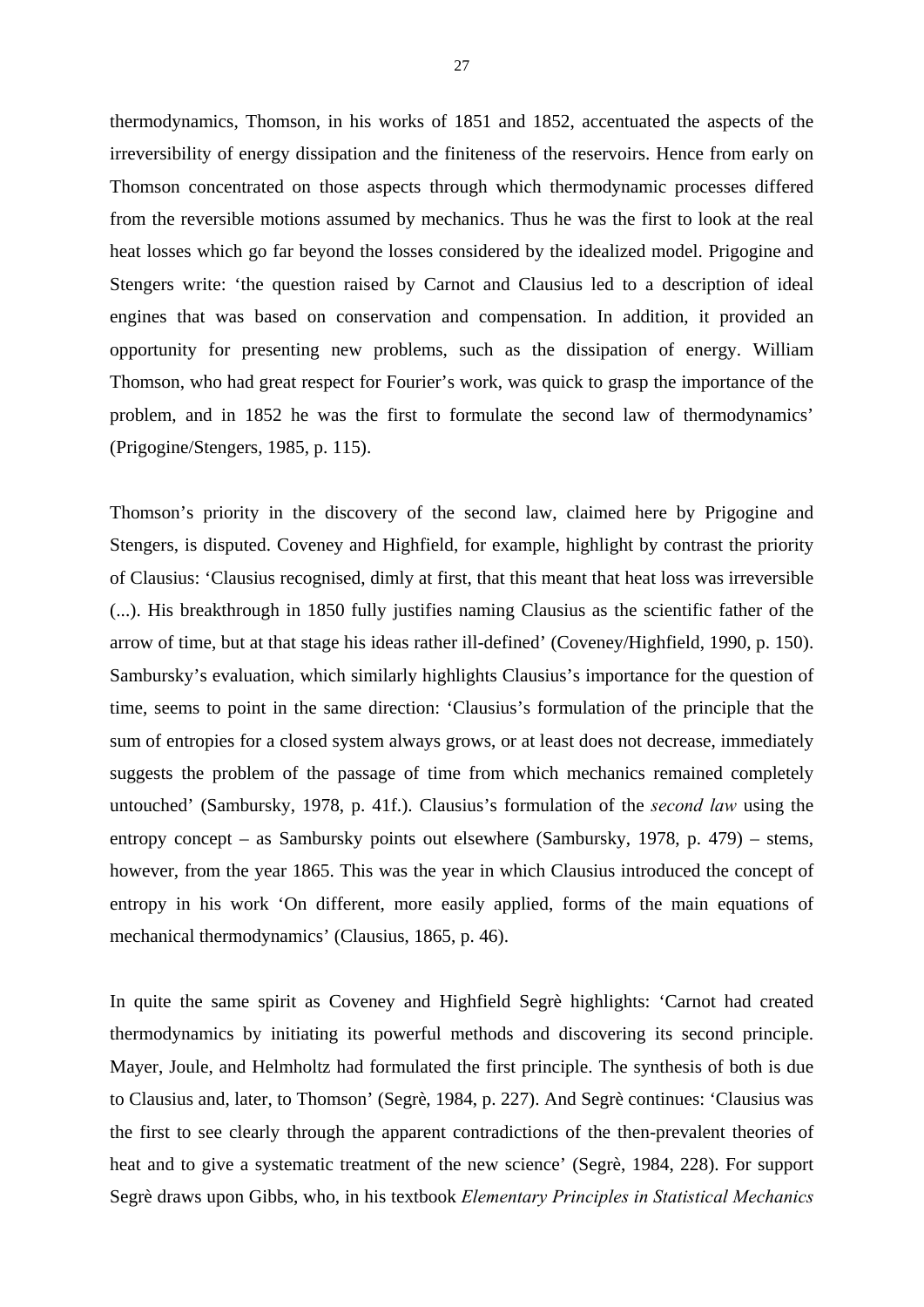(Gibbs, 1902), had identified Clausius's treatise 'On the Motive Power of Heat, and on the Laws which can be deduced from it for the Theory of Heat' (Clausius, 1921, original 1850) as being the foundational document of thermodynamics as an exact science. This estimation was also shared by Ernst Mach who, with Clausius's 1850 essay in mind, writes: 'Clausius first perceived that we can assume, with Carnot, the dependence of the performance of work on the quantity of heat transferred without having to give up the principle of Mayer and Joule of the equivalence of heat and work' (Mach, 1986, p. 254).

For a long time in the English-speaking history of science it was usual to neglect Clausius's achievements in a factually unfounded manner, since his works were not sufficiently well known. Clausius himself had already pointed out this deficiency to Maxwell, who in the 1871 first edition of his *Theory of Heat* (Maxwell, 1871) – without even discussing Clausius – ascribed priority in the discovery of the second law to his compatriot Thomson (Clausius, 1887, p. 360f.). By contrast Prigogine and Stengers have good reason to advocate the priority of Thomson. Prigogine and Stengers (unlike Gibbs and Segrè) do not apprehend the second law simply as a synthesis of Carnot's recognitions and the conservation principle. For them the interesting aspect for the theory of time lies precisely in the confrontation and tension prevalent between the first two laws of thermodynamics. This tension is identified by Moscovici when he writes: 'This theoretical result, which makes natural order appear as a series of transformations with a direction and manifesting an evolution, constituted a promise and a scandal' (Moscovici, 1977, p. 405). And he continues: 'While on the one side one attempted – admittedly without much luck – to fulfil the programme which had been revived by the principle of energy conservation, on the other side one was quick to attenuate the scandal triggered by the second principle, that of energy loss, and by the directionality etched in the transformation of natural forces' (Moscovici, 1977, p. 406).

Indeed Clausius, in 1850, was the first to notice the necessity of adding a second physical law alongside the conservation principle. But whereas, in his notebooks, Carnot had highlighted the fundamental incompatibility of his early work with the conservation principle and thought it necessary to direct this against his own research, Clausius in 1850 accentuated the fundamental agreement of the new physical law and the conservation principle, even, and precisely, with regard to the reversibility of the transformation processes that were occurring. This is also pointed out by Brush when he emphasizes that in his 1850 considerations Clausius '(...) has not yet grasped the irreversibility implications of Carnot's theory (...)'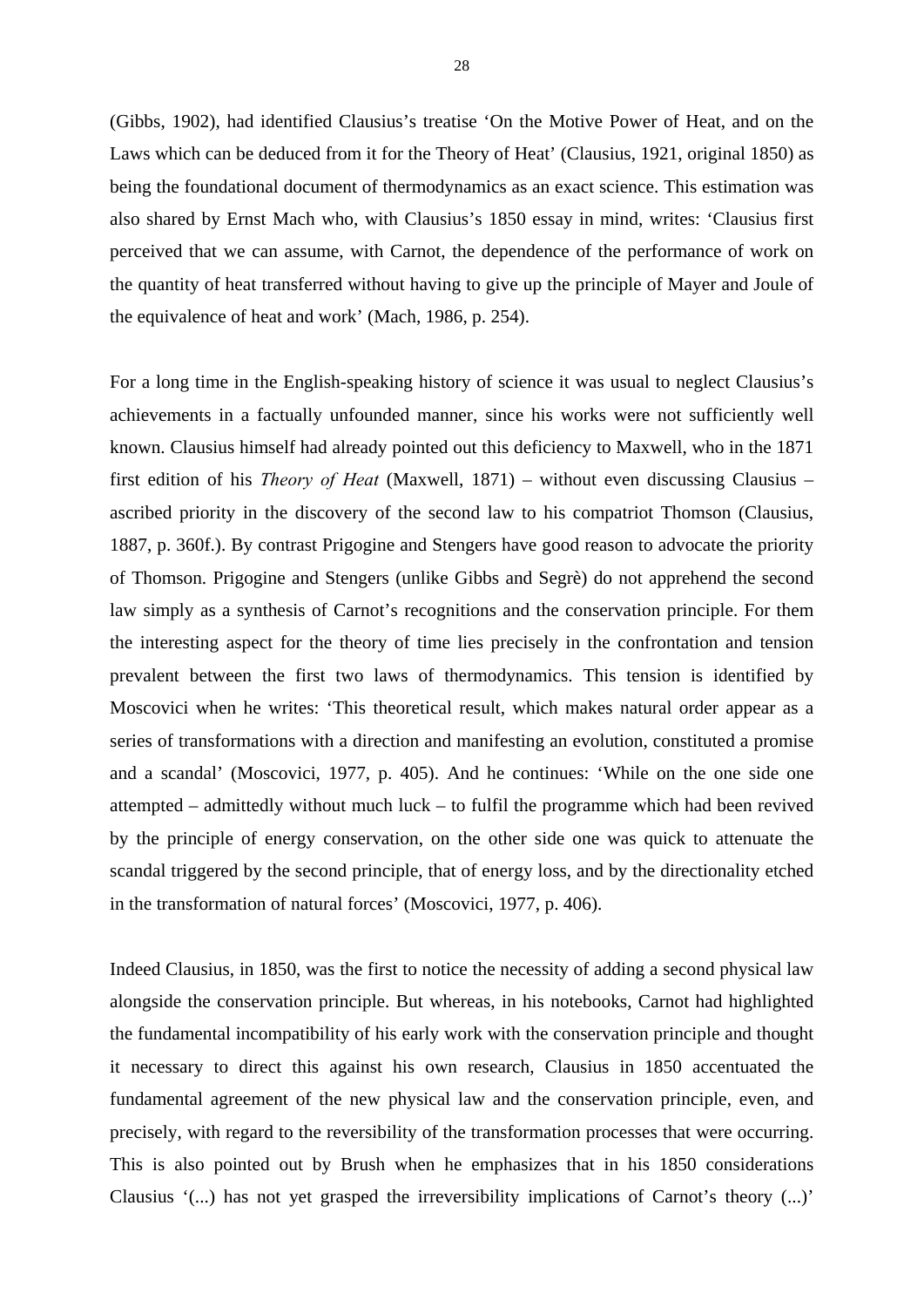(Brush, 1976, vol. 2, p. 569). Brush hence comes to the conclusion: 'While there is some justification for the usual view that this paper contains a complete formulation of the rules of thermodynamics, Clausius has not yet put together the pieces of the complete Second Law as we now know it' (Brush, 1976, vol. 2, p. 570).

This also becomes clear in that for Clausius the first law, and the universal equivalence and reversibility entrenched within it, remains that which is prior in the order of foundation, that is, the primary and fundamental law. Thomson differs. As early as in 1852 he generalized the second law as a cosmic law (Thomson,  $1882b$ )<sup>6</sup> which, although it can be linked with conservation, opposes and claims priority over the conservation principle with the fundamental irreversibility of the transformations it describes. It is this double aspect – the sharp accentuation and the cosmological universalization of irreversibility – which Prigogine and Stengers adduce as justification of Thomson's priority over Clausius.

Although not pointed out by Prigogine and Stengers themselves, the accentuation of irreversibility is, in terms of subject-matter, already found in Thomson's 1851 essay 'On the Dynamical Theory of Heat' (Thomson, 1914), in which Thomson was the first to highlight the phenomenon, discovered by Fourier, of heat propagation as the cause of the factual loss of power in steam engines. By taking account of dissipation, the dispersion of energy distinguishing real thermodynamic transformation processes from Carnot's ideal model is incorporated in the energy balance. So with real heat engines the heat source is always finite (Thomson, 1914, section II, p. 20ff.). Whereas Carnot's and Clausius's model of ideal heat engines 'does not mention the irreversible processes that are at the basis of its realization' (Prigogine/Stengers, 1985, p. 114), Thomson starts to include the oven in which the coals combust in the balance.

It was also Thomson who introduced the term 'thermodynamics' to designate the new science of heat. This, however, took place not – as Atkins claims (Atkins, 1984, p. 4) – in the 1851 essay, but – as Truesdell makes clear (Truesdell, 1980, p. 168) – already in the 1849 work 'An Account of Carnot's Theory of the Motive Power of Heat; with Numerical Results deduced from Regnault's Experiments on Steam' (Thomson, 1882a). The concept of

1

 $6$  With Clausius the universalization first took place in 1865 (Clausius, 1865, p. 56ff.). Clausius refers to Thomson's 1852 essay as well as his own comments of 1863 as forerunners.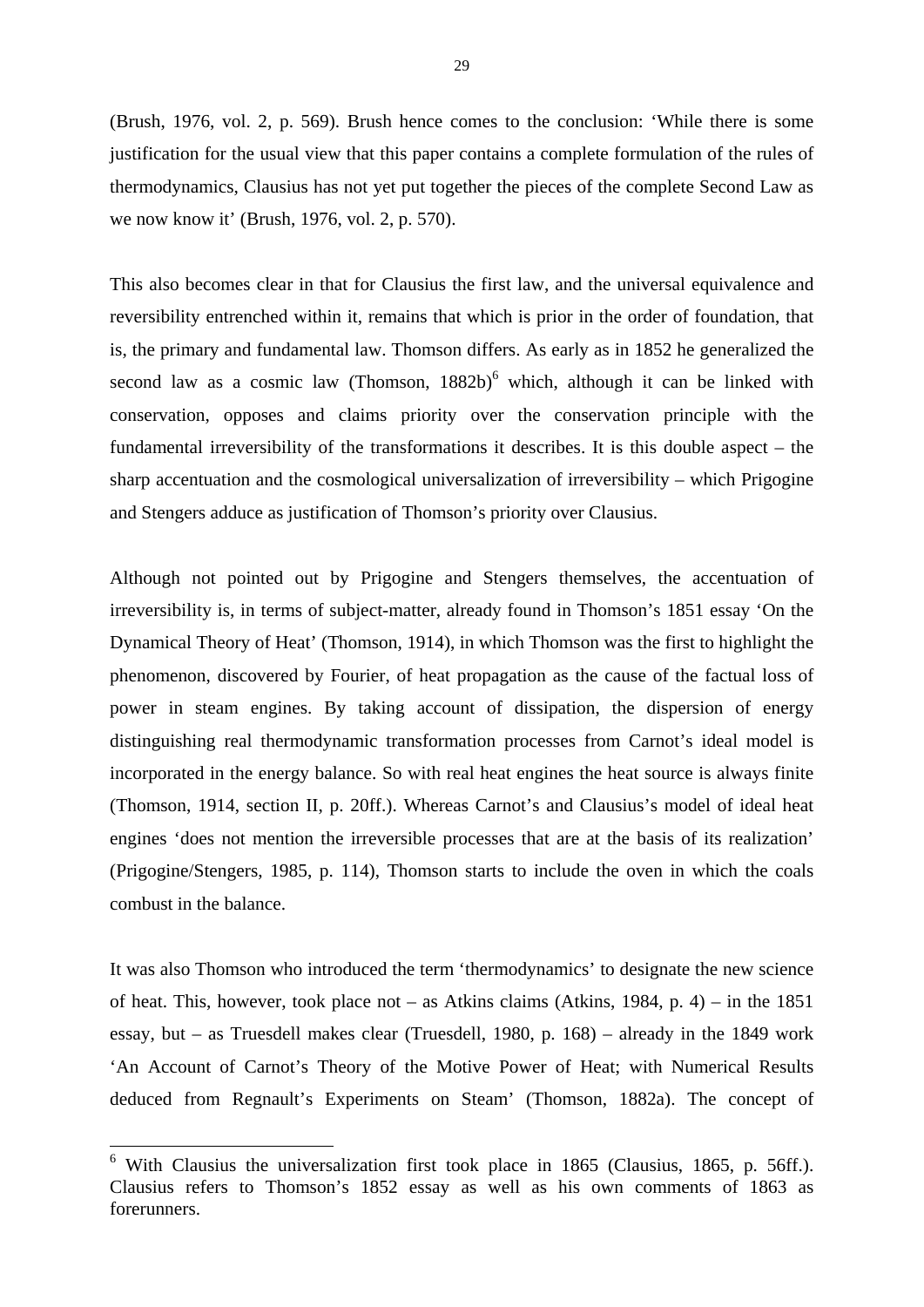thermodynamics is not mentioned in Thomson's 1851 essay. Alongside its significance in terms of content, the 1851 essay has another significant merit in terms of conceptual history: here Carnot's discovery is explicitly designated the 'second law' for the first time (Brush, 1976, vol. 2, p. 570f.). It is only in the expanded version of this essay, published by Thomson in 1854, that the term 'thermodynamics' is found again, appearing then even in the title.

Nonetheless there is good warrant for Prigogine and Stengers' presenting not Thomson's 1851 essay, but the text of 1852 as being the foundational document of thermodynamics. An explicit and general statement about the fact of irreversibility is first found in the 1852 text, which in connection with this carries out the universalization at the same time. This coupling, however, leads Brush to focus completely on the aspect of universality in his history of thermodynamics: 'Although one can find scattered statements in the technical literature before 1850 to the effect that something is always lost or dissipated when heat is used to produce mechanical work, it was not until 1852 that William Thomson (...) asserted the existence of "A universal tendency in nature to the dissipation of mechanical energy"' (Brush, 1966, p. 8).

By over-accentuating the universality aspect Brush loses sight of what Prigogine and Stengers view as the decisive basic difference between Thomson and Clausius. In his analysis of ideal heat engines Clausius – unlike Thomson in his works of 1851 and 1852 – had neglected the real losses which occur due to the dissipation of energy between heat sources and which lead to the unattainability for real engines of the ideal efficiency predicted by theory. With regard to Clausius's early essay 'On the Motive Power of Heat' (Clausius, 1921) of 1850 Prigogine and Stengers highlight that its author 'was no more concerned than Carnot with the losses whereby all real engines have an efficiency lower than the ideal value predicted by the theory. His description, like that of Carnot, corresponds to an idealization' (Prigogine/Stengers, 1985, p. 114).

By contrast already in his 1854 essay (Clausius, 1864), as well as in his later work from the year 1865 (Clausius, 1865), Clausius highlighted and made quantifiable the factual dissipation of energy through which the irreversibility of processes can be explained. In a later passage Prigogine and Stengers write: 'In 1865 (...) Clausius (...) introduced a new concept, *entropy*. His first goal was to distinguish clearly between the concepts of conservation and of reversibility. Unlike mechanical transformations, where reversibility and conservation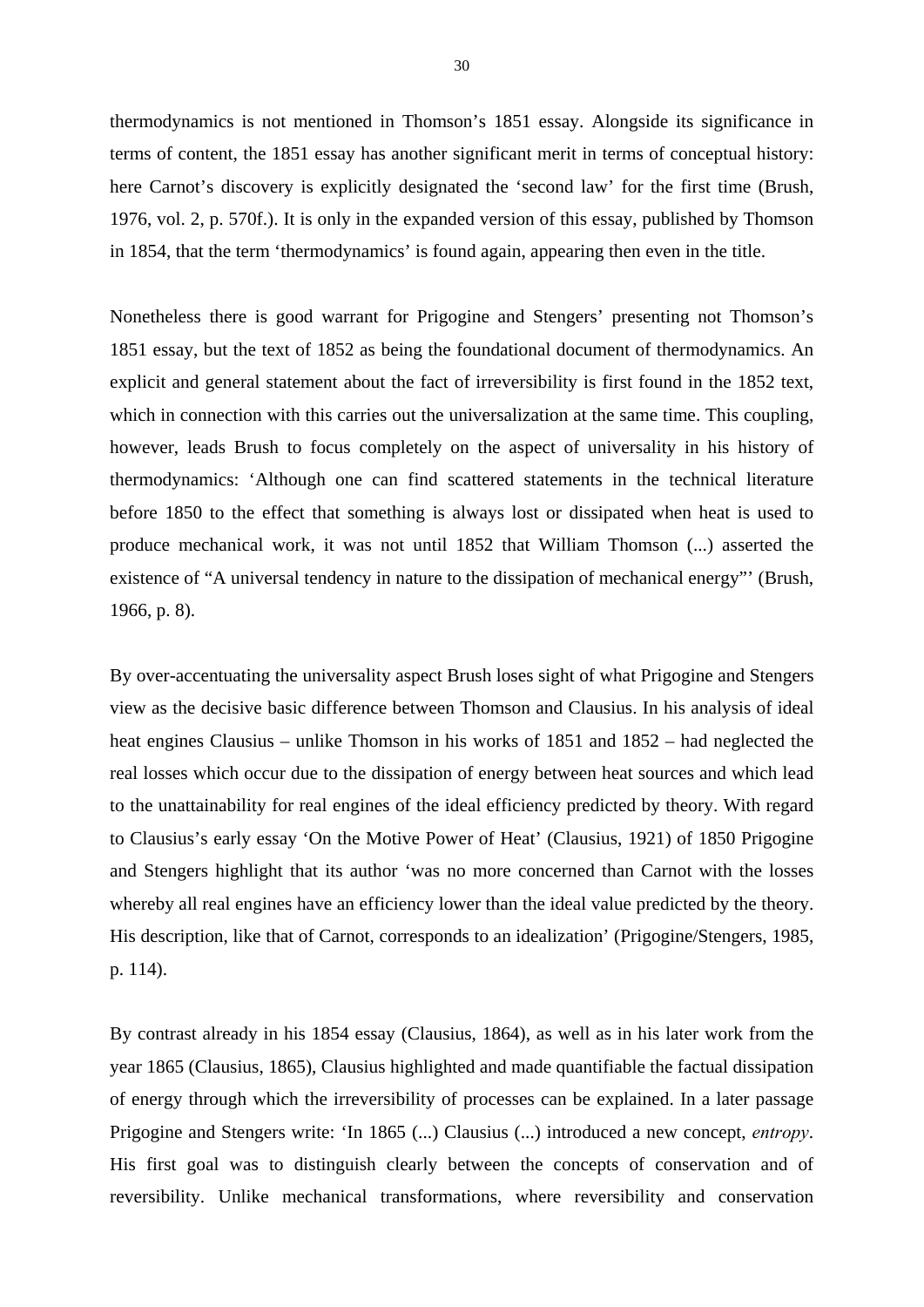coincide, a physiochemical transformation may conserve energy even though it cannot be reversed. This is true, for instance, in the case of friction, in which motion is converted into heat, or in the case of heat conduction as it was described by Fourier' (Prigogine/Stengers, 1985, p. 117). Accordingly the task of the function of state – entropy  $S$  – introduced by Clausius was to express mathematically 'the distinction between "useful" exchanges of energy in the Carnot cycle and "dissipated" energy that is irreversibly wasted' (Prigogine/Stengers, 1985, p. 117) that was now also being addressed.

Nonetheless in his later works Clausius continued to focus on the aspect of conservation by relating the concept of entropy primarily to the exchange of energy within the ideal cycle (which had been made reversible using the methods of calculus). This exchange within the cycle occurs between the two heat sources. Hence Prigogine and Stengers designate this entropy flow *deS*, in order to make clear Clausius's renewed abstraction of dividing the total entropy into two parts. This external entopy flow contrasts with the internal entropy flow  $d_iS$ , which occurs not with the exchange of heat between the two sources, but within the system itself. Prigogine and Stengers explain: 'the notations  $d_eS$  and  $d_iS$  have been chosen to remind the reader that the first term refers to *exchanges (e)* with the outside world, while the second refers to the irreversible processes *inside (i)* the system. (Prigogine/Stengers, 1985, p. 118). For ideal engines it suffices to consider  $d_eS$  alone, for real engines the total entropy is comprised of *deS* and *diS* together.

In his 1865 work Clausius 'was able to express quantatively the entropy flow  $d_eS$  in terms of the heat received (or given up) by the system. In a world dominated by the concepts of reversibility and conservation, this was his main concern. Regarding the irreversible processes involved in entropy production, he merely stated the existence of the inequality  $d_iS/dt > 0$ ' (Prigogine/Stengers, 1985, p. 119). In this simple inequality, which Clausius did not further expand on in his work, is concealed the fundamental irreversiblity which distinguishes the (necessarily positive, i.e. directed) change in internal entropy from the (either positive or negative, i.e. reversible) change which the system experiences through external entropy flows. Clausius was interested only in reversible and hence controllable changes. His endeavour was to separate the irreversible and hence uncontrollable processes as far as possible from the reversible ones and to exclude them from his calculations.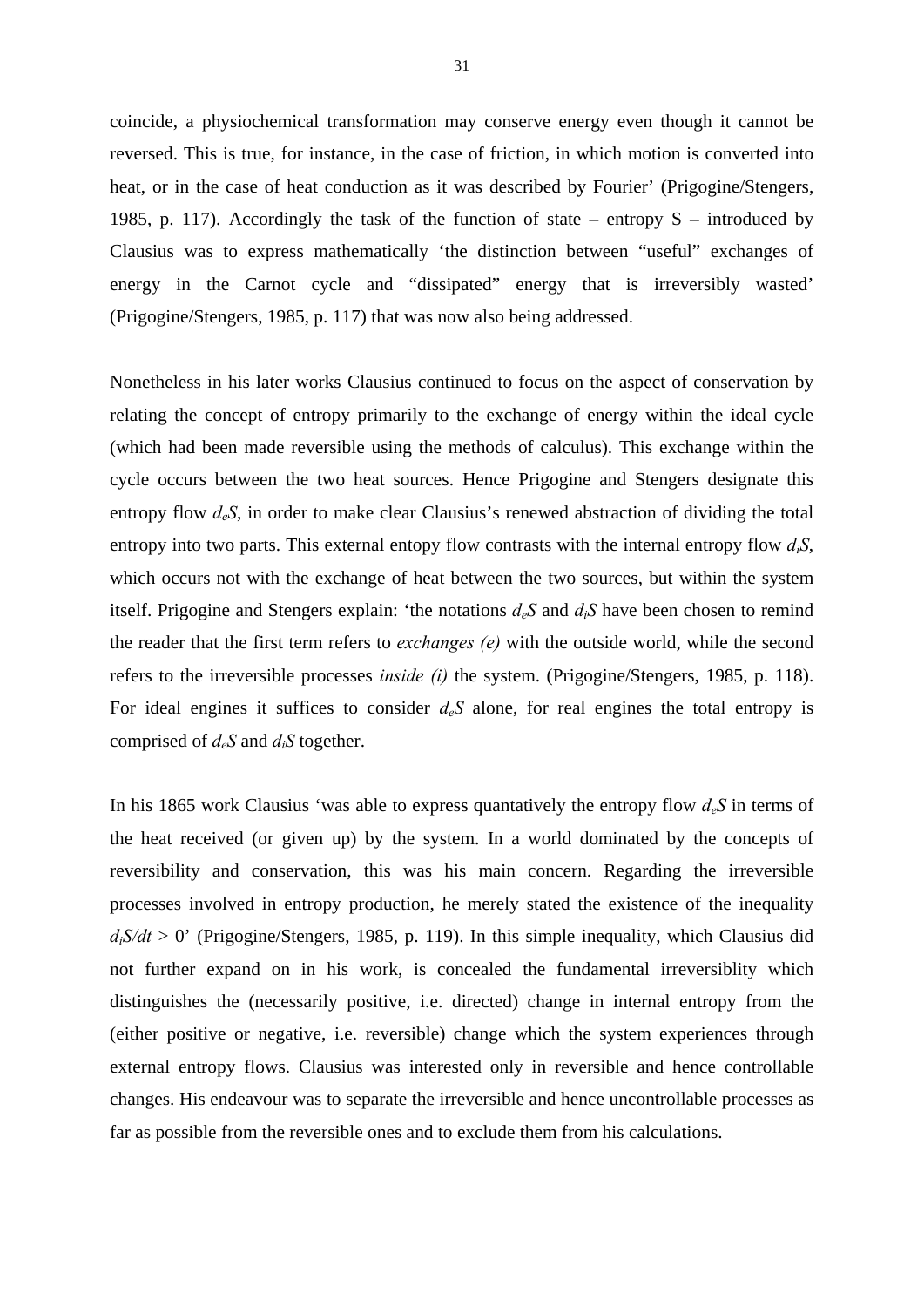Thus at the very beginning of his 1865 treatise Clausius highlights 'that (...) in the following, until it is explicitly stated that non-reversible changes are also to be included in the examination, it [might] always be assumed that we are concerned only with reversible changes' (Clausius, 1865, p. 8). Only at the end do we read: 'All the preceding observations referred to changes which take place in a reversible manner. We now want to draw the *nonreversible changes* into the circle of observations, in order to pursue at least briefly the main issue of how they are to be treated' (Clausius, 1865, p. 40). Yet in the mathematical analysis of those changes 'which do not comprise a cyclic process, but by which it [the body] attains a final state differing from the initial state' Clausius is then concerned precisely to 'make a cyclic process of them subsequently' (Clausius, 1865, p. 54).

It is exactly these irreversible processes, however, which were the object of Thomson's cosmological conception and his prioritization of the second law. Prigogine and Stengers comment: 'Since Thomson's cosmology is not merely a reflection of the new ideal heat engine but also incorporates the consequences of the irreversible propagation of heat in a world in which energy is conserved. This world is described as an engine in which heat is converted into motion only at the price of some irreversible waste and useless dissipation' (Prigogine/Stengers, 1985, p. 115). On the basis of Thomson's cosmological universalization of the second law in 1852, Helmholtz developed his theory of the universe's 'heat death' (Helmholtz, 1962, p. 74; Helmholtz, 1884, p. 43) two years later. With this Thomson and Helmholtz transferred the fact, implicitly contained in Thomson's 1851 work, that 'unlike dynamic objects, thermodynamic objects can only be *partially* controlled' (Prigogine/Stengers, 1985, p. 120) on the cosmic scale.

The difference in content between Thomson and Clausius expressed in this, one decisive for Prigogine and Stengers, remains unnoticed by Coveney and Highfield as well as by Gibbs and Mach. The compromise solution suggested by Cardwell is also unsatisfactory for the same reason. This suggested solution attempts to resolve the dispute over priority by declaring the development of the second law of thermodynamics to have been a 'simultaneous discovery' (Cardwell, 1971, p. 288). This solution is only meaningful when it considers that it is not one and the same thing which was being simultaneously discovered, but that the problem provided by Carnot was picked up in parallel by two authors in a different way and answered with differently accented solutions.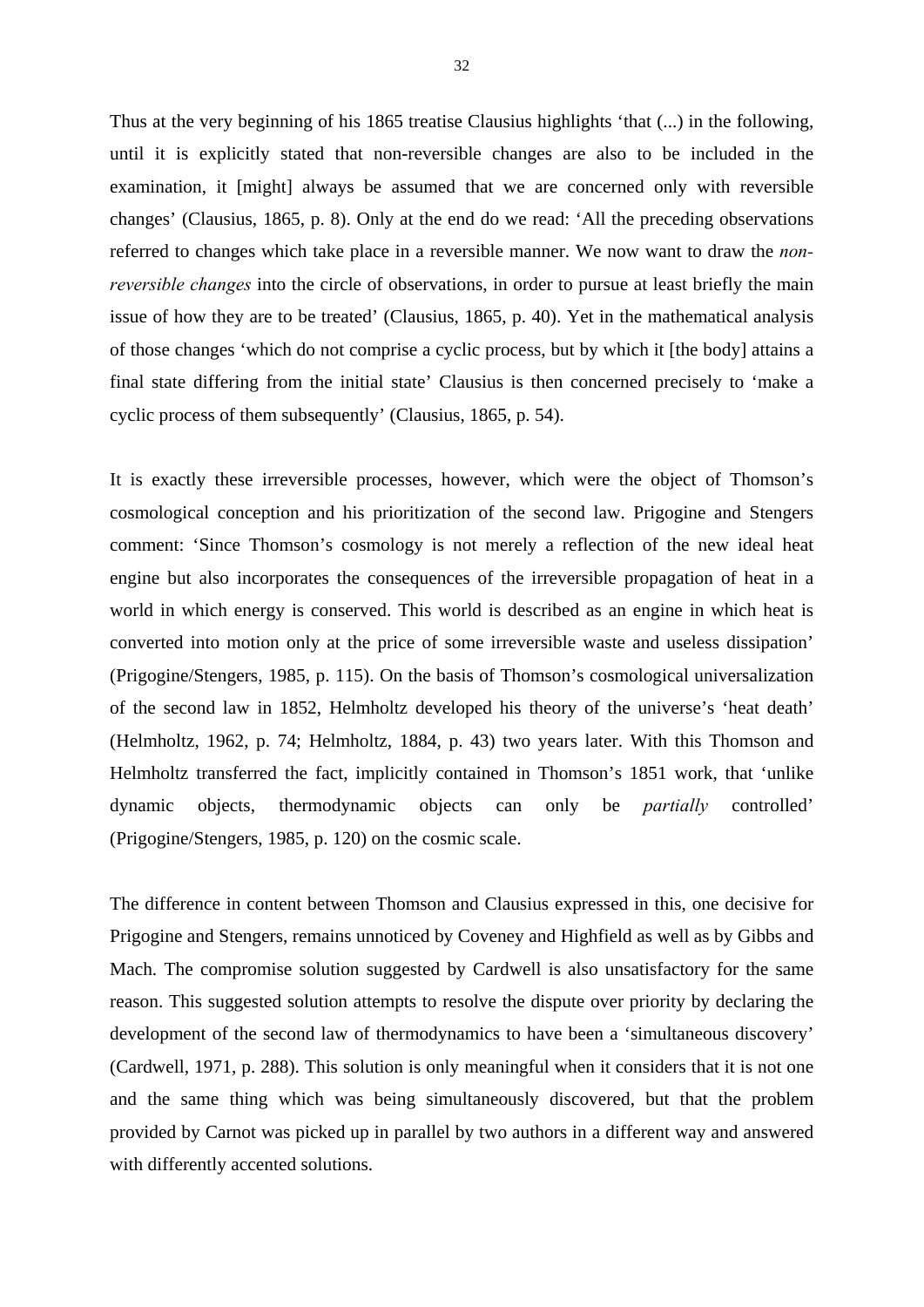Of interest in this context is a comment of Mach's, who in his summary initially emphasizes that the 'contributions to thermodynamics of Thomson and Clausius must be regarded as of equal importance' (Mach, 1986, p. 280f.), but then names a difference on the level of style between Thomson and Clausius: 'However, with respect to the form of the exposition, there is an important distinction between them. Thomson's exposition is always quite frank about the difficulties which he met, the paths followed by him are always the shortest and simplest, his methods always are quite perspicuous, and the motives which guided him in his investigations are evident to everyone. Clausius's exposition on the other hand always bears a trait of ceremoniousness and reserve. We are often in doubt as to whether Clausius was more concerned to tell us of something or to keep something from us. Instead of simple experiences which serve as foundations for his deductions, these deductions are built on specially assumed axioms, which have the appearance of greater reliability without really guaranteeing more than those experiences. Clausius also was addicted to creating new names and conceptions which were not always necessary' (Mach, 1986, p. 281). It would go beyond the scope of this work to bring out the stylistic differences Mach notes and the opposition of content which separate Thomson and Clausius from one another. But, in any case, Mach's point is evidence of a symptom of significant indicative value with respect to the differences in content, on which the answer to the issue of priority depends.

It can be noted in summary that with the emergence of thermodynamics an internal pluralization in terms of content took place in the disciplinary system of modern physics, a pluralization triggered by the introduction of the concept of irreversible time. In this, priority is assumed by Thomson's essays, which highlight the finiteness and irreversibility of processes, in contrast to the works of Clausius, which are informed by the ideal of energy conservation. Yet with Thomson too this discovery takes place to a certain extent under the hand, without his having explicitly thematized their scientific or even time-theoretical dimension himself. The formulations of Coveney and Highfield, who present 'Clausius as the scientific father of the arrow of time' (Coveney/Highfield, 1990, p. 150), and of Sambursky, according to whom the foundation of thermodynamics 'immediately suggested the problem of the passage of time' (Sambursky, 1978, p. 41), must therefore be relativized in two respects. Not only because of the issue of priority, which Prigogine and Stengers discuss and decide in favour of Thomson, but also because an explicit treatment of the problem of time can be spoken of neither with Clausius nor with Thomson.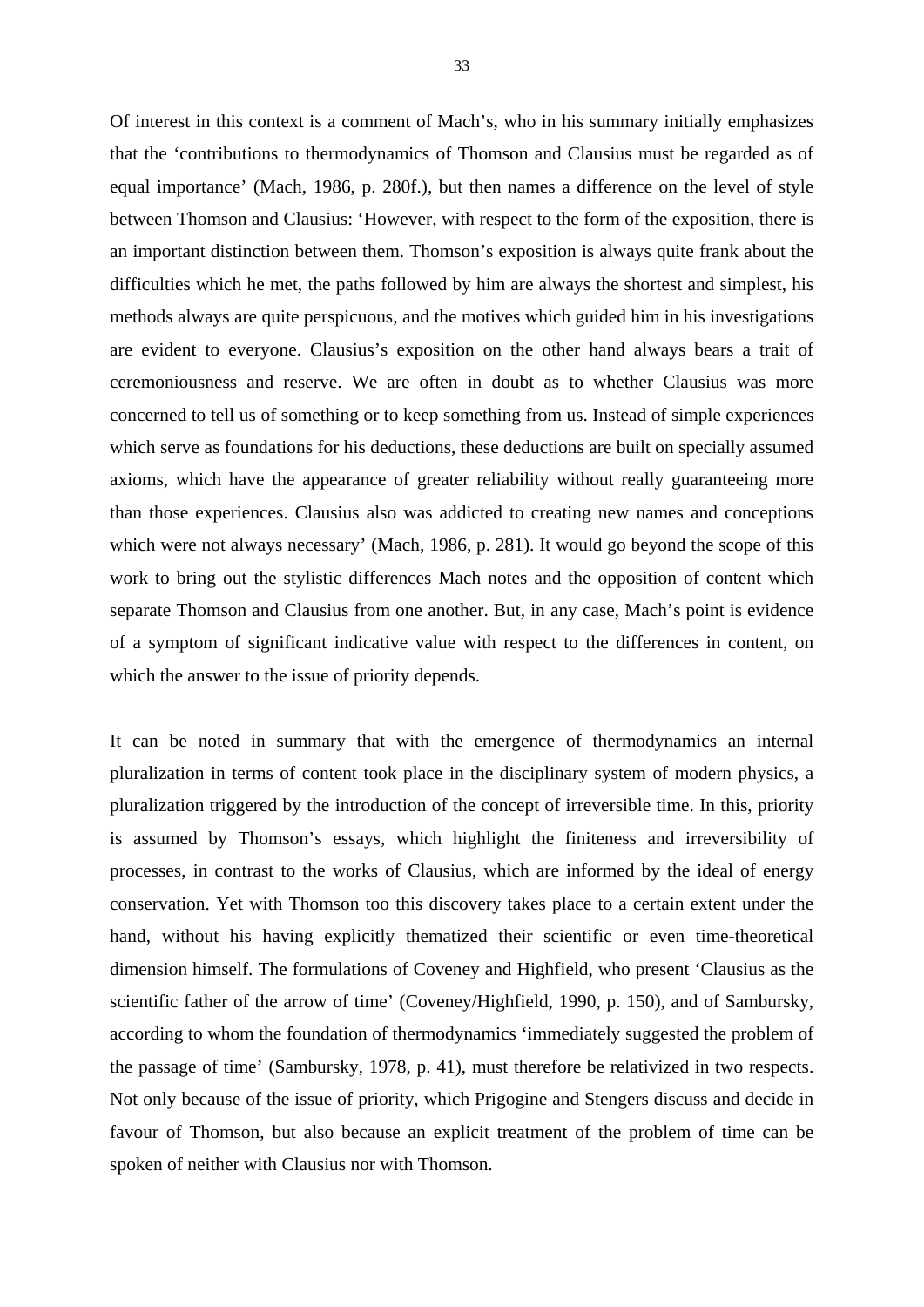The position advocated by Prigogine and Stengers is to be agreed with in that, reading with hindsight, the placement of the thermodynamic research programme launched by Carnot on its temporal foundations should be considered Thomson's merit. At the same time it should be highlighted more sharply than is the case with Prigogine and Stengers that Thomson lacked awareness of the significance of the step he made. Thomson neither reflected explicitly on the problem of time, nor did the confrontation – that decisive for the philosophy of science – between thermodynamics and dynamics become clear to him which began to take shape on the basis of his research.

Knowledge of the plurality of scientific perspectives resulting from this confrontation as well as from the question, raised by Prigogine and Stengers at the close of the section 'The Birth of Entropy' in *Order out of Chaos*, as to 'how these descriptions are related' (Prigogine/Stengers, 1985, p. 122) are horizons of thought which were not yet expanded by Thomson in his early works. The question of the relationship between dynamic and thermodynamic systems first became an issue for Thomson in the context of the debate, launched by Boltzmann in the 1870s, about the dynamic foundability of thermodynamics, to which I now turn.

#### b) The Scientific Establishment of Thermodynamics and

#### the Debate concerning the Time-theoretical Assumptions of Dynamics

The third – the most demanding and simultaneously most controversial – contribution to the foundation of thermodynamics, which at the same time signals its establishment in the disciplinary system of modern physics, was made by Ludwig Boltzmann in the last third of the 19th century. On the basis of the works of Carnot, Thomson and Clausius, Boltzmann turned to the problem, one not dealt with by his predecessors, of mechanically founding thermodynamics and hence to the question of the combinability of mechanics and heat theory. Boltzmann's 1872 essay 'Further Studies on the Thermal Equilibrium of Gas Molecules' (Boltzmann, 1966a) was to trigger a debate opened by William Thomson (Thomson, 1966) and Josef Loschmidt (Loschmidt, 1876) in the 1870s, and taken up by Henri Poincaré (Poincaré, 1966b) and Ernst Zermelo (Zermelo, 1966a) in the 1890s. In the course of this debate the obliviousness of classical dynamics to time, which had remained concealed in the pioneering works of Thomson and Clausius, and the new problem of time posed within thermodynamics were clearly expressed.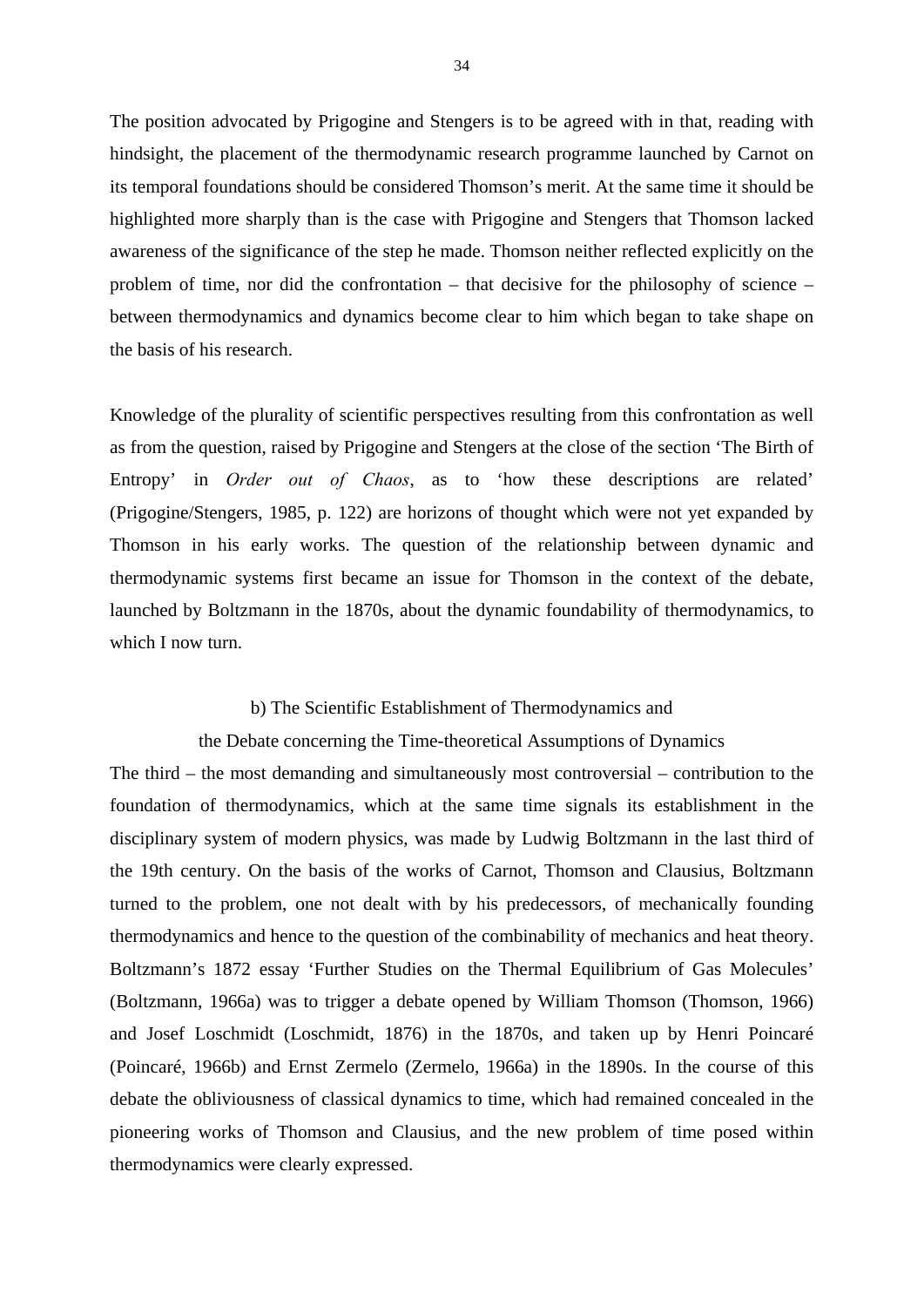Boltzmann's starting point was the problem, overlooked by Thomson and Clausius in their pioneering works, that he had first dealt with already in 1866 of reformulating the macroscopic irreversibility of thermodynamics at a microphysical level in the idiom of dynamics. In his essay 'On the Mechanical Importance of the Second Law of Thermodynamics' Boltzmann attempted 'to provide a purely analytic, perfectly general proof of the second law of thermodynamics' (Boltzmann, 1980, p. 271). This attempt distinguishes this early essay from later texts, in which Boltzmann no longer argues 'purely analytically' but appeals to probabilistic arguments at the same time. The solution presented in his 1872 essay 'Further Studies on the Thermal Equilibrium of Gas Molecules' (Boltzmann, 1966a) is based on a novel application to thermodynamics of the statistical mechanics that had been founded by James Clerk Maxwell (Maxwell, 1860) and which would later be brought into its canonical form by Josiah Willard Gibbs (Gibbs, 1902).

Maxwell's first step towards the mechanical interpretation of entropy consisted of rendering the state of thermodynamic equilibrium describable with the means of probability theory. Thermodynamic systems consist of a great number of molecules in rapid non-uniform motion. Because of their complexity they cannot be represented with classical methods, according to which the respective trajectory would have to be calculated for each single molecule. For this reason Maxwell took statistical averages as his starting point in calculating the velocity distribution of the molecules. By transferring the law of large numbers, applied in sociology by Quételet (Quételet, 1835; cf. John, 1968, pp. 338ff. and Stigler, 1987), to physics Maxwell succeeded in the first part of his essay in formulating the velocity distribution function named after him. A velocity distribution function determines the number of molecules with a velocity *v* – and hence kinetic energy  $\frac{1}{2}mv^2$  – at time *t* (Maxwell, 1860). When the state of thermodynamic equilibrium is attained, the function assumes the form of a Gaussian curve. The equilibrium state is characterized, in the words of the description developed by Maxwell in the third part of his paper, by the fact that 'the collisions that incessantly modify the velocities of the molecules no longer determine any evolution in the distribution of these velocities – that is, in the mean number of particles for each velocity value' (Prigogine/Stengers, 1985, p. 240; cf. Maxwell, 1860).

Boltzmann's step beyond Maxwell consisted of not only describing thermodynamic equilibrium with statistical means, but, using the example of a rarified gas, also of formulating the evolution of the thermodynamic system towards equilibrium in probabilistic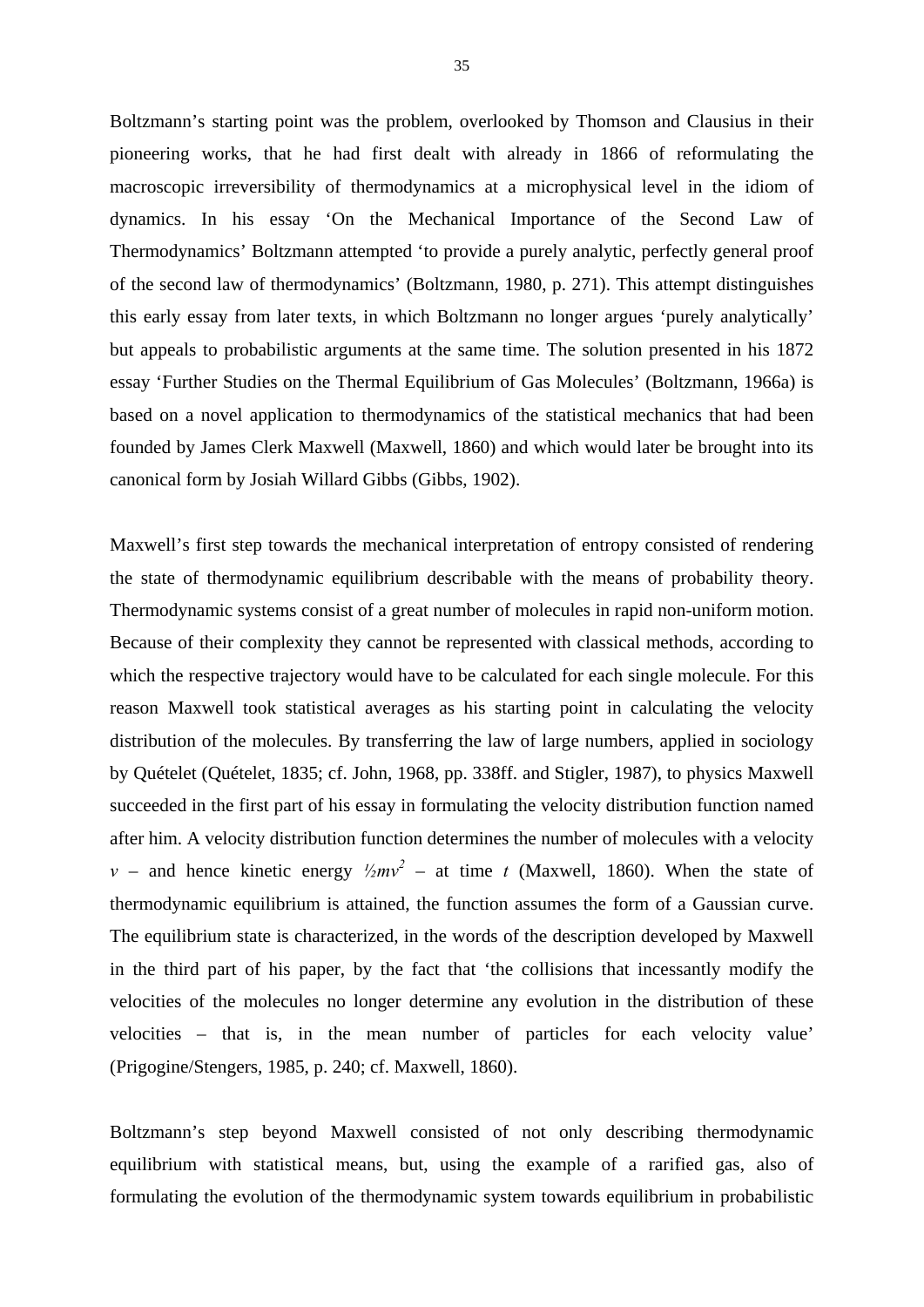terms. To this end he developed the so called H-theorem in his 1872 essay. To begin with Boltzmann used not the letter H, but the letter E for the function found by him. It was in 1895 that Boltzmann first made the change which then became canonical. Complementary to the increase in entropy the function found by Boltzmann, which measures the change in the gas molecules' velocity distribution as a result of the collisions taking place between them, decreases uniformly in the course of time. Its minimum corresponds to that of the Maxwellian equilibrium distribution identified with thermodynamic equilibrium. From this Boltzmann concluded that the H-theorem was the microscopic expression of irreversible entropy increase which Thomson and Clausius had described at a macroscopic level in the 1850s.

Boltzmann's particular achievement consists of linking these previously unrelated physical theories. Forms of description from classical mechanics, probability theory and thermodynamics flow into the H-theorem and form a new synthesis. Already in *From Being to Becoming* Prigogine highlights the 'remarkable mixture of dynamical and probabilistic concepts' (Prigogine, 1980, p. 157) which distinguishes Boltzmann's kinetic equations. Through this novel connection, as Prigogine and Stengers summarize in *Order out of Chaos*, Boltzmann had 'the key to the microscopic interpretation of entropy' (Prigogine/Stengers, 1985, p. 242) in his hands. Through Boltzmann's contribution a 'principle of molecular evolution had been produced' (Prigogine/Stengers, 1985, p. 242) and in this way 'a decisive step in the direction of the physics of *processes*' (Prigogine/Stengers, 1985, p. 242f.) was made.

The pioneering significance of Boltzmann's discovery, brought out by Prigogine and Stengers, was not recognized by Boltzmann's contemporaries. Directly following their previously quoted praise of Boltzmann Prigogine and Stengers also pose the question: 'Can we conclude that the problem of irreducibility has been solved, that Boltzmann's theory has reduced entropy to dynamics?' (Prigogine/Stengers, 1985, p. 243). Their conclusion agrees with that of Boltzmann's earlier critics: 'No, it has not' (Prigogine/Stengers, 1985, p. 243). The limits of the solution suggested by Boltzmann were clearly expressed in the debate prompted by his 1872 essay. At the same time the 'clash of doctrines' (Prigogine/Stengers, 1985, p. 233ff.) between dynamics and thermodynamics – that pre-programmed in the works of Thomson and Clausius – appeared in all severity in this debate, as did the related question of the compatibility or incompatibility of the time concepts underlying them. This second, positive, aspect is emphasized by Prigogine and Stengers in *Entre le temps et l'éternité*. By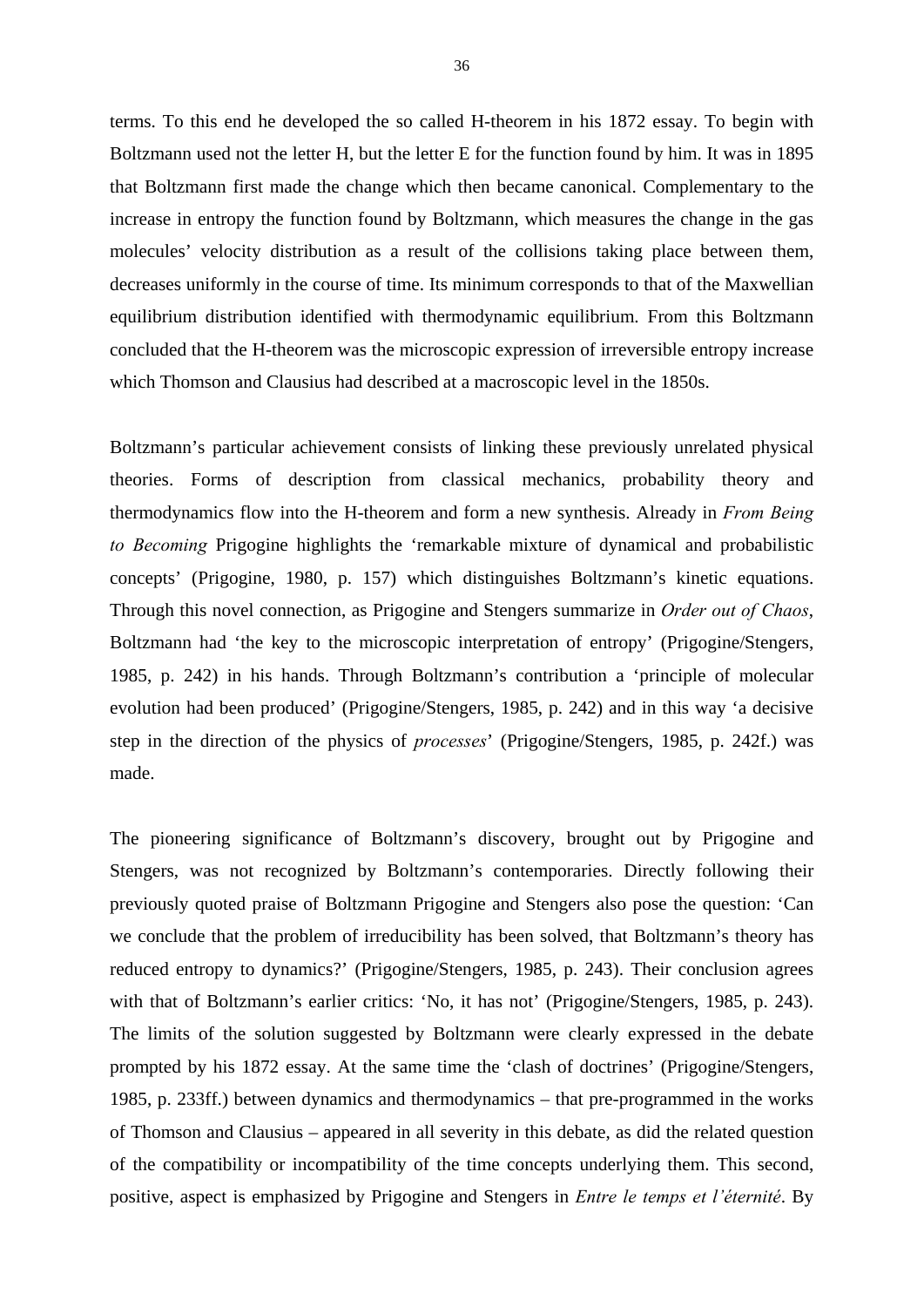contrast, the first, negative, aspect is foregrounded in *Order out of Chaos*. The following account starts with the positive aspect, one particularly important for the theory of time, and then moves on to the negative aspect, which will provide the demarcational foil for the description of the way in which Prigogine's research goes beyond that of Boltzmann.

The first reaction to Boltzmann's essay – Thomson's essay 'The Kinetic Theory of the Dissipation of Energy' (Thomson, 1966), published in 1874 – starts with a positive reference (because of its introducing new and important inner differentiations to physics). At the very beginning of his essay Thomson develops the distinction between classical 'abstract dynamics' (Thomson, 1966, p. 177), which permits 'the instantaneous reversal of the motion of every moving particle of a system' (Thomson, 1966, p. 177) and the new 'physical dynamics' (Thomson, 1966, p. 177), in which 'this simple and perfect reversibility fails' (Thomson, 1966, p. 177). To this end he invokes the image of 'an army of Maxwell's "intelligent demons"' (Thomson, 1966, p. 178), whose soldiers, armed with a 'molecular cricket bat' (Thomson, 1966, p. 179), were to ensure that the entropic evolution of the thermodynamic system could be undone.

In 1867 Maxwell had come up with the idea of an intelligent microscopic being which was to calculate the trajectories of a thermodynamic system's individual molecules and on this basis to demonstrate the reversibility in principle of the system. Unlike Maxwell, however, Thomson commented sceptically on the consequences resulting from the underlying assumption of the universal validity of the laws of classical dynamics. Thus he emphasizes that 'the real phenomena of life infinitely transcend human science' (Thomson, 1966, p. 178) and that attempted 'speculation regarding the consequences of their imagined reversal is utterly unprofitable' (Thomson, 1966, p. 178). Such a reversal would, if transferred to the world and ourselves, lead to the absurd consequence – as Thomson points out with concrete human experience of time in mind – that 'living creatures would grow backwards, with conscious knowledge of the future, but no memory of the past, and would become again unborn' (Thomson, 1966, p. 177f.).

The denial of irreversible time which underlies the reversibility assumption of classical dynamics is made clear by Thomson's provocative transfer of physical forms of thought to our everyday experience of time. Expressed pointedly in this way, the irreversibility underlying thermodynamics and the asymmetry of time linked with this appear to be that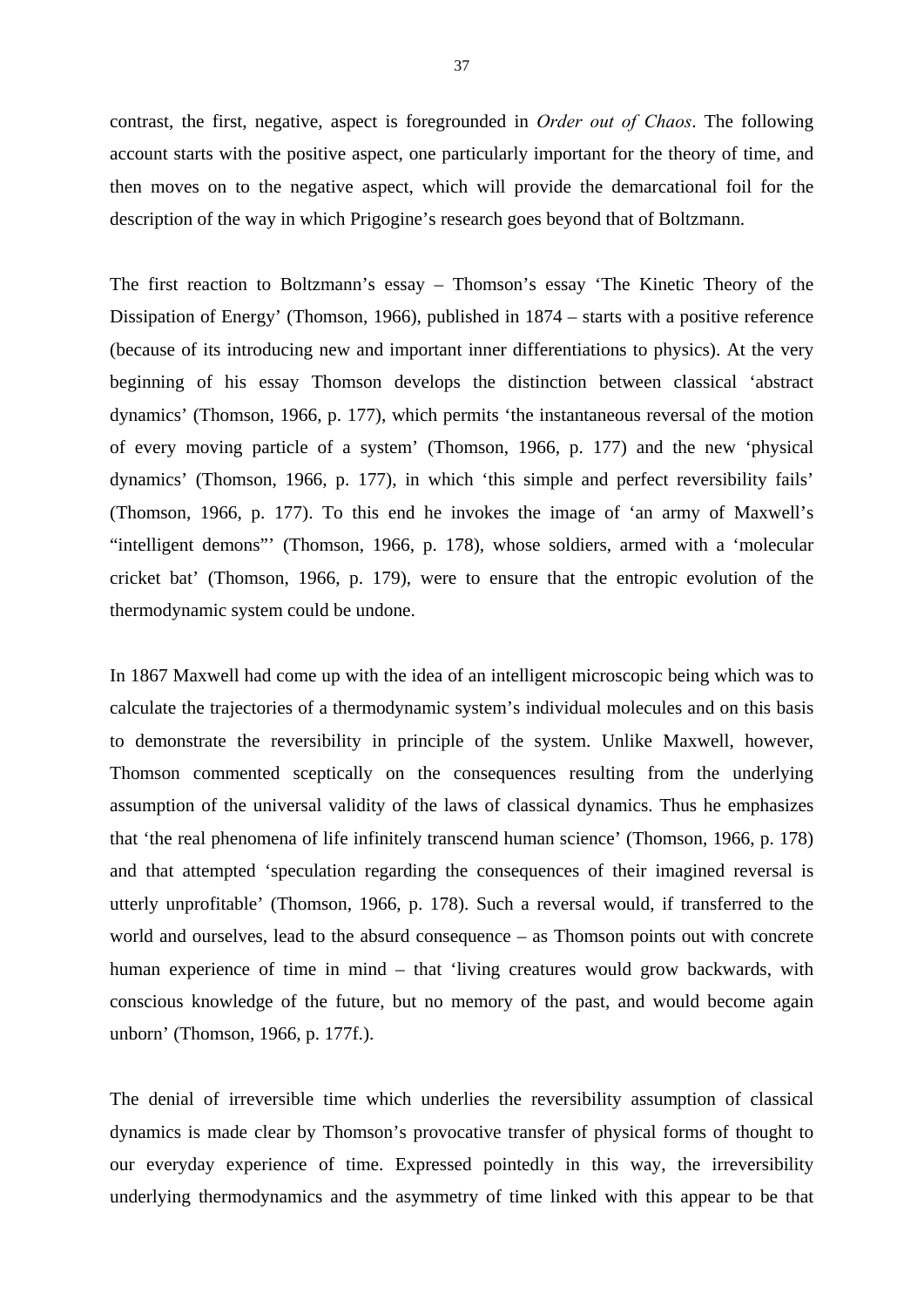authority within physics which returns a right to the evidence of everyday experience of time denied by classical dynamics' rigorous obliviousness to time. In this sense Prigogine and Stengers, in *Entre le temps et l'éternité*, highlight the discussion stimulated by Boltzmann as having been 'that crucial episode in the history of physics, in the course of which the mode of conceptualization of classical dynamics revealed its demands and implications' (Prigogine/Stengers, 1988 p. 25). Boltzmann's attempt to give irreversibility a dynamic meaning provoked his critics to make the implicit basic assumptions of classical dynamics explicit; that is, to reveal its constitutive underlying suppression of the irreversibility of time.

The paradoxical character of this feat of suppression becomes clear when one is reminded, following Prigogine and Stengers, that 'until the end of the 19th century (...) there had been no equivalent body of ideas that would have claimed an equivalence between a plant which grows, blossoms and withers and a plant which comes back to life, becomes younger and returns to being the original seed; or between a person who matures and learns and a person who in the course of time becomes a child again, then an embryo, and finally returns to being a single cell' (Prigogine/Stengers, 1993, p. 44). Yet 'dynamics', Prigogine and Stengers continue, 'the physical theory which identifies itself with the very triumph of science, implied this radical negation of time. It is this which was revealed by Boltzmann's failure' (Prigogine/Stengers, 1988, p. 26).

Thomson's thought experiment, one critically directed against dynamics, of a reversal of the arrow of time is already found with Maxwell. Here, however, it is found with a thoroughly positive auspice. In a letter to his friend Lord Rayleigh Maxwell describes an imaginary experiment in which the procession of time is reversed for all processes in our world. It is worth citing this passage in its full length, since it allows the absurd time-theoretical implications peculiar to the reversible worldview of classical mechanics, advocated by Maxwell, to become particularly clear. Maxwell writes 'If this world is a purely dynamical system, and if you accurately reverse the motion of every particle of it at the same instant, then all things will happen backwards to the beginning of things, the raindrops will collect themselves from the ground and fly up to the clouds, etc. etc. and men will see their friends passing from the grave to the cradle till we ourselves become the reverse of born, whatever that is. We shall then speak of the impossibility of knowing about the past except by analogies taken from the future and so on. The possibility of executing this experiment is doubtful, but I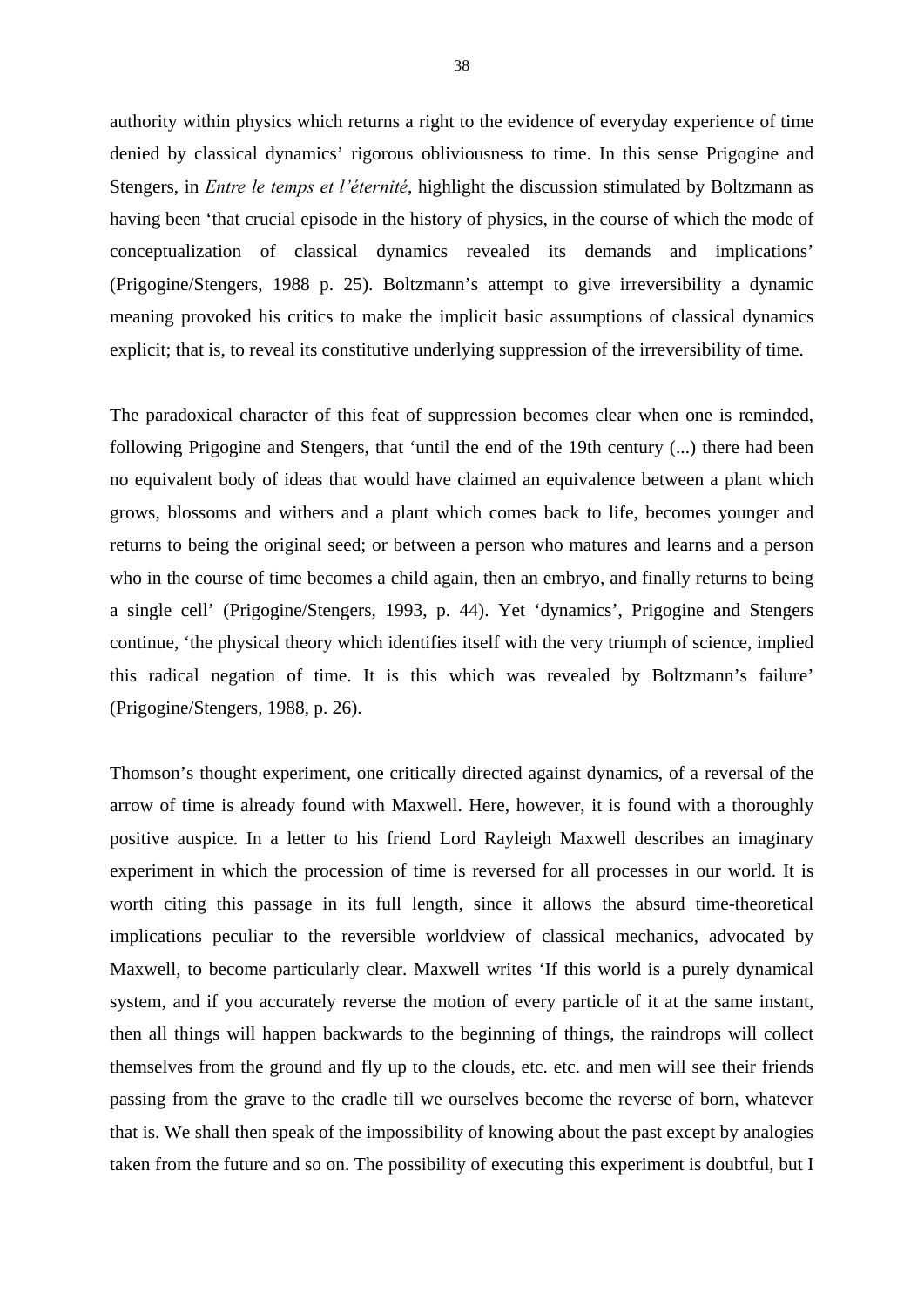do not think it requires such a feat to upset the 2nd law of thermodynamics' (Maxwell, letter of 6/12/1870, quoted from Segrè, 1984, p. 242).

As an alternative to this scarcely implementable artifice, whose assumptions and implications he does not question, Maxwell, in a further step, introduces the demons which Thomson later picked up on: 'For if there is any truth in the dynamic theory of gases, the different molecules in a gas of uniform temperature are moving with very different velocities. Put such a gas into a vessel with two compartments and make a small hole in the A B wall about the right size to let one molecule through. Provide a lid or stopper for this hole and appoint a doorkeeper very intelligent and exceedingly quick, with microscopic eyes, but still an essentially finite being. Whenever he sees a molecule of great velocity coming against the door from A into B he is to let it through, but if the molecule happens to be going slow, he is to keep the door shut. He is also to let slow molecules pass from B to A but not fast ones (...). In this way the temperature of B may be raised and that of A lowered without any expenditure of work, but only by the intelligent action of a mere guiding agent (...). I do not see why even intelligence might not be dispensed with and the thing made self-acting' (Maxwell, letter of 6/12/1870, quoted from Segrè, 1984, p. 243).

As already shown, Thomson takes up the demon model in his 1874 essay. Unlike Maxwell, however, he emphasizes that this is only a theoretically possible conception. *De facto*, claims Thomson, 'we can regard spontaneous disequalization as practically impossible' (Thomson, 1966, p. 182). For, he argues, with the number of molecules and the degree of their entanglement the relationship between the number of uniform molecular states and the number of non-uniform molecular states shifts increasingly in favour of the equilibrium state (Thomson, 1966, p. 182). With this Thomson anticipates the central probabilistic argument with which Boltzmann reacted to the so-called '*Umkehreinwand*' (reversal objection) in his 1877 reply to Loschmidt (Boltzmann, 1966b). This is the canonical concept for the objection, going back to Maxwell's demon model and explicitly raised by Loschmidt against Boltzmann, that, given the conditions of a reversal in the direction of velocities, the Htheorem must allow the reversibility of the evolution of the whole system. With reference to the case suggested by Loschmidt of a reversed evolution, that is one leading from a uniform to a non-uniform distribution of states, Boltzmann writes in his reply: 'Since there are infinitely many more uniform than non-uniform distributions of states, the latter case is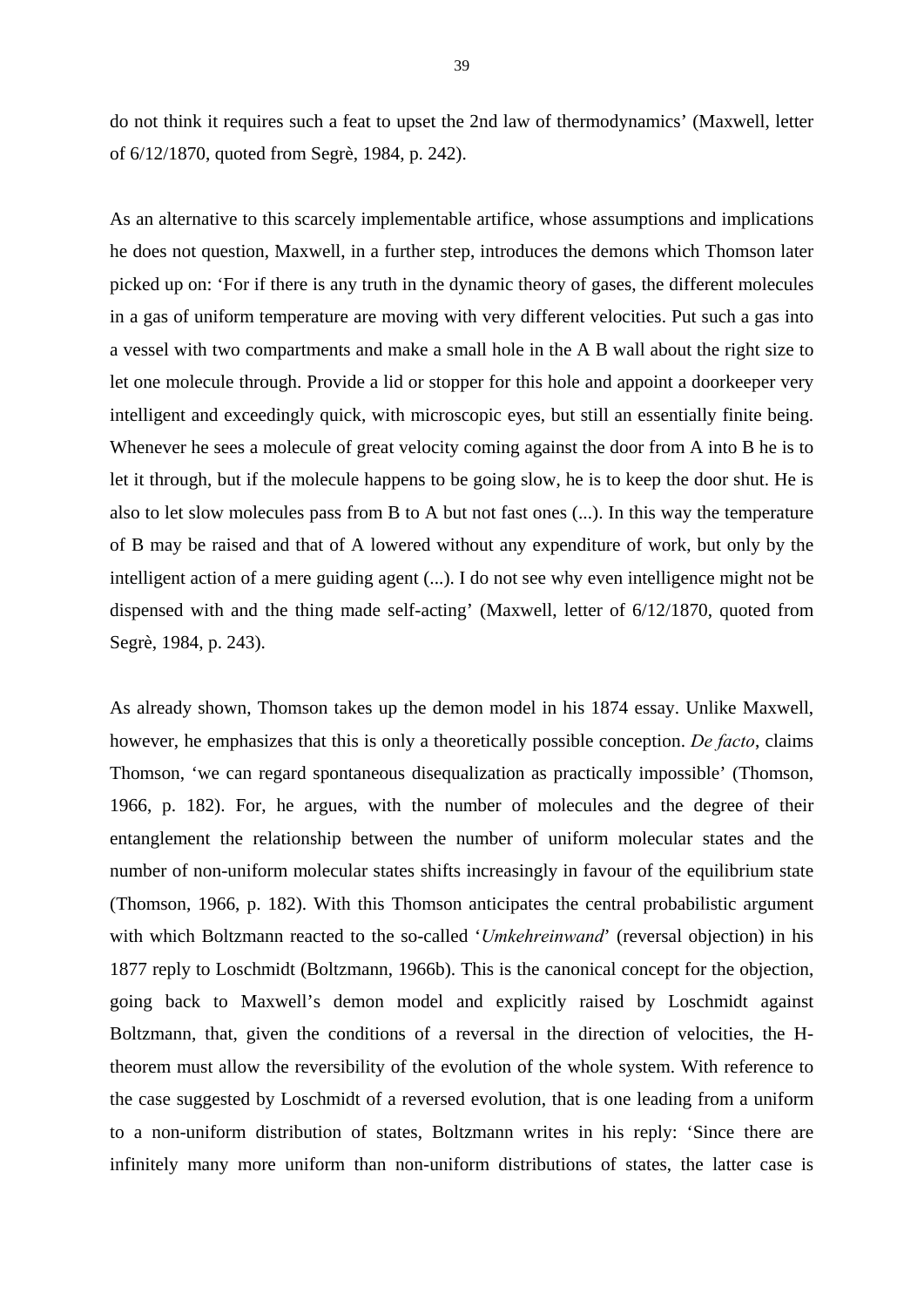extraordinarily improbable and can be considered impossible for practical purposes' (Boltzmann, 1966b, p. 192).

A second objection – one which has also become canonical – to Boltzmann's attempt to explain thermodynamic irreversibility with the means of dynamics was formulated in the 1890s by Henri Poincaré. The basic problem which determined physics at the close of the 19th and start of the 20th centuries is already expressed in the title of his 1893 essay: the question of the relationship between dynamics and thermodynamics or  $-$  as it was formulated in the title – between 'Mechanism and Experience' (Poincaré, 1966b). Poincaré is also sceptical about the attempt to mediate offered by Boltzmann. The basic logical problem in Boltzmann's attempt, according to Poincaré, is that it is a conclusion 'where one finds in effect reversibility in the premises and irreversibility in the conclusion' (Poincaré, 1966b, p. 206).

Poincaré shows that the opposite of what he attempts to derive follows from the laws of dynamics applied by Boltzmann. To this end he refers to the proof he had carried out in an earlier work (Poincaré, 1966a) 'that a bounded world, governed only by the laws of mechanics, will always pass through a state very close to its initial state' (Poincaré, 1966b, p. 206). That means, however, that the evolution towards thermodynamic equilibrium can not be an irreversible and unique process. For the initial state of this process must necessarily recur after a certain time, that is, the apparent final state of the universe must prove to be the starting point of a new evolution. Hence there cannot be a distinguished direction of time within the framework of a mechanical apprehension of the world. Finally, at the end of his essay, Poincaré praises his argument against the train of argument stemming from Maxwell as follows: 'According to this theory to see heat pass from a cold body to a warm one, it will not be necessary to have the acute vision, the intelligence, and the dexterity of Maxwell's demon; it will suffice to have a little patience' (Poincaré, 1966b, p.206).

The thermodynamic lesson from the argument stimulated by Poincaré was drawn by Ernst Zermelo in 1896. He highlights that on the grounds of Poincaré's recurrence theorem it is – against Boltzmann – precisely reversible initial states that are to be considered more probable than irreversible initial states. The distinction between theoretical possibility and practical probability, introduced by Thomson and taken up by Boltzmann, is subverted by Zermelo who commences from the assumption that 'all *imaginable* mechanical initial states are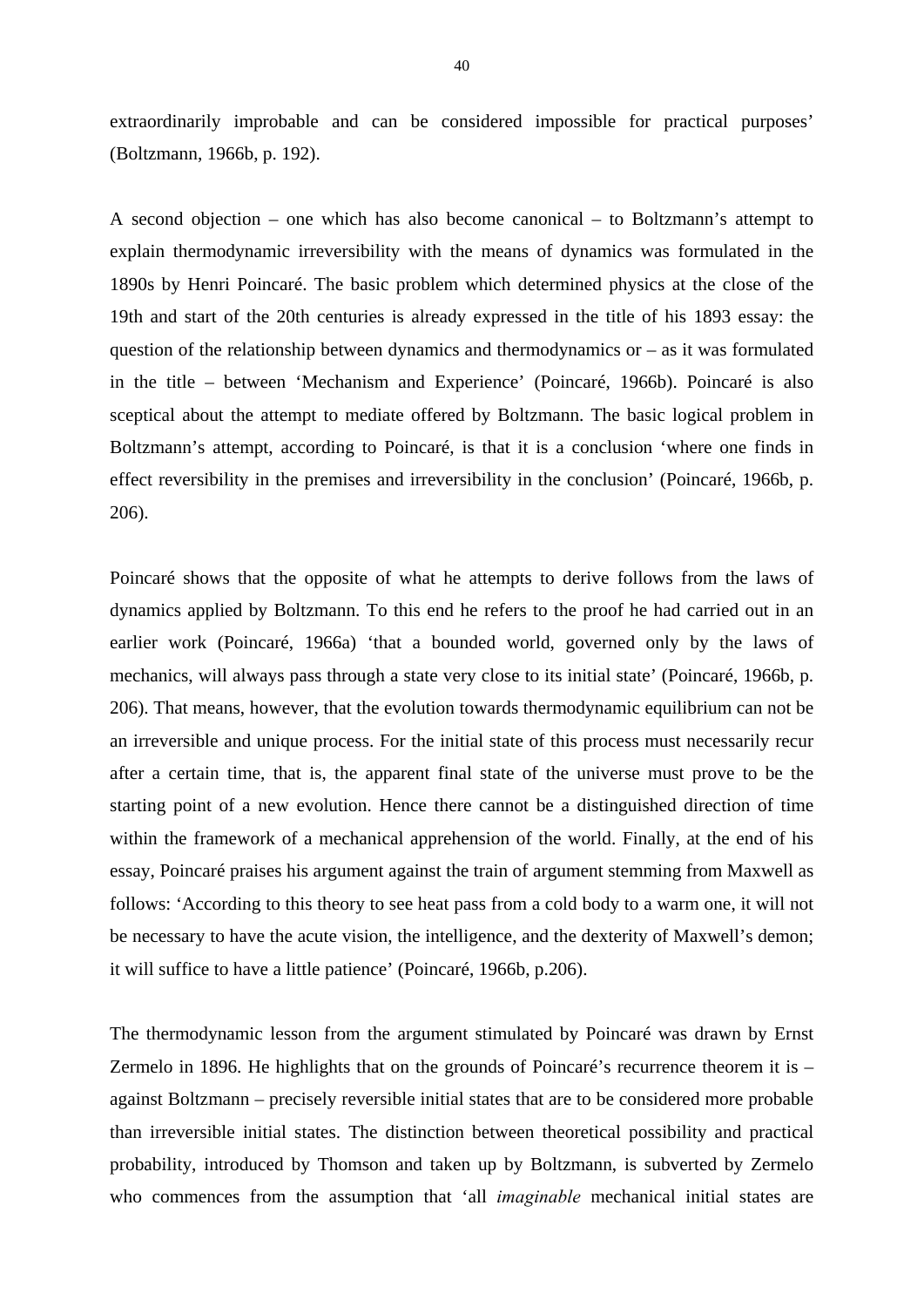physically *possible*, at least within certain limits' (Zermelo, 1966a, p. 215). From this he arrives at the result that it is impossible 'on the basis of the *present* theory to carry out a mechanical derivation of the second law without specializing the initial state' (Zermelo, 1966a, p. 216f.).

Prigogine and Stengers relationship to Boltzmann and their evaluation of the criticism levelled at him by his opponents is ambivalent. The authors highlight positively Boltzmann's intention of opening up a transition from dynamics to thermodynamics. Linked with this is Boltzmann's achievement of having contributed to the uncovering of the time-theoretical foundations of classical dynamics through the debate which he triggered. Prigogine and Stengers assess negatively the lack of implementation of his own intention and his ultimately drifting into a position through which the negation of irreversible time is once again cemented within physics. This drift is a reflex of Boltzmann's resigned insight into the reversible base structure of the time concept of classical dynamics revealed by his critics. Because of this insight Boltzmann gave up his original attempt to derive the arrow of time from dynamics in favour of a probabilistic argument which he understood as an approximation.

It is Boltzmann's original intention that Prigogine and Stengers adhere to in their research. The authors' position to the criticism brought forward by Boltzmann's critics results from this adherence. The relative correctness of this criticism lies in that in his original 1872 essay it was only through an intuitive linking of mechanics and probability theory that it became possible for Boltzmann to introduce time into dynamics. In this, according to Prigogine, 'unfortunately this correspondence is not "deduced" from dynamics; it is postulated from the start' (Prigogine, 1980, p. 164). Conversely the fault in this criticism lies in its purely destructive character. The path of transforming dynamics initially pursued by Boltzmann, the aim of which was to integrate the arrow of time within the equations of dynamics, is ignored by wholesale criticism of dynamics and hence simultaneously dispensed with (Zermelo, 1966a, p. 216; Zermelo, 1966b, p. 230).

The impossibility in principle, claimed by Boltzmann's opponents, of representing thermodynamic irreversibility with the means of dynamics draws its evidential weight throughout from the supposedly invariable time-symmetrical base structure of classical dynamics. The reversal objection does this directly and explicitly by invoking the imaginary scenario of microscopically inverting the motion of the thermodynamic system's molecules,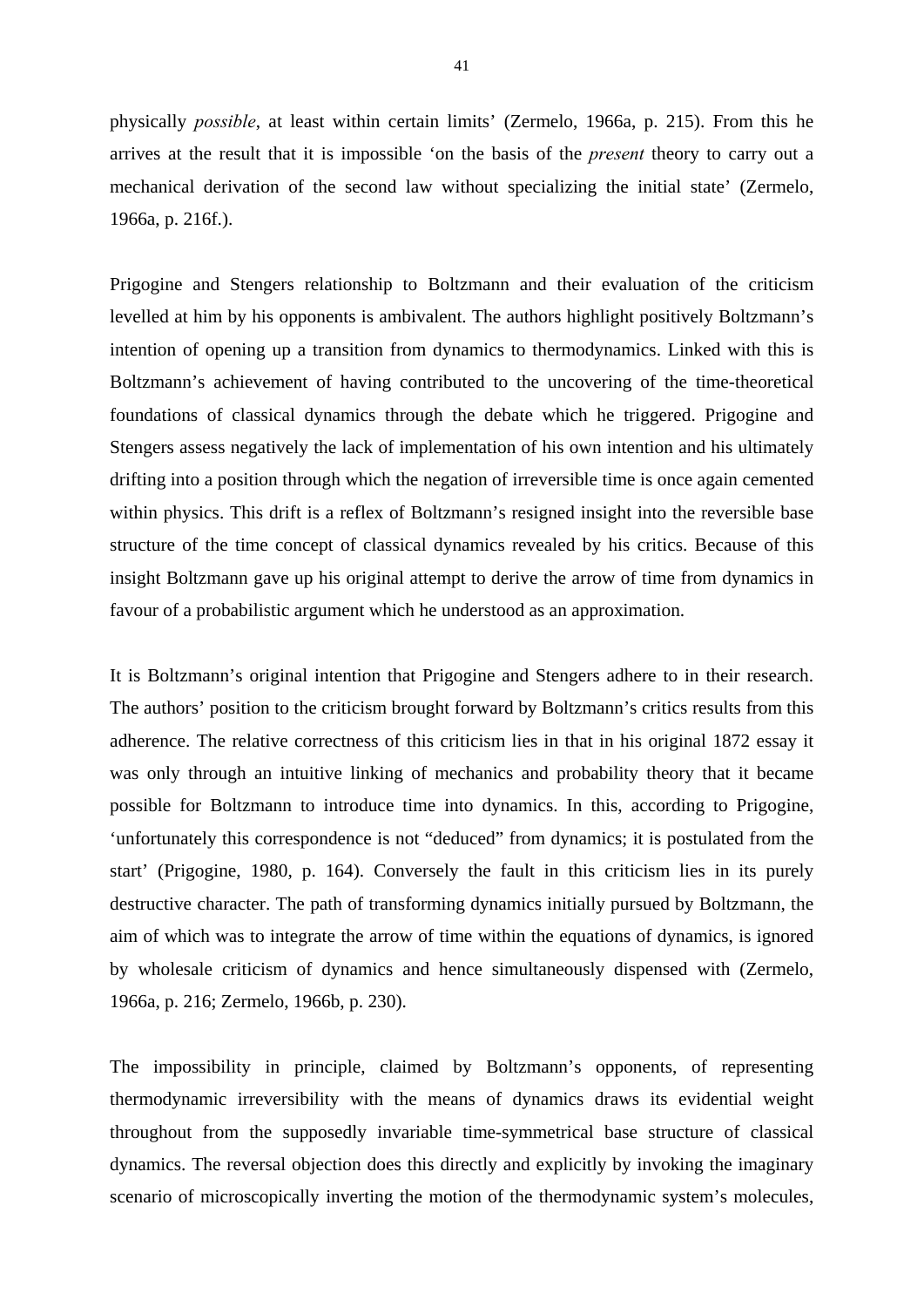which must in principle be possible in the conditions of dynamics. The recurrence objection does this directly and implicitly by taking a cyclical pattern as its basis, within which in the long term every arbitrary sequence of motion reproduces itself infinitely often. In both cases motion appears to be structurally independent of the passage of time. Time functions as an external parameter, playing a role only as a formal framework and mathematical instrument for calculating changes in the velocity of molecular elements of the system. Boltzmann's intention of proceeding against this time-theoretical reductionism at the level of dynamics itself was ironed out initially by his critics and finally by him himself.

Prigogine and Stengers, following Popper (Popper, 1992), adduce Boltzmann's second published reply, of 1897, to Zermelo's objections as obviously documenting his ultimate selfbetrayal (Prigogine/Stengers, 1988, p. 29ff.; Prigogine, 1997, p. 23f.). In addition it may be considered a preliminary stage of this failure that Boltzmann had already given up the original claim of anchoring the irreversibility of thermodynamics at the fundamental level of a dynamical account with the means of probability theory in his first reply to Zermelo. Instead of this he had fallen back on a purely probabilistic definition of entropy. Retrospectively Prigogine and Stengers highlight: 'Consider once again the position with which Boltzmann was faced. He had to decide between the hope of opening up physics to temporality and his loyalty towards classical dynamics. He chose dynamics. He replaced his microscopic interpretation of the second law with a *probabilistic* interpretation connected with our lack of knowledge' (Prigogine/Stengers, 1993, p. 47).

Through this interpretation the close connection between mechanics and probability theory, which originally stood in the foreground and was defended at least with intuitive arguments, is already questioned by Boltzmann in his first reply to Zermelo. Whereas in 1872 Boltzmann had still highlighted that the conception suggested by him meant working with a 'an exact theory' (Boltzmann, 1966a, p. 90), since 'these probabilities can be obtained from the equations of motion alone, without having to integrate them' (Boltzmann, 1966a, p. 90f.), in the 1896 essay he emphasized 'that the second law of thermodynamics is from the molecular viewpoint merely a statistical law' (Boltzmann, 1966c, p. 219) and can hence 'is by no means a theorem of ordinary mechanics which can be proved from the equations of motion alone' (Boltzmann, 1966c, p. 219 and 223f.).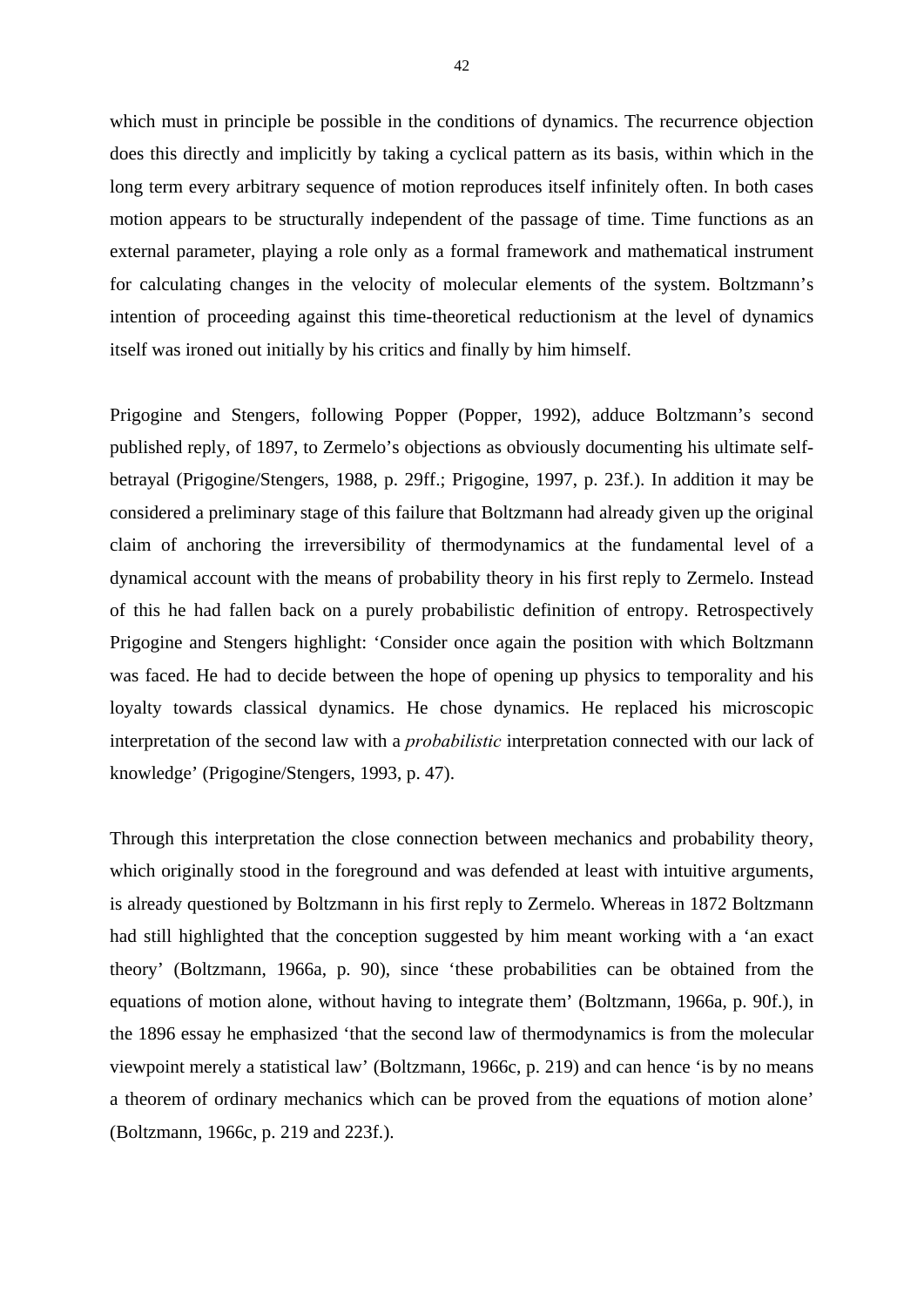To this Zermelo answers triumphantly in his second contribution: 'Herr Boltzmann (...) wishes to change the second law into a "mere probability theorem" which is not valid at all times. Yet he asserts that this change, whose *principal* meaning he does not misunderstand, is really unimportant (...)' (Zermelo, 1966b, p. 230). Hence, Zermelo continues, Boltzmann – who was obviously not prepared to problematize the basic concepts of classical dynamics in favour of 'a mathematical theorem, which by its nature represents only a theory which can never be directly verified' (Zermelo, 1966b, p. 230) – had spoken out against the 'single principle summarizing an abundance of established *experimental* facts' (Zermelo, 1966b, p. 230) expressed in the second law. At the same time Zermelo's conclusion at the end of his essay is directed against Boltzmann's project altogether: 'The great successes of the kinetic theory of gases in the explanation of *equilibrium* properties do not entail its applicability to *time-dependent processes* also, for the two are separate subjects' (Zermelo, 1966b, p. 236f.).

The opposition underlying this separation of fields, that between time-neutral dynamics and time-sensitive thermodynamics and against which Boltzmann's original intention had been precisely directed, is then, in his second reply, explicitly dissolved by Boltzmann in favour of classical dynamics, that is, in the spirit of an option opposing the introduction of the concept of irreversible time into physics. In his rejoinder Boltzmann presents a viewpoint with 'which one can understand the validity of the second law and the heat death of each individual world without invoking an unidirectional change of the entire universe from a definite initial state to a final state' (Boltzmann, 1966d, p. 242). According to this idea, which cosmologically exceeds the time-neutral horizon of classical dynamics, the world in which we live is merely a temporary and regional deviation from cosmological thermal equilibrium, in which 'the two directions of time are indistinguishable' (Boltzmann, 1966d, p. 242). Prigogine and Stengers comment on this: 'If at first he [Boltzmann] had wanted to interpret the irreversibility of time with the help of fundamental laws, he now traced the arrow of time back to a contingent fact' (Prigogine/Stengers, 1988, p. 30). With respect to the experience of time this fact exists in that, as Boltzmann continues, we are living beings that 'find [ourselves] in such a world at a certain period of time' (Boltzmann, 1966d, p. 242) – that is, in a world far from thermodynamic equilibrium. For only in such conditions will we 'define the time direction as going from less probable to more probable states (the former will be the "past" and the latter the "future") (...)' (Boltzmann, 1966d, p. 242).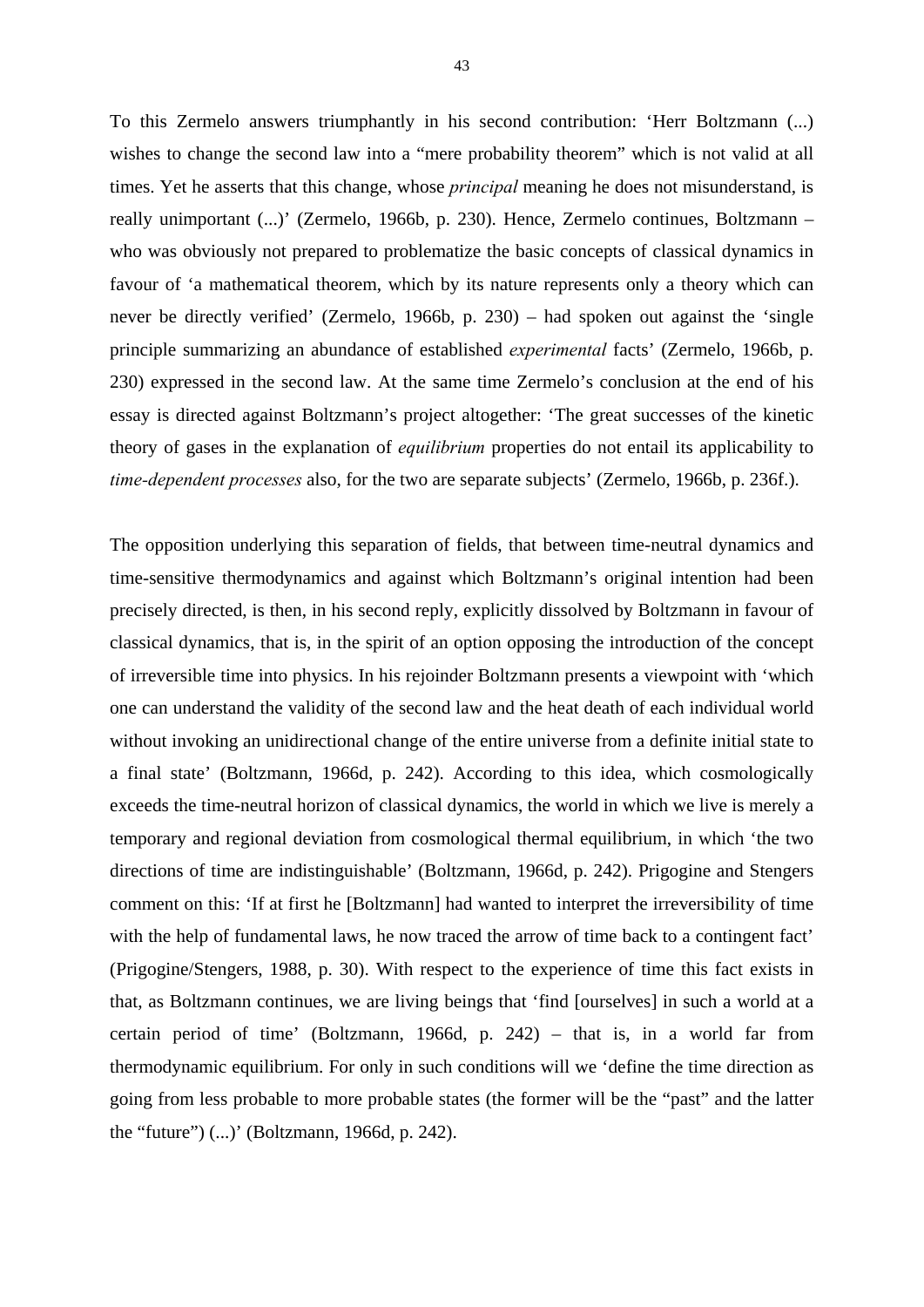With this, however, Prigogine and Stengers conclude, the ground is prepared for the 'subjectivist interpretation of irreversibility' (Prigogine/Stengers, 1981, p. 215), which was then cultivated by Gibbs and became the self-evident foundation for 'Boltzmann's heirs' (Prigogine/Stengers, 1988, p. 31) in the first half of the 20th century: 'Boltzmann's heirs transformed what he himself experienced as a dramatic failure into a triumph. The negation of the irreversibility of time, for Boltzmann a desperate solution, became for most physicists of Einstein's generation more or less the symbol of what, for them, was the vocation of physics: getting beyond observable reality to an intelligible intemporal reality' (Prigogine/Stengers, 1988, p. 31).

Prigogine's research programme is directed against this development. He understands his own research as the attempt to preserve Boltzmann's original intention from the betrayal he himself carried out (Prigogine, 1997, p. 27f.; Prigogine, 1998, p. 19ff.). Thus with regard to the projected linking of dynamics and thermodynamics Prigogine and Stengers highlight – with Boltzmann against Boltzmann: 'Such a transition from the world of dynamics to the world of statistical regularities, described by probabilities, can, however, not be carried out by simply flipping over concepts which are fundamentally alien to one another. We must, so to speak, generate this transition out of dynamics' (Prigogine/Stengers, 1981, p. 247). Probability may not, as with Boltzmann and later with Gibbs and Einstein, be allowed to function as an auxiliary construction and approximation, but must itself be embedded within the foundations of dynamics.

According to Prigogine and Stengers this becomes possible when one succeeds in transforming the statistical mechanics canonized by Gibbs and Einstein so that it becomes applicable to those mechanical systems until now excluded from classical dynamics. Both Maxwell and later Poincaré have pointed out that within the world of apparently simple mechanical systems there are instabilities and non-linearities which cannot be calculated with the simple concept of the trajectory. The analysis of these systems, long neglected by physicists, but successfully carried forward in the second half of this century, has allowed a new central importance to accrue to statistical description within dynamics.

In addition, the novel anchoring of time within the foundations of physics, as supported by the non-linear extension of dynamics, has a goal which goes beyond that of Boltzmann's original undertaking. This goal results on the basis of the transformation of thermodynamics carried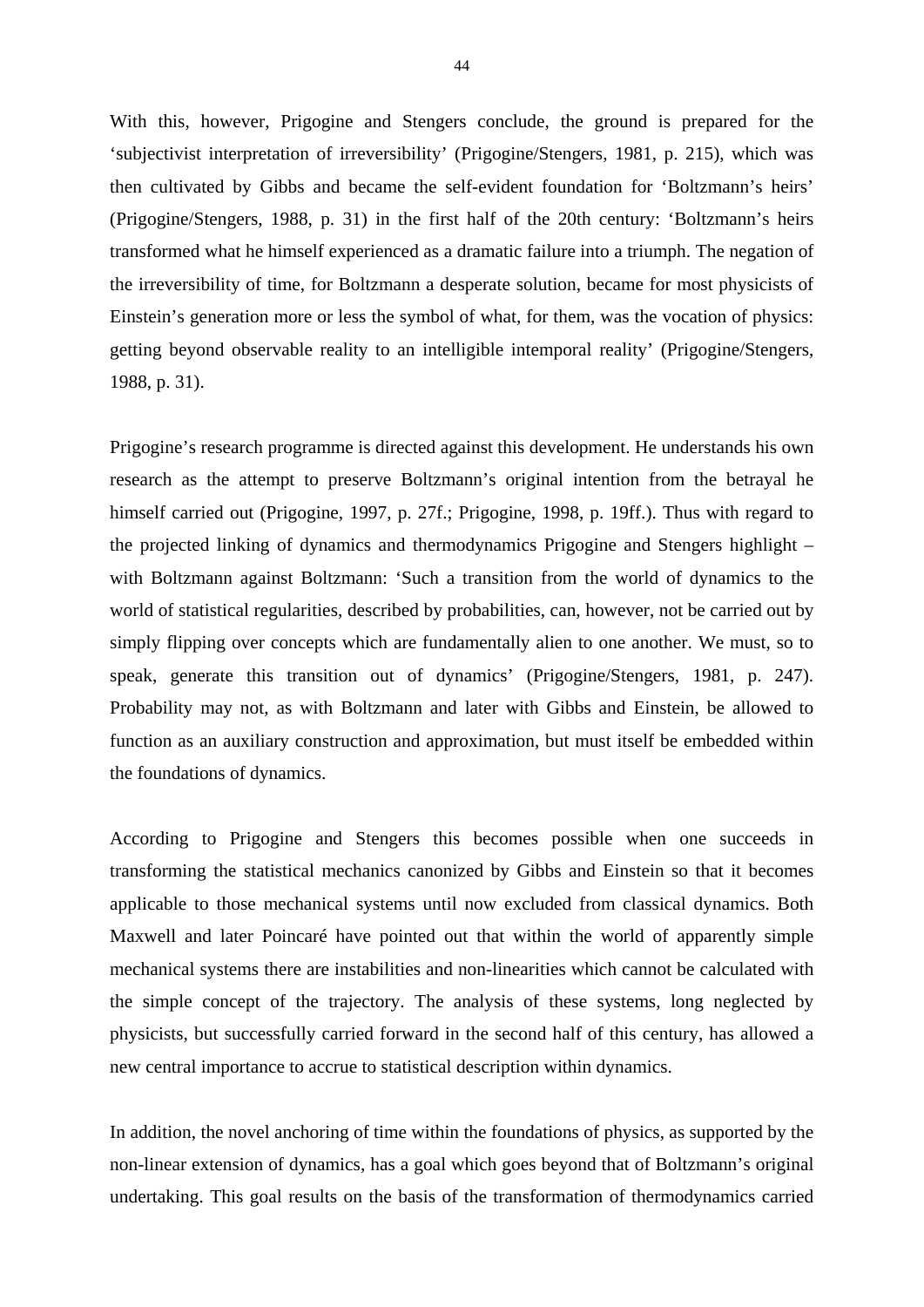out by Prigogine in the 1950s and 1960s. The non-linear thermodynamics far from equilibrium developed by Prigogine has as its object systems which, unlike the equilibrium systems examined by Boltzmann, are neither isolated from their environment nor evolve towards a final entropic state. Through this new research on open, non-equilibrium-oriented systems in the field of thermodynamics the universality of 'Boltzmann's Order Principle' (Prigogine/Stengers, 1985, p. 122) is called into question.

With this development the arrow of time acquires new meaning. In systems far from equilibrium time no longer appears as the entropic authority of degradation, but rather becomes a creative source of order. Within the framework of a transformed dynamics irreversibility and dissipation attain a productive dimension of meaning. The anchoring of time within the foundations of dynamics aimed for by Prigogine and Stengers should accordingly – and this is the claim of their programme which goes beyond Boltzmann's original undertaking – not only found Boltzmann's equilibrium thermodynamics microscopically, but also enable a microscopic theory of thermodynamics far from equilibrium.

Prigogine's more comprehensive claim of solving 'the conflict between the time concept as it is perceived within the framework of an evolutionary theory or our existential experience and the time concept of fundamental classical physics' (Prigogine, 1989, p. 49) is articulated in this second modification of Boltzmann's undertaking. The theory of dissipative structures developed within the framework of thermodynamics far from equilibrium is underlain by a time concept which transforms and differentiates the simple time arrow of classical thermodynamics in a complex manner. With the 'strong temporality' (Eigen, 1984, p. 229) of dissipative structures aspects come into play which point beyond the unidimensional time concept of classical thermodynamics towards an immanent 'multitude of time' (Prigogine/Stengers, 1981, p. 287), constituting a networked framework of temporal dimensions and heterogeneous time forms. In *Order and Chaos*, Prigogine and Stengers write: 'It can be said that physics today no longer denies time and its direction. It acknowledges that the irreversible time of evolution towards equilibrium exists, the rhythmical time of structures, whose activity is fed by the currents flowing through them, the bifurcating time of the development of instabilities, indeed even the microscopic time (...) in which dynamic instability expresses itself at the microscopic level' (Prigogine/Stengers, 1981, p. 286f.).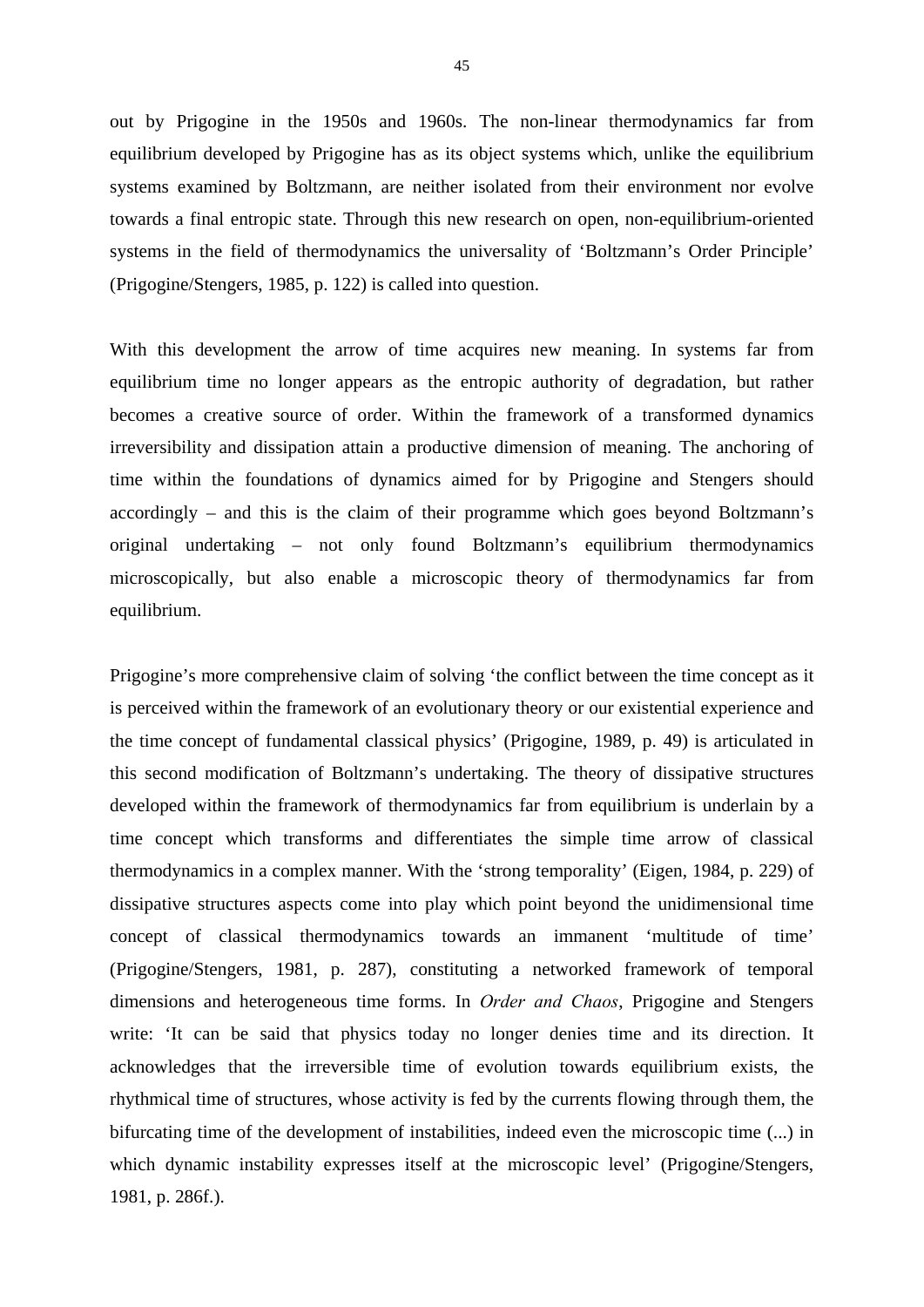## **3) The Self-organization of Time and Prigogine's Theory of Dissipative Structures**

Prigogine's programme of providing thermodynamics with a microscopic foundation presupposes the extension of classical thermodynamics to open systems. It proceeds from a broad, generalized concept of thermodynamics, within which the isolated systems of classical thermodynamics constitute a special case. Prigogine's works, and those of the Brussels school led by him, have for this reason found their way into the textbooks of physics under the heading 'generalised thermodynamics' (Coveney/Highfield, 1990, p. 163). The recognition enjoyed by Prigogine's extension of thermodynamics within the scientific community also found expression in his being awarded the Nobel Prize, which Prigogine received in 1977 for his theory of dissipative structures.

The generalization of thermodynamics and the resultant demarcation from the narrow understanding of time and irreversibility dominating classical physics is emphasized by Prigogine and Stengers in *Entre le temps et l'éternité*: 'Every chemical reaction marks a difference between the past and the future, occurs in the direction of our future. Similarly, it is in the direction of our future, not our past, that heat spreads from a warmer to a colder point. However, the second law in the sense of Clausius defined this activity from a very particular point of view: such that in certain conditions it leads inevitably to its own disappearance, that is, to the state of equilibrium' (Prigogine/Stengers, 1988, p. 48f.). Prigogine's guiding question results from this limitation of classical thermodynamics: 'How can entropy generating physico-chemical activity be envisaged more generally?' (Prigogine/Stengers, 1988, p. 49).

The extension of thermodynamics to open systems, within which irreversibility plays a constructive role, took place in two stages in the course of the 20th century. The protagonists in the first stage were Lars Onsager (Onsager, 1931) and Théophile deDonder (deDonder/vanRysselberghe, 1936) in the 1930s and the young Prigogine (Prigogine, 1945; 1947 as well as Prigogine/Defay, 1944) in the 1940s. First of all in this stage an extension in perspective to open systems took place, which, although prevented from attaining equilibrium states by external forces, nonetheless exhibit linear behaviour. Prigogine speaks in this case of 'linear non-equilibrium thermodynamics' (Prigogine, 1973, p. 565).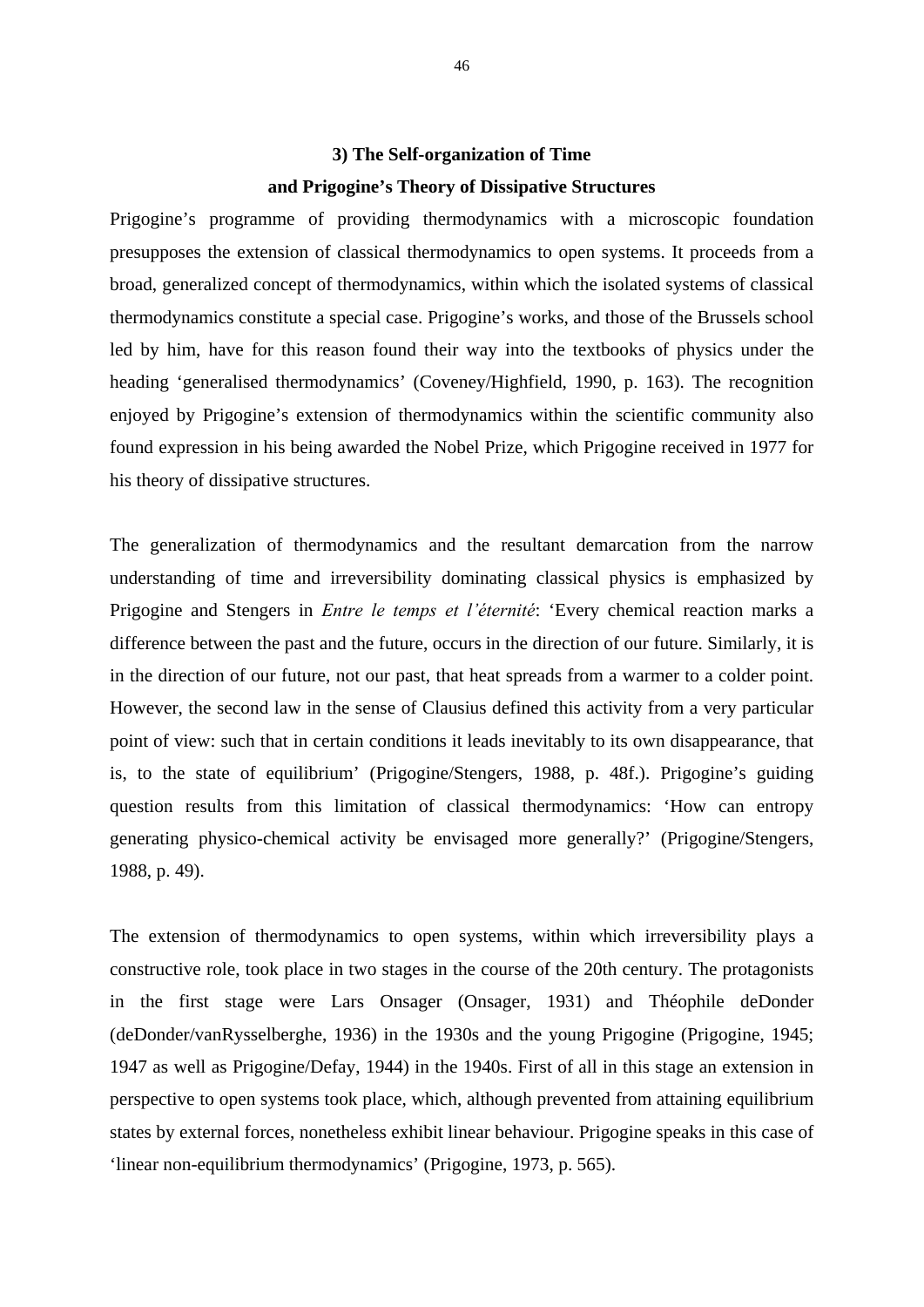#### a) Linear Non-equilibrium Thermodynamics

### and the Creativity of the Arrow of Time

The object domain of linear non-equilibrium thermodynamics comprises systems which, following destabilization through external energy and material currents lying below a critical threshold, cannot reach the entropy maximum, yet at the same time (due to the slight degree of destabilization) retain the evolutive orientation towards a final state. In these cases one speaks of systems close to equilibrium which, since they cannot themselves attain equilibrium, strive for a state resembling equilibrium: a stationary state. This state can be calculated by means of a potential function (like the equilibrium state in isolated, or closed, systems). The evolution of the system is hence determined by the orientation towards a given minimum or maximum and is therefore precisely predictable.

Because of the calculability and stability of these systems, the role played by time in dynamic equilibrium systems does not differ fundamentally from the role assumed by time in classical thermodynamic systems. This, in any case, is the assessment given by Prigogine and Stengers in *Order out of Chaos*. Just as in the equilibrium state, time is also at work in the stationary state as an irreversible factor of a continual increase in degradation. The theorem of minimal entropy production, formulated by Prigogine in 1945 to describe stationary dynamic equilibrium (Prigogine, 1945), expresses, according to Prigogine and Stengers in *Order out of Chaos*, 'a kind of 'inertia'' (Prigogine/Stengers, 1985, p. 139). If the boundary conditions prevent the system from attaining equilibrium, then, Prigogine and Stengers continue, 'it does the next best thing; it goes into a state of minimum entropy production – that is, to a state as close to equilibrium as 'possible'' (Prigogine/Stengers, 1985, p. 139). That means that in the course of time, just as with the evolution towards equilibrium, the system evolving towards a stationary state 'forgets' the initial conditions from which its evolution started. Below the critical threshold varying initial conditions and contingent fluctuations do not affect the system, which is predetermined by a uniform and hence calculable orientation towards the stationary state. Prigogine and Stengers' resumé in *Order out of Chaos* thus reads: 'We see that in the linear range the situation remains basically the same as that of equilibrium' (Prigogine/Stengers, 1985, p. 139).

In contrast to this, a modified assessment of the significance of linear non-equilibrium thermodynamics for the question of time is provided by Prigogine and Stengers in *Entre le temps et l'éternité*. Here the stationary state is no longer interpreted in terms of the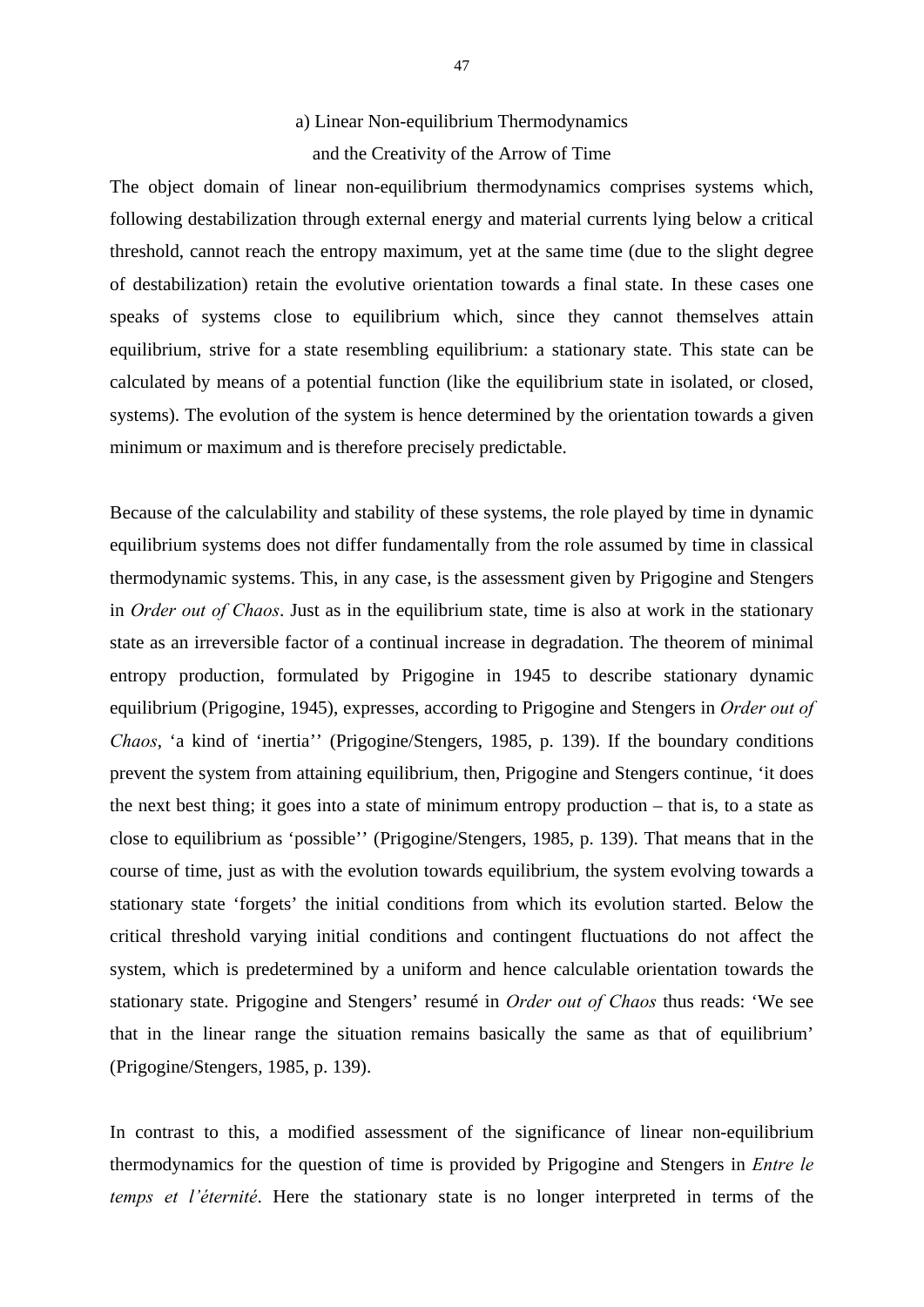equilibrium model. Conversely the equilibrium state appears instead 'as a particular example of a stationary state' (Prigogine/Stengers, 1988, p. 49). The stationary state is characterized by the fact that the external supply of energy and matter, leading to a negative entropy flow, is permanently compensated for by internal entropy production. This means that in the stationary state the system remains constantly active: 'entropy producing activity continues to occur, maintained by continuous exchange with the environment' (Prigogine/Stengers, 1988, p. 49). By contrast, the specific feature of the equilibrium state is that exchange processes with the environment either do not occur (isolated system) or effect no change in entropy (closed system). For this reason the entropy production in the equilibrium state is equal to zero. In contrast to this, starting from a stationary state opens up a more general description insofar as it allows 'entropy producing activity itself to be characterized, and not from the sole perspective of its disappearance at equilibrium' (Prigogine/Stengers, 1988, p. 49).

The creative power which lies in entropy producing activity already appears in systems close to equilibrium. This is shown by Prigogine and Stengers in *Entre le temps et l'éternité* using the example of conduction in a system consisting of two vessels. Each of the two vessels is filled with a mixture of two gases (e.g. hydrogen and nitrogen). The system is initially in equilibrium. It is then destabilized with one container being constantly heated and the other constantly cooled off. Prigogine and Stengers describe the result of this simple experiment as follows: 'The experiment shows that, coupled with the process of conduction, a process of *separation of the two gases* occurs. When the system has reached its stationary state, so that for a given heat flow the temperature difference no longer changes with time there will, we say, be more hydrogen in the warm container and more nitrogen in the cool container, with the difference in concentration being proportional to the difference in temperature' (Prigogine/Stengers, 1988, p. 49f.).

This creative aspect, which already plays a role at the level of linear non-equilibrium thermodynamics, is not considered by Prigogine and Stengers in *Order out of Chaos*. The reason for this is that in *Order out of Chaos* the system's tendency to minimize the difference in heat is in the foreground. A feat of ordering, possibly linked with this, which precipitates itself in other parameters (concentration distribution) is not considered in *Order out of Chaos*. Because of the coupling of heat flow with diffusion in the example quoted it is precisely in this second respect, however, that a difference is produced. Parallel to the minimization of the difference in heat a 'process of anti-diffusion' (Prigogine/Stengers, 1988, p. 50) takes place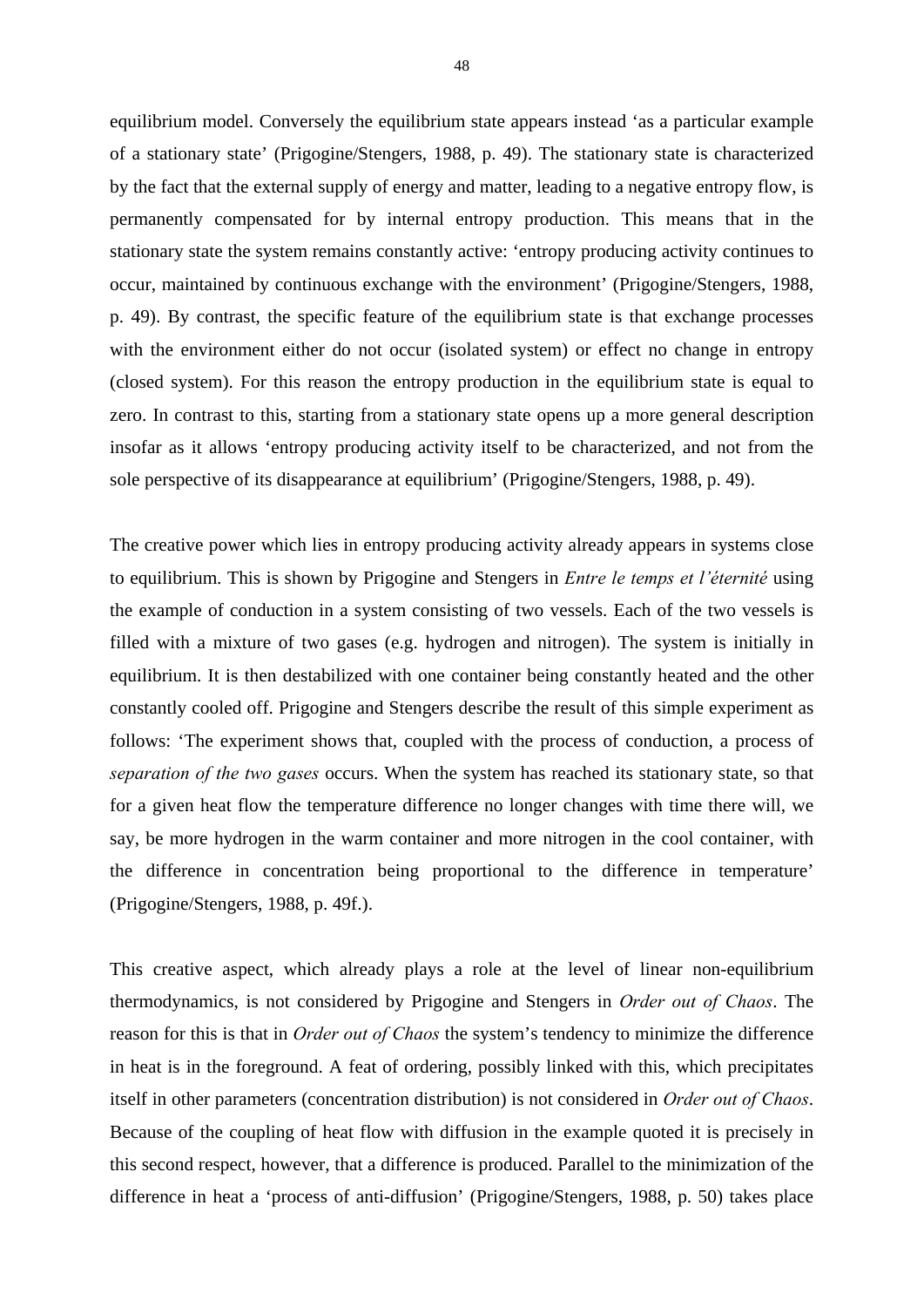which represents 'a *negative* contribution to entropy production' (Prigogine/Stengers, 1988, p. 50). A 'negentropic' orientation arises within the system which can no longer be grasped with the means of classical thermodynamics, from whose perspective entropy production is always either positive or equal to zero.

According to this extended view, the theory of stationary states can already contribute to freeing thermodynamics from the classical idea 'that entropy producing activity is synonymous with degradation' (Prigogine/Stengers, 1988, p. 50). Unlike in *Order out of Chaos*, in which they highlight that for irreversible processes 'in the linear range the situation remains basically the same as at equilibrium' (Prigogine/Stengers, 1985, p. 139), Prigogine and Stengers hence come to the conclusion in *Entre le temps et l'éternité*: 'The study of stationary states suffices to dissociate the second law from the idea of evolution towards "disorder", inertia, and uniformity' (Prigogine/Stengers, 1988, p. 49). With this the first step towards overcoming the limits of classical thermodynamics, that made by Onsager, deDonder and the young Prigogine, is revalued in time theoretical terms since in this 'the creative and destructive duality of irreversible processes' (Prigogine/Stengers, 1988, p. 51) is expressed.

However, going beyond linear non-equilibrium thermodynamics, in *Entre le temps et l'éternité* the particular significance assumed by non-linear thermodynamics is emphasized at the same time. The emergence of order in systems evolving linearly towards a stationary point is characterized by the fact that the ordered structures emerging can be linearly traced back to the external forces to which the system is subjected. In the example of conduction, the question as to the price to be paid for the creation of order is easily answered: 'The chemical separation of the two gases is not a sorting carried out once and for all, but the result of a process which is paid for through the permanent creation of "disorder", with the levelling of the temperature difference which maintains the heat flow' (Prigogine/Stengers, 1988, p. 51). The generation of order in systems close to equilibrium is directly compatible with the classical reading of the second law. There is no excess of order, rather the negentropy being generated can be directly traced back to a corresponding use of energy. Hence it holds that: 'Close to equilibrium this constraint, imposed by us, suffices to determine the activity of the system: the stationary state in fact corresponds to the minimal activity which is compatible with the constraint keeping the system from equilibrium (...). One can therefore say with a process like that of thermodiffusion that the thermal difference imposed on the system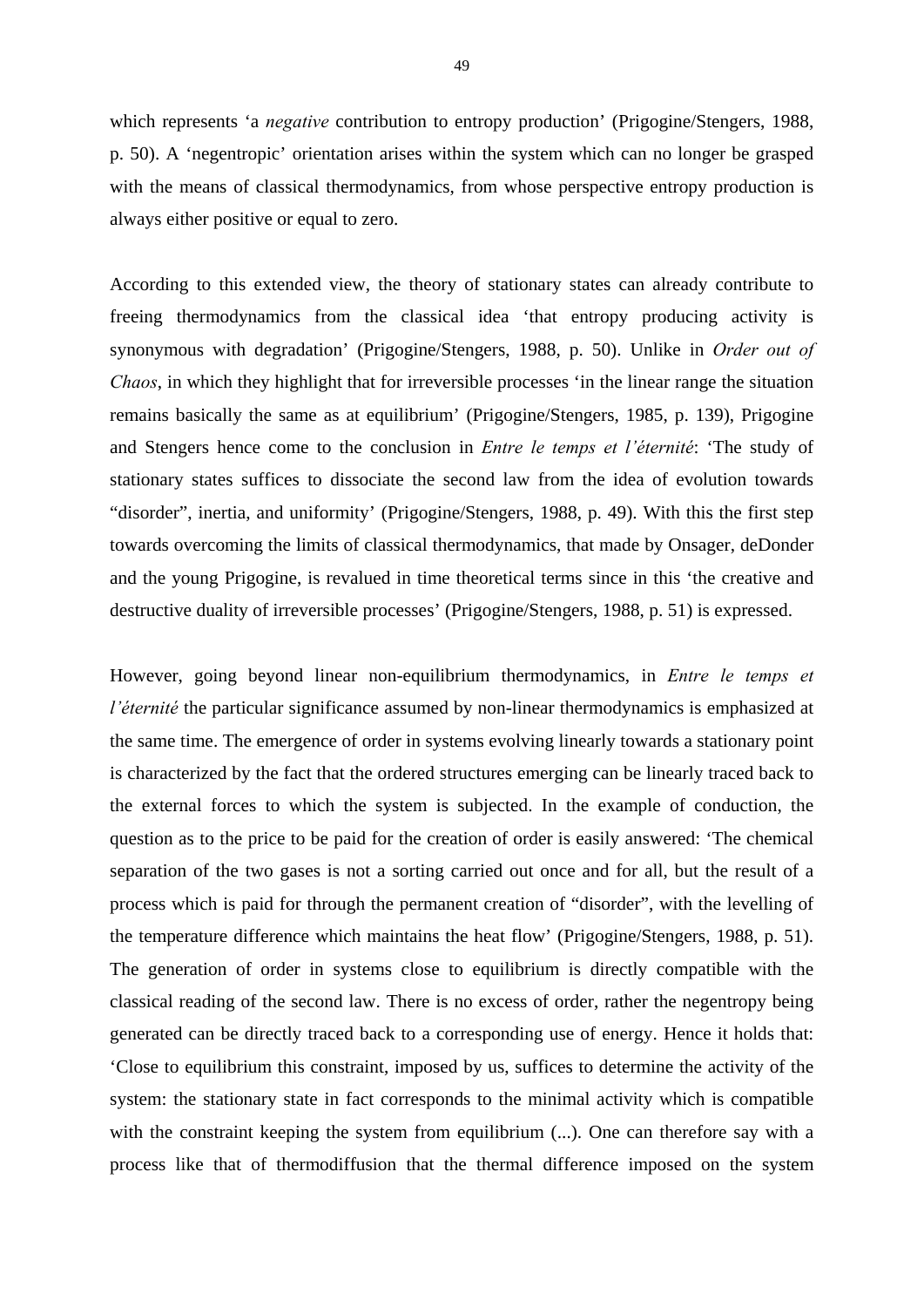"explains" its activity. This will not be the same beyond the instability threshold' (Prigogine/Stengers, 1988, p. 59).

The task of non-linear dynamics far from equilibrium is to make understandable the generation of order in systems in which the ordering achieved by the system unfurls a dynamics of its own that can no longer be reduced in direct proportion to the external forces to which the system is subjected. The actual achievement of the second step in the transformation of thermodynamics lies in this. Beyond its creative dimension of meaning irreversible time thus reaches a new kind of independence from external forces that is linked with a 'sensitivity' for internal changes as well as for differences, aspects and factors of the system environment that remain irrelevant when close to equilibrium.

> b) Non-linear Non-equilibrium Thermodynamics and the Temporality of Dissipative Structures

In the 1950s and 1960s Prigogine began to extend his research to the unstable behaviour exhibited by systems far from equilibrium. In doing this his hope initially was to establish the applicability of the theorem of minimal entropy production, valid for stationary states, for situations far from equilibrium too. It turned out, however, that 'in systems far from equilibrium the thermodynamic behavior could be quite different — in fact, even directly *opposite* that predicted by the theorem of minimal entropy production' (Prigogine, 1980, p. 88). This demarcation accentuates once again the side of stationary state theory amounting to degradation and the levelling of differences that was foregrounded in *Order and Chaos*. Against this, from the perspective of *Entre le temps et l'éternité*, the statement that behaviour far from equilibrium is 'quite unlike' behaviour close to equilibrium must be made more precise. For close to equilibrium dissipation and irreversibility can lead to the generation of order – as the example of a diffusion process coupled with conduction has shown.

The specific difference between systems far from equilibrium and systems directed towards stationary states consists of the fact that close to equilibrium the generation of order can be directly traced back to external forces, whereas far from equilibrium this is no longer the case. However, self-organization – as Prigogine and Stengers define it in *Entre le temps et l'éternité* – is first present when the behaviour of the system is no longer fully determined by the boundary conditions and we can attribute it a 'certain autonomy' (Prigogine/Stengers, 1988, p. 59). According to this, the specific difference which distinguishes the generation of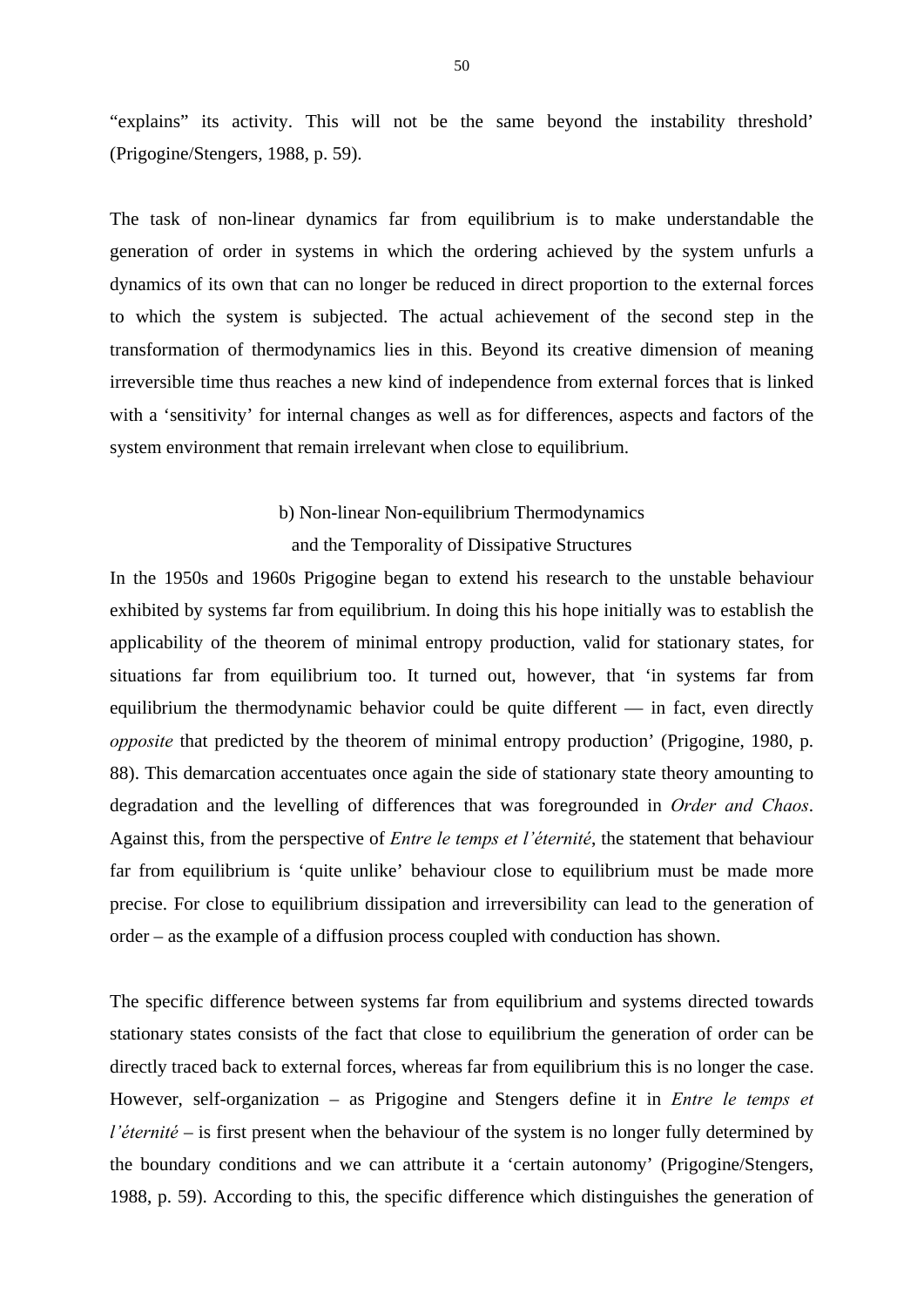order close to equilibrium from the generation of order far from equilibrium is the difference between an externally determined organization and internal self-organization. Prigogine comments: 'Below this threshold, which represents the end of the domination by an attractor linked with an equilibrium state, dissipation serves as a source of order and new creation. This occurs not only through the superposition of two processes, with one abolishing a differentiation while the other creates a new one' – as is the case in the example of thermodiffusion, 'but also through a really collective process of self-organization in which periodic behaviour – spatial symmetry breaks etc. appear. This is the domain of 'dissipative structures'' (Prigogine/Stengers, 1990, p.12).

In addition to this comes the fact 'that the laws of fluctuation close to equilibrium are *universally valid*, whereas at greater distance from equilibrium they become specific with a non-linear kinetics according to the type of non-linearity concerned' (Prigogine/Stengers, 1981, p. 180). Whereas close to equilibrium a linear relationship exists between temperature and the concentration difference, in systems driven so far from equilibrium that they have lost the direction towards a stationary point 'sudden, spectacular phenomena' occur 'such as the appearance of new, qualitatively different, regimes of behaviour (...)' (Prigogine/Stengers, 1988, p. 52).

This has consequences for the concept of time: 'Stationary states belonging to the thermodynamic branch can be described fully through their composition and boundary conditions. As the expression of a deterministic evolution they retain no memory of the system's past. By contrast, a dissipative structure is receptive to a real history linking the random play of fluctuations and the determinism of the laws of average' (Prigogine/Stengers, 1990, p. 13). The theory of dissipative structures brings into play time concepts that dissolve the uniform, goal-directed time concept of classical thermodynamics into a plurality of narrative temporality structures and system internal times. Concepts like 'suddenness', 'instant', 'event' and 'history' become central metaphors for describing the thermodynamic concept of time far from equilibrium. This pluralizing and historizing extension of the irreversible time concept can be made clear using several spectacular examples from the realms of hydrodynamics, chemistry and physics.

The non-linear dimension of the evolution of open systems, which takes shape beyond the critical threshold, had already been commented on frequently in scientific history before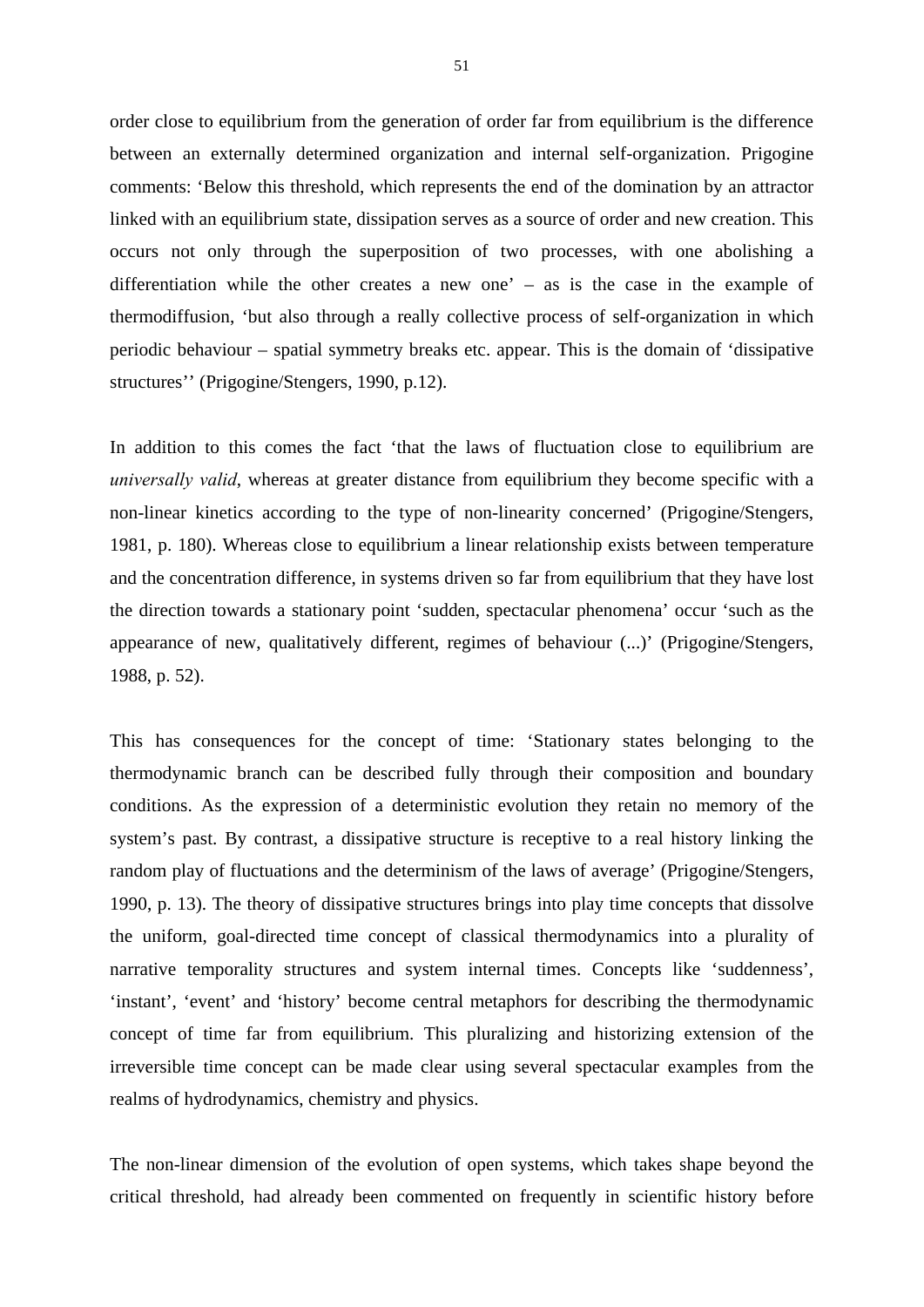being examined in detail by Prigogine in the 1960s. Unstable chemical or hydrodynamic systems were for a long time considered special cases and curiosities, or were disqualified as being the elaborations of charlatans, so that research into them wasn't seriously undertaken and the scientific mainstream drew no conclusions from their existence.

A simple example of such a system stems from hydrodynamics and is linked with the phenomenon of convection, which had already been studied from the 18th century onwards. The first scientific descriptions of the phenomenon are found in the works of Rumford, dating from 1798, on heat transport in an apple pie (Velarde/Normand, 1980, p. 119; Chandrasekhar, 1961, p. 9). Convection currents are a structured flow motion that can arise in gases or fluids to balance out internal density or temperature differences. At the beginning of the 20th century Henri Bénard had already attempted to research systematically these currents in his essay '*Circular Vortices in a Liquid Layer*' (Bénard, 1900). Against the background of Prigogine's works they have achieved new, central importance. In addition they have in the meantime been reconstructed in detail using computer simulations (Mareschal/Kestemont, 1987).

Bénard convection consists of hexagonally ordered patterns arising in a thin layer of liquid, heated from below, when the supply of heat oversteps a certain critical value. From the perspective of the equilibrium concept the sudden generation of this coordinated behaviour of numerous molecules over a large range is completely unexpected. Instead it would be plausible from the equilibrium perspective for the molecular motion through which heat is transported to become ever more lawless with increasing heat supply. This idea, however, holds only for systems below the critical threshold. Above the threshold the system begins to transport heat not only through intermolecular collisions (conduction), but rather through convection, that is, through the collectively ordered motion of whole groups of molecules within which the molecules move with uniform velocity. In this case the system's stationary state is characterized by heat transfer through convection. The system's temperature, density and pressure are not uniform as in the homogeneous equilibrium state, but vary linearly from bottom to top between warm and cold regions.

This self-organization of the system is accompanied by a correlation of wide reach. Whereas the correlations characteristic for equilibrium states extend over around one Angstrom (10- <sup>10</sup>m), the length of a Bénard cell is of the order of millimetres ( $10^{-3}$ m). For such a cell it holds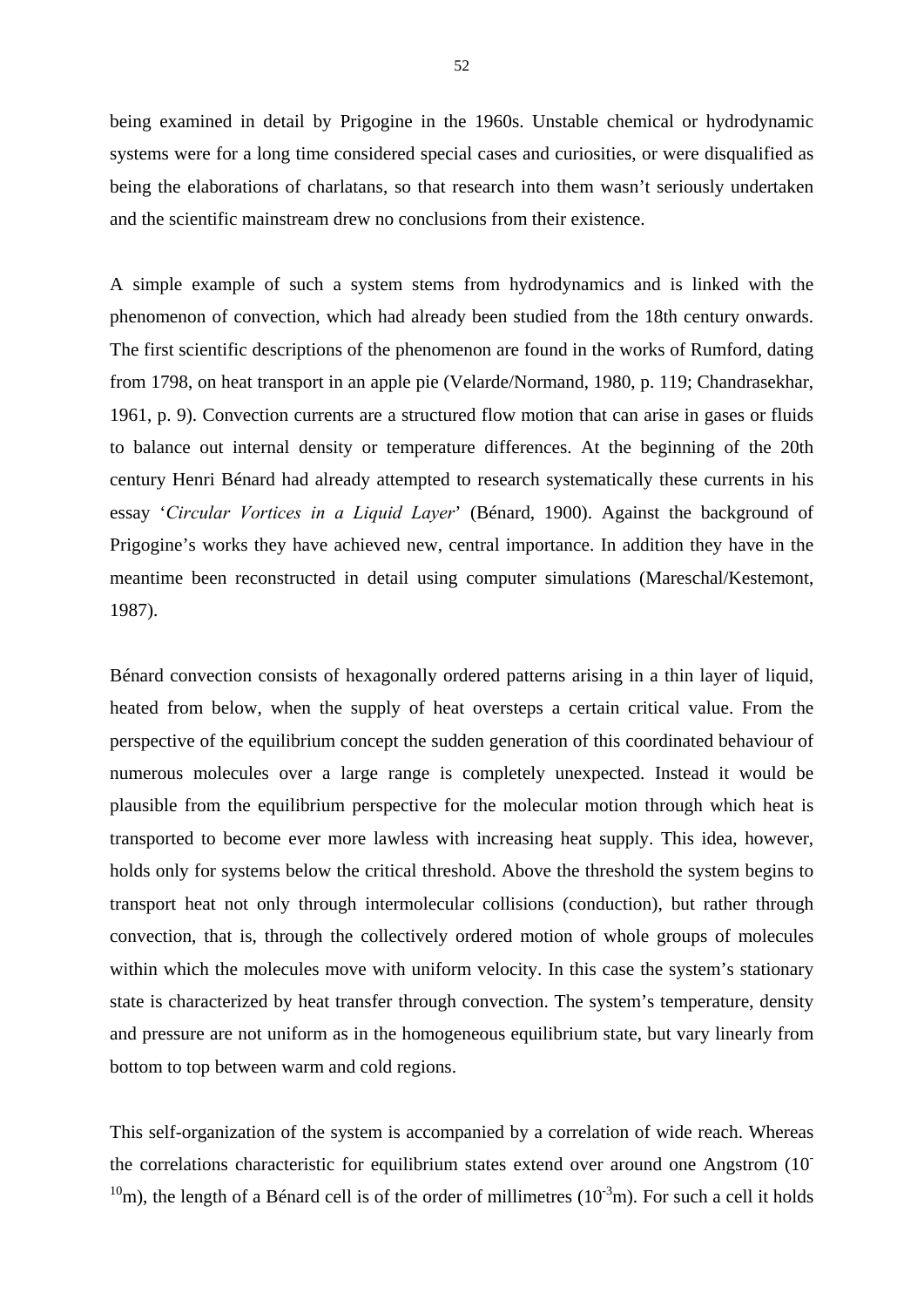that '(...) molecules drawn into a vortex can no longer be defined as units independent of one another' (Prigogine/Stengers, 1988, p. 53). This contradicts Boltzmann's order principle and hence the second law in its classical version. Whereas there exist a multitude of microstates – for example, divergent molecular velocities – which lead macroscopically to an increase in disorder, there are only few microstates – for example, the correlated motion of molecules – which give rise to a macroscopic order. According to the law of large numbers the probability of the appearance of Bénard convection is close to zero. All the same, it appears regularly once the critical threshold value is reached.

The appearance of convection is precisely predictable and deterministic. The specific structure of the convection, however, is not predictable. Nicolis and Prigogine comment on this: 'On the one side the experiment is fully reproducible (...). On the other side, however, the matter is structured in cells that (...) rotate alternately clockwise or anticlockwise. As soon as a certain sense of rotation has established itself, this continues to remain unchanged. Nonetheless, just above the critical threshold  $\Delta T_k$  two qualitatively different situations can appear, quite independently of how refined the control of the experiment might be' (Nicolis/Prigogine, 1987, p. 27). Because of this bifurcational character of the critical threshold, which incorporates two possibilities, the prediction of the critical point can be called the prediction of the unpredictable. Nicolis and Prigogine add to this: 'Actually one has even to speak of *infinitely many* possibilities, since in a very large system the structure can be shifted horizontally by an arbitrary amount' (Nicolis/Prigogine, 1987, p. 27). And, summing up, Prigogine and Stengers write: 'In the case of the Bénard instability it is a fluctuation, a microscopic convection current, which would have been doomed to regression by the application of Boltzmann's order principle, but which on the contrary is amplified until it invades the whole system' (Prigogine/Stengers, 1985, p. 143).

In *Researching the Complex* Nicolis and Prigogine point out the change in structure of space and time that can be demonstrated already in this simple case of an unstable system. Whereas a tiny observer observing the states of single volume elements of the liquid layer will be able to ascertain no spatial or temporal difference in the equilibrium state, this changes the moment the liquid begins to organize itself. From the homogeneous space-time structure of the equilibrium system, which makes it impossible for an imaginary observer to develop 'a concept of time from within' (Nicolis/Prigogine, 1987, p. 23) or 'a perception of space' (Nicolis/Prigogine, 1987, p. 22), there arises far from equilibrium a qualitatively structured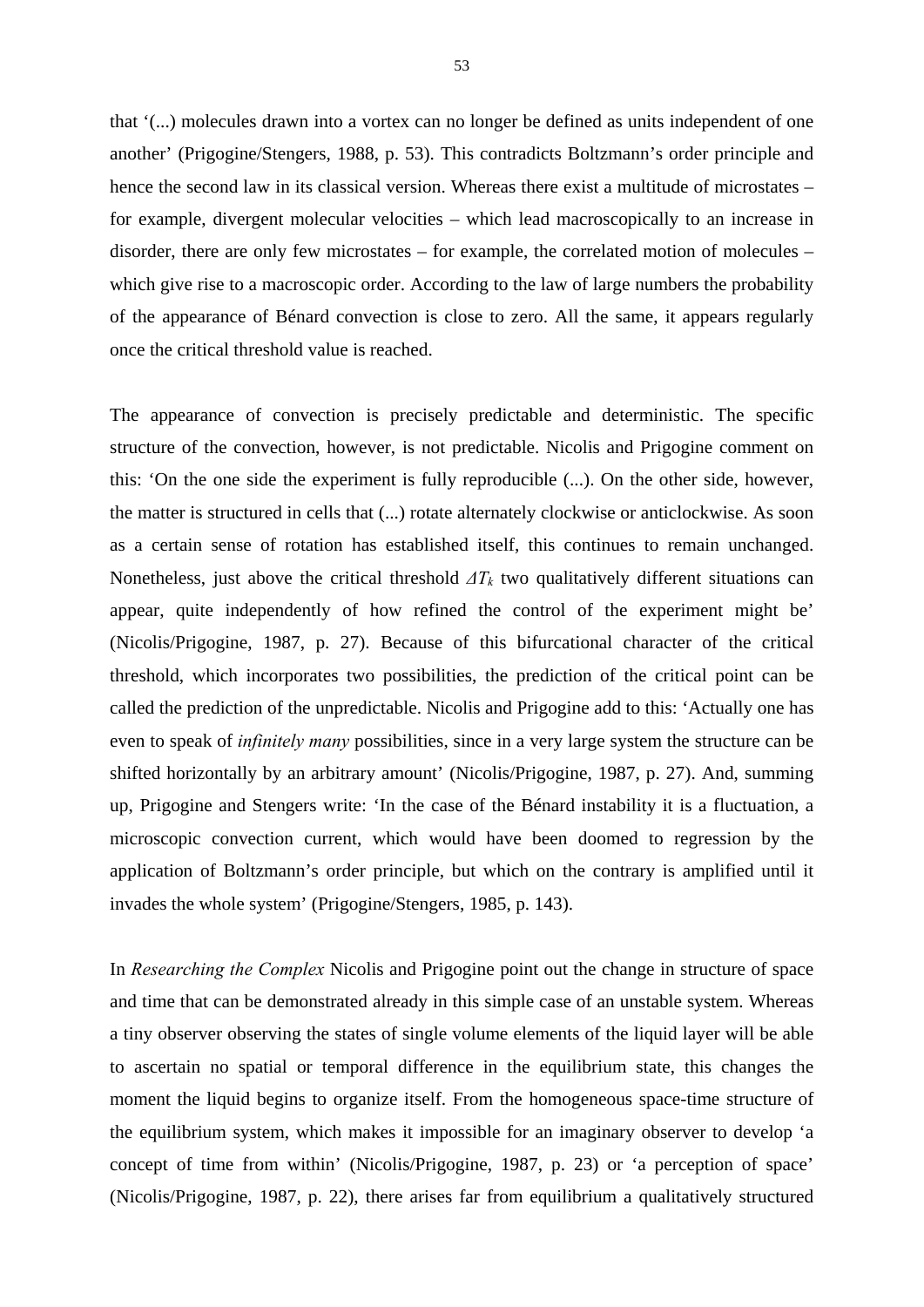system spatiality and temporality. The observer 'can now tell where he is by orienting himself according to the sense of rotation of the cell in which he currently finds himself. In addition he can obtain a pretty effective idea of space by counting the number of cells he has passed through when walking around' (Nicolis/Prigogine, 1987, p. 25). And time now also acquires a qualitative dimension. In that a contingent microscopic fluctuation – that is, in that a temporary microevent can inscribe itself in the macroscopic evolution of the system – the system acquires 'a historic dimension' (Nicolis/Prigogine, 1987, p. 28). The memory of a past event at the moment the convection came about – consisting of the contingent selection of a particular direction of rotation (there are clockwise and anticlockwise Bénard cells) – is preserved by the macrostructure of the system and determines its further evolution.

Whereas in the equilibrium system each fluctuation is levelled by, and reduced to the domination of averages, 'the fact that an event can "attain meaning", that is, can cease being a mere rustle in the senseless turmoil of microscopic activity, introduces that narrative element to physics (...)' (Prigogine/Stengers, 1988, p 61) which leads to a pluralization of time into a multitude of self-organizing system internal times. The 'sensitivity' (Prigogine/Stengers, 1988, p 60) expressed in this, which characterizes systems far from equilibrium, refers to both internal fluctuations and external parameters which play no role in equilibrium, but which can gain decisive influence over the system's identity far from equilibrium.

In the case of Bénard convection it is the system's novel sensitivity to gravitation which leads to the possibility of a build up of internal fluctuations. Below a critical threshold the stabilizing effects of the liquid's viscosity and heat transfer by conduction oppose the destabilizing effect of the heat supply. But as soon as the critical threshold is crossed, the destabilization of the system means that the liquid elements in the hotter, lower region have a lower density than those in the colder, upper region. As a result the system's temperature gradient finds itself in 'contradiction' (Prigogine/Stengers, 1988, p 59) with gravity, which causes an inverted density distribution. The way in which this situation can lead to instability and finally to the system's self-organization is described by Nicolis and Prigogine as follows: 'To do this just consider a small element of liquid close to the lower plate and imagine that it is shifted upwards slightly by some disturbance. Since it now finds itself in a colder and hence more dense environment, it experiences an Archimedean uplift which amplifies the upwards movement still further' (Nicolis/Prigogine, 1987, p. 24). The same happens in the opposite direction. As the system becomes sensitive to the effects of gravity through thermal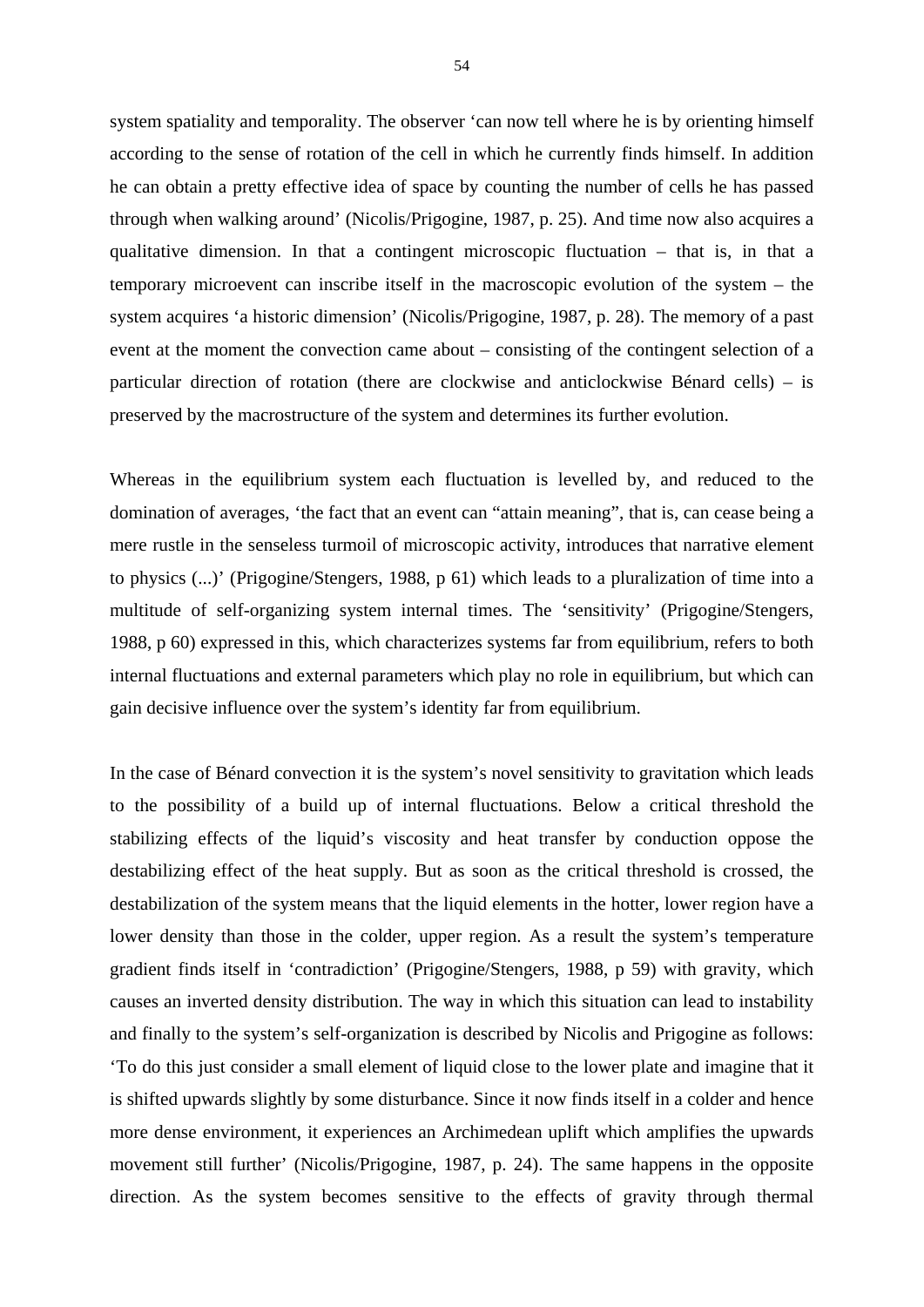destabilization, it can happen that the interference of Brownian motion – irrelevant in equilibrium – builds up and imposes a new, ordered regime on the system.

A close connection between sensitivity and identity of systems is demonstrated in this. 'It is the system's activity that "gives meaning" to gravity, which integrates this in a specific manner its in its own functional mode and hence gravity provides the system with the possibility of developing new structures, new differentiations' (Prigogine/Stengers, 1988, p. 60). The system's identity cannot, as in the case of equilibrium or states close to equilibrium, be defined through a reduction of the boundary conditions to a series of manipulable factors. The definition of the system's identity is far more dependent on its inner activity, which, for its part, incorporates both external and internal factors in an unpredictable manner. 'The notion of "sensitivity" links what physicists had previously been used to separating: the definition of the system and its activity. (...) It is the system's intrinsic activity that determines how we are to describe its relationship to the environment, which therefore engenders the kind of explanation which will be pertinent in understanding its possible histories' (Prigogine/Stengers, 1988, p. 60).

Hydrodynamic self-organization phenomena, however, disappear as soon as the external forces cease or are reduced. The system switches back to the equilibrium state and the ordered structures dissolve. This also applies fundamentally for the chemical processes on which Prigogine's self-organization theory is based. But, in contrast to the hydrodynamic Bénard instability, given certain conditions in chemical systems 'new material structures [can arise], which to a certain extent constitute traces and witnesses of the conditions of their own formation' (Prigogine/Stengers, 1988, p. 85). At the same time whereas Bénard convection is attributed not to chemistry, but to physics since 'the chemical composition of the substances in the layer does not change during all processes' (Nicolis/Prigogine, 1987, p. 29), with chemical clocks no 'simple mechanical origin' (Prigogine/Stengers, 1985, p. 144) can be stated that brings about the instability. All the same, the time-theoretical implications of the theory of dissipative structures can be better clarified using examples from the domain of chemical processes.

The two historically most important examples of self-organization processes in the field of chemistry are the Belousov-Zhabotinsky reaction in the experimental domain, and the socalled Brusselator in the domain of theoretical models. The Belousov-Zhabotinsky reaction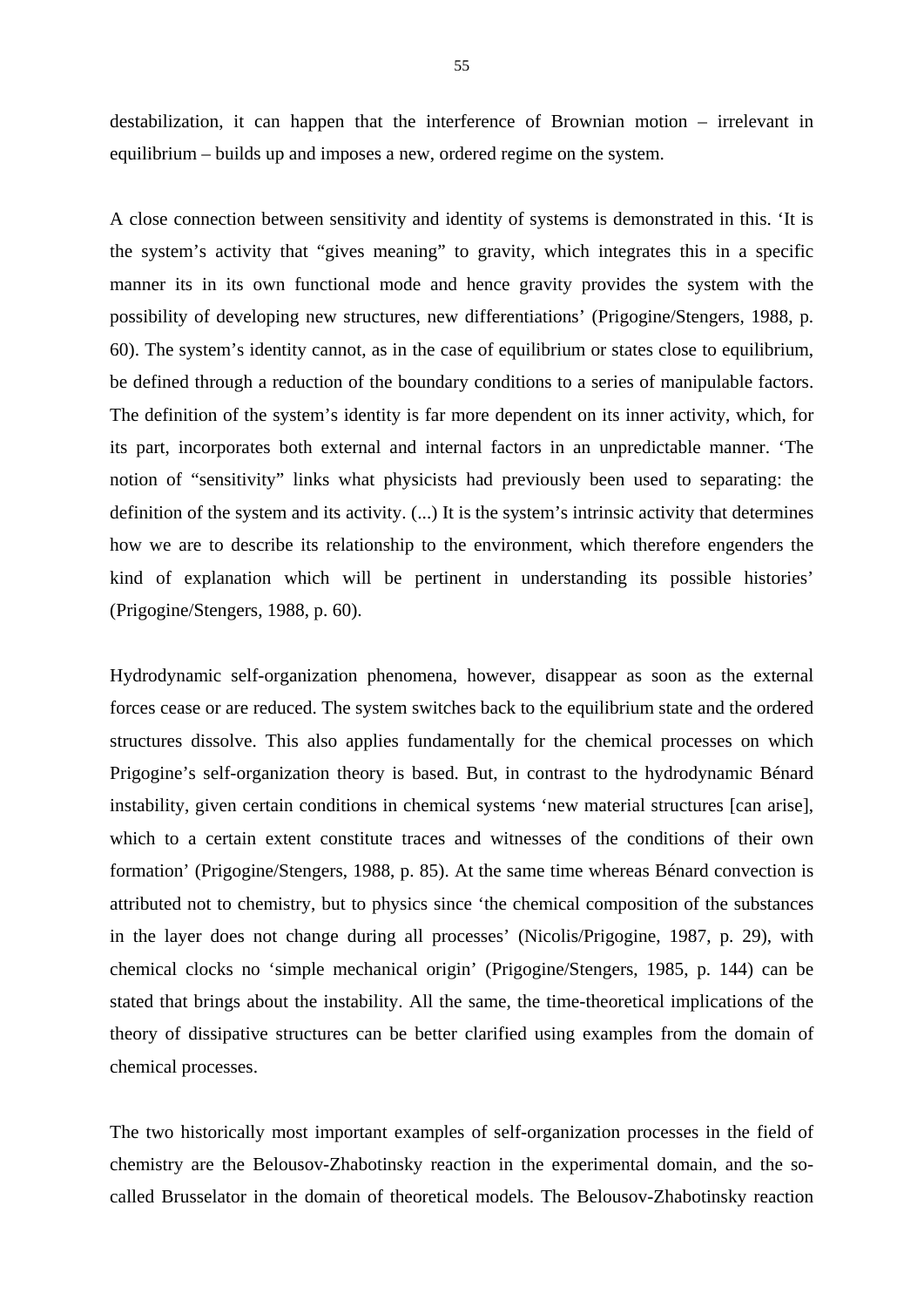was discovered by chance by Boris Pawlowitsch Belousov in the 1950s while attempting to develop a simple laboratory version of the citric acid cycle. When, as part of his attempts, he dissolved citric acid and sulphuric acid together with potassium bromate and a cerium salt in water, a regularly recurring change in colour between yellow and transparent set in. Anatol Markovich Zhabotinsky examined this reaction further in the 1960s and brought it into the form usual today by replacing the cerium compound with an iron compound. From this resulted the – often demonstrated – spectacular periodic switch in colour between blue and red.

The Belousov-Zhabotinsky reaction was the first spatially oscillating and temporally periodic reaction – a so-called chemical clock – to be scientifically investigated and finally also acknowledged by the scientific community. Belousov's first account of his discovery was in a manuscript from 1951 (Belousov, 1987b). However, the text was turned down by the editors of the scientific journal to which Belousov had submitted it. Only in 1959 did a two page article appear in the documentation of a symposium on radiotherapy (Belousov, 1987a). Since the reaction described by Belousov was considered to be incompatible with the second law, it wasn't until the year 1968, on the occasion of a Prague conference, that Belousov's discovery – which had been examined more closely by Zhabotinsky in the 1960s (Zhabotinsky, 1987) – received international acknowledgement and was related to phenomena known from biology.<sup>7</sup>

Just how unexpected the appearance of chemical clocks must seem against the background of the equilibrium conception is emphasized by Prigogine and Stengers in their description of the Belousov-Zhabotinsky reaction: 'Suppose we have two kind of molecules, "red" and "blue." Because of the chaotic motion of the molecules, we would expect that at a given moment we would have more red molecules, say, in the left part of the vessel. Then a bit later more blue molecules would appear, and so on. The vessel would appear to us as "violet," with occasional irregular flashes of red or blue. However, this is *not* what happens with a chemical clock; here the system is all blue, then it abruptly changes its color to red, then again to blue. Because all these changes occur at *regular* time intervals, we have a coherent process.' (Prigogine/Stengers, 1985, 147f.).

1

 $7$  For a survey of the history of the Belousov-Zhabotinsky reaction see: Coveney/Highfield, 1992, pp. 248f. and 257ff.; Kuhnert/Niederson, 1987, esp. pp. 40-47. A detailed account is found in Winfree, 1987.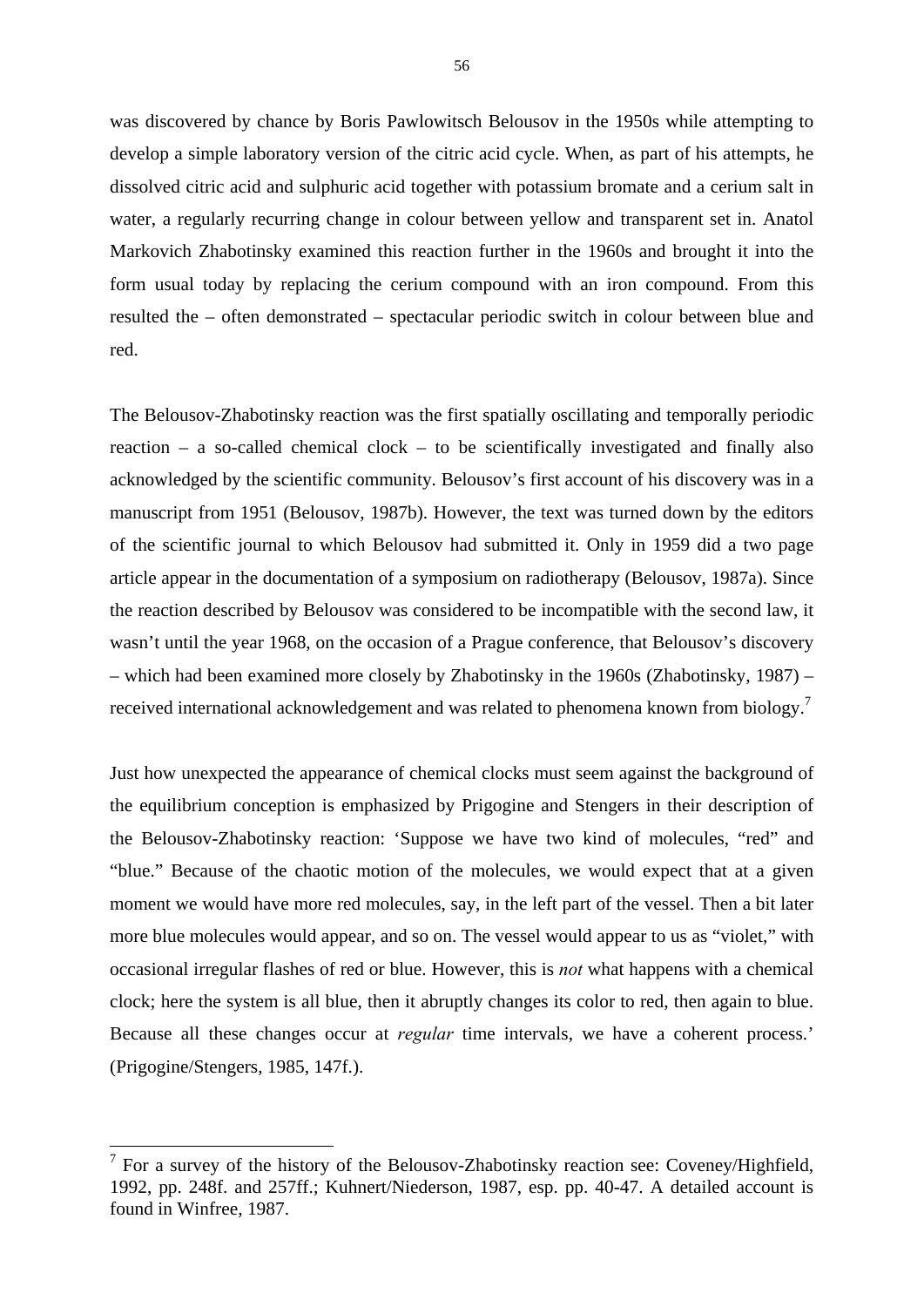Until and during the 1960s chemists, following the second law, had assumed that chemical reactions in reaction glasses fundamentally exhibit no reproducible periodic behaviour, but move constantly towards a homogeneous and time-independent final state. All deviations from this rule were traced back to deficiencies in the performance of the experiment or even to consciously deceptive manoeuvres, and were hence not made the object of scientific research. This was the case, say, for the pioneering works already published in the 1920s by William Bray about a chemical oscillation he had discovered (Bray, 1921). Further preliminary steps toward the research of chemical structure formation are found in the works by Friedlieb Ferdinand Runge and Raphael Eduard Liesegang (Kuhnert/Niederson, 1987).

In fact it can be said that 'in the range of validity of the uniform stationary state the system (...) simply ignores time. But as soon as it finds itself in the range of periodic states of oscillation it quite suddenly "discovers" time in the periodic motion's phase and in the fact that the maxima of the different concentrations follow one another according to a given temporal scheme. We could call this *temporal symmetry breaking*' (Nicolis/Prigogine, 1987, p. 37). The sequence of states which the system cyclically reproduces is in fact in no way reversible. Rather a certain sequence of processes is distinguished by the chemical clock. There is an asymmetry between future and past: 'Chemical clocks always go in one direction. Assuming the chemicals A, B, C and D were concerned and that we saw the sequence  $A \rightarrow B$  $\rightarrow$  C  $\rightarrow$  D  $\rightarrow$  A. The remarkable fact is that the "opposite" sequence A  $\rightarrow$  D  $\rightarrow$  C  $\rightarrow$  B  $\rightarrow$  A does not occur. This difference obviously goes beyond the mere ascertainment of an approximation to the probable state' (Prigogine/Stengers, 1981, p. 246; for details see Andronow/Chaikin, 1949).

In addition, the system develops a temporal rhythm of its own which makes it possible to use it as a clock. This is not the case with Bénard convection, in which a single contingent situation inscribes itself in the further evolution of the system. This evolution, however, is not characterized by a temporal pattern of its own. In the case of the Belousov-Zhabotinsky reaction things are different. Here the system reproduces its own state of instability according to a regular periodicity so as to oscillate to and fro between two ordered states: 'Far from equilibrium, therefore, an unexpected relation exists between chemical kinetics and the *spacetime structure* of reacting systems. (...) Therefore we may say that chemical instabilities involve *long-range order* through which the system acts *as a whole*. This global behavior greatly modifies the very meaning of space and time. Much of geometry and physics is based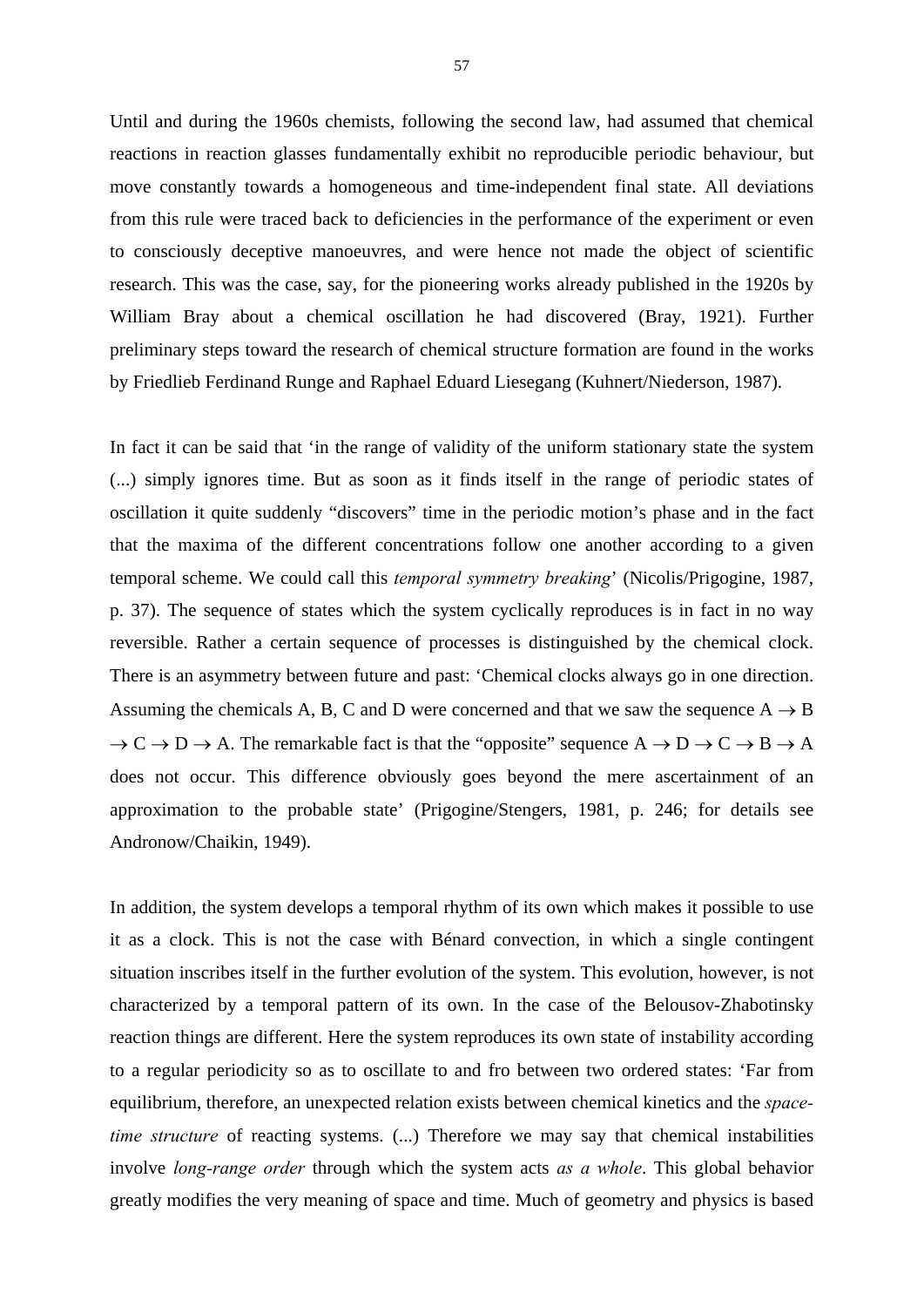on a simple concept of space and time, generally associated with Euclid and Galileo. In this view, time is homogeneous. Time translations may have no effect on physical events. Similarly, space is homogeneous and isotropic; again translations and rotations cannot alter the description of the physical world. It is quite remarkable that this simple conception of space and time may be broken by the occurrence of dissipative structures. Once a dissipative structure is formed, the homogeneity of time, as well as space, may be destroyed. We come much nearer to Aristotle's "biological" view of space-time' (Prigogine, 1980, p. 103f.).

Furthermore, the chemical reactions differ from the hydrodynamic currents in that they do not – as do the latter – immediately become turbulent at correspondingly great distances from equilibrium. For chemical processes far from equilibrium conditions are a necessary, but not yet a sufficient, condition for microscopic instabilities. Chemical systems far from equilibrium first become unstable when the further condition that an autocatalytic process is built into them is satisfied. One speaks of 'autocatalysis' in chemistry when the product of a chemical reaction participates in its own synthesis (Prigogine/Stengers, 1985, p. 143f.). The concept goes back to Wilhelm Ostwald (Ostwald, 1890). The scientific examination of autocatalytic feedback structures was developed especially within the framework of cybernetics and general system theory (Jantsch, 1980, p. 5f.). The relationships through which chemical clocks function and which the chemical mechanism seeks to explain were revealed by the so-called Brusselator model – introduced by Prigogine and Lefever at the end of the 1960s (Prigogine/Lefever, 1968) and further developed by Prigogine in the 1970s – and later reconstructed in detail by Epstein et al. using computer simulations (Epstein, Kustin et al., 1989).

The Brusselator is a model which may be used to examine in simple conditions the multitude of possible effects that can result in autocatalytic chemical reactions far from equilibrium. The model works with two chemical substances A and B which pass through four intermediate steps, in which the substances X and Y participate, and result in the products D and E. A schematic account of the four intermediate stages is found in *Order out of Chaos* (Prigogine/Stengers, 1985, 146f.). In the first step a molecule X is produced from molecule A. In the second step  $X$  reacts with a molecule  $B$ , generating  $Y$  and the product  $D$ . In the third step the combination of two X molecules with a Y molecule produces three X molecules. This is the autocatalytic stage of the reaction that is responsible for the instability: the X molecule catalyzes its own formation and is hence sensitive to feedback. In the fourth step the direct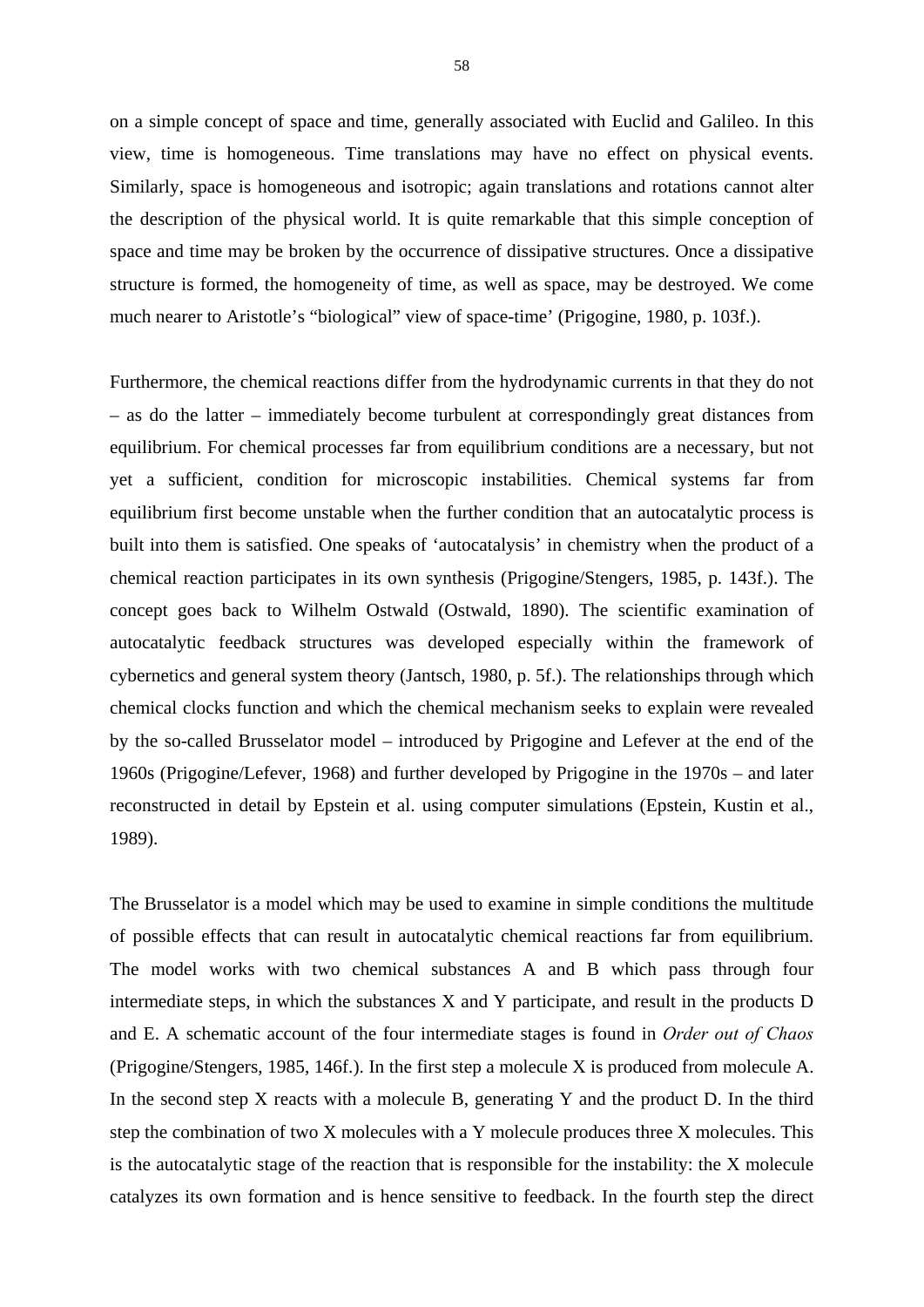transformation of X into the product of the reaction takes place. The system is kept far from equilibrium permanently through the continuous provision of the substances A and B and continuous removal of the products D and E, with the reaction glass always being well agitated at the same time.

Using the Brusselator changes in the concentrations of X and Y are examined as they depend on the throughput imposed on the system. At low throughput values of A and B the system finds itself close to equilibrium. Crossing the first critical threshold leads to the periodic behaviour, familiar from the Belousov-Zhabotinsky reaction, of the so-called limit cycle. The concentrations of X and Y move in regular orbits about the now unstable stationary state (Prigogine/Stengers, 1985, p. 147; Coveney/Highfield, 1990, p. 192). The limit cycle itself represents a new stable state from which the system cannot extract itself through fluctuations. The trajectories of all possible initial states for the given boundary conditions are drawn towards the limit cycle as an attractor and lead to the chemical clock's periodic behaviour. To this extent it can be said that 'a system characterized by a limit cycle remains a predictable system that can be described in a simple manner' (Prigogine/Stengers, 1988, p. 72).

The limit cycle differs from simple attractors, such as the equilibrium state for example, only in that it is an attractor which takes the form not of point, but of a line. The linear attractor is described with the help of the so-called Hopfian bifurcation (Hopf, 1942). This is a simple branching in which the system is unstable only at the bifurcation point itself, but then immediately switches to a new, stable – the periodic – state. Prigogine and Stengers note: 'Far from exhausting the new solutions that may appear, this primary bifurcation introduces only a single characteristic time (the period of the limit cycle) or a single characteristic length. To generate the complex spatial temporal activity observed in chemical or biological systems, we have to follow the bifurcation diagram further' (Prigogine/Stengers, 1985, p. 167).

The system's complex transitional structure, that is, the linking of a plurality of different stable and unstable states in time, is represented using the cascade model – so-called Turing bifurcation – developed by Alan Turing in 1952 and adopted by Prigogine and Lefever. Analysis of the Brusselator falls in the range of these complex structures when diffusion within the system is taken into account. At the experimental level of the Belousov-Zhabotinsky reaction this means that the reaction is now carried out without regular mixing (that is without agitation). In this case regular spatio-temporal patterns occur beyond the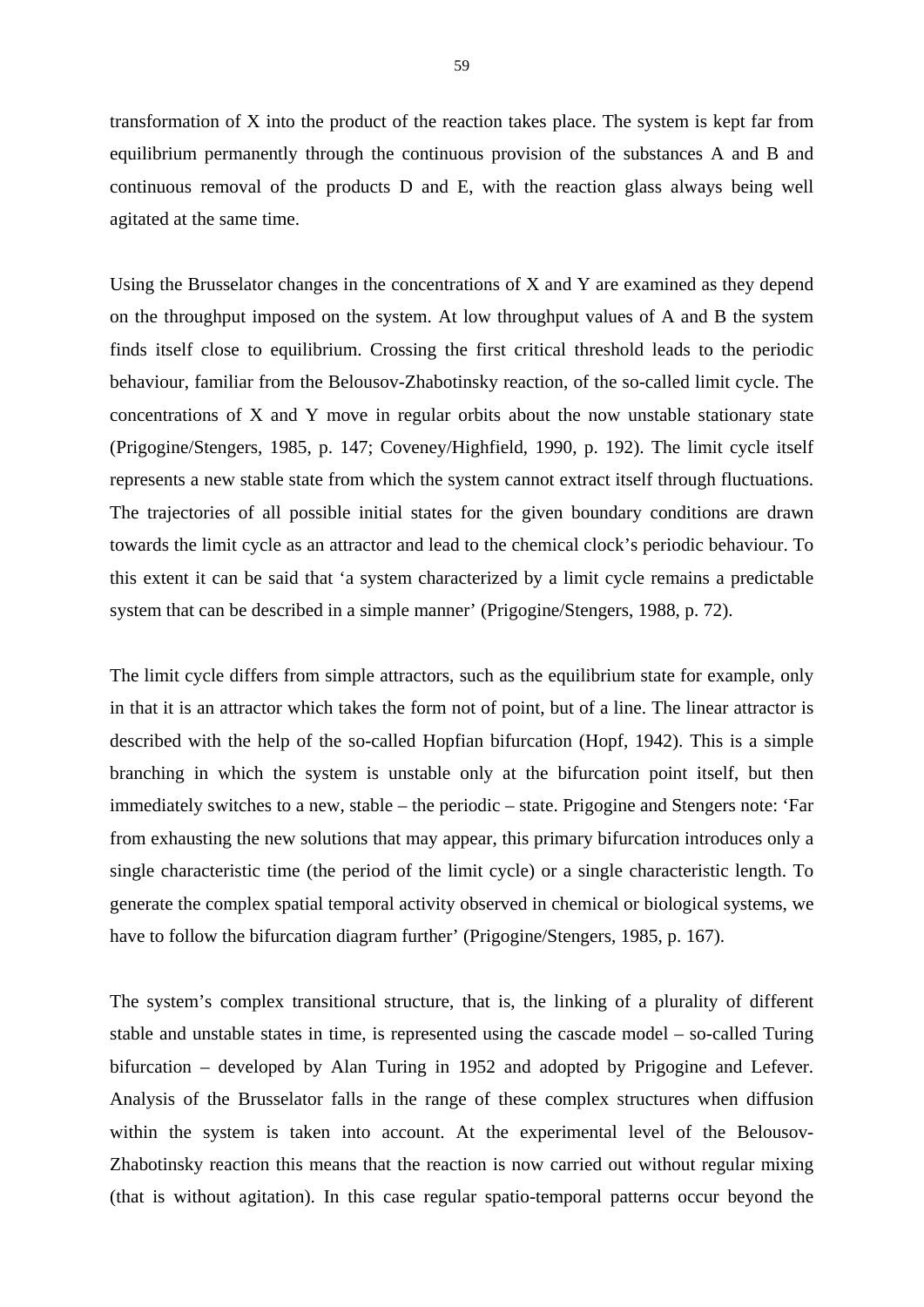critical threshold whose evolution can no longer be as easily predicted as that of the chemical clock (cf. the illustrations in Nicolis/Prigogine, 1987, p. 39f.). Correspondingly in the Brusselator model 'the diffusion of the chemical throughout the system induces, in the far from equilibrium region, the possibility of new types of instability, including the amplification of fluctuations breaking the initial spatial symmetry. Oscillations in time, chemical clocks, thus cease to be the only kind of dissipative structures available to the system' (Prigogine/Stengers, 1985, p. 148). The ordered spatial patterns can of course link with the temporal oscillations of the chemical clock: 'For instance the limit-cycle resulting from a Hopf instability can turn in space as well as time. One familiar object which changes in space and time is a wave – think of one breaking on a pebble beach. And indeed, in a chemical clock where Hopf instability rules, we should expect to see ripples of red and blue passing through the reactor rather than the entire solution in the reactor simultaneously changing colour to red or blue instantaneously' (Coveney/Highfield, 1990, p. 196).

At the level of systems of complex bifurcations that go beyond 'primary bifurcation' (Prigogine/Stengers, 1985, p. 167) – that is, beyond simple Hopf bifurcation – which result when diffusion is also considered and the system's throughput further increased, ever more complex temporal and spatial structures develop. Particularly interesting in our context is the fact, already highlighted in the section on Bénard convection, that multiply bifurcated systems far from equilibrium unfurl a historical dimension. Prigogine and Stengers comment: 'Once the system is moved further and further from equilibrium through interaction with the environment, the system passes through zones of instability towards certain fluctuations (bifurcations) and its evolutionary path can assume a quite eventful 'historical' character. In the bifurcation ranges, fluctuations decide which working regime the system will subsequently find itself in. Hence, alongside its composition and the boundary conditions, the determinant quantities of a non-equilibrium system also include its own history (Prigogine/Stengers, 1990, p. 14).

The close connection between bifurcation and narrative temporal structure intensifies with the degree of bifurcation tree's complexity: 'The "historical" path along which the system evolves as the control parameter grows is characterized by a succession of stable regions, where deterministic laws dominate, and of instable ones, near the bifurcation points, where the system can "choose" between or among more than one possible future' (Prigogine/Stengers, 1985, p. 169f.). However, as can be shown using the Brusselator, this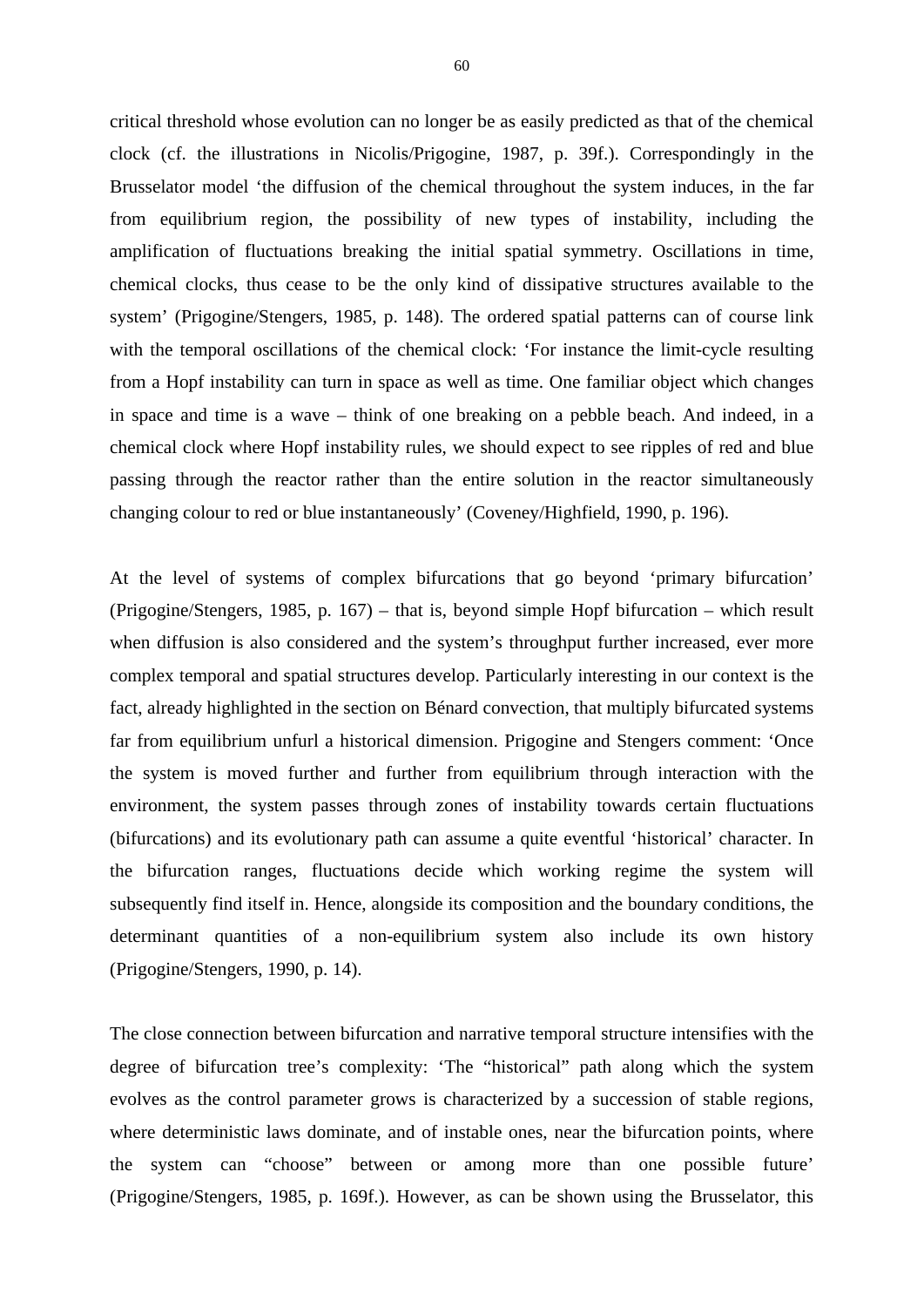'mixture of necessity and chance' (Prigogine/Stengers, 1985, p. 170), characteristic of historical developments, is part of an intermediate region. It arises at a certain distance from equilibrium and breaks down again as soon as the distance from equilibrium becomes too great. Prigogine and Stengers write: 'It has been observed for a certain bifurcation diagram that one can even attain behaviour with which, having passed through a series of subsequent bifurcations, the system becomes chaotic' (Prigogine/Stengers, 1981, p. 170). From this the authors conclude: 'The distance from equilibrium must be large enough, but may not be too great, if one is to avoid destruction of the delicate structure necessary for the maintenance of the normal functions of life' (Prigogine/Stengers, 1981, p. 171). The cyclic temporal structures of life, and the historical dimensions and temporally interlocking structures of individual and collective chemical and biological systems are an extremely sensitive and precarious phenomenon representing 'a kind of sandwich level between the thermal chaos of equilibrium and the turbulent chaos of non-equilibrium' (Prigogine/Stengers, 1981, p. 170).

## **4) The Objective Temporalization of Time in Physics and the Concept of Irreversible Time**

The preceding reconstructions of scientific history have shown how the introduction of the concept of the irreversible arrow of time, which took place within the framework of the emergence and scientific establishment of thermodynamics in the disciplinary system of physics, leads to an internal pluralization of physical discourse. From the attempt to operationalize complex thermodynamic systems with the means of physical formalization, the necessity resulted within physics to supplement the reversible time concept underlying classical mechanics with modified time concepts that imply in various ways the irreversibility of a time directed from the past into the future. The transition thus expressed from a Newtonian world-view, one oriented towards universality and uniformity, to a science operating with plural models of the construction of physical objects had already been highlighted by Comte in the middle of the 19th century from the perspective of the philosophy of science. Within science itself the transition from a uniform conception of physics to a pluralistic one working with heterogeneous time concepts became a theme of the discussion, prompted by Boltzmann, about the possibility or impossibility of a mechanical theory of thermodynamics.

Against this background Boltzmann's original project, in whose succession Prigogine's research is situated, proved to be an undertaking which aimed was to anchor firmly the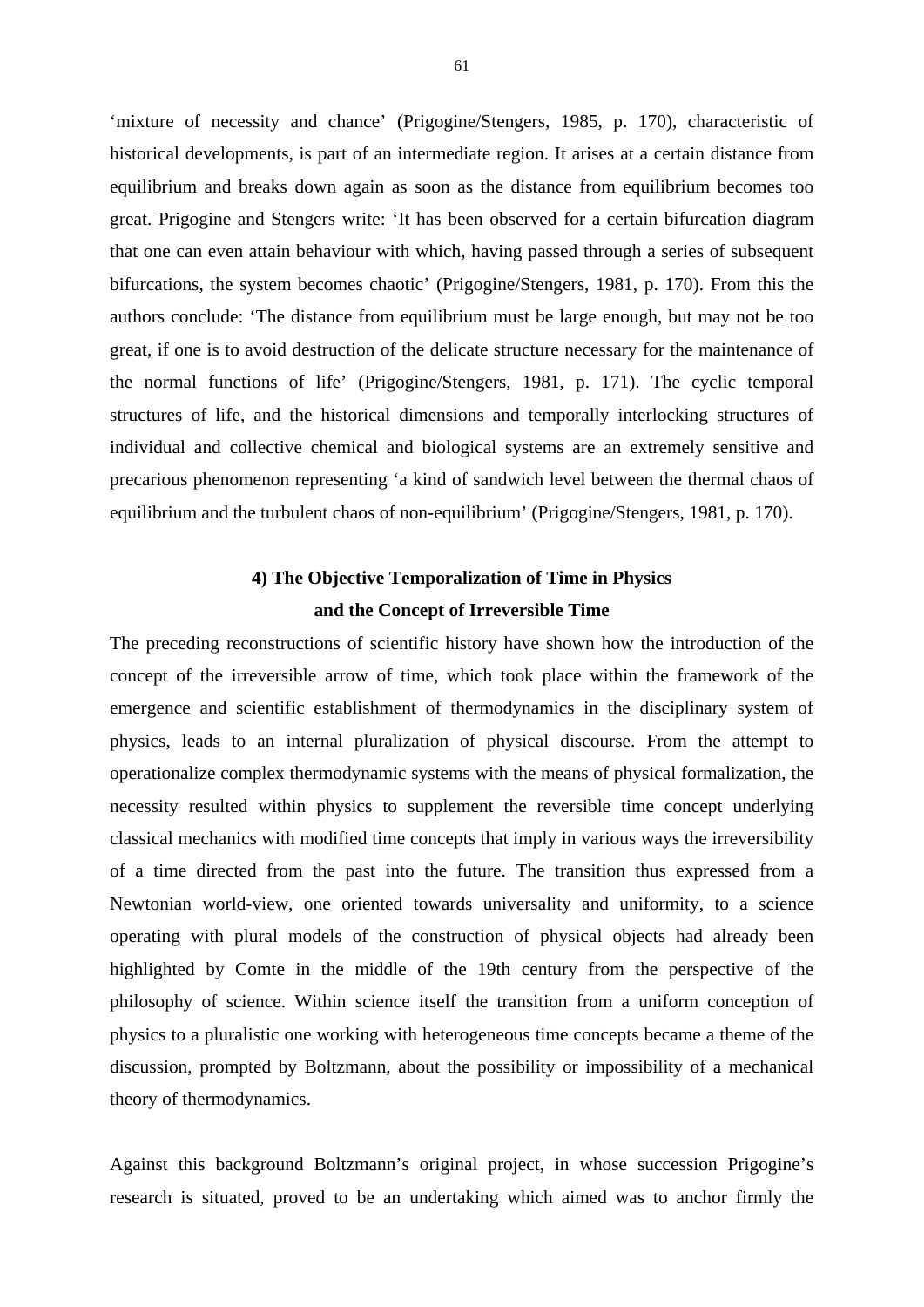irreversible arrow of time beyond the macrophysical realm of thermodynamics – in which it is indispensable – within physics at all levels. This expresses Prigogine's claim to be developing a uniform physical theory of the complex encompassing all phenomena, one freed from all the internal conflicts arising from the confrontation of varying time concepts. At the same time the preceding reconstructions of scientific history have made clear that Boltzmann's original project, to which Prigogine appeals, must be contrasted with his later climbdown position. This consists of recognizing the fact that the irreversibility of time cannot be anchored in mechanics, but is the effect of a statistical description forced by the system's complexity, which has the character of an approximation and could, in principle, be theoretically reduced to reversible trajectories in the microscopic description.

The two interpretations of irreversibility – the microscopic theory of irreversibility, advocated by Prigogine in recourse to Boltzmann's original project, and the macroscopic theory, which results from Boltzmann's climbdown position and has been developed in the philosophy of science by Reichenbach (Reichenbach, 1971, 1957) and Grünbaum (Grünbaum, 1973) among others – stand in unreconciled opposition to one another in current discussion (Kroes, 1982, esp. pp. 117-123; Kroes, 1985, esp. pp. 147-176). Boltzmann's later position, that emphasizing the approximative character of macrophysical descriptions, has gained plausibility through the transformation of the deterministic H-theorem into a timesymmetrical statistical formulation – the so-called generalized H-theorem (Davies, 1974, pp. 29-79, esp. pp. 49-51 and 60-62). On the other hand, through both the described extension of thermodynamics to systems far from equilibrium and the transformation experienced by dynamics within the framework of chaos theory and the introduction of fractal mathematics,<sup>8</sup> the borders between microphysics and macrophysics have started to shift in a way underpinning the prospect, provided by Prigogine and Stengers in the *Paradox of Time*, of 'a consistent formulation, including irreversibility and probability, of the fundamental laws of physics' (Prigogine/Stengers, 1993, p. 33; cf. also Prigogine, 1998).

The question as to which of the two opposing physical irreversibility theories will hold up and assert itself in the future must be left open here. It is to be emphasized, however, that through their universalist self-interpretation, Prigogine and Stengers provide the microphysical theory

1

<sup>&</sup>lt;sup>8</sup> See, for example: Ekeland 1984; Davies, 1988; Jetschke, 1989; Coveney/Highfield, 1990, pp. 260-292; Prigogine/Stengers, 1993, pp. 125-327; Prigogine, 1997, pp. 89-106; Prigogine, 1998, pp. 35-56.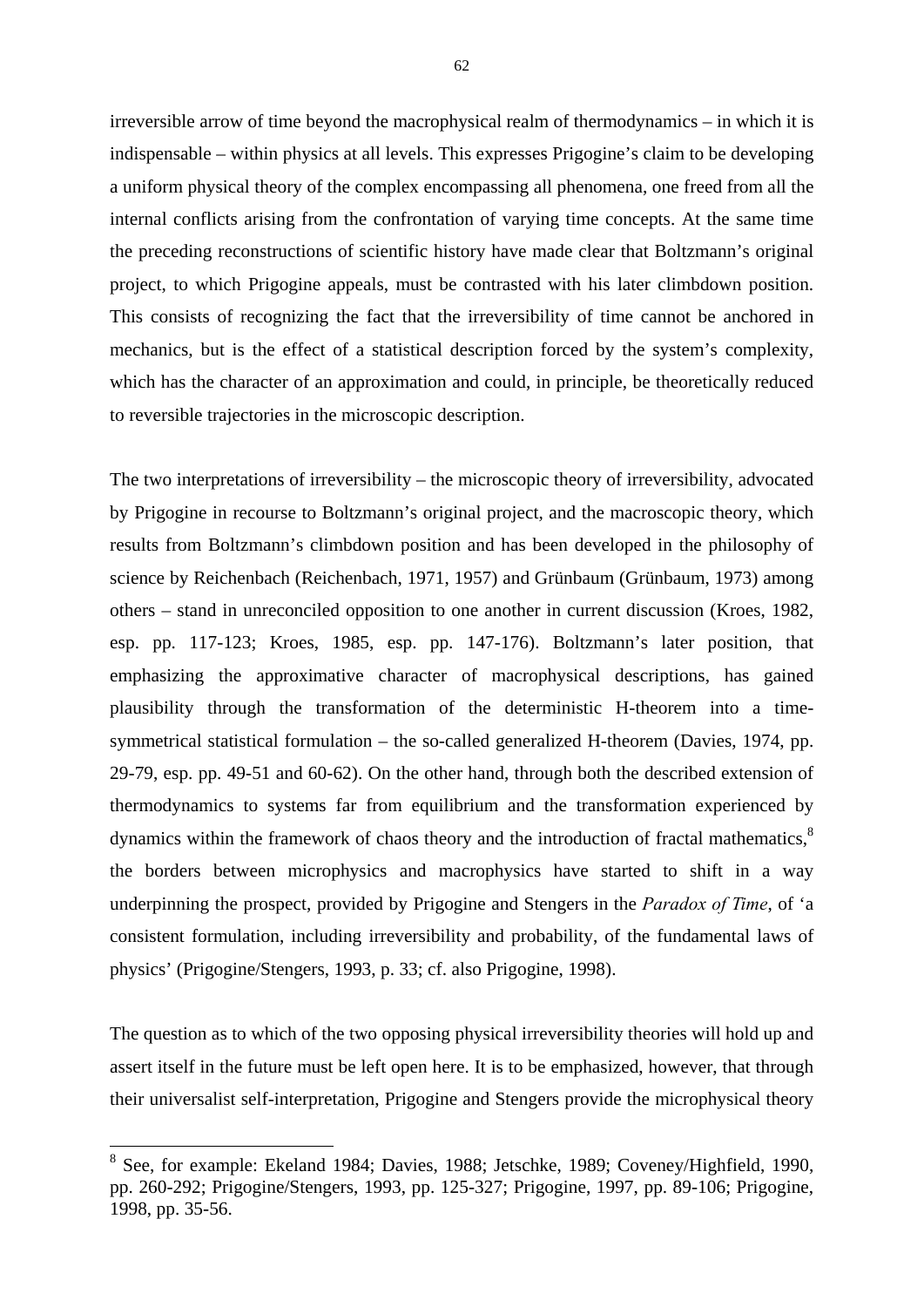of irreversibility they are striving for with philosophical implications that cannot be covered by the facts and which fall behind the pluralistic perspective resulting from their scientific works. This can also be seen in those passages of their reconstructions of scientific history in which the authors smoothly switch from the reconstruction of facts to the universalistic interpretation thereof.

An example of this switch is provided by the accusation, directed by Prigogine and Stengers against classical physics, that its operational procedures amount to a denial or obliviousness to time. With Prigogine and Stengers the seemingly purely descriptive talk of the 'elimination of time' (Prigogine, 1998, p. 17) or the 'denial of the arrow of time' (Prigogine/Stengers, 1993, pp. 9 and 42ff.) implies a realistic correspondence theory of truth. According to this theory physics falls short of its supposed task of depicting external reality by abstracting from the irreversibility of time (which Prigogine and Stengers locate in a reality encompassing humans and nature).

This accusation should be contrasted with the constructivist self-understanding possessed by modern science since Descartes (Heidegger, 1977b). The idea, highlighted by Prigogine and Stengers, that the alleged obliviousness to time was noticed only at the end of the 19th century can be straightforwardly explained against the background of this self-understanding. A science understanding itself constructively and not realistically will, as a rule, question its underlying base assumptions and basic paradigms neither because of their incompatibility with a reality supposed to be theory-independent, nor through a comparison with everyday experience postulated as being theory-independent (Bachelard, 1987). Scientific scrutiny of its own assumptions begins far more when a theory appears that replaces the basic assumptions of the old paradigm with other assumptions. Thus in terms of the history of science it is in no way surprising that it was the outbreak of the dispute between thermodynamics and dynamics which first led to the explicit thematization of the concept of reversible time underlying classical physics. Previously there had quite simply been no serious competitors to question precisely this assumption.

But a second implication is linked with the talk of the denial of time by classical physics, one resulting from Prigogine and Stengers' tendency to switch directly from the descriptive pluralism of their reconstructions of scientific history to the speculative universalism of their philosophical self-interpretation. This implication consists of Prigogine and Stengers'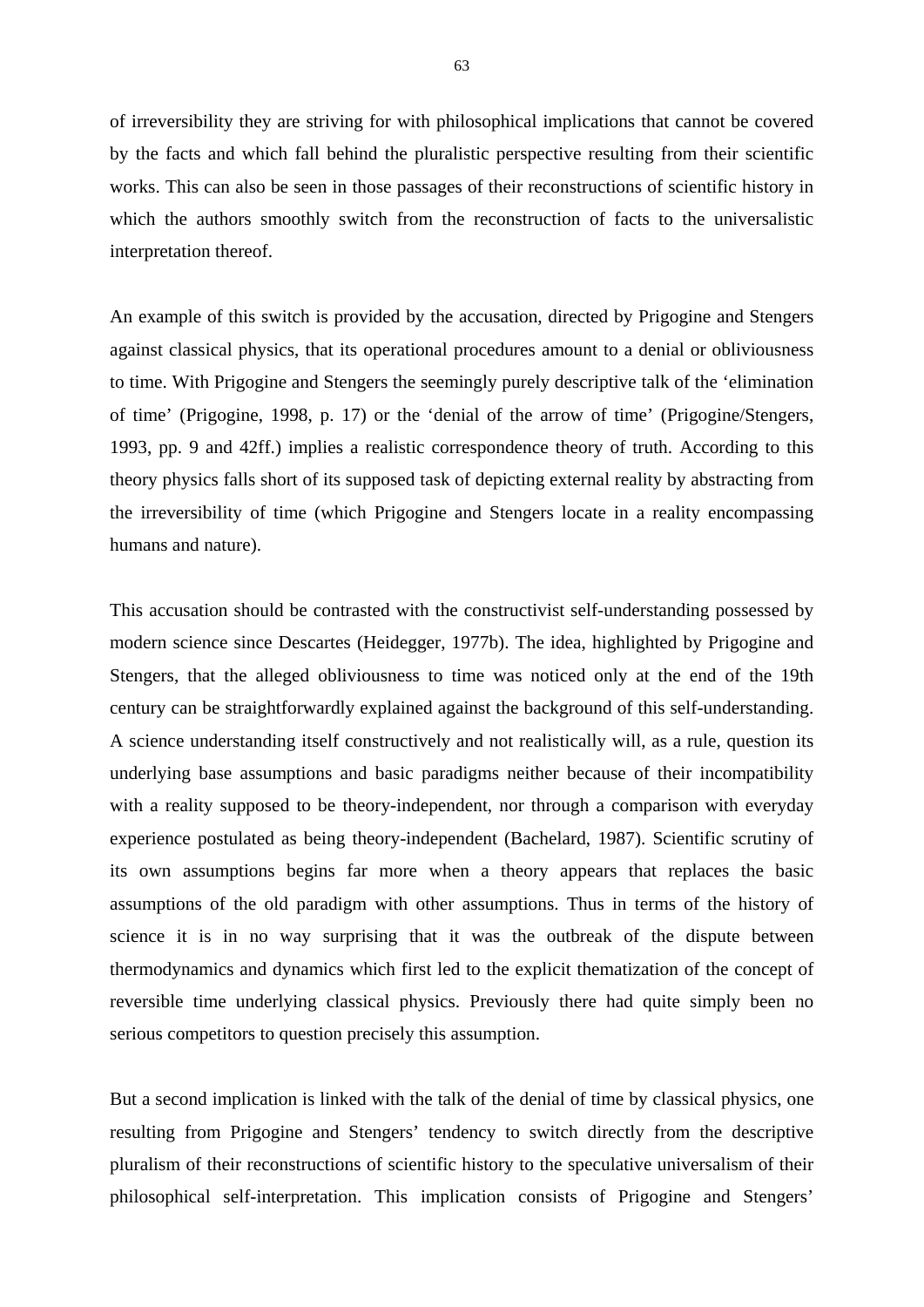suggestion that 'an original concept' (Prigogine/Stengers, 1981, p. 268) – one leading science back to its actual essence and pointing beyond pragmatic goals – has been introduced to physics with the introduction of the concept of irreversible time into classical thermodynamics and with the transformation and differentiation of this concept within the framework of the theory of dissipative structures. The *essentialization* of time, as temporalized with the means of physics, that lies in this claim is to be confronted in the sequel with the reflexive temporalization of time that has occurred in modern philosophy of time. Finally, a philosophical alternative to Prigogine and Stengers' universalist self-interpretation will be developed on this basis.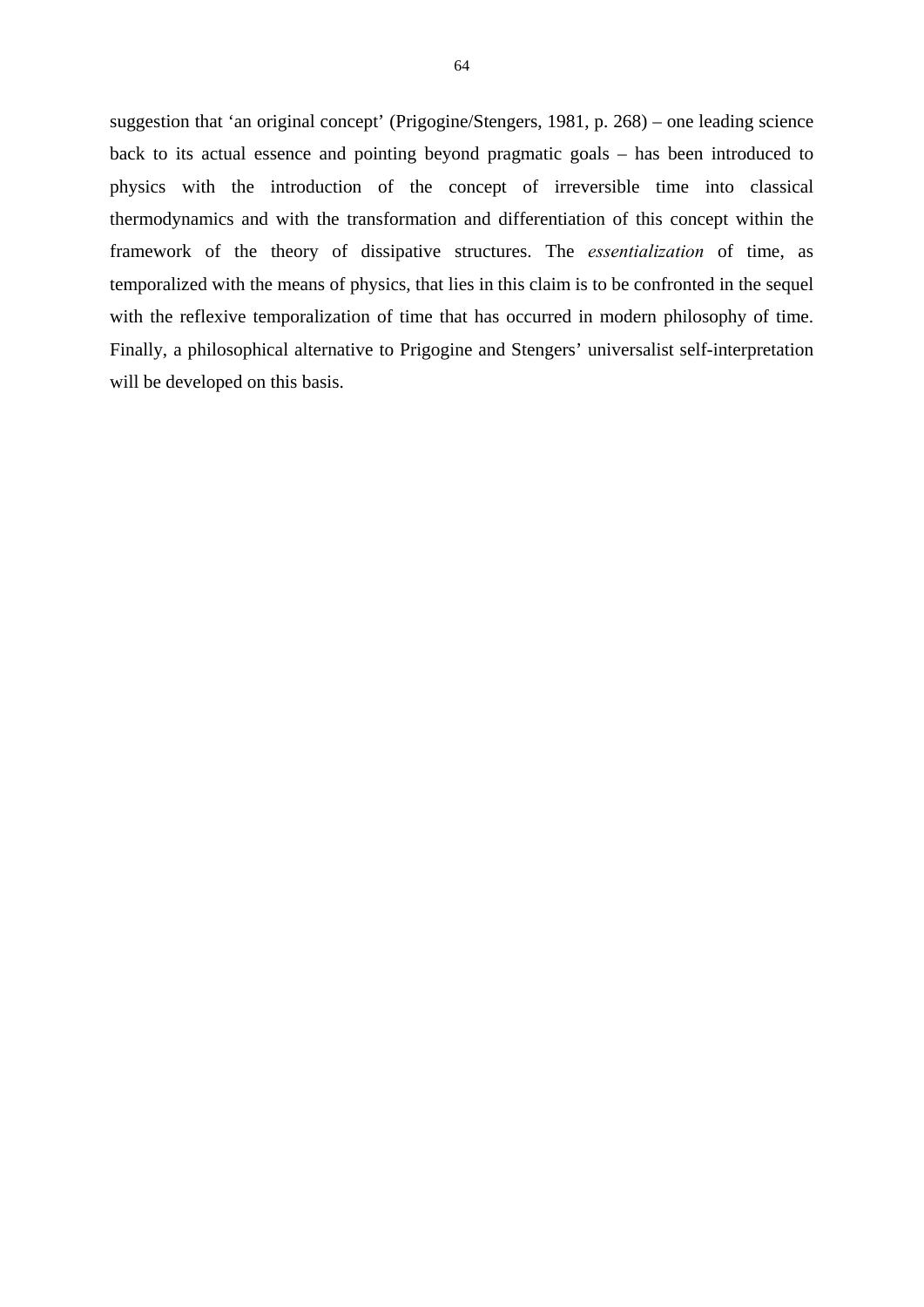## **Chapter II: The Reflexive Temporalization of Time in Philosophy**

The basic reflexive feature of the temporalization tendency emerging in modern philosophy will be expounded by way of a historical-systematic analysis. This analysis, which begins with Kant and progresses via Husserl and Bergson, will focus on Heidegger's theory of temporality. The reflexive temporalization of philosophy appearing in Heidegger's thinking and the objective temporalization of physics culminating in Prigogine's research will finally be set in relation to one another as two ways of temporalizing time.

# **1) Kant's Theory of Time as the Starting Point of the Reflexive Temporalization Tendency**

The transcendental philosophy of time, presented by Kant in the *Transcendental Aesthetic* of his *Critique of Pure Reason* (1781), may be considered the Magna Carta of modern philosophy of time. In the *Critique*, Kant defined time as being 'a pure form of sensible intuition' (Kant, 1985, p. 75 [B 47]). There is almost no single philosophical theory which has been misunderstood as often as Kant's definition of time as a pure form of sensible intuition. The standard misinterpretation is that Kant, with his theory, had refuted the reality of time and downgraded it to being a merely subjective illusion. This misunderstanding is widespread not only among philosophers but, above all, among scientists.

The following quote from the British philosopher and founder of analytical philosophy of time, John M.E. McTaggart, provides a significant example of the persistence with which this misunderstanding had established itself within philosophy. In his famous 1908 essay 'The Unreality of Time' he writes, 'In philosophy, again, time is treated as unreal by Spinoza, by Kant, by and by Schopenhauer' (McTaggart, 1908, p. 457). Scientists such as Albert Einstein or Kurt Gödel, who had read McTaggart (Gödel, 1970, p. 557, footnote), also went along with this prejudice. Thus Gödel, on whose view time had lost its 'objective meaning' (Gödel, 1970, p. 557) through the 'relativity of simultaneity' (Gödel, 1970, p. 557) proven by Einstein, writes: 'In short, it seems that one obtains an unequivocal proof for the view of those philosophers who, like Parmenides, Kant, and the modern idealists, deny the objectivity of change and consider change as an illusion or an appearance due to our special mode of perception' (Gödel, 1970, p. 557). Just as Gödel praises Einstein's work as being physical evidence of the unreality of time allegedly formulated by Kant, McTaggart commends his own work as being an analytic variant of the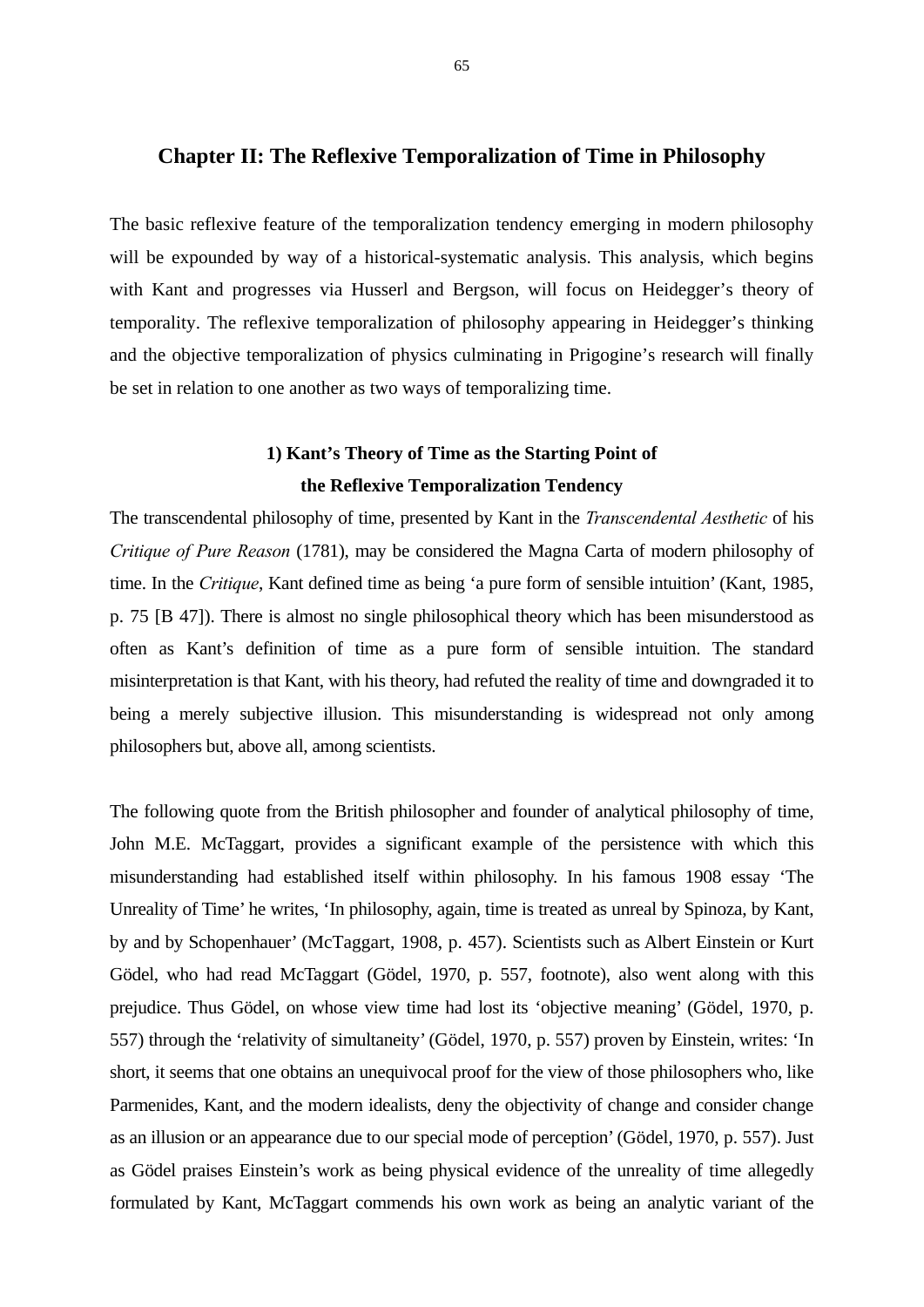proof, supposedly demanded by Kant, of time's unreality. In this sense McTaggart writes, 'I believe that time is unreal. But I do so for reasons which are not, I think, employed by any of the philosophers whom I have mentioned (...)' (McTaggart, 1908, p. 457).

At this point it would lead too far to examine McTaggart's proof in detail. In summary, however, it may be said that what McTaggart proves is nothing other than what Kant himself had shown long ago: namely not – as McTaggart believed – that time is absolutely unreal, but rather that time has no reality that is independent of the subject. This is an important difference. If time has no subject-independent reality, then this means only that it lacks a certain kind of reality – and not reality altogether. Thus it is not unreal in an indiscriminate sense and a mere illusion. Moreover, having no subject-independent reality is by no means a deficit that devalues the ontological status of time in contrast to the being of other things. For, as Michael Dummett highlighted in the 1960s in his essay 'McTaggart's Proof of the Unreality of Time: A Defence' (Dummett, 1960, p. 504), the idea of time as a subject-independent, fully describable reality is in itself a fiction. A fiction presupposing that we have access to a world through which – detached from our finite cognitive conditions – we connect, in the sense of a quasi-divine essential intuition, with inner being.

A decisive flaw in the study of analytic time theory presented by Peter Bieri in the 1970s is that Bieri fails to take account of Dummett's considerations (Bieri, 1976). Bieri's attempt to countercheck McTaggart's proof of the time's unreality with a proof of its reality is marred by this flaw in two respects. First of all Bieri's reading of McTaggart is fixated on those aspects of McTaggart's approach which might support Bieri's suggestion that McTaggart had attempted to prove the absolute unreality of time. Through this he overlooks those quite central aspects of McTaggart's time theory which, in recourse to James, accentuate the relativistic view of time's reality (McTaggart, 1908, p. 471ff.). Secondly, from Bieri's onesided reading of McTaggart there unavoidably results his own attempt, one necessarily destined to failure, to prove time's reality in the strong sense of its being a subjectindependent reality that is to be considered 'real' 'no matter whether or how we experience it' (Bieri, 1976, p. 11).

Kant had already put an end to this fiction of a subject-independent reality. In contrast to the assumptions made by McTaggart and Gödel in the quotes mentioned here, it was by no means Kant's aim to question the objectiveness of time in the sense of reducing it to the level of 'illusion' or 'mere appearance'. The Kantian linking of time, apprehended with recourse to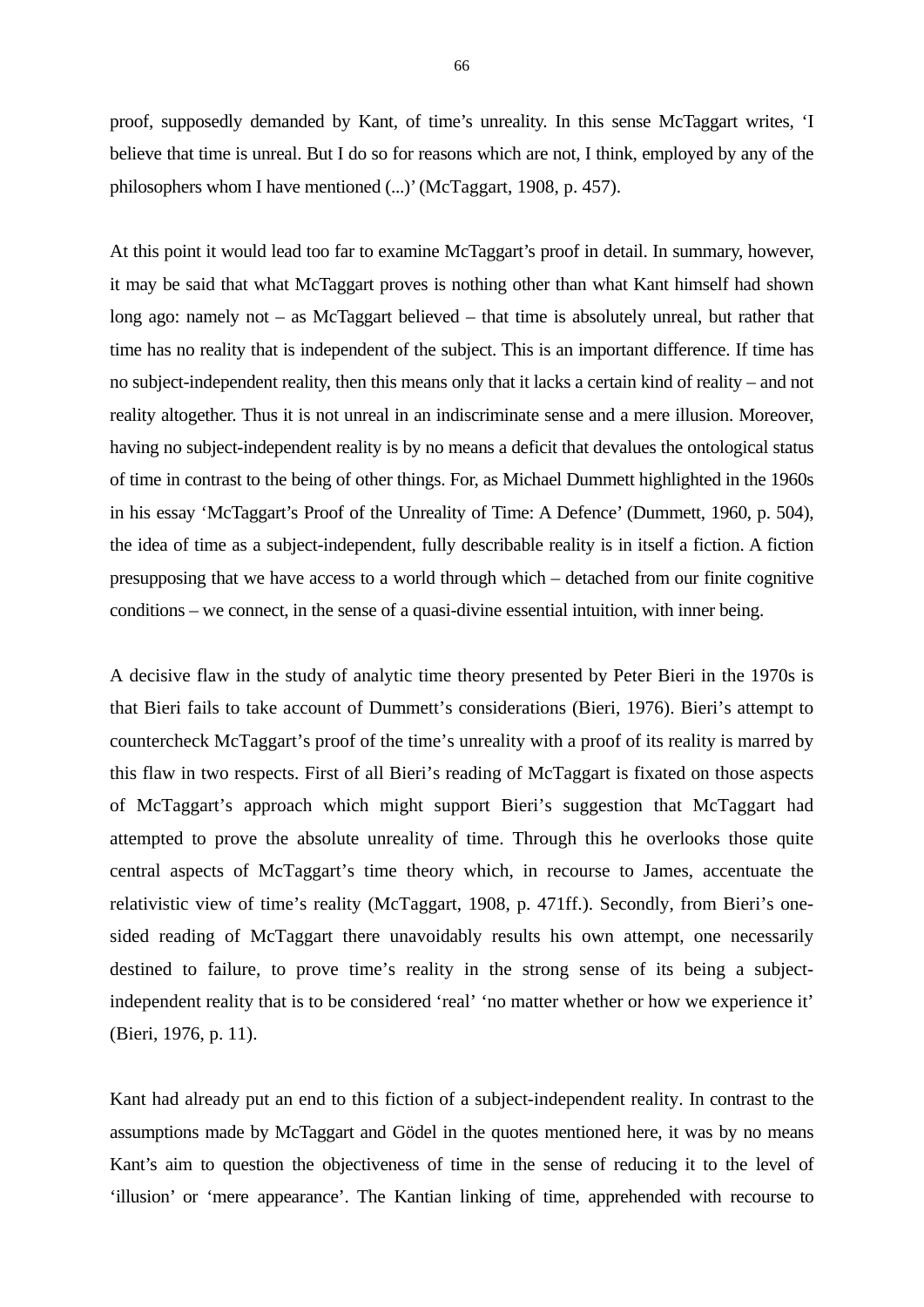Newton, Leibniz and scholastic tradition as a subject-independent world structure (Martin, 1955 pp. 11-41), to the transcendental subject is, conversely, far more an attempt to ground time's objectivity in a new, transcendental, manner, one considering the justified doubts expressed by Hume towards the traditional Leibnizian-Newtonian tradition. The point of Kant's reasoning is that time can be ineluctable and *a priori* – that is, generally valid and necessary (Kant, 1985, p. 43f. [B 3f.]) – only when it is proven to be an intersubjectively binding condition, and moreover one transculturally and supertemporally valid, for the possibility of knowledge altogether.

Kant, however, highlights sensible intuition as the fundament of all human knowledge – this in contrast to the traditional Platonic concept of knowledge, prevalent through to the time of Leibniz and Newton, according to which only the intelligible can be a true object of knowledge. The basic thesis of the *Critique of Pure Reason* is simultaneously contained in its first sentence. This reads: 'In whatever manner and by whatever means a mode of knowledge may relate to objects, intuition is that through which it is in immediate relation to them, and to which all thought as a means is directed' (Kant, 1985, p. 65, [B 33]). It is this basic thesis, that of the primacy of intuition as the basic condition of possibility for all human knowledge, which must be considered in order to understand how far Kant's proof that time is 'a pure form of sensible intuition' (Kant, 1985, p. 75 [B 47]) simultaneously assures its objectivity and universality.

Kant's simple thesis, which Gödel – along with most other scientists who have come up against Kant's theory of time – fails to consider, is that all knowledge accessible to humankind – and that includes humankind in our pursual of science (e.g. in physics) – is sensible, that is temporal, intuition. Kant thus attempts to secure the objectivity and universality of time precisely through its transcendental subjectivism. This connection is expressed in the following much cited passage from the *Transcendental Aesthetic*. At first it seems that Kant really does want to deny time all reality. He writes: 'Time is therefore a purely subjective condition of our (human) intuition (which is always sensible, that is, so far as we are affected by objects), and in itself, apart from the subject, is nothing' (Kant, 1985, p. 77 [B 51]). But the next sentence, usually omitted in citation, is decisive. This states, 'Nevertheless, in respect of all appearances, and therefore of all the things which can enter into our experience, it is necessarily objective' (Kant, 1985, p. 78 [B 51]). With this in mind Kant then speaks of the 'empirical reality' of time, that is, of its 'objective validity in respect of all objects, which allow of ever being given to our senses' (Kant, 1985, p. 78 [B 52]).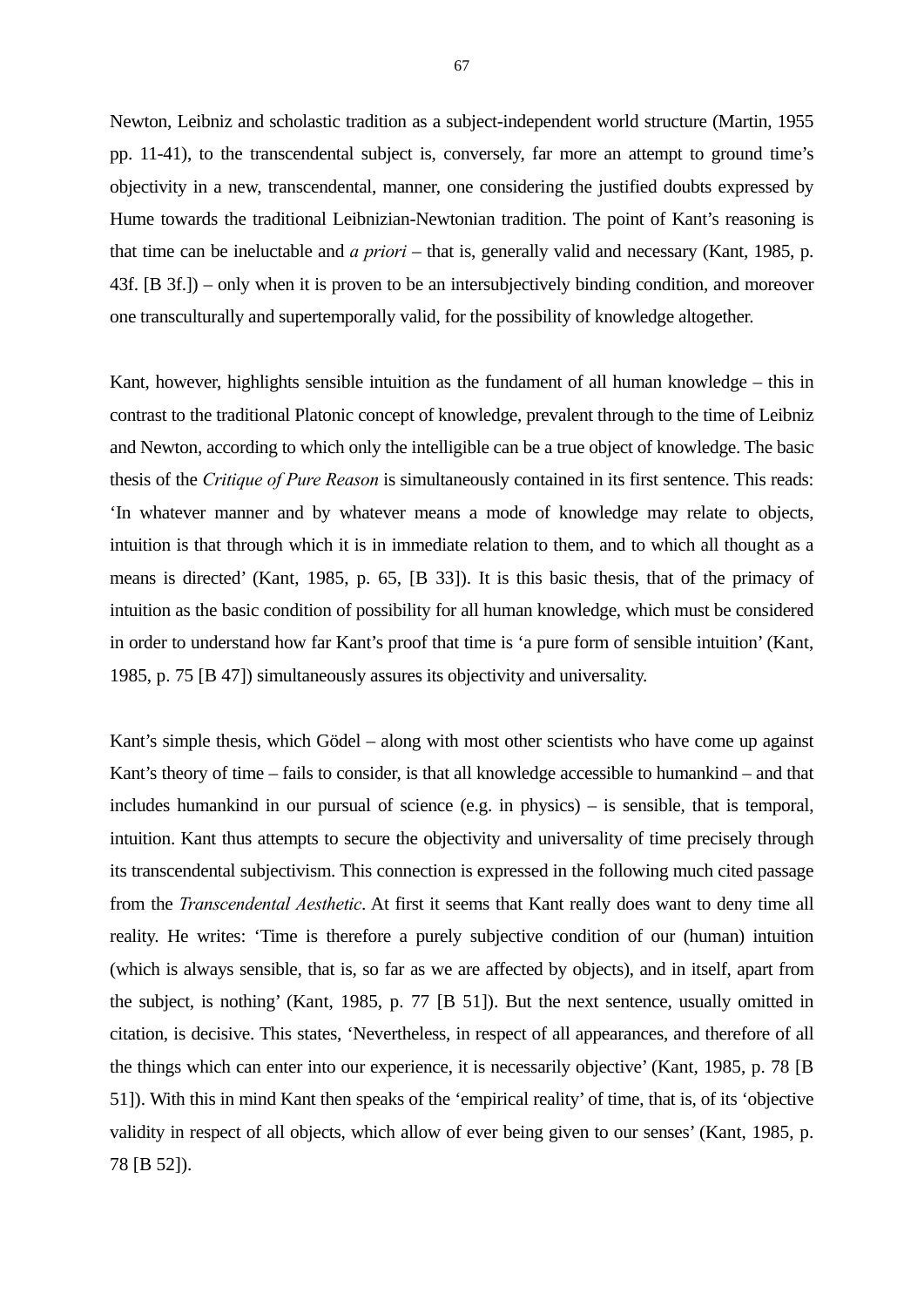Along with the misunderstanding about the unreality of time, the reception of Kant's theory of time is marked by a second consequential shortfall. Strictly speaking, this shortfall is less a misunderstanding than a failure to understand, that is, a narrowed outlook in reception. Decisive aspects of Kant's time theory have long been eclipsed through its equation – one preformed by Schopenhauer (Schopenhauer, 1969, pp. 5-13, 425, 437-452) and Hegel (Hegel, 1974, pp. 432ff.) – with the theory of time in the *Transcendental Aesthetic*. This matter was brought out, using insights gained from Heidegger's book *Kant and the Problem of Metaphysics* (Heidegger, 1990), by Klaus Düsing in his *Examination of Kant's Theory of Time and its Critical Modern Reception*  (Düsing, 1980). As Düsing emphasizes at the beginning of his investigation, 'Kant's theory of time is, of course, contained only incompletely in the *Transcendental Aesthetic* of the *Critique of Pure Reason*; essential details of this theory are found in the subsequent sections  $(...)$  (Düsing, 1980, p. 2). Similarly, already in §10 of Heidegger's *Kant and the Problem of Metaphysics* we read: 'The following interpretation shows how time shifts more and more to the forefront in the course of the individual stages of the laying of the ground for metaphysics, and hereby first reveals its own particular essence in a more original way than the provisional characterization in the Transcendental Aesthetic permits' (Heidegger, 1990, p. 52; cf. also pp. 96 and 124).

The obscuring of those aspects of Kant's time theory pointing beyond the *Transcendental Aesthetic* is based on another more profound narrowing of outlook, one no longer dealt with by Düsing. This narrowing of outlook consists of the failure to acknowledge the fact that Kant himself had explicitly relativized his own transcendental universalization of time. Whereas Husserl and Bergson paradigmatically bind the Kantian subjectivization of time back to the finite intentional subject (Husserl) or the living self of pure, flowing duration (Bergson), and simultaneously – against Gödel – stick to the universality of time as a dimension constituting the subjectivity of the subject itself, Kant had already questioned the universality of time which he had initially presupposed.

The decentralization and relativization of the transcendental philosophical time concept hinted at with Kant was consistently carried through by Nietzsche. He spelt out historically the temporality which became noticeable as a blind spot in the rear of the transcendental philosophical treatment of time, one pervading not only all factual knowledge, but the conditions of possibility of knowledge themselves. Thus Nietzsche writes in a fragment from the *Nachlaß* dating from between April and June 1885: 'The most established motions of our mind, our regular gymnastics, for example, in presentations of space and time, or in the need for 'justification': this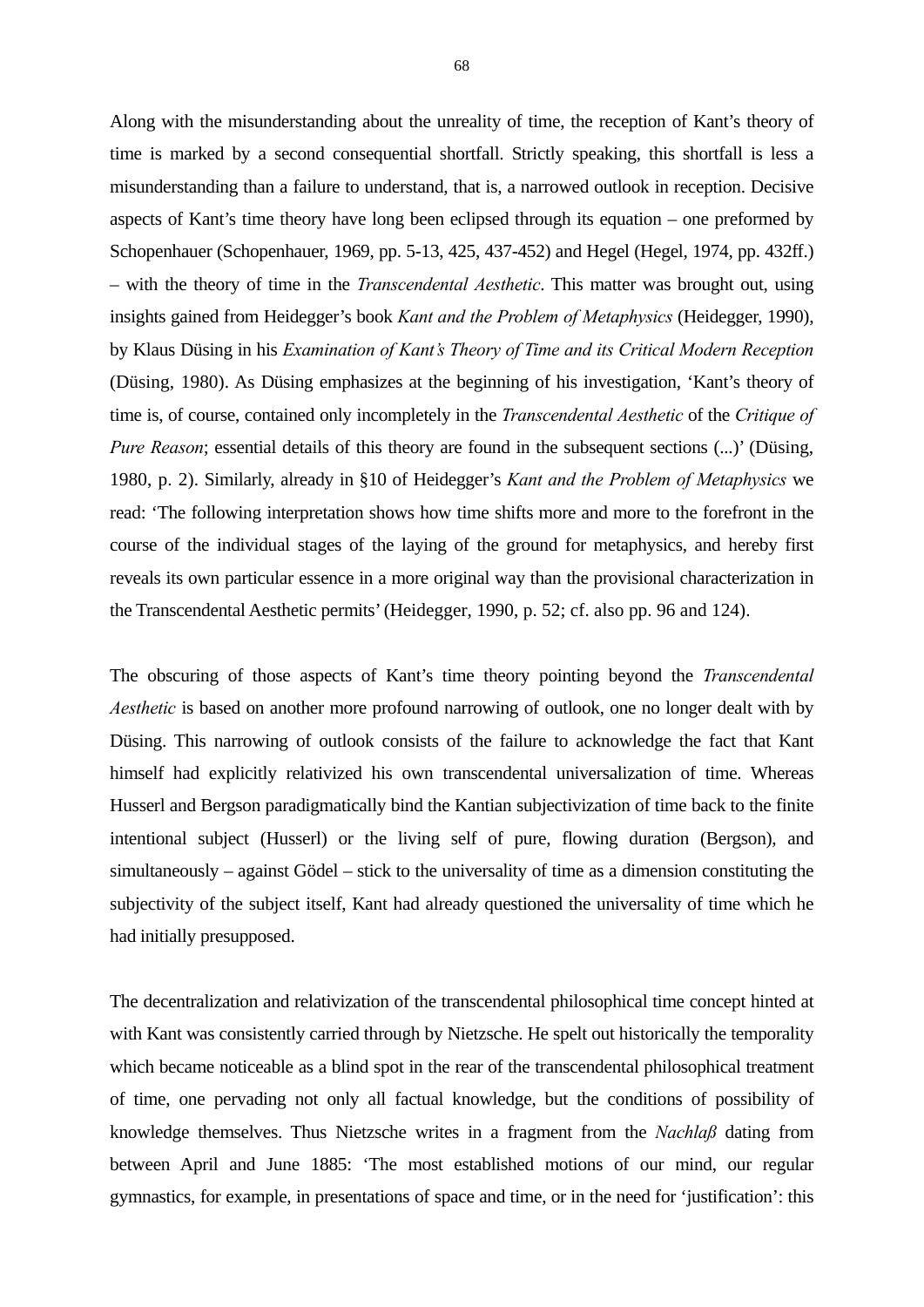philosophical habitus of the human mind is our actual potency: that is, that in many mental matters we can do nothing else: what one calls psychological necessity. This has become  $(...)$ (Nietzsche, 1980, vol. 11, p. 449, no. 34[89]).

The transition from Kant's transcendental philosophical time theory to Nietzsche's perspectival thinking on time has been brought out by Werner Stegmaier.<sup>9</sup> Stegmaier highlights that the basic problem of modern philosophy of time is 'that the representation of time takes place in a time which the representation determines and hence can no longer be represented itself' (Stegmaier, 1987, p. 203). Against the background of this problem he situates Kant and Nietzsche as follows: 'Kant solved it [the basic time-philosophical problem – M.S.] by grasping time as the unrepresentable condition of our representation, that is, as our perspective. The perspective, however, was to be given *a priori*, that is, itself exempted from time. It was Nietzsche who first carried out perspectivization in the philosophy of time too. He gradually drew the perspective of philosophical and scientific knowledge itself into a no longer representable time' (Stegmaier, 1987, p. 204). This occurs with Nietzsche, Stegmaier continues, 'from a historical, aesthetic and practical, temporal representation of time' (Stegmaier, 1987, p. 204). Hence Kant and Nietzsche opened up the horizon for a reflexive temporalization of time which was set out further by Heidegger and is currently being worked on by Derrida (Derrida, 1992), Lyotard (Lyotard, 1991), Rorty (Rorty, 1989, 1994) and others.

Kant's own relativization of the universalization of time that had been carried out in the *Transcendental Aesthetic* is found not in the *Transcendental Aesthetic* itself, but is developed in passing within the framework of the *Transcendental Logic*. The distinction Kant makes in a footnote in the B edition of the *Transcendental Deduction* between time as a 'form of intuition' and as 'formal intuition' (Kant, 1985, p. 170 [B 160]) is of central importance here (cf. Heidegger, 1976, pp. 294-297; Heidegger, 1977, pp. 132-139). The distinction to which this footnote relates is already introduced in the content of the main text. The main text reads: 'In the representations of space and time we have *a priori forms* of outer and inner sensible intuition; and to these the synthesis of apprehension of the manifold of appearance must always conform, because in no other way can the synthesis take place at all. But space and time are represented a priori not merely as *forms* of sensible intuition, but as themselves *intuitions* which contain a manifold [of their own], and therefore are represented with the determination of the *unity* of this manifold (*vide* the Transcendental Aesthetic)' (Kant, 1985, p. 170 [B 160]). Thus, on Kant's own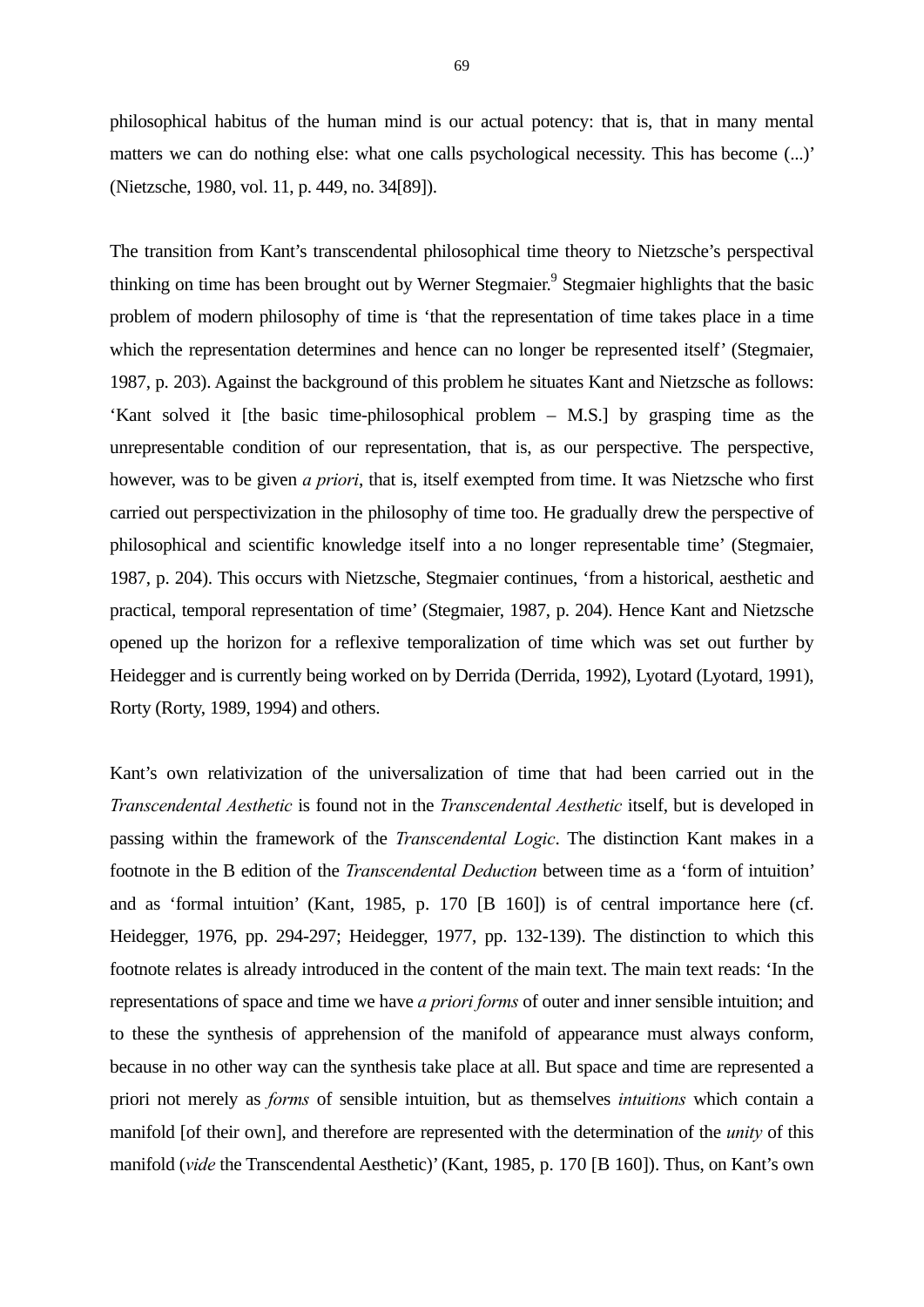understanding, the subject of the *Transcendental Aesthetic* is not the form of intuition as such, but a quasi-objective construction: time as formal intuition.

Günter Wohlfart sees this insight of Kant's as being already fixed within the *Transcendental Aesthetic* itself in radicalized form. In his interpretation Wohlfart points to the fact that Kant attempts to prove the '*intuitiveness* of the representation of time' (Wohlfart, 1982, p.23) in the fourth and fifth arguments in the *Metaphysical Exposition of the Concept of Time*, and in particular to the way he does this. Kant's proof, which demonstrates that time cannot be an intellectual concept, implicitly leaves open the possibility, although not explicitly seized by Kant himself, so Wohlfart continues, of nonetheless apprehending time not as intuition, but as a concept of reason, that is, as an idea: 'According to the Kantian proof, space and time might perhaps be not universal, but only singular representations. This means, however, that they could be both (pure) *intuitions* and *ideas*' (Wohlfart, 1982, p.29).

Kant himself defines the object of the *Transcendental Aesthetic* retrospectively in the previously mentioned footnote to the *Transcendental Logic* as follows: 'Space, represented as *object* (as we are required to do in geometry), contains more than mere form of intuition; it also contains *combination* of the manifold, given according to the form of sensibility, in an *intuitive* representation, so that the *form of intuition* gives only a manifold, the *formal intuition* gives unity of representation' (Kant, 1985, p. 170 (B 160f). Explicitly referring to the *Transcendental Aesthetic* the annotation continues: 'In the Aesthetic I have treated this unity as belonging merely to sensibility, simply in order to emphasize that it precedes any concept, although, as a matter of fact, it presupposes a synthesis which does not belong to the senses but through which all concepts of space and time become possible. For since by its means (in that the understanding determines the sensibility) space and time are first *given* as intuitions, the unity of this *a priori* intuition belongs to space and time, and not to the concept of the understanding' (Kant, 1985, p. 170 [B 161]).

This means that the conceived unity of time in the *Transcendental Aesthetic*, which in the 'Transcendental Exposition of the Concept of Time' (Kant, 1985, p. 76 [B 48]) at the same time serves as a fundament of the 'general doctrine of motion' (Kant, 1985, p. 76 [B 49]), is itself already an objectivized representation of time, that is, one presupposing conceptual or categorial syntheses. It is this uniform linear conception of time, which may be introduced 'by analogies'

<sup>&</sup>lt;sup>9</sup> On the problem of time with Nietzsche see also Stambaugh, 1987.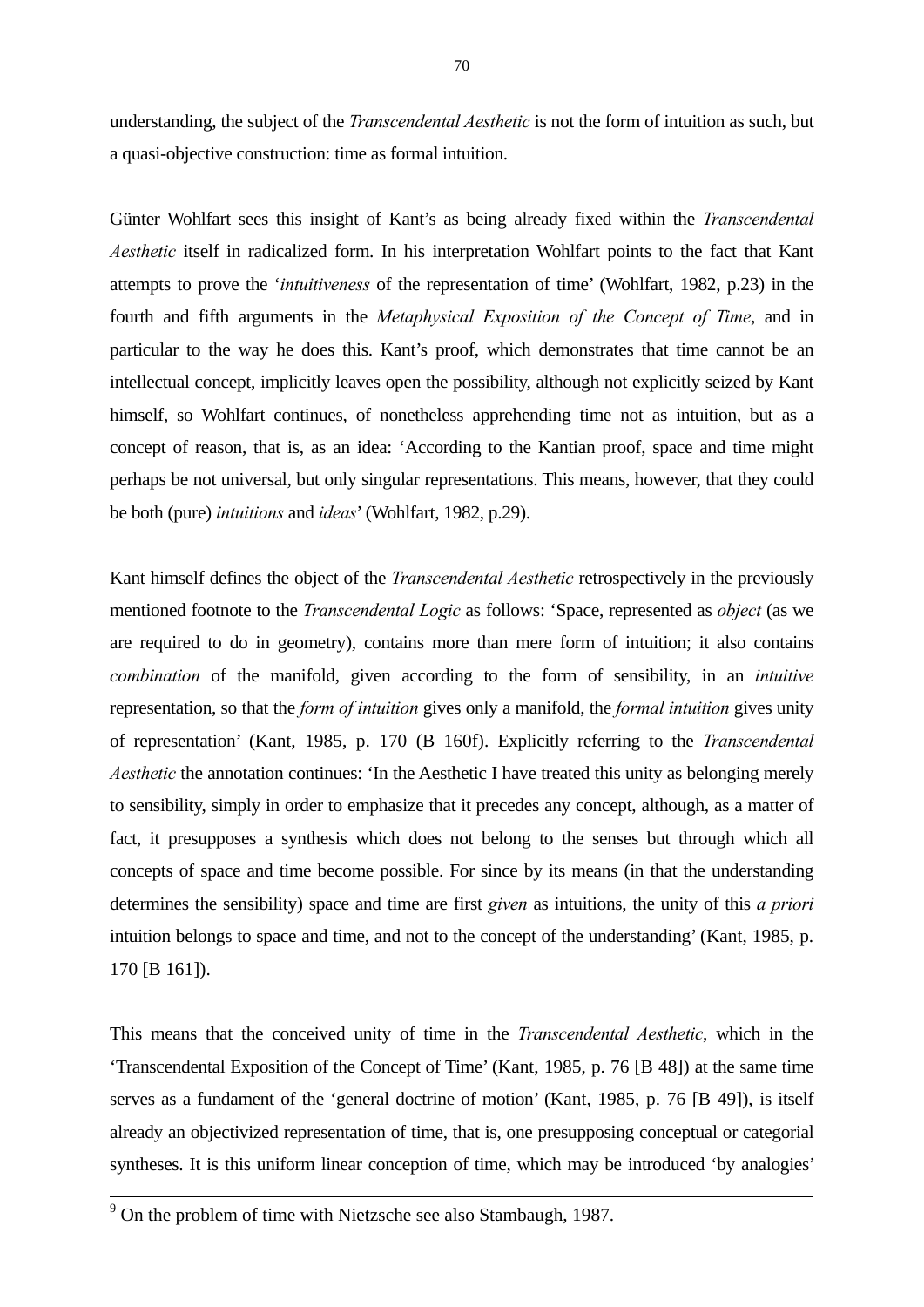(Kant, 1985, p. 77 [B 50]) in describing 'a line progressing to infinity' (Kant, 1985, p. 77 [B 50]), that was universalized and epistemologically legitimized by Kant – not least with regard to Newton's physics – in its 'empirical reality' (Kant, 1985, p. 78 [B 52]).

At the same time, however, the second representation of time, appearing behind the back of the objectivized time concept, eludes transcendental philosophical explication. For time, as a form of intuition in the strict sense, forms the horizon, no longer illuminated by Kant, in which time itself can first be dealt with as formal intuition. The universality of the objective time concept in the *Transcendental Aesthetic* is once again decentralized and at the same time methodically relativized by the dimension of this horizon, which itself cannot be accounted for in transcendental philosophical terms. In this sense Heidegger emphasizes in §9 of his *Phenomenological Interpretation of Kant's Critique of Pure Reason* (Heidegger, 1977), that from Kant's perspective 'formal intuition is not a primordial, but a derived representation' (Heidegger, 1977, p. 132). The way in which Heidegger's analysis of temporality is presented against the background of this insight will be brought out in the sequel.

# **2) Between the Temporalization and Essentialization of Time: Bergson and Husserl**

Before taking a detailed look at Heidegger's analysis of temporality, I would like to demonstrate its specifity in demarcation from the contemporaneous time theories of Bergson and Husserl. To this end both Heidegger's analysis of temporality and the time theories of Husserl and Bergson will first of all be situated within the context of debate about time which ran in the first half of the 20th century.

### a) Bergson, Husserl and Heidegger in Context

The tension between the universalization and relativization of time, which already dominates the core of Kantian time theory, appears in all clarity at the centre of modern philosophy of time at the beginning of the 20th century. The context of discussion in the first half of the century extends from the time philosophical positions in a narrow sense of Bergson, Husserl and Heidegger, through a broad field of psychologizing, sociologizing time concepts, or those based on world-view arguments (Hönigswald, Minkowsky, Volkelt, Simmel, Scheler, Klages, Spengler etc.), through to the so-called 'philosophy of space and time' (Reichenbach, 1957) whose advocates attempted to transform the philosophical question regarding time into the theoretical scientific examination of relativistic physics.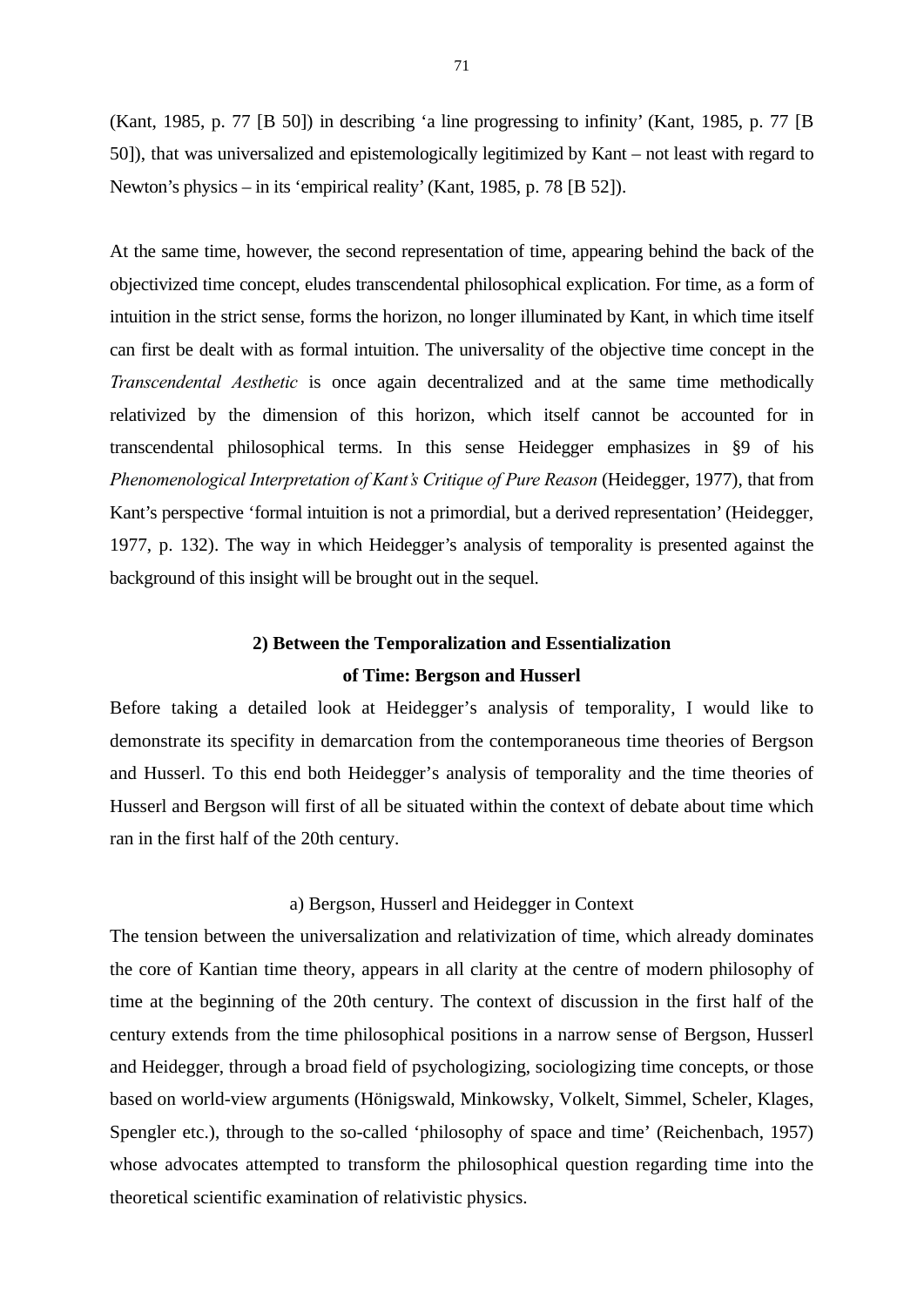Characteristic of debate at this time is the fact that, alongside a multitude of authors absolutizing either the aspect of ontological relativity or the aspect of ontological universality, the main exponents in discussion of this period (Bergson, Husserl, Heidegger) themselves argued out the conflict between time relativization and time universalization at the centre of their theories. This is ignored by most historical retrospectives dealing with the time debate in the first half of the century. Instead of this, the polar opposition between one-sidedly relativistic and one-sidedly universalistic positions is foregrounded in most surveys. In the following I will refer to the complete accounts by Werner Gent (Gent, 1962, 1965), Charles M. Sherover (Sherover, 1975) and Rudolf Wendorff (Wendorff, 1985).

On the side of the one-sided relativistic positions authors are found who note an undifferentiated and unrelated multitude of particular *Eigenzeiten*. These they abstractly contrast with an opposing unitarily and uniformly conceived world time. On their own selfunderstanding these authors follow on from the transcendental subjectivization of time carried out by Kant in the *Critique of Pure Reason*'s *Transcendental Aesthetic*. But in their attempts they fall victim to the unreality misunderstanding highlighted above with the example of McTaggart, Einstein and Gödel's Kant reception. With the mediation of the voluntarist time theories of Schopenhauer (cf. Morin, 1951; Gent, 1962, pp. 229-247; Most, 1977, pp. 11-72; Sandbothe, 1989, esp. pp. 159-163) and Schelling (cf. Wieland, 1956) they attempt to radicalize the Kantian subjectivization of time by declaring time to be a variable experiential function of particular subjects (Scheler, Simmel, Spengler, Klages, Hönigswald, Minkowski, Vokelt etc.). By doing this, however, they adhere to the concept of the subject as a timeless authority presupposed by Kant and Schopenhauer (and first questioned by Nietzsche) which is the model according to which the subjectivity of particular subjects is conceived. This distinguishes them from the current advocates of a reflexive temporalization of time in philosophy (Lyotard, Derrida, Rorty).

On the other side of the opposition different variants of time philosophical universalism are found. On the one hand, there are positions following on from Fichte, Schelling and Hegel, which attempt to undermine process-philosophically the Kantian subjectivization of time (Lotze, Whitehead, Alexander) or to reinterpret it logicistically (Cohen, Natorp, Cassirer). On the other hand, positions are found which explicitly and consciously go back before Kant. These include, firstly, the reactivation of pre-Kantian modern theories of time which attempt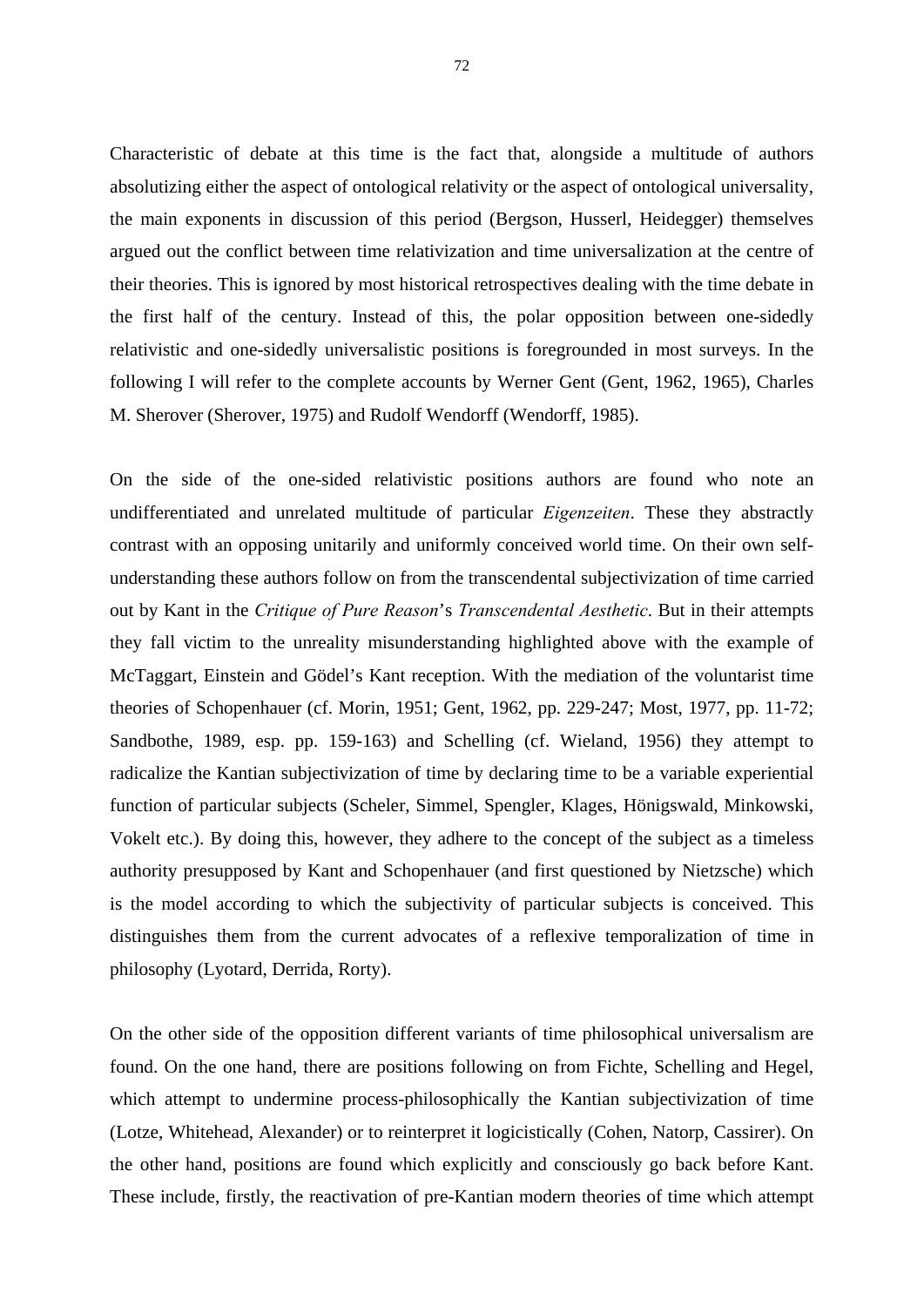to derive human experience of time within the empiricist tradition from the successive associative relationship of originally timeless sensations (Mill, Mach, Herbart, Wundt, Russell). Secondly, there are attempts to reactivate pre-modern theories of time which, running counter to the Kantian subjectivization, understand time as being a substantial and subject-independent basic structure of absolute reality (von Baader, Bolzano).

In the surveys mentioned even the positions of those authors who themselves argue out the conflict between both extremes in a differentiated manner in the midst of their theories are usually tailored according to the straightforward opposition of one-sided time relativism and one-sided time universalism. The three outstanding authors to have developed such a higherlevel problem formulation in their theories of time are Bergson, Husserl and Heidegger. Common to all three authors is that in their theories of time – unlike, say, Hönigswald (Hönigswald, 1965) or Minkowski (Minkowski, 1970), who may be considered paradigmatic advocates of one-sidedly relativistic time theories – they foreground the deeper dimension of time that is decisive for the constitution of subjectivity itself. In doing this they attempt to illuminate the horizon of time understood (in the sense of the *Transcendental Logic*) as a 'form of intuition' (Kant, 1985, p. 170 [B 160]), which although marked out by Kant, was not analyzed by him. The individual experiential time of particular subjects appears from this perspective as a derivative dimension of those underlying structures of temporality which both found the subjectivity of the subject and constitute that which is experienced in experiential time. It is this dimension of a double backward descent that leads Bergson, Husserl and Heidegger to contrast the time relativized by Kant to the transcendental subject's synthetic feats with the universality of a more primordial time through which the subject's subjectivity itself is first constituted.

A few cases from the survey literature might serve as examples of the undifferentiated ordering of these time theories to the one-sidedly relativistic or the one-sidedly universalistic positions. Thus Wendorff ascribes the works of Bergson, Husserl and Heidegger without further delimitation to the entire movement of existential and life-philosophy by equating the basic intention of their approaches with those of Klage, Frobenius, Weininger et al. Common to all of them – Wendorff explains – is the 'endeavour to uncover irrational forces', the 'distinction between a "true experiential time" and an "inauthentic time" contrasting with this', as well as their 'grappling with the correct interpretation of the now and its relationship to past and future' (Wendorff, 1985, p. 477). Gent proceeds similarly by presenting Bergson,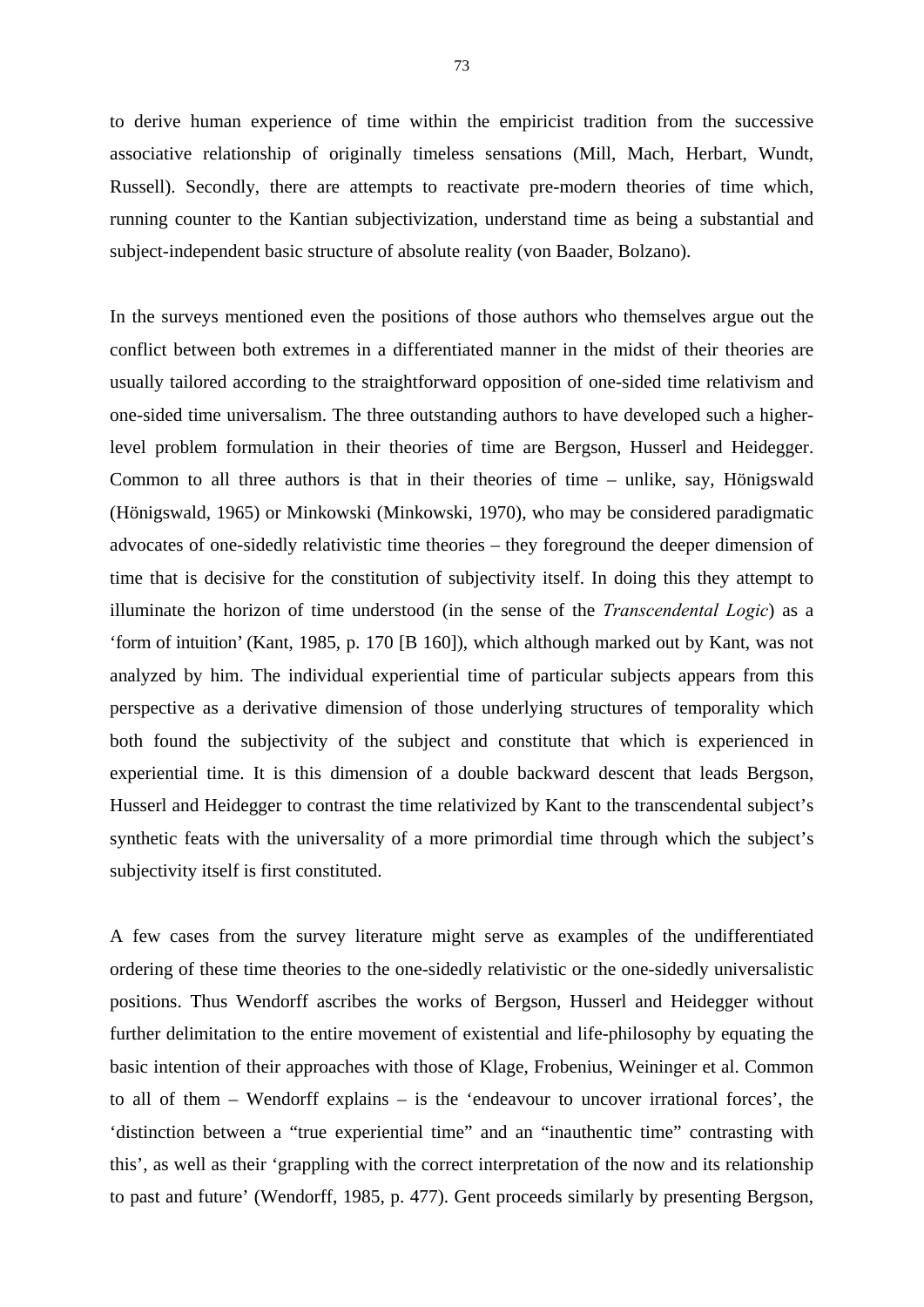Husserl and Heidegger, along with Scheler, Spengler, Volkelt and Conrad-Martius, as advocates 'of the method of so-called "direct self-contemplation" (...) [applied to] the experience of time' (Gent, 1965, p. 50f.) whose common goal is the 'renunciation of the physical concept of time' (Gent, 1965, p. 58). Whereas Wendorff sees the 'philosophical endeavour' of existential and life philosophy's philosophy of time as being centred on 'opposing a resolution of the phenomenon of time into a sum of new psychologically explored singular phenomena' (Wendorff, 1985, p. 471) – that is, emphasizes the time-theoretical universalism of existential and life philosophy – Gent highlights instead the relativism of the positions collected by him under the caption 'The phenomenological concept of time' and bemoans: 'Once again time is repeatedly declassed' (Gent, 1965, p. 58).

Although more differentiated, Sherover still simultaneously proceeds very schematically when he presents Bergson's philosophy of time as one of four attempts 'to reassert the independent objectivity of what Kant had termed the two forms of intuition' (Sherover, 1975, p. 157). Bergson appears here alongside Hegel, Lotze and Alexander as representing a 'revival of Aristotelian realism' (Sherover, 1975, p. 156) and in this sense as the pronounced advocate of a strong ontological universalism of time. In contrast to this Sherover presents Husserl and Heidegger as representing a weak universality of time documented solely by the temporal structure of human consciousness (Sherover, 1975, pp. 437-465, esp. 438-440). In doing this Sherover foregrounds Husserl's starting point for reflexive questioning of 'how we experience our own experience' (Sherover, 1975, p. 438f.). In contrast to him, the time theories of Heidegger and Minkowski initially appear only to be experiments 'in existentializing phenomenology' (Sherover, 1975, p. 440). Finally, however, in his chapter on Heidegger, Sherover makes clear that Heidegger's analysis of temporality sets new standards compared with the time theories of his predecessors: 'we have the beginning of an explanation of the integrity of our temporalizing experience *and* of our present attempt to understand it as well' (Sherover, 1975, p. 465).

Indeed, compared with the time theories of Bergson and Husserl, Heidegger's analysis of temporality assumes a particular position. Heidegger's distinction vis-à-vis Bergson and Husserl consists of his developing a set of philosophical instruments, with whose help the temporality structures constituting subjectivity can be described without being overformed by the traditionally dominant model of linear world time. Heidegger succeeds in this because – unlike Husserl and Bergson, who explicitly adhere to a theoretical understanding of time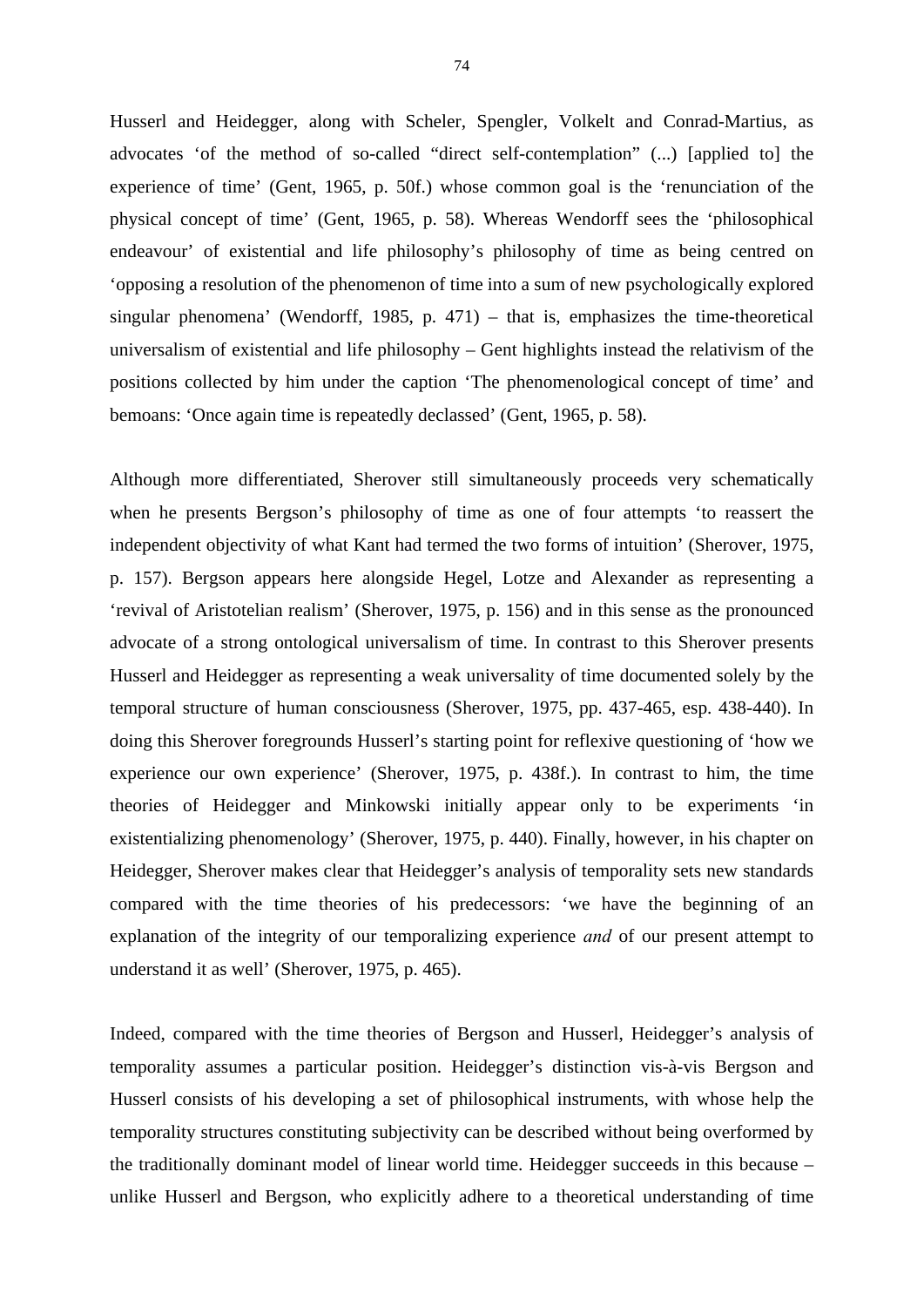consciousness in an emphatic sense – he comprehends the temporality of human Dasein in terms of the practical self-projection of human existence.<sup>10</sup> At the same time this also founds the 'priority of the future' (Heidegger, 1993, p. 378) which Heidegger brings out with the utmost precision as being the decisive temporal dimension for the practical self-projection of human existence. The time analyses by Bergson and Husserl are also informed by the temporal dimensions (past, present, future) as those basic temporal structures distinguishing human consciousness from linear world time. Yet in contrast to Heidegger they centre the fabric of the temporal dimensions not in the future dimension, which is decisive for practical self-projection, but in those dimensions that had been closely linked by a tradition reaching from classical antiquity through to Hegel with theoretical contemplation: the past (Bergson) and the present (Husserl).<sup>11</sup>

Common to both concepts of time – Bergson's model of time centring on the past and Husserl's model of time centring on the present – is that they presuppose time as an inner object accessible to theoretical contemplation: an object revealing itself to phenomenological analysis (Husserl) or to life-philosophical intuition (Bergson) as immediate givenness in the mode of indubitable evidence. This basic theoretical structure, which distinguishes the time conceptions of Husserl and Bergson from Heidegger's temporality, will first be elaborated on for Bergson and for Husserl and then confronted with Heidegger's critical counter design.

### b) Bergson's Theory of Pure Duration

Bergson had already developed the fundamentals of his philosophy of time in the 1880s. In his study on time entitled *Time and Free Will*<sup>12</sup> he presents 'pure duration' (Bergson, 1910, p. 77 and passim) as immediate givenness which is accessible to our original 'intuition' (cf. also Bergson, 1913, p. 6) in a distinguished manner and is disguised to us only by the objectifying

1

 $10$  The explicit criticism levelled from this perspective by Heidegger at Bergson's time theory is found in compact form in the lecture 'Logic – The Question Regarding Truth' held by Heidegger in Marburg in the 1925/26 Winter Semester (Heidegger, 1976, pp. 246-250, 266ff.; cf. Heidegger, 1990, p. 262). His criticism of Husserl's time theory is found in the lecture 'The Metaphysical Foundations of Logic' from the 1928 Summer Semester (Heidegger, 1984, pp. 203f.). Cf. here Meyer, 1982, pp. 37-44.

<sup>&</sup>lt;sup>1</sup> On the temporal structure of the Greek see Theunissen, 1970, pp. 325-365, esp. pp. 341-344. On the different accentuations of the temporal dimensions with Bergson and Heidegger see Cassirer, 1957, pp. 162-190, esp. pp. 184-190. A corresponding comparison between Husserl and Heidegger was also provided by Theunissen, 1991, pp. 339-355.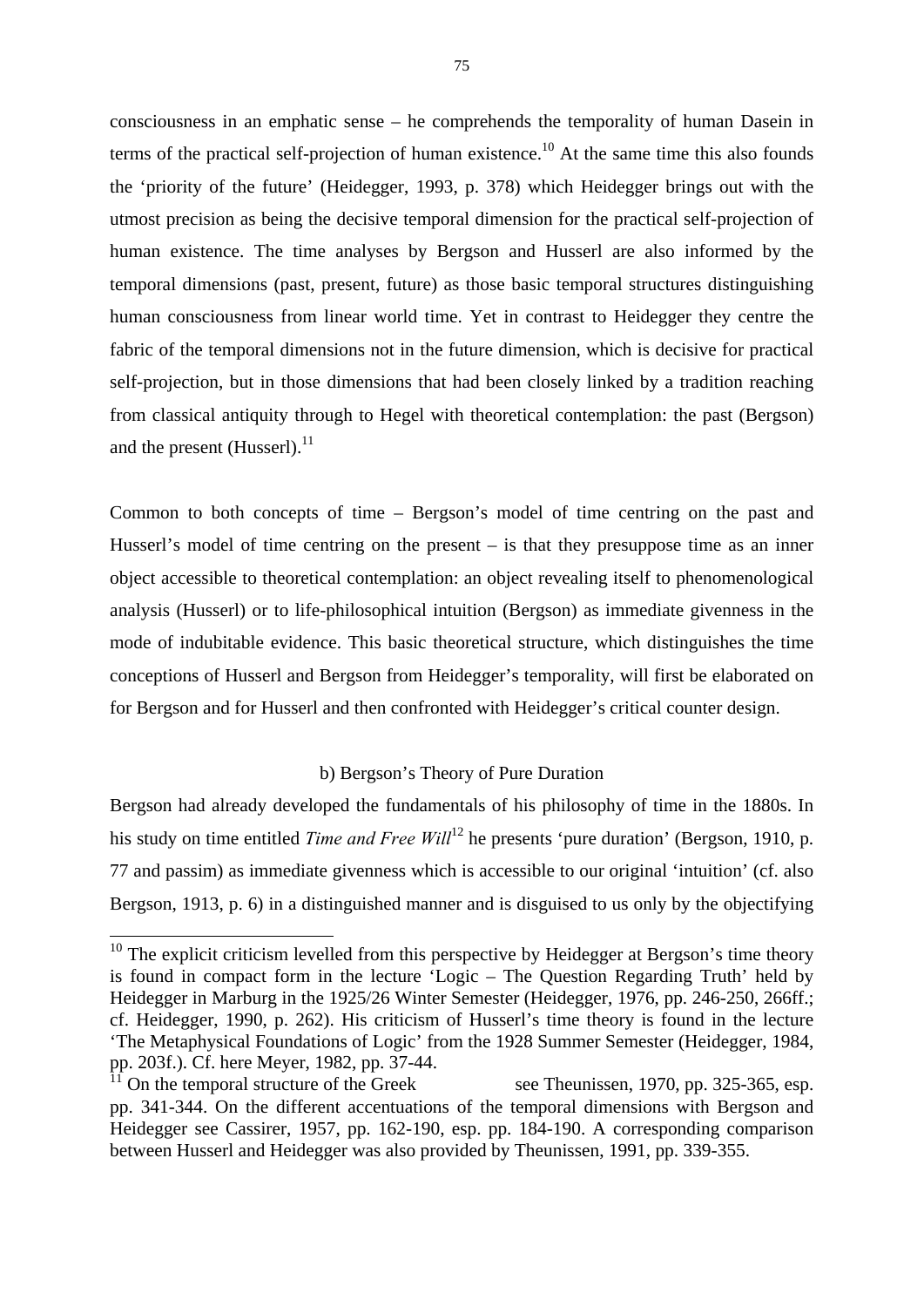snares of language, tradition and science. Whereas the quantifying objectification with regard to 'material objects' (Bergson, 1910, p. 85), given to us by the spatially ordered sensations of the outer sense, is expedient, quantification with regard to 'states of consciousness' (Bergson, 1910, p. 87) seems inappropriate to him. These present themselves to primordial intuition far more as purely temporal and 'essentially heterogeneous' (Bergson, 1910, p. 120) – that is organically structured and irreducibly qualitative – structures. But, as Bergson continues, in both our everyday self-interpretation and in science we nonetheless have to contend with a constant tendency to spatialize the pure duration which distinguishes our 'deeper self' (Bergson, 1910, p. 125): 'Now, let us notice that when we speak of *time*, we generally think of a homogeneous medium in which our conscious states are ranged alongside one another as in space, so as to form a discrete multiplicity' (Bergson, 1910, p. 90).

To counteract this tendency Bergson considers everyday and 'so to speak materialized' (Bergson, 1910, p. 127) time, in which we project the facts of consciousness in analogy with spatial things as being finished, clearly delineable, homogeneous entities, and contrasts this with 'duration as quality' (Bergson, 1910, p. 127), in which the constitution of these facts themselves first occurs. In the linear time sequence found in everyday perception we basically do not, according to Bergson, really experience time as time, that is, as 'true duration' and 'pure succession'. In the objectifying apprehension of time of everyday experience the succession assumes far more 'the form of a continuous line or a chain' (Bergson, 1910, p. 101). In the imagery of the line we experience a multiplicity of distinct entities as being lined up alongside one another in a simultaneously surveyable order (Bergson, 1910, p. 101f.). 'But how can they fail to notice', Bergson continues, 'that, in order to perceive a line as a line, it is necessary to take up a position outside it, to take account of the void which surrounds it, and consequently to think of space as three dimensions' (Bergson, 1910, p. 103).

What we describe as 'time' in an everyday sense proves to be a spatial construct in Bergson's analysis. Bergson's core proposition is that time is space. With this he attempts to expose not only the classical tradition of occidental philosophy of time, but also the modern tradition going back to Kant (Bergson, 1910, pp. 98ff., 232ff.). In contrast to the conventional so-called – that is 'materialized' – time, space proves itself to be the more original notion (Bergson,

 <sup>12</sup> Bergson altered the original French title, *Sur les donées immédiates de la conscience*, in the English and German translations to *Time and Free Will* (1911) and *Zeit und Freiheit* (1911) respectively.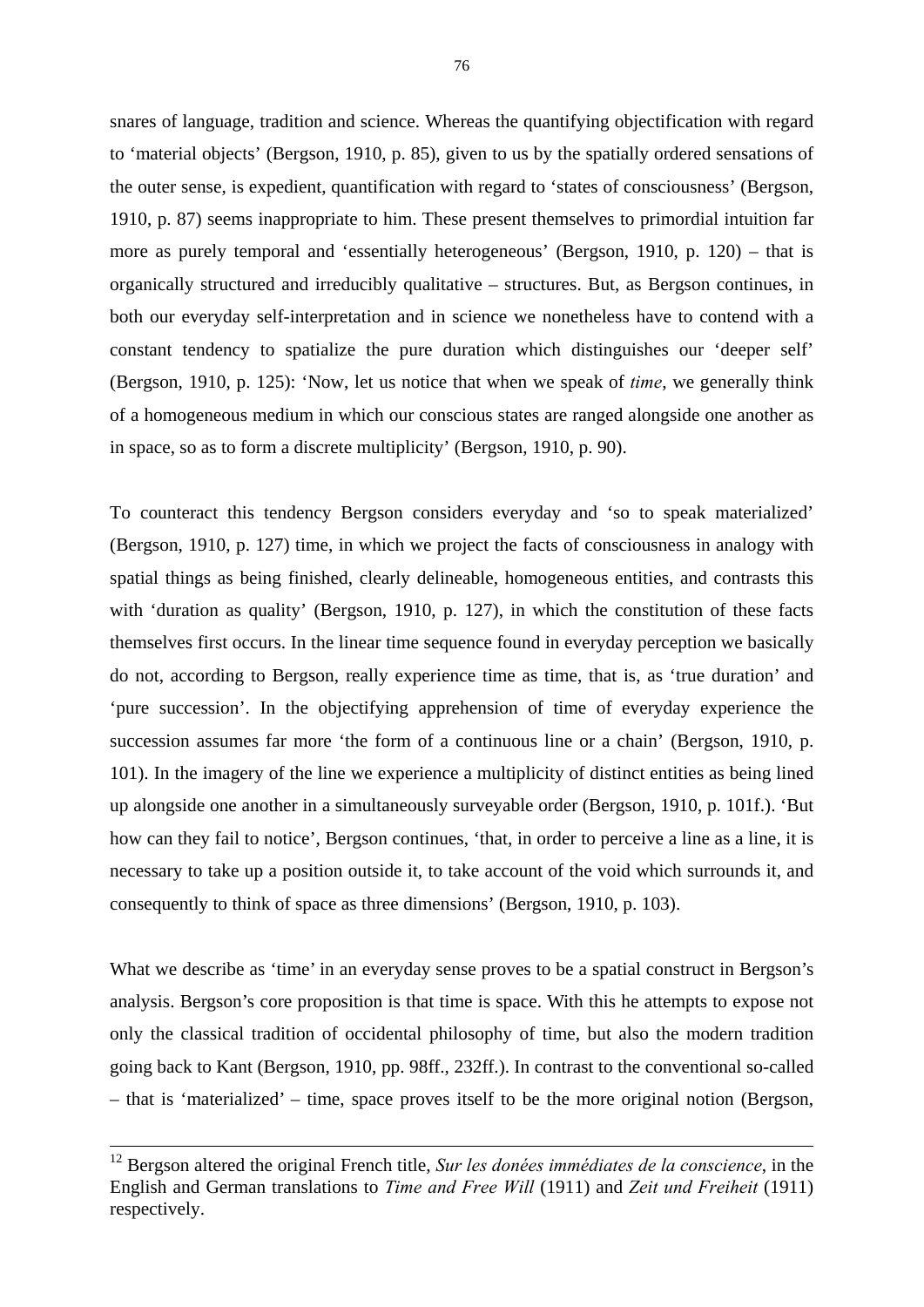1910, p. 98). This, of course, is not Bergson's last word. The very point of his philosophy of time consists of bringing out that space for its part presupposes time as true duration: 'When we explicitly count units by stringing them along a spatial line, it is not the case that, alongside this addition of identical terms standing out from a homogeneous background, an organization of these units is going on in the depths of the soul, a wholly dynamic process (...) without this interpretation and this, so to speak, qualitative process, no addition would be possible. Hence it is through the quality of quantity that we form the idea of quantity without quality' (Bergson, 1910, p. 123).

According to Bergson the dimension of the 'present' (Bergson, 1910, p. 227), experience of 'simultaneity' (Bergson, 1910, p. 227), which first makes possible the implicitly threedimensional structure of the spatial time line, is an interlaced fabric of recalled pasts. Bergson evokes the idea of this organic fabric, through which the present is constituted out of the past, in many metaphors in *Time and Free Will*. Yet a detailed analysis does not follow with Bergson. Even the idea that past is that dimension in which true duration is centred,<sup>13</sup> an idea basic to his whole theory of time, is expressed only implicitly in *Time and Free Will*. By contrast, Bergson's prioritization of past is explicitly highlighted in the text *Matter and Memory* that appeared seven years later. Here we read: 'If, on the other hand, what you are considering is the concrete present such as it is actually lived by consciousness, we may say that this present consists, in large measure, in the immediate past. (...) Your perception, however instantaneous, consists then in an incalculable multitude of remembered elements; in truth every perception is already memory. *Practically, we perceive only the past*, the pure present being the invisible progress of the past gnawing into the future' (Bergson, 1988, p. 150).

The immediate past, which permanently presses forward beyond the present into the future and hence absorbs and encroaches on both of these, is identified by Bergson in *Matter and Memory* with the voluntaristic practical and peculiaristic dynamics of the biological life process. All in all the orientation according to 'the practical end of all our actual psychical states' (Bergson, 1988, p. 240) attains a positive significance not present in the early work. At the same time, however, in *Matter and Memory* too Bergson sticks to the contemplative theoretical model of true duration which he had outlined in *Time and Free Will* (cf. Pflug,

-

 $13$  On this see Cassirer's account, in which he brings out the way in which Bergson asserts the past at the cost of the future: Cassirer, 1957, pp. 186f.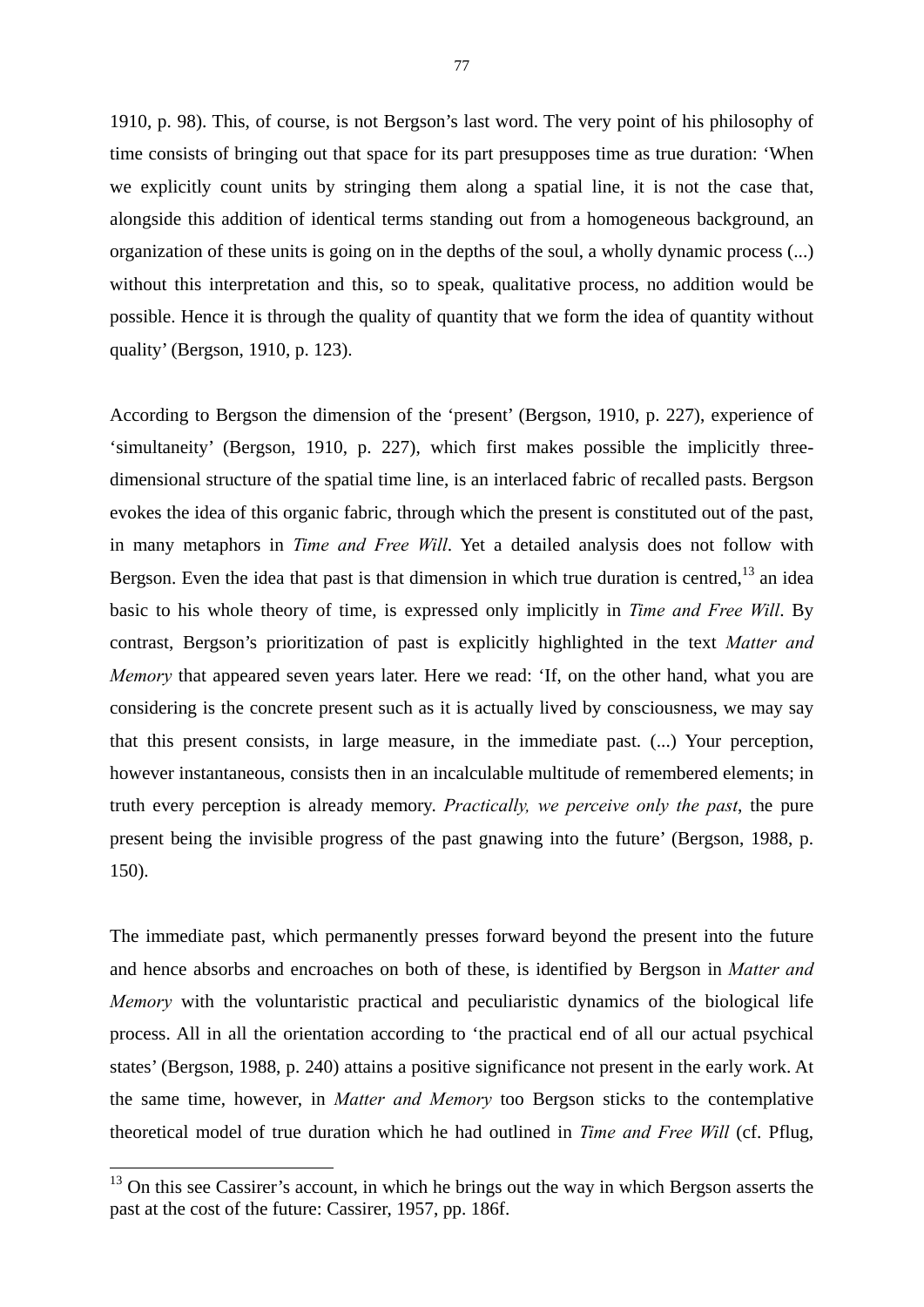1959, pp. 137-197, esp. 162-176; Giroux, 1971, pp. 43-56; Flasch, 1993, pp. 35f; Oger, 1991, pp. xxxiv-xxxvii). This can be clearly shown with his famous theory of 'the two forms of memory' (Bergson, 1988, pp. 79-90), which can be read as a theoretical explication of Proust's *Remembrance of Things Past* (Proust, 1960). According to Bergson's theory of memory the past divides into two different forms where, although 'In normal life they are interpenetrating' (Bergson, 1988, p. 155), simultaneously 'each has to abandon some part of its original purity' (Bergson, 1988, p. 155). It is this original purity which Bergson insists on pointedly within the framework of his theory of memory.

Bergson considers as an example the difference between automated, actual presence of the past, expressed in being able to recite a poem from memory, and, in contrast to this, the more virtual and passive recollection of the singular, exactly dateable, phases of the process of learning by heart. Using this example Bergson explains the difference between 'true memory' (Bergson, 1988, p. 151), which is 'entirely spontaneous' (Bergson, 1988, p. 88) and cognitively 'imagines' (Bergson, 1988, p. 82), and the memory based on motoric habit, which 'voluntarily' (Bergson, 1988, p. 83) 'repeats' (Bergson, 1988, p. 82; cf. pp. 79-90) in action. Only the first memory, separated, as Bergson himself guarantees, by 'a difference in kind' (Bergson, 1988, p. 80) from the second, permits descent into the pure sphere of memory. In this we recognize and experience 'truly moving in the past' (Bergson, 1988, p. 151) or, as Bergson also puts it, 'survival of the past *per se*' (Bergson, 1988, p. 149).

In this sense Bergson highlights at the same time: 'there is much more between past and present than a mere difference of degree. My present is that which interests me, which lives for me, and in a word, that which summons me to action; in contrast, my past is essentially powerless' (Bergson, 1988, p. 137). The pure past 'is pure from all admixture of sensation, is without attachment to the present, and is, consequently, unextended' (Bergson, 1988, p. 140f.); it is hence distinguished by its 'radical powerlessness' (Bergson, 1988, p. 141) as the object of pure contemplation, 'regardless of utility or of practical application' (Bergson, 1988, p. 81). Against this background the same problems result for the analysis of 'true memory' (Bergson, 1988, p. 151) as outlined by *Matter and Memory* that Bergson had highlighted in individual self-critical reflections for the doctrine of 'true duration' in *Time and Free Will*.

Whereas 'time as quantity' (Bergson, 1910, p. 129) is the object of the natural sciences (Bergson, 1910, p. 88ff.), but also that of traditional philosophy (Bergson, 1910, pp. 113,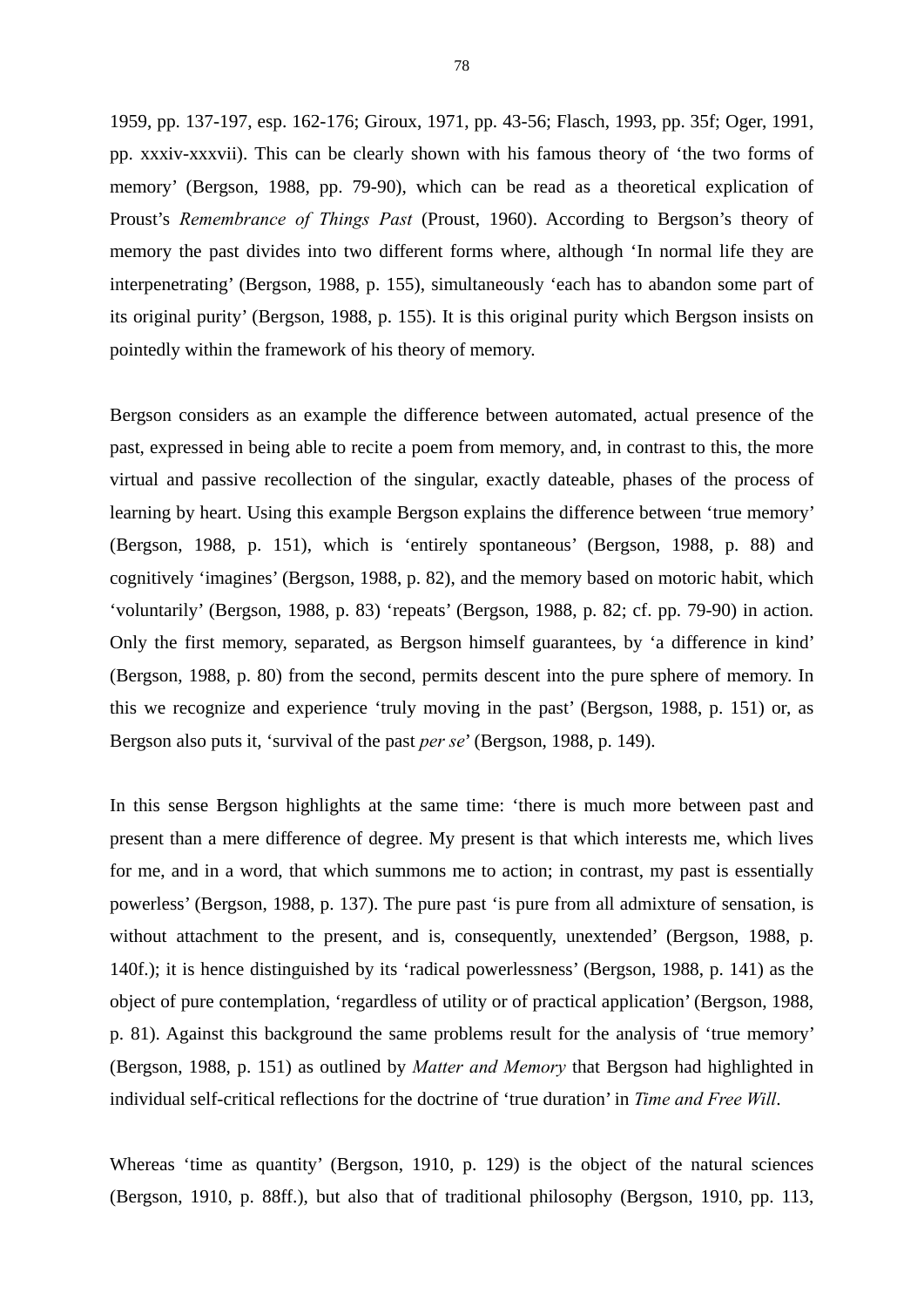232ff.) as well as of a 'superficial psychology' (Bergson, 1910, p. 139) informed by its basic concepts, the examination of 'time as quality' (Bergson, 1910, p. 129) – as Bergson selfcritically notes in *Time and Free Will* – has nearly insurmountable difficulties to combat in attempting to establish itself scientifically. The 'delicate and fugitive impressions of our individual consciousness' (Bergson, 1910, p. 132), in which 'pure duration' (Bergson, 1910, p. 77 and passim) or 'pure memory' (Bergson, 1988, p. 137 and passim) articulate themselves, would, in order to be able to enter into competition with the established sciences, have to 'struggle on equal terms' (Bergson, 1910, p. 132), which means they would have to 'express themselves in precise words' (Bergson, 1910, p. 132). This, however, as Bergson selfcritically counters, necessarily leads to a performative contradiction: 'these words, as soon as they were formed, would turn against the sensation which gave birth to them, and, invented to show that the sensation is unstable, they would impose on it their own stability' (Bergson, 1910, p. 132).

This, the crux of his own project, which endures from the early study of time through the late work, is made clear by Bergson in *Time and Free Will* using the following example: 'Thus I said that several conscious states are organized into a whole, permeate one another (...); thus, by the very language which I was compelled to use, I betrayed the deeply ingrained habit of setting out time in space. From this spatial setting out, already accomplished, we are compelled to borrow the terms which we use to describe the state of mind which has not yet accomplished it: these terms are thus misleading from the very beginning' (Bergson, 1910, pp. 122f.).

Two things are contained in Bergson's self-critical stance. On the one hand, there is the expression of his intellectual honestly which preserves a certain reserve and scepticism also, and particularly, towards his own designs. This aspect of Bergson's thinking, which links it with both the critical impetus of Kantian philosophy and Nietzsche's experimental style of thought, was poignantly accentuated and spelt out in detail by Gilles Deleuze in his deconstructionist study of Bergson (Deleuze, 1988). On the other hand, at the same time a kind of unteachable mysticism comes to light in this Bergsonian stance. In spite of the hitches which his thinking drifts into time and time again, and in spite of the intertwinements between space and time which he himself scrupulously reveals using the concept 'endosmosis' (Bergson, 1910, pp. 109, 112, 228) adopted from physics, Bergson sticks to his puritan and basically prospectless programme of 'ridding' (Bergson, 1910, p. 224) our apprehension of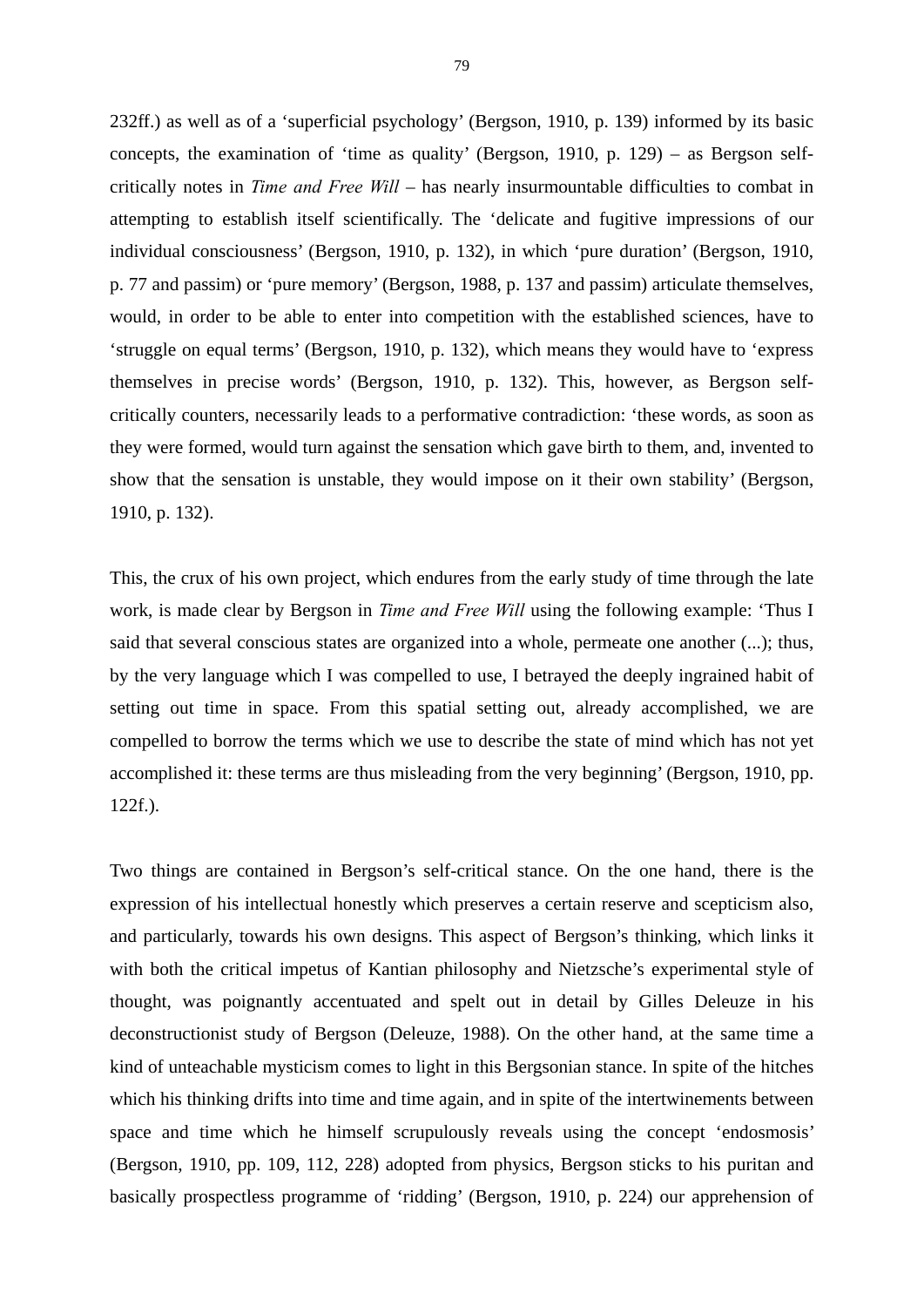time of the 'obsession of the idea of space' (Bergson, 1910, p. 224). This programme, which presupposes our having an authentic and indubitably certain access – one bared of all linguistic disguises and everyday objectifications – to the true, that is, eternal and unchanging, essence of time, remained unquestioned by Bergson right through to his late work. It is indicative of the ontological universalism which underlies the core of Bergson's theory of time and comprises the philosophical truth of his romantic invocation of an authentic individuality of pure duration.

#### c) Husserl's Phenomenology of the Consciousness of Internal Time

Husserl's time-philosophical undertaking leads to aporias similar to those which Bergson selfcritically identified in his own intellectual approach. This undertaking is documented in the form which was to become most influential in his *Lectures on the Phenomenology of the Consciousness of Internal Time* ('*Lectures*' in the following), held by Husserl in 1905. These *Lectures* were published by Heidegger a year after the appearance of *Being and Time* – although 'certainly not out of friendship alone' (Theunissen, 1991, p. 340) – in the edition prepared by Edith Stein. Heidegger obviously made little effort in preparing the lecture manuscript, edited by Edith Stein, and Husserl's notebooks. With this editorially highly problematic publication he had a keen interest in documenting the superiority of his analysis of temporality over the Husserlian theory of time and it only very vaguely follows the original manuscript of Husserl's lectures. Detailed critiques of the editing of the *Lectures* have been provided by Rudolf Boehm (Boehm, 1966, esp. pp. xxxviiif.) and Rudolf Bernet (Bernet, 1985, esp. pp. lxixf.).<sup>14</sup>

Husserl's starting point is similar to that of Bergson. Renouncing contemporary associationist psychological theories of time (Wundt, Herbart etc.) and critically taking issue with his immediate predecessors (Brentano, Stern) he too initially returns to inner consciousness as the 'Suspension of Objective Time' (Husserl, 1991, p. 4). Husserl writes: 'Now when we speak of the analysis of time-consciousness (...) it may indeed seem as if we were already assuming the flow of objective time and then at bottom studying only the subjective conditions of the possibility of an intuition of time and of a proper cognition of time. What we except, however, is not the existence of a world time, the existence of physical duration, and the like, but appearing time, appearing duration, as appearing. These are absolute data that it would be

-

<sup>14</sup> For an account in English of the background of the published text of the *Lectures* see Brough (1991), pp. xi-xviii.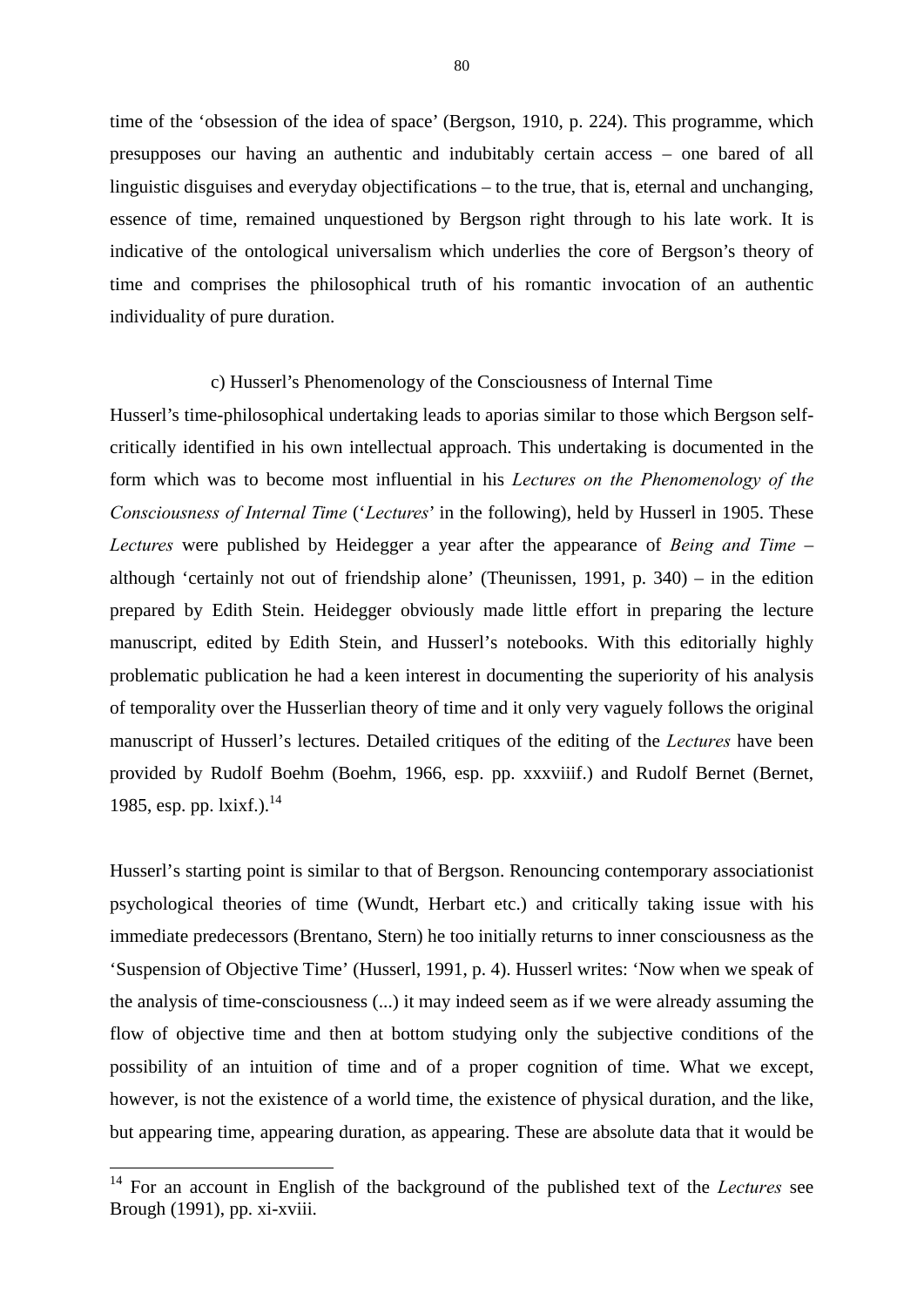meaningless to doubt' (Husserl, 1991, p. 5). In this the Cartesian starting point of the analysis is characterized: the basic presupposition that the constitution of inner time consciousness can be explicated with indubitable clearness through phenomenological introspection.

What then proceeds to reveal itself to Husserl's analysis on this basis is 'the 'original temporal field'' (Husserl, 1991, p. 6) as 'the phenomenological datum through whose empirical apperception the relation to objective time becomes constituted ' (Husserl, 1991, p. 7). This original temporal field has its 'source-point' (Husserl, 1991, p. 30) in a 'primal impression' (Husserl, 1991, p. 371), that is, in the original perception with which 'the immanent begins to exist' (Husserl, 1991, p. 29f.). This 'absolutely unmodified' (Husserl, 1991, p. 70) thing, which becomes the starting point for the complex fabric of retentions and protentions that Husserl proceeds to unfurl, at the same time characterizes the blind spot, as it were the Parmenidean starting point, of Husserl's entire theory. This theory can be read as the attempt to use the technical tools of phenomenology to grasp in a conceptually precise manner the duration which Bergson had metaphorically described as 'a mutual penetration, an interconnexion and organization of elements' (Bergson, 1910, p. 101).

The temporal structure which Bergson circumscribes in ever new approaches as 'interpenetration' (Bergson, 1910, p. 123), as 'qualitative progress' (Bergson, 1910, p. 123) or as 'several conscious states (...) organized into a whole' (Bergson, 1910, p. 122) is grasped by Husserl in his famous time diagram (Husserl, 1991, p. 29) as the 'double continuity of running-off modes' (Husserl, 1991, p. 30). Running-off modes or running-off phenomena are those 'phenomena that constitute immanent temporal objects' (Husserl, 1991, p. 29), that is, appearances which are themselves constitutive for appearances: 'We know that the runningoff phenomenon is a continuity of constant changes. This continuity forms an inseparable unity, inseparable into extended sections that could exist by themselves and inseparable into phases that could exist by themselves, into points of the continuity' (Husserl, 1991, p. 29). At the same time, however, in §13 of the *Lectures* as well as in appendix IX (Husserl, 1991, p. 34ff., 122ff.), Husserl insists that the original temporal field springs from an original perception, an original now, which is to be distinguished strictly from the 'comet's tail of retentions' (Husserl, 1991, p. 32) that follow it. This presupposes, however, that the primal impression thus distinguished is a phase somehow delineable from the continuum. Yet how is this to be possible if the 'running-off phenomenon' (Husserl, 1991, p. 29) as a whole is simultaneously to constitute 'an inseparable unity' (Husserl, 1991, p. 29)?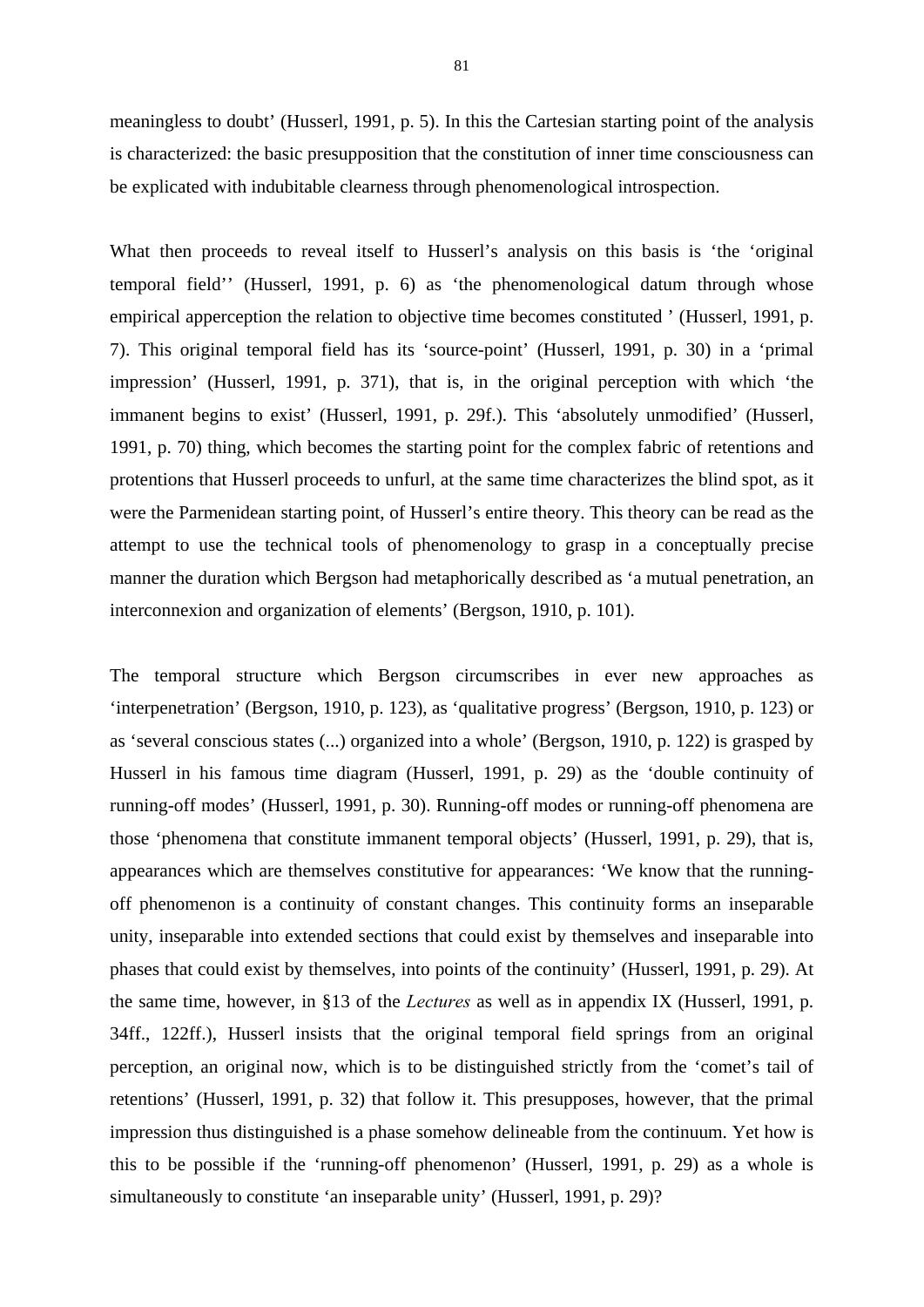The answers given by Husserl in the *Lectures* to this pressing question are either circular or speculative in a bad sense. The circular answer reads: 'But since primal consciousness and retentions are there, the possibility exists, in reflection, of looking at the constituted experience *and* at the constituting phases, and even of grasping the distinction that obtains, for example, between the original flow as it was intended in the primal consciousness and its retentional modification' (Husserl, 1991, p. 123f.). The following attempted justification is no longer phenomenologically demonstrable, but now merely speculative, and amounts to being a straightforwardly dogmatic imposition: 'The primal impression is the absolute beginning of this production, the primal source, that from which everything else is continuously produced. But it itself is not produced; it does not arise as something produced but through *genesis spontanea*; it is primal generation' (Husserl, 1991, p. 106).

The insight first formulated by Bergson in *Matter and Memory*, but then undermined by the ontologization of the past, that 'our consciousness of the present is already memory' (Bergson, 1988, p. 151) is on the one hand assumed by Husserl's analysis and is demonstrated in detail in terms of content; yet on the other hand it is explicitly negated and dismissed. Bergson's ontologization of the past corresponds to Husserl's own ontologization of the present. This becomes particularly clear in the following quote, in which Husserl confronts himself with the question of the status of the primal impression: 'We can now pose the question: What about the beginning-phase of an experience that is in the process of becoming constituted? Does it also come to be given only on the basis of retention, and would it be "unconscious" if no retention were to follow it? We must say in response to this question: The beginning-phase can become an object only *after* it has elapsed in the indicated way, by means of retention and reflection (or reproduction). But if it were intended *only* by retention, then what confers on it the label "now" would remain incomprehensible' (Husserl, 1991, p. 123). In the *Lectures*, as edited by Edith Stein and published by Heidegger, Husserl adheres to the last to the transcendental ontological availability of a present which is 'by all means characterized in consciousness in quite positive fashion' (Husserl, 1991, p. 123): 'Just as the retentional phase is conscious of the preceding phase (...), so too the primal datum is already intended – specifically, in the original form of the "now" – without its being something objective. It is precisely this primal consciousness that passes over into retentional modification (...). If the primal consciousness were not on hand, no retention would even be conceivable' (Husserl, 1991, p. 123).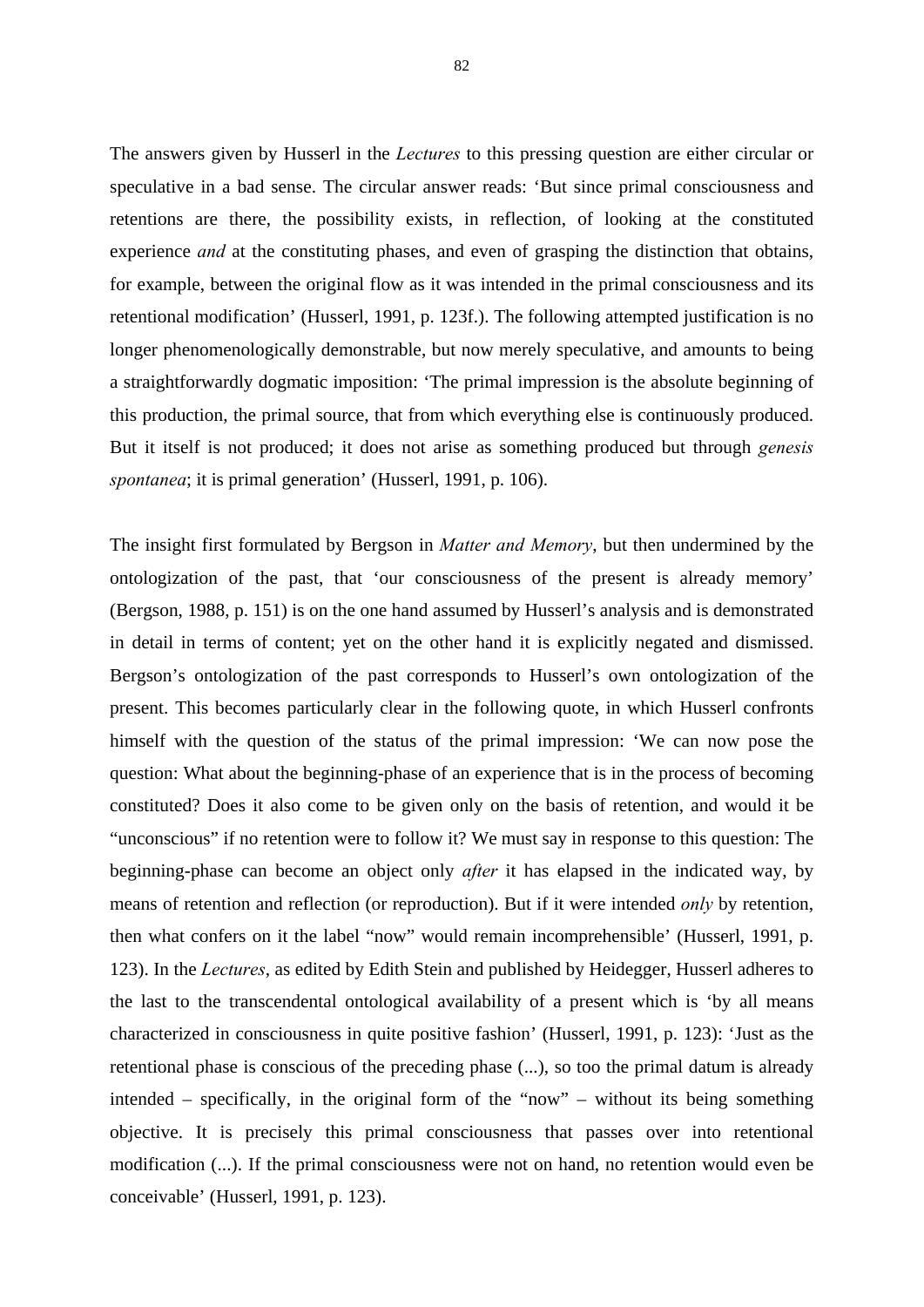Husserl's fixation on the primal givenness of an original perceptive presence also underlies his sharp contrasting of primary and secondary memory. Whereas primary memory (retention) goes back to an original presence, secondary memory (reproduction) refers to a non-perception, a non-presence. Retention and reproduction thus stand in opposition to one another as aspects of two acts which are to be radically distinguished. Whereas retention is bound within the original act of 'presentation' (*Gegenwärtigung*; Husserl, 1991, p. 40 and passim), reproduction is bound up within the derivative act of 're-presentation' (*Vergegenwärtigung*; Husserl, 1991, p. 42 and passim). With this dislocational strategy Husserl seeks to exteriorize the internal contradiction which pervades 'the whole play of primal consciousness and retentions' (Husserl, 1991, p. 123; cf. Derrida, 1993, p. 74).

At the same time he disguises in this way an obvious and plausible alternative to his own approach, one first taken up in the period following by Heidegger, and then extended by Sartre (Sartre, 1956, pp. 107-170; cf. Theunissen, 1991, pp. 131-193) and Merleau-Ponty (Merleau-Ponty, 1962, pp. 410-433; cf. Pieper, 1993). Sartre's criticism of Husserl, found in *Being and Nothingness* (1943), is relevant in this context. Sartre compares Husserl's 'protentions' with flies that 'batter in vain on the window-panes of the present without shattering them' (Sartre, 1956, p. 109, cf. also p. 100). The alternative developed by Heidegger, Sartre and Merleau-Ponty consists of no longer understanding the internal extension of the original temporal field in terms of the presence of a primal impression which, for itself, is given, and which itself is bound within a linear time sequence constructed according to the model of bracketed world time. Instead, the sequence of in themselves closed windows of present, which Husserl statically lines up alongside one another in his time diagram, is resolved by Heidegger, Sartre and Merleau-Ponty into a dynamic referential fabric of temporal dimensions.

This decisive step, first carried out by Heidegger, is the point of transition from a time theory adhering to the ontological universality of time as pure presence to a conception of time which consistently pushes the temporalization of time beyond the limits of presentism. Within these limits Husserl's theory of time might indeed be considered as being that which pushed the temporalization of the present the furthest among classical theories of time. Yet at the same time this means that the reflexive temporalization of time that takes shape with Husserl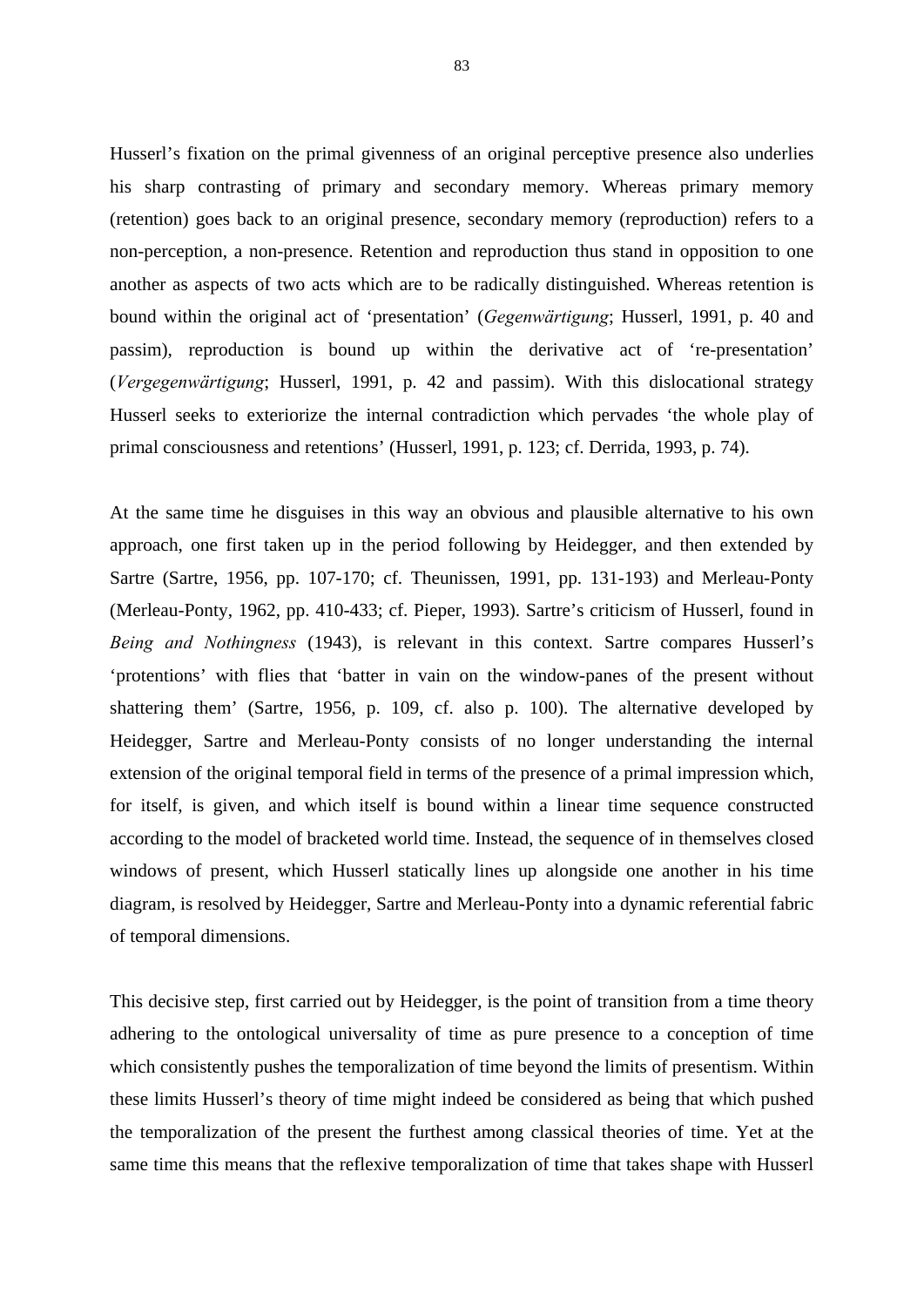is to be understood as the temporalization of a present whose ontological universality he preserves in all its might at the foundational level of his examination.

This becomes particularly clear once again in the closing section of the *Lectures*. Husserl defends himself there against a further reaching temporalization of time, one which would radically question the foundations of the presentistic understanding of time, which deploys his model of the 'self-appearance' (Husserl, 1991, p. 88) of original time flow. The dogmatic imposition of an 'absolute subjectivity' (Husserl, 1991, p. 79) and its no longer phenomenologically demonstrable self-givenness was to ensure that 'we can no longer speak of a time that belongs to the ultimate constituting consciousness ' (Husserl, 1991, p. 83).

An analogous strategy for avoiding the infinite regress which threatens in the conditions of time-theoretical presentism can be found with Bergson. Bergson writes 'If consciousness is aware of anything more than positions, the reason is that it keeps the successive positions in mind and synthesizes them. But how does it carry out a synthesis of this kind? It cannot be by a fresh setting out of these positions in a homogeneous medium, for a fresh synthesis would be necessary to connect the positions with one another, and so on indefinitely. We are thus compelled to admit that we have here to do with a synthesis which is, so to speak, qualitative, a gradual organization of our successive sensations, a unity resembling that of a phrase in a melody' (Bergson, 1910, p. 111). Not unlike Husserl, Bergson also equates this unity in the closing section of his examination with the, in itself closed, unity of a subjectivity that is utterly transparent to itself. Explicitly distancing himself from the Kantian doctrine of the phenomenal character of knowledge of our selves, Bergson writes: 'For if perchance the moments of real duration, perceived by an attentive consciousness, permeated on one another instead of lying side by side (...), then the self grasped by consciousness would be a free cause, we should have absolute knowledge of ourselves' (Bergson, 1910, p. 235).

In summary, with regard to Husserl and Bergson it is to be highlighted that both presuppose something – be it immanent time of inner time consciousness (Husserl) or true duration of our deeper self (Bergson) – as the object of contemplation in a distinguished theoretical sense. This contemplation of essences is understood according to the model of Cartesian introspection, so that the evident nature of an ineluctable fact is to present itself within the midst of subjectivity: a supposedly genuinely philosophical evidence, which might be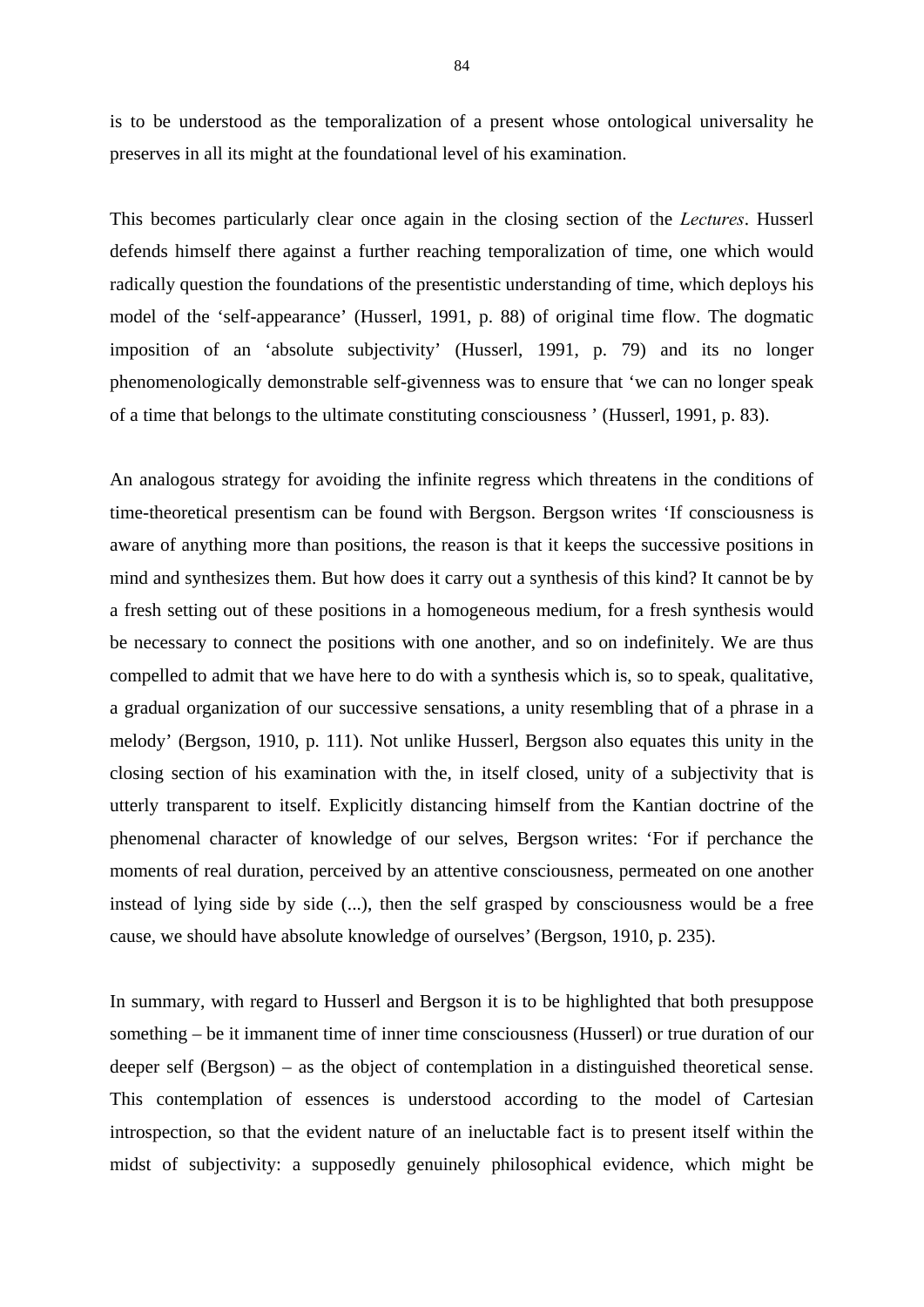questioned by no empirical science, by no contingent change that might occur in the history of humanity, its institutions and habits.

This claim necessarily leads to the margins of language and to the limits of its possibilities of expression. This becomes clear not only, as already shown, with Bergson, but also comes to bear with Husserl. Thus in the almost resigned §39 of Husserl's *Lectures* – already drawn upon above – bearing the title 'The Time-constituting Flow as Absolute Subjectivity' we read: 'We can say nothing other than the following: This flow is something we speak of *in conformity with what is constituted*, but it is not "something in objective time." It is *absolute subjectivity* and has the absolute properties of something to be designated *metaphorically* as '"low"; of something that originates in a point of actuality, in a primal source-point, "the now," and so on. In the actuality-experience we have the primal source-point and a continuity of moments of reverberation. For all of this we lack names' (Husserl, 1991, p. 79).

If one bears in mind that it is exactly this question of the connection between temporality and subjectivity that stands in the centre of *Being and Time*, then ultimately it becomes clear once again that Heidegger was able to present Husserl's lectures on time, which Heidegger edited a year after the appearance of *Being and Time*, as being an excellent illustration of the necessity and the strength of his own undertaking.

### **3) The Reflexive Temporalization of Time in Heidegger's Analysis of Temporality**

Heidegger unfurled his analysis of temporality in the second division of the first part of *Being and Time* (1927). It is helpful to distinguish between two things with regard to Heidegger's early, still fragmentary, master work: the complete undertaking of a fundamental ontology, which was suggested, but not realized; and the analysis of Dasein, which was actually carried out. I would like first to develop this distinction, which underlies the following interpretation, in order then to determine the systematic position of the time problem within *Being and Time* on the basis of this and to outline a pragmatic interpretation of Heidegger's analysis of temporality.

> a) Fundamental Ontology and the Analysis of Dasein: the Pragmatic Approach to its Interpretation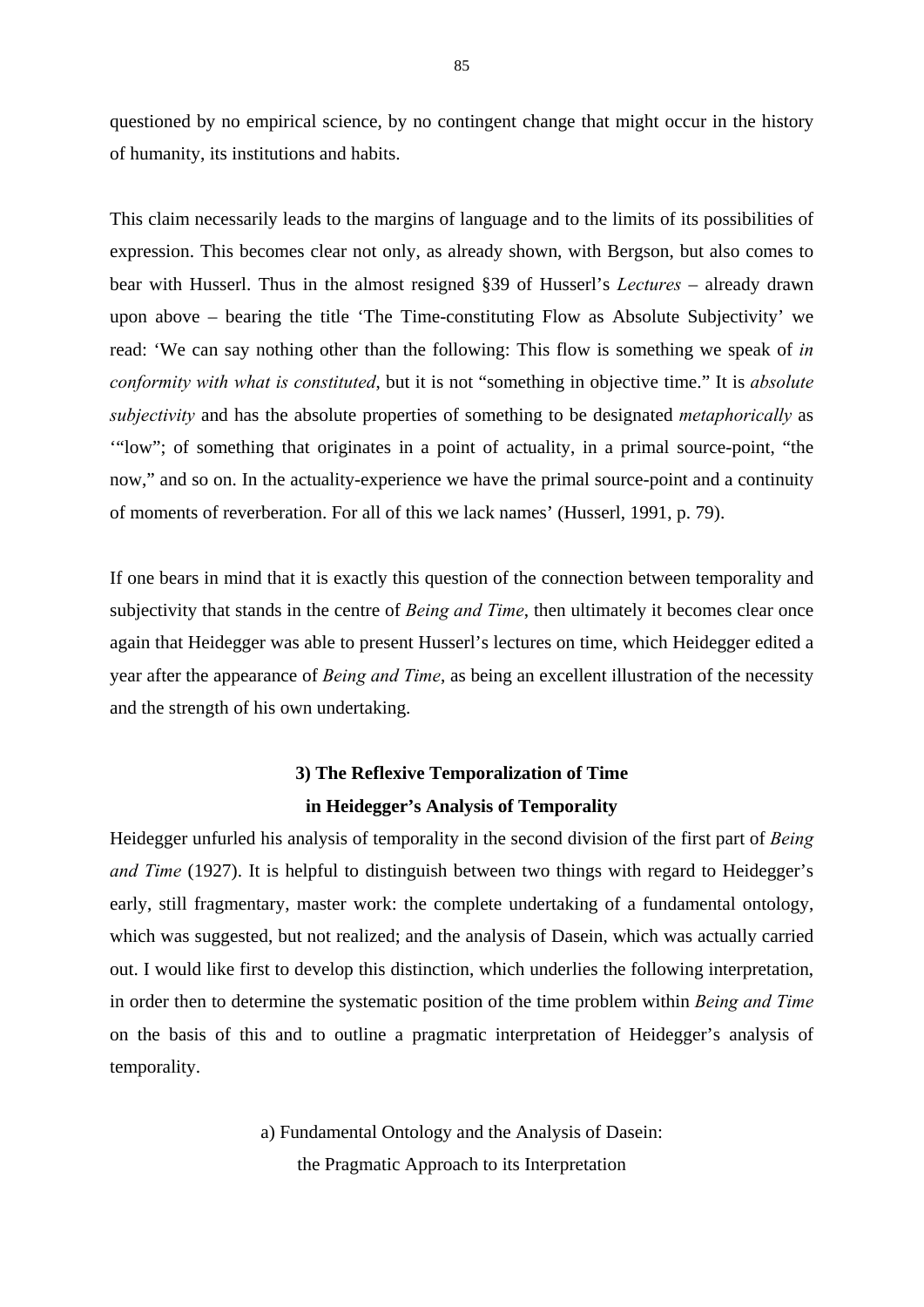Heidegger's fundamental ontological starting point is the 'crisis in [...] "foundations" (Heidegger, 1993, p. 29) of modern science diagnosed in the introduction to *Being and Time*. Heidegger takes this as providing occasion to drive the undertaking of philosophically 'laying the foundations for the sciences' (Heidegger, 1993, p. 30), that going back to Plato and Aristotle and transcendental philosophically radicalized by Kant, towards a further – supposedly ultimate and decisive – foundational step. The by no means self-evident assumption linking this project with ancient ontology and modern transcendental philosophy is formulated by Heidegger as follows: 'Such research must run ahead of the positive sciences, and it *can*' (Heidegger, 1993, p. 30).

Philosophy is understood here – more radically still than with the early Wittgenstein or in logical empiricism – as being the distinguished science which as 'productive logic (...) leaps ahead, as it were, into some area of Being, discloses it for the first time in the constitution of its Being, and, after thus arriving at the structures within it, makes these available to the positive sciences as transparent assignments for their inquiry' (Heidegger, 1993, p. 30f.). This programme of foundation, Heidegger continues, has always been the task of 'ontology taken in the widest sense' (Heidegger, 1993, p. 31), and is questioned by modern science's foundational crisis only with respect to its radicality, but not with respect to its fundamental necessity: 'Ontological inquiry is indeed more primordial, as over the ontical inquiry of the positive sciences. But it remains itself naïve and opaque if in its researches into the Being of entities it fails to discuss the meaning of Being in general' (Heidegger, 1993, p. 31). Hence, as Heidegger concludes, fundamental ontology is required as the genuinely philosophical attempt to reveal the conditions 'for the possibility of those ontologies themselves which are prior to the ontical sciences and which provide their foundations' (Heidegger, 1993, p. 31).

This claim must appear anachronistic in view of the factual situation of the individual empirical sciences, which in the 19th and 20th century had become ever more differentiated, respectively developing their own methods of demonstration, traditions and institutions. This has been demonstrated by Herbert Schnädelbach in his book *Philosophy in Germany 1831- 1933* (Schnädelbach, 1983) by looking at the 'structural change' (Schnädelbach, 1983, p. 94) and the 'energization of science' (Schnädelbach, 1983, p. 106) which occurred in the 19th and early 20th centuries. In his study he brings out the way in which the classical philosophical concept of science, centring on generality, necessity and truth, was replaced in this period by a new scientific practice. Within the framework of this new scientific practice, one, however,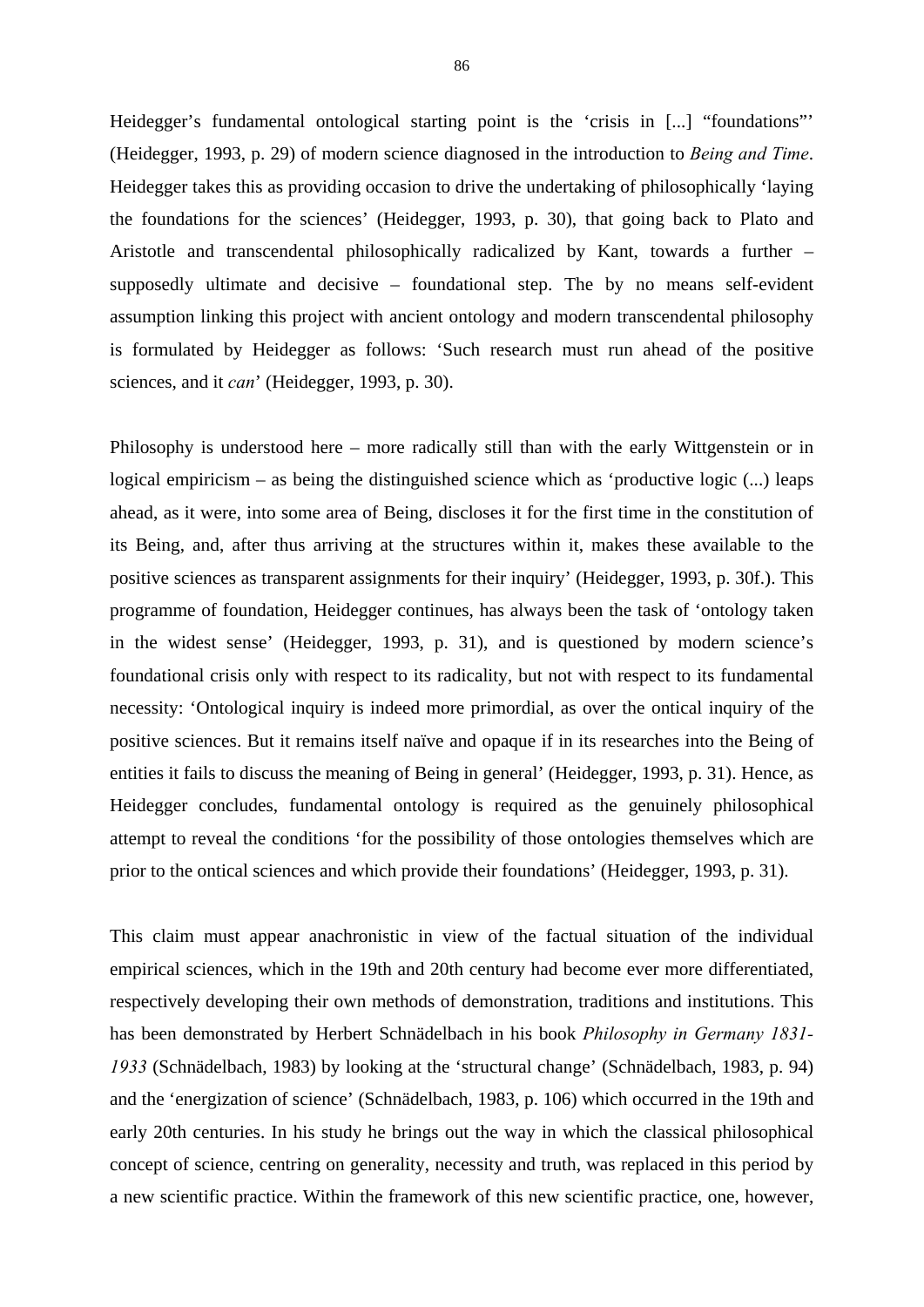not sufficiently reflected on at the philosophy of science level, it is 'the rules of procedure acknowledged by physicists themselves which now define the scientific character of the sciences' (Schnädelbach, 1983, p. 109). Amidst the spectrum of reactions to the 'identity crisis of philosophy' (Schnädelbach, 1983, p. 119) triggered by this, Heidegger's fundamental ontology appears to Schnädelbach to be an attempted 'rehabilitation of philosophy as metaphysics' (Schnädelbach, 1983, p. 137). An attempt, Schnädelbach continues, understanding itself as a 'counter-attack against the occupation of reality by the empirical sciences' (Schnädelbach, 1983, p. 233).

Indeed there are passages with Heidegger in which he lays himself open to this accusation. For example, at the end of his lectures on *The Basic Problems of Phenomenology*, held in Marburg in the 1927 Summer Semester, he writes: 'We confront the task  $(...)$  of inquiring even beyond being as to that upon which being itself, as being, is projected. This seems to be a curious enterprise, to inquire beyond being; perhaps it has arisen from the fatal embarrassment that the problems have emanated from philosophy; it is apparently merely the despairing attempt of philosophy to assert itself as over against the so-called facts' (Heidegger, 1982, p. 282). This attempt expresses a continuation of the Cartesian insistence on philosophical justification, methodical certainty and science's ontological universality. However, the route in fact taken by Heidegger in the first division of *Being and Time* in order to reveal the 'ontico-ontological condition for the possibility of any ontologies' (Heidegger, 1993, p. 34) simultaneously points in another direction. With this I come to the hermeneutic difference existing between the original complete outline of a theoretical fundamental ontology and the factual realization of the pragmatic analysis of Dasein.

When in the introduction to *Being and Time* Heidegger distinguishes human Dasein as the 'primary example to be *interrogated* in the question of Being' (Heidegger, 1993, p. 28) and hence as the methodological outset of fundamental ontology, it looks to begin with like a simple reprise of the transcendental philosophical turn which Kant had given to traditional ontology. Yet already the first, still completely formal, definition that Heidegger provides of what he calls 'Dasein' (Heidegger, 1993, p. 26 and passim) – what in the tradition traded under the name 'subject' or 'consciousness'<sup>15</sup> – shows that he understands the theme of 'Dasein' as being something more and something other than transcendental subjectivity. Heidegger writes: 'Dasein (...) is ontologically distinguished by the fact that, in its very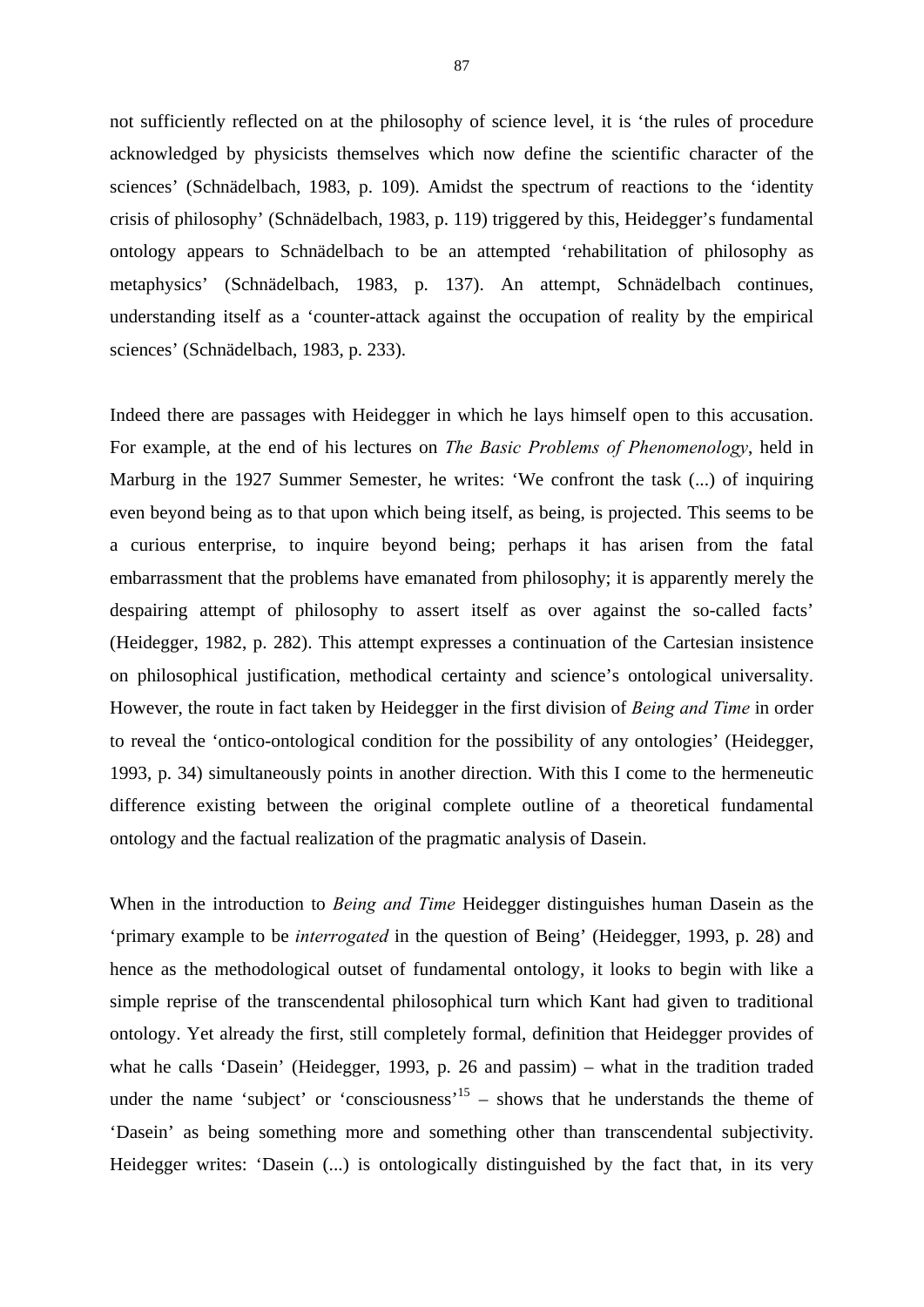Being, that Being is an *issue* for it' (Heidegger, 1993, p. 32). In this definition lies a threefold demarcation from the tradition of philosophical theory.

The first demarcation, directed immediately against Kant, consists in that Heidegger understands the structure of behaviour towards oneself, which Kant apprehends as a reflexive structure of self-consciousness, as being not simply a relation in which Dasein stands to itself, but one in which it is concerned with its Being. By italicizing 'issue' (Heidegger, 1993, p. 32) Heidegger makes clear where the difference lies. Dasein stands in relation to itself not as to a finished available object, that is one which is 'present-at-hand'; rather, in its behaviour towards itself, it is an issue for itself as an entity (*Seiendes*) that is essentially open to the future and which respectively projects its own possibilities: 'That kind of Being towards which Dasein can comport itself in one way or another, and always does comport itself somehow, we call *existence*' (Heidegger, 1993, p. 32). This means that Dasein refers to itself not in an abstract theoretical manner through a merely cognitive relation as something objectively present-at-hand, but in a concrete practical manner as its own future Being, that is, as the individual existence which is to be respectively carried out and pragmatically shaped.

The second demarcation builds directly on this. Its point is directed – as Tugendhat has shown in the Heidegger passages of his lectures *Self-Consciousness and Self-Determination* – against Aristotle, who in his *Nicomachean Ethics* had himself already put 'nontheoretical, practical relation to one's own being' (Tugendhat, 1986, p. 158) in the foreground. Heidegger's demarcation from Aristotle consists of his highlighting that Dasein is concerned with its Being *in its Being*. Dasein's practical relationship to Being is not an active striving, which it can either engage in or not, rather it is a passive occurrence, into which Dasein is thrown and is forced to engage in. In this sense Heidegger highlights that Dasein 'in each case (...) has its Being to be, and has it as its own' (Heidegger, 1993, p. 32f.). And Tugendhat, who has pointedly brought out 'that man has his being *to be*' (Tugendhat, 1986, p. 158), explains: 'I face a range of decisions as to which way I want to carry out my being, but the fact that I have to carry it out is given to me' (Tugendhat, 1986, p. 158f.).

The third demarcation from tradition has likewise been highlighted by Tugendhat. It consists of the fact that Heidegger 'attempts for the first time to extract ontological capital from this phenomenon' (Tugendhat, 1986, p. 159). For, whereas Aristotle and the tradition drew no

<sup>&</sup>lt;sup>15</sup> For criticism of Heidegger's terminology see Tugendhat, 1986, p. 152.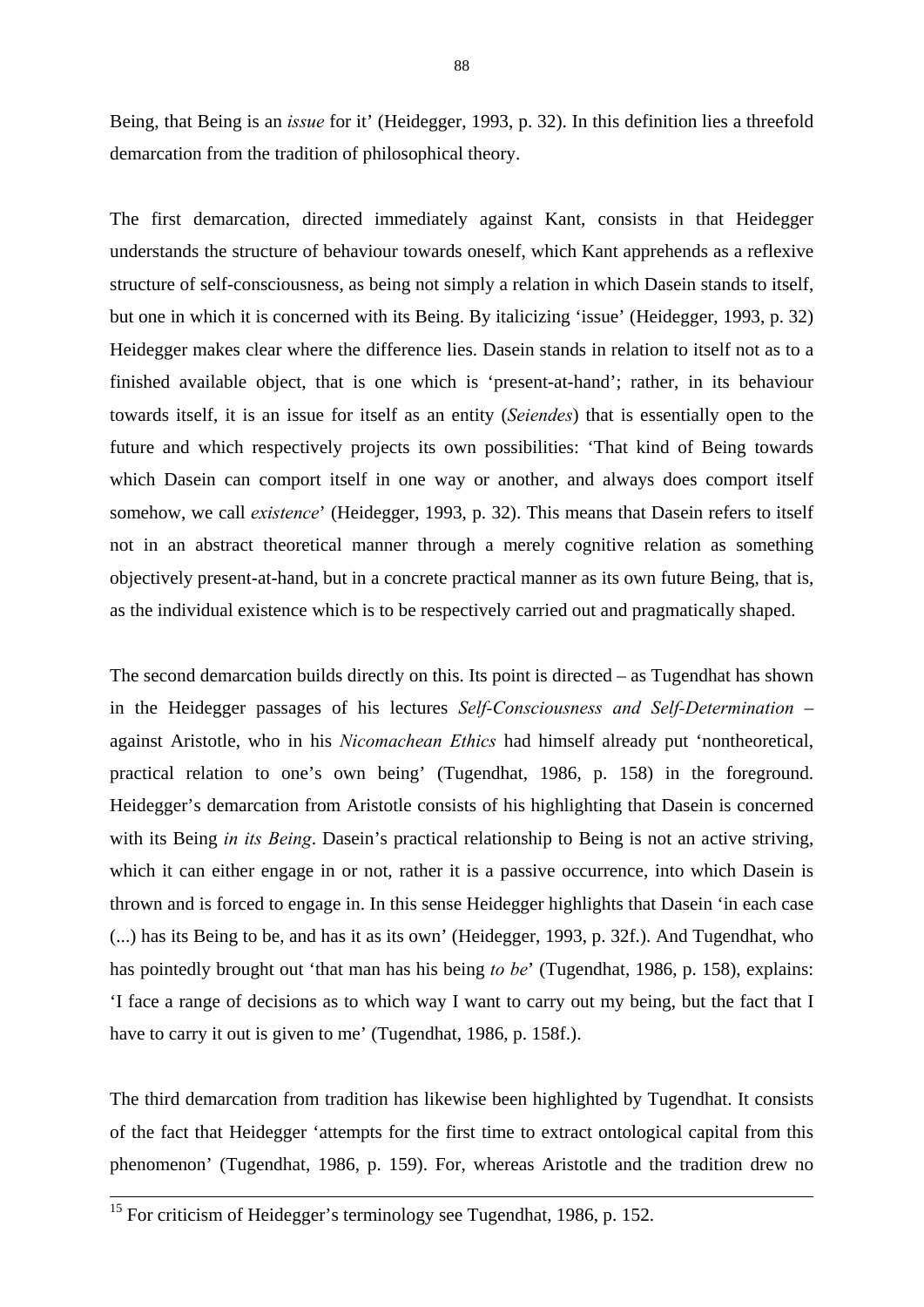consequences for ontology from the possibility of practical reference to Being, Heidegger, Tugendhat continues, attempted to show that the 'Being' which is to be engaged in has a sense quite different to that of 'Being' as presentness-at-hand which is to be observed. According to Heidegger's entire conception, the inner intersection between analysis of Dasein and fundamental ontology lies in this third point of demarcation.

Tugendhat himself highlights this intersection by distinguishing in his interpretation between a strong and a weaker Heideggerian thesis: 'I mean by the weaker thesis the contention that the meaning of being differs in accordance with whether it is taken theoretically, as something that is asserted, or practically in the previously specified sense, as something to be carried out. The stronger thesis is that *being* in the sense of presence-at-hand is not only not the only sense of *being*, but also a sense of *being* that is derivative in contrast to that of the to-be' (Tugendhat, 1986, p. 160). For Tugendhat the weaker thesis proves to be the theoretically more fruitful insight of the analysis of Dasein, which can be made plausible by means of linguistic analysis. The strong thesis, however, which 'cannot be grasped in language' (Tugendhat, 1986, p. 166) insofar as it presupposes the distinction between 'readiness-tohand' (*Zuhandenheit*) and 'presentness-at-hand' (*Vorhandenheit*; cf. Heidegger, 1993, §§15- 18, p. 95-122), is rejected by Tugendhat as being 'speculative in the sense that one cannot specify which criteria are to be relevant in evaluating its correctness' (Tugendhat, 1986, p. 166).

The productive point of the analysis of Dasein – as is demonstrated by the three demarcation points developed here – lies in Heidegger's uncovering of the genuinely practical sense of human Dasein's Being. This uncovering takes place, firstly, in the temporalization of behaviour towards oneself as a relation toward one's own to-be, that is, to one's own respective future. It takes place, secondly, as the negation of behaviour towards oneself as being a relation which the human subject engages in not of its own account, but into which it is thrust. And it takes place, thirdly, as the ontologization of behaviour towards oneself as a relation which, in its temporality and negativity, attains an independent character of Being to be distinguished from that of the non-Dasein-like entity encountered in our everyday dealings with the world as readiness-to-hand or presentness-at-hand. This last and decisive step made by Heidegger's analysis of Dasein contains both the foundation for Heidegger's analysis of temporality and the transition to the theoretically directed programme of fundamental ontology.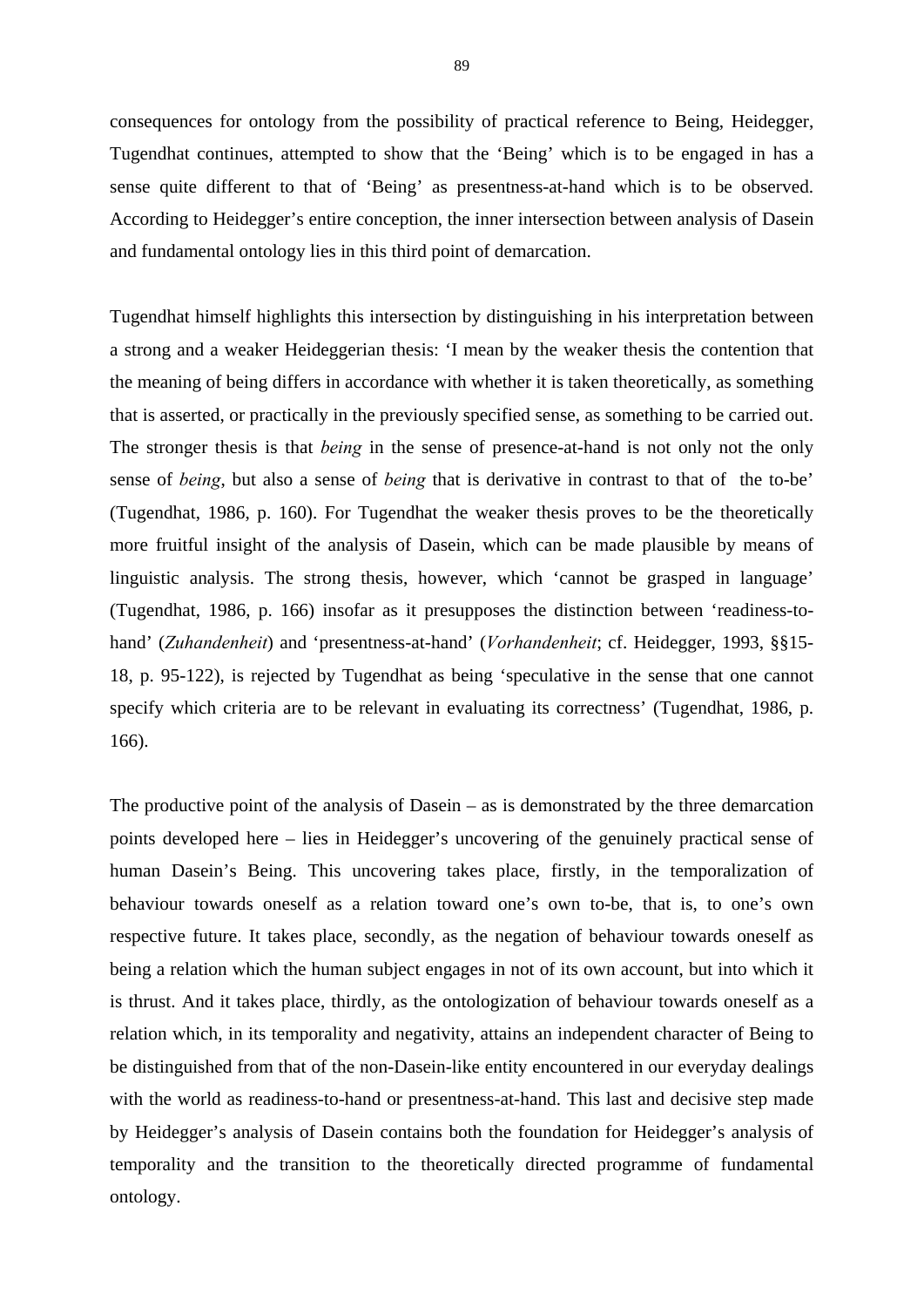However, the distinction introduced by Tugendhat between a weak and strong Heideggerian thesis ought to be extended with a further decisive point. On top of the strong thesis in Tugendhat's sense comes a still stronger thesis of Heidegger's. It consists of the assumption – obtained with the guidance of the analysis of human Dasein – that not only is the practical sense of Being the more fundamental as opposed to the theoretical sense of Being, but also, because of its fundamentality, that it can be transferred to the entire world of non-Dasein-like entities. It is this stronger thesis which effects the actual lapse from Daseins-analytical pragmatism to fundamental-ontological theoreticism. Although this thesis was prepared for by the foundational thesis the two do not coincide.

Heidegger's strong thesis (in Tugendhat's sense) is to be defended against Tugendhat. For the pragmatic point of Heidegger's existential conception of science lies precisely in the thesis that the theoretical sense of Being is founded in the practical sense of Being. This is a point which the analytic philosopher Tugendhat cannot go along with, because he himself adheres to the theoretical project of a 'formal science, which, in the shape of a formal semantics, underlies all sciences' (Tugendhat, 1982, p. 31).<sup>16</sup> The analytic philosophical argument he adduces against Heidegger's thesis that the theoretical scientific sense of Being is founded in the technical practical sense of Being is itself an argument which presupposes for its part that the formal semantic structure of our language be considered an *a priori* reference and the distinguished foundational ground of science. The very idea, however, that there be such a final theoretical reference is questioned by Heidegger's stronger thesis. Hence, Tugendhat's argument cannot be considered proof of the untenability of Heidegger's thesis, for it does not entertain this thesis at all first, but instead presupposes its untenability through the recourse to analytic linguistic reference.

The stronger thesis of Heidegger's, which must be designated as speculative not only from the perspective of analytic philosophy, but also from the viewpoint of a theory of science founded on Dasein analysis, was first dealt with by Tugendhat in a later essay. There he decouples the 'primordiality thesis' (Tugendhat, 1992a, p. 131), that is, the assumption – which in *Selfconsciousness and Self-determination* was called the strong thesis – of the pragmatic

1

<sup>&</sup>lt;sup>16</sup> For pragmatist critique of analytic philosophy's use of different means to continue the transcendental philosophical tradition see Rorty, 1979, pp. 257-312; Rorty, 1989, pp. 3-22; and Rorty, 1991, pp. 50-65.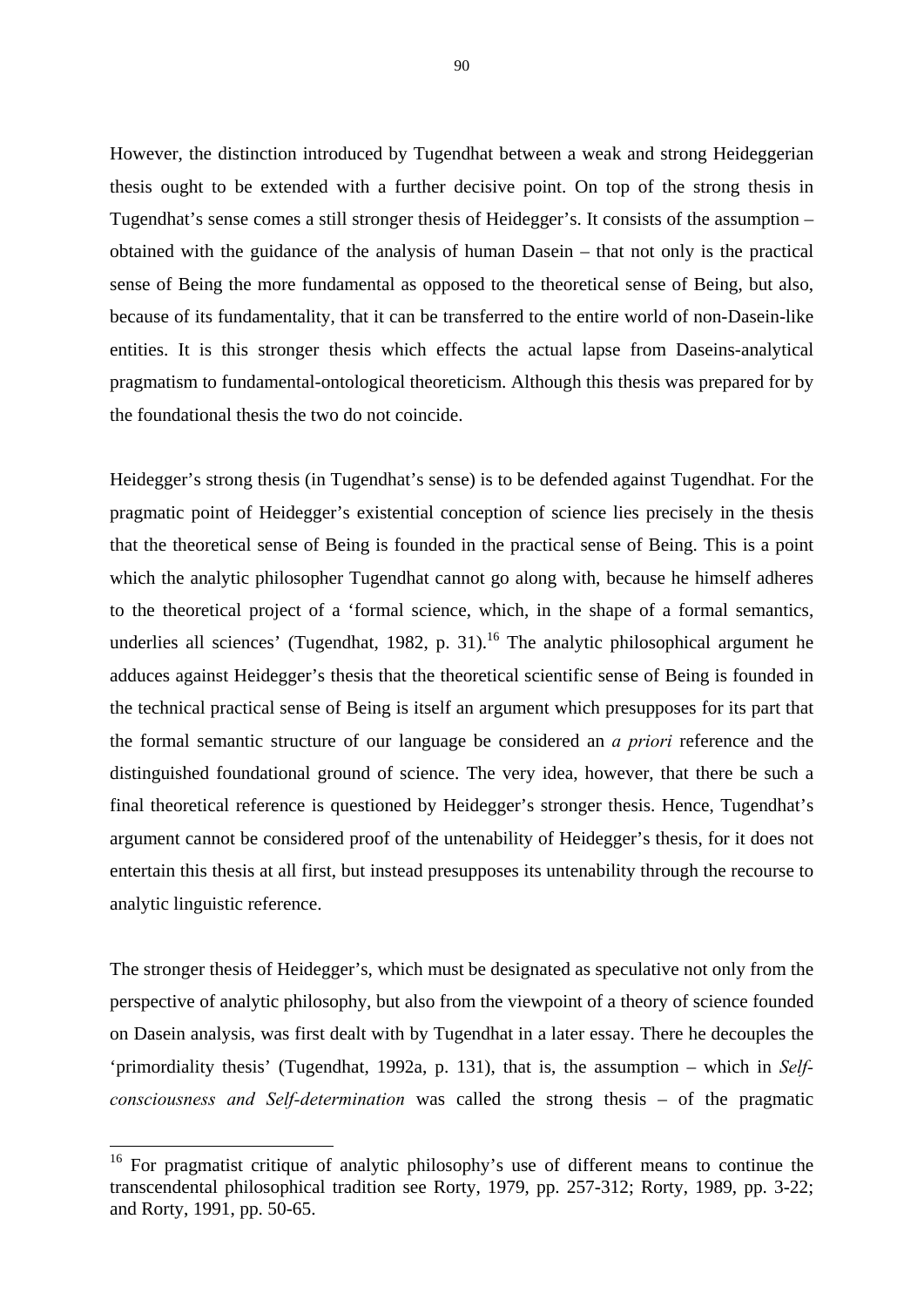foundedness of the theoretical sense of Being, from consideration of the 'thesis planned for the third division [of *Being and Time*]' (Tugendhat, 1992a, p. 131), according to which Dasein's practical sense of Being can also be transferred to non-Dasein-like entities and hence promoted to being the absolute sense of Being.

However, in this case too, in which his criticism is justified, Tugendhat's argument cannot convince. It reads: 'The transfer of a structure which in essence is consciousness- or Daseinlike to anything else – and even to Being – makes no sense' (Tugendhat, 1992a, p. 132). Here too Tugendhat's argument presupposes a prior analytic philosophical criterion of meaningfulness which seems to permit judgement of Heidegger's thesis by way of a process of theoretical examination. Against this it is to be objected from the perspective of a pragmatically founded understanding of theory that the sense of such a transfer cannot be judged *a priori*, but can be demonstrated only in practical corroboration and in being spelt out in concrete terms of particular sciences. Admittedly, it is just this that Heidegger neglects to do by preferring a purely theoretical attempt at justification, one which for its part thinks itself capable of using a fundamental ontological interpretation of the problem of temporality to attain to an *a priori* foundation of the practical sense of Being as the sense of Being altogether.

The following pragmatic reading of Heidegger's analysis of temporality interprets the second division of *Being and Time*, which bears the title 'Dasein and Temporality', from the context of the factually realized work. This means that it comprehends the analysis of temporality in terms of the basic pragmatic trait of the 'prepatory fundamental analysis of Dasein' (Heidegger, 1993, p. 65ff.) carried out by Heidegger in the first division of *Being and Time*. The interpretation hence abstracts as far as possible from the overall fundamental ontological perspective, which although outlined by Heidegger in the introduction, was itself in fact never realized. The framework of *Being and Time*'s fundamental ontological project will be drawn upon only insofar as it directly inscribed itself within the analysis of temporality.

The foundations of a pragmatic Heidegger interpretation have been laid by Robert Brandom (Brandom, 1983), Richard Rorty (Rorty, 1984, 1991) and Mark Okrent (Okrent, 1988) in the USA, as well as by Ernst Tugendhat (Tugendhat, 1970, 1979, 1992a, 1992b), Karl-Otto Apel (Apel, 1973, vol. 1, pp. 225-334; Apel, 1991) and Carl Friedrich Gethmann (Gethmann, 1974, 1993) in Germany. In their interpretations the named authors have concentrated on the first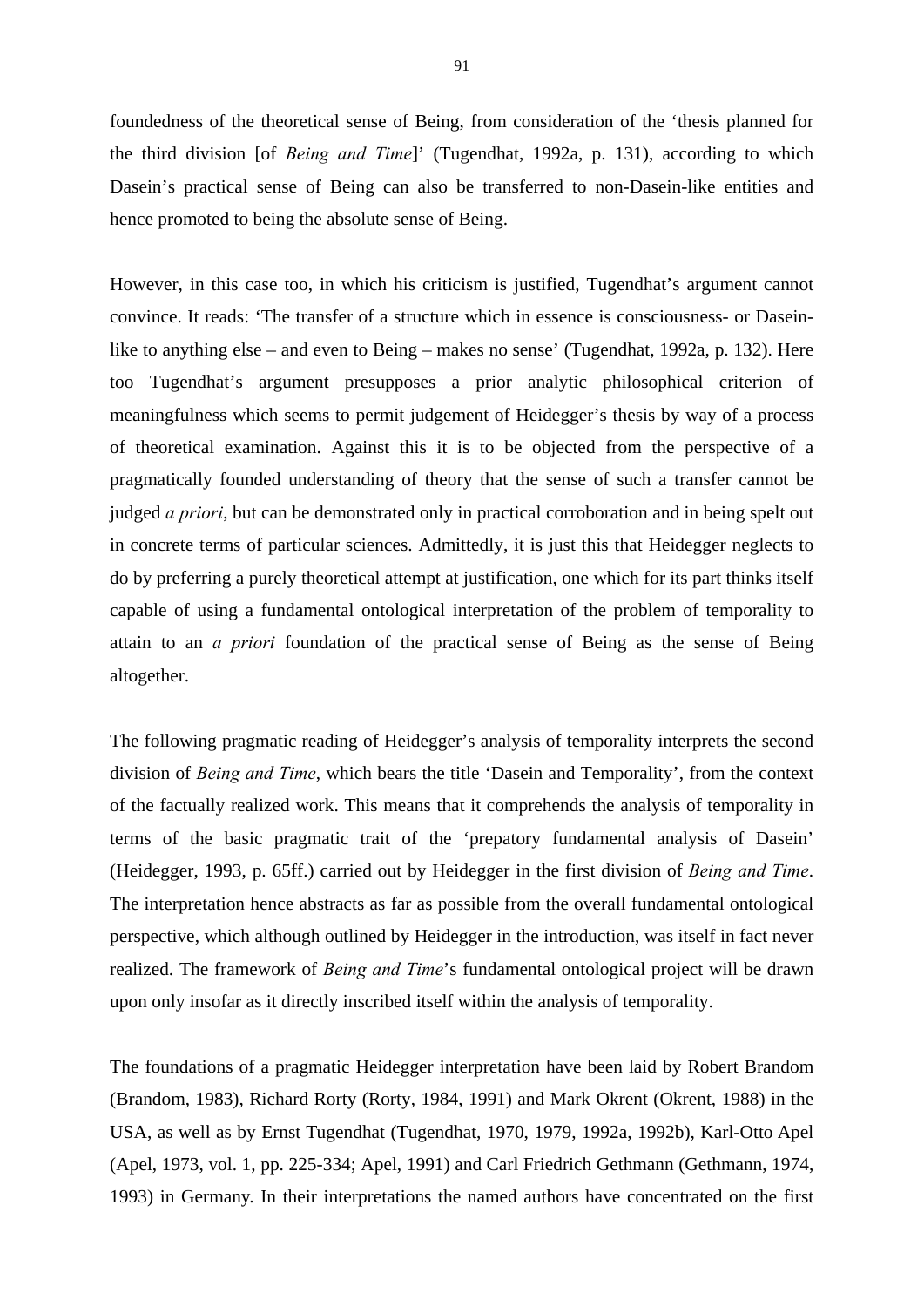division of *Being and Time* and have more or less excluded the analysis of temporality developed by Heidegger in the second division of *Being and Time*. The interpretative reticence of the pragmatic Heidegger interpreters with regard to the analysis of temporality results from the position assumed by the analysis of temporality within the systematic architectonics of *Being and Time*. In the architectonics of *Being and Time* the analysis of temporality establishes the transition from the analysis of Dasein to the overall project of a fundamental ontology, comprehending Being and Dasein, which Heidegger no longer realized. For this reason, the attempt to pave the way for a pragmatic reading of Heidegger's analysis of temporality requires further methodical preparation. The position of the problem of time within the complete fundamental ontological project, outlined by Heidegger in the introduction to *Being and Time*, must be explained. In doing this the aim is simultaneously to take a more detailed look at the overall conception of *Being and Time*, which reaches beyond the work as realized, to help in demarcation.

# b) On the Systematic Position of the Problem of Time within the Architectonics of *Being and Time*

The title 'Being and Time' already provides a double clue as to the position assumed by the problem of time in *Being and Time*. First of all, by adopting the time concept in the title of the book Heidegger is pointing out that the problem of time is of central importance to his entire project. Secondly, the order in which 'Being' and 'time' appear indicates that the question regarding time is afforded second place to the question of Being. The original overall conception of *Being and Time* is developed by Heidegger in his introduction under the title 'Exposition of the Question of the Meaning of Being' (Heidegger, 1993, p. 22). It is preceded by a quote from Plato's *Sophist* which Heidegger makes the starting point in highlighting the basic intention and the provisional aim of *Being and Time*. Heidegger's first sentence in *Being and Time*, in which he comments on the Plato quote, unfurls the 'question of what we really mean by the word 'being'' (Heidegger, 1993, p. 19) as being the germ-cell of the treatise: 'So it is fitting that we should raise anew *the question of the meaning of Being*' (Heidegger, 1993, p. 19). The way in which the basic question of being is systematically taken into view, as expressed in the quote and extensively set out by Heidegger in the introduction, confirms in principle the thesis of the priority of the question of Being over the question of time which results from the order of 'Being' and 'time' in the title.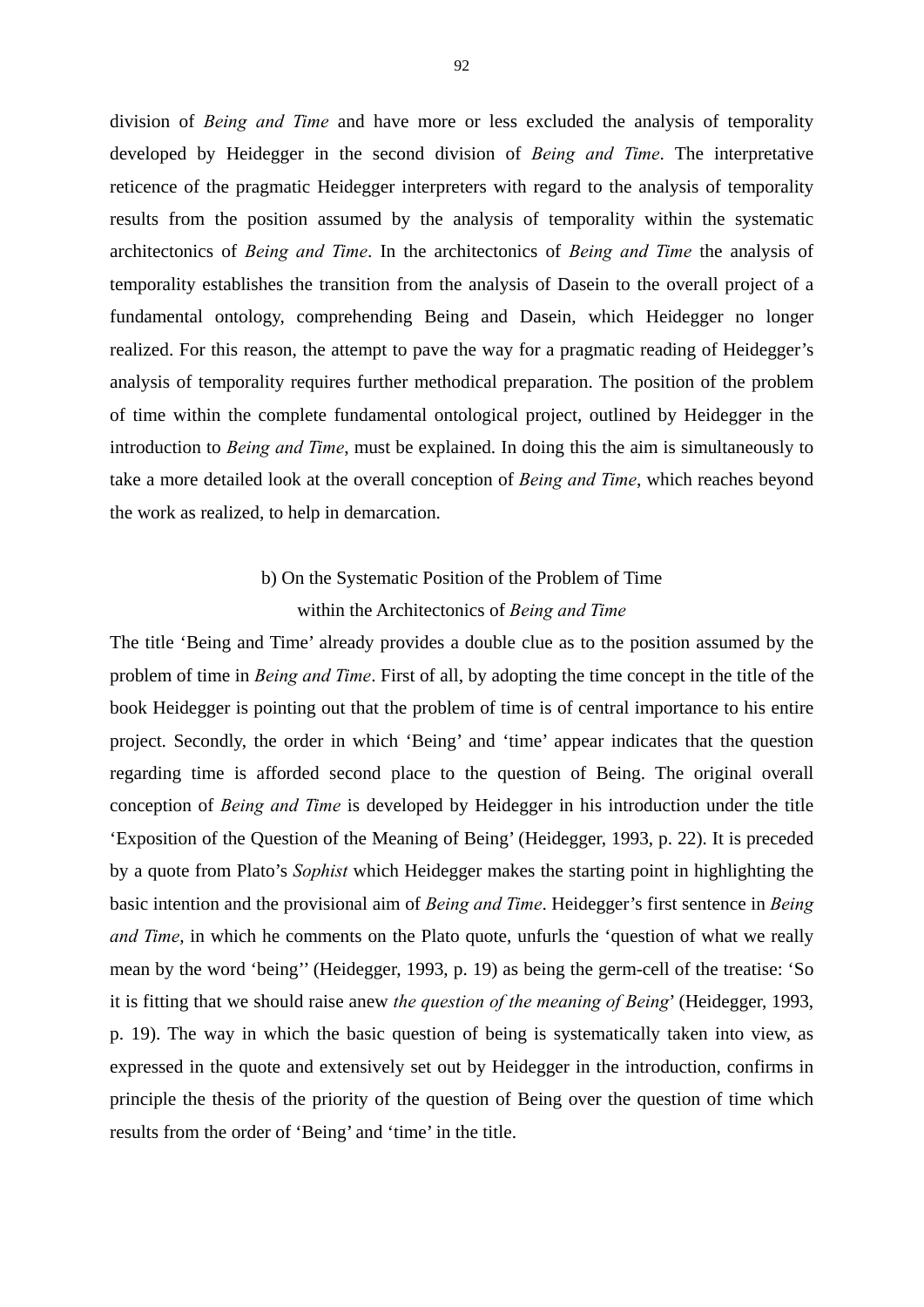Explicit confirmation of the thesis is provided by Heidegger when he directly deals with the relationship in which the question of Being stands to the problem of time. In an short intermediate step he had pointed out beforehand that 'we in our time' (Heidegger, 1993, p. 19) not only no longer know what we actually mean with the term 'being', but that, furthermore, this not-knowing, the worthiness of asking the question about being, has drifted into oblivion. This intermediate step is important for Heidegger's argument insofar as the 'aim in the following treatise' (Heidegger, 1993, p. 19) results from it. This aim does not consist, according to Heidegger, of providing an answer to the question of Being. Its aim is rather to 'reawaken an understanding for the meaning of this question' (Heidegger, 1993, p. 19).

Against the background of this seemingly reserved intention – no new answers are sought, rather an old question is to be reawakened – Heidegger describes in his next step the relationship in which the question of Being and the problem of time stand to one another. He writes: the overall intention '[...] is to work out the question of the meaning of *Being* and to do so concretely. Our provisional aim is the Interpretation of *time* as the possible horizon for any understanding whatsoever of Being' (Heidegger, 1993, p. 19). The two sentences identify the conceptual precedence attributed to the question of Being by Heidegger over the question of time at the formal level of arrangement. The fundamental intention of *Being and Time* appears to be to work out the question of the meaning of 'Being'. Conversely the interpretation of time is declared to be the 'provisional aim' (Heidegger, 1993, p. 19) and is hence incorporated as a stopover in the overall fundamental ontological undertaking, one merely to be methodically steered towards in advance, but which is in no way decisive for the matter at hand.

Up to this point the relationship between Being and time determined by Heidegger's overall conception seems to be in agreement with the vague clues to be derived from the order of the two concepts in the title. The problems begin, however, when one subjects the content of the two quoted sentences to a more exacting interpretation. If time – as stated in the passage drawn upon – is to be identified as the 'possible horizon for any understanding whatsoever of Being' (Heidegger, 1993, p. 19), is time then not set as being the more comprehensive dimension? And does this not mean that, precisely from Heidegger's perspective, one cannot speak of a priority of Being over time, but must emphasize far more the precedence of the time understood as the horizon for Being instead?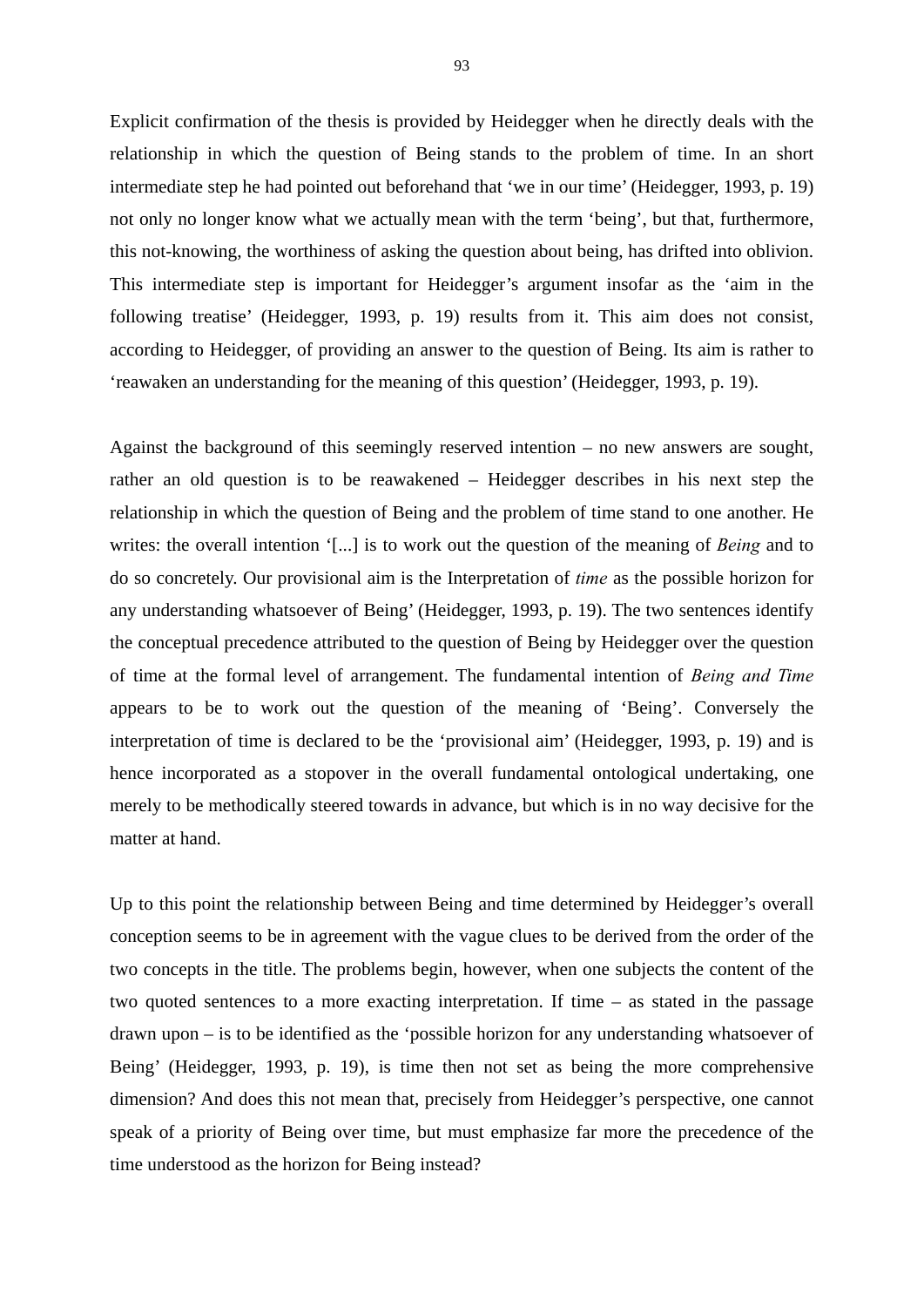In fact the early Heidegger's overall fundamental ontological programme consists of universalizing time in such a way that the constitution of what the philosophical tradition had always opposed with time as something eternal and unchanging – i.e. Being – itself now becomes obviously temporal. This claim is made explicit by Heidegger in paragraphs 11-14 of §5 of *Being and Time*. In these passages, which are decisive in determining the position of the problem of time in the overall conception of *Being and Time*, we read: 'If Being is to be conceived in terms of time, and if, indeed, its various modes and derivatives are to become intelligible in their respective modifications and derivations by taking time into consideration. then Being itself (...) is thus made visible in its "temporal" character' (Heidegger, 1993, p. 40).

If this claim is taken literally then the apparent reserve exhibited by Heidegger in his preface is exposed as glossy rhetoric. Against Heidegger's initial assurance, *Being and Time* is obviously concerned not only with making headway in 'work[ing] out the question of the meaning of *Being* and [doing] so concretely' (Heidegger, 1993, p. 19). The intention of the book is rather to demonstrate the plausibility of an 'answer to the question of Being' (Heidegger, 1993, p. 40) that is presupposed from the start. This answer reads: the meaning of Being is time.

Summing up against the background of similar considerations Tugendhat highlights in his essay 'Heidegger's Question of Being': 'So I come to the result that Heidegger had already posed his *question* of Being in a form (...), which *only* yields an understandable meaning when one already anticipates the answer that time is the meaning of Being. Thus Heidegger had formulated his question in such a way that it has no meaning independently of the answer he already had in mind' (Tugendhat, 1992a, p. 113f.). And Tugendhat adds: 'Something of Heidegger's style of thought is demonstrated in this. Had he been made aware of this connection, he would still have been able to extract from it a particular profundity' (Tugendhat, 1992a, p. 114).

Against the foil of the anticipated answer the precedence of the question of Being over the problem of time proves to be superficial. For it seems to be undermined by a more profound primacy of time, within which the question of Being takes shape. Of course, it should be highlighted immediately that what at first glance might appear to be a contradiction and aporia in the conception of *Being and Time*, can be easily defused using the distinction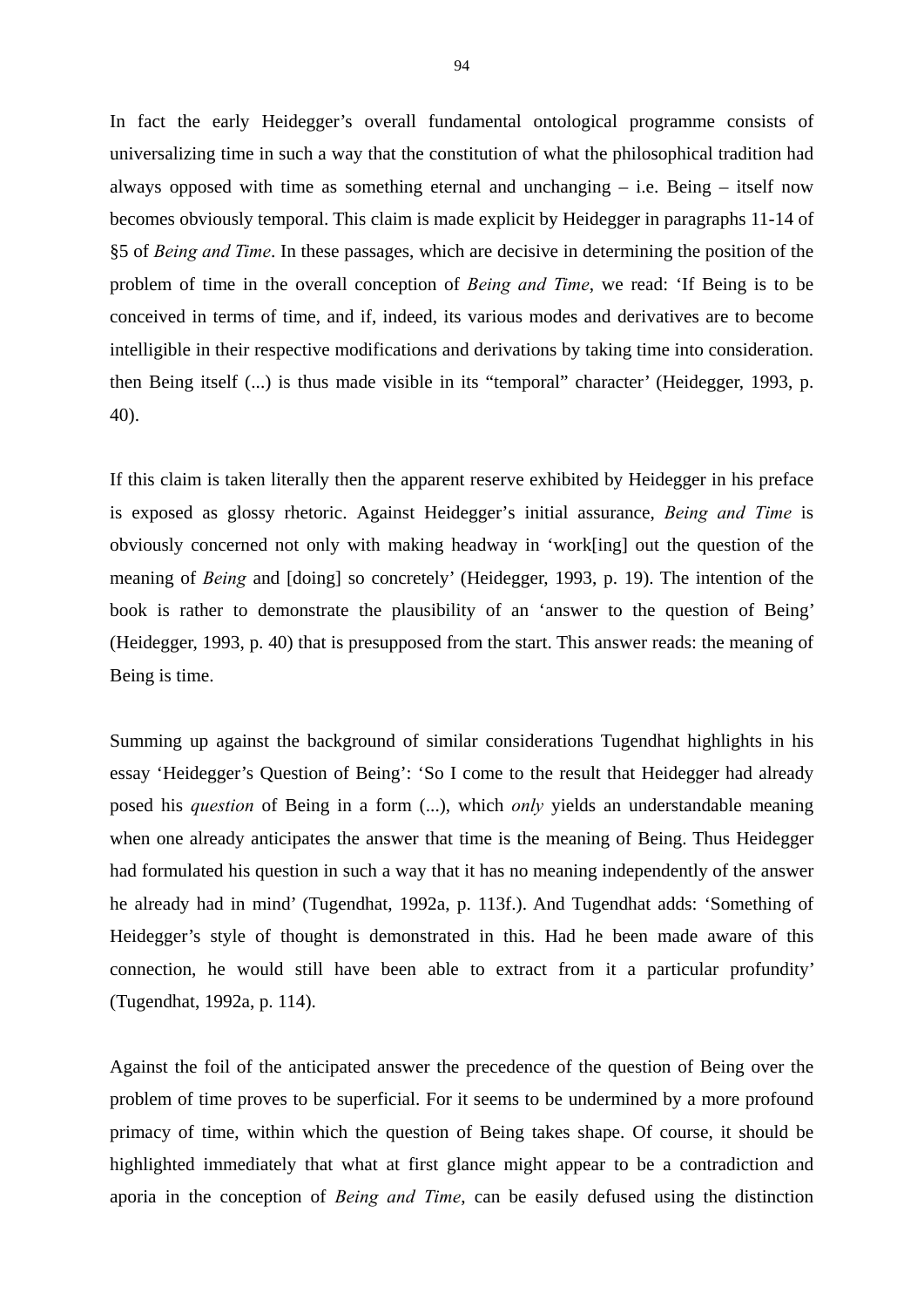between the material and methodical aspect of the relationship between Being and time. The thesis that the sense of Being is time in no way casts doubt on the material primacy of the question of Being for the overall fundamental ontological concept of *Being and Time*.

This is demonstrated, for instance, when Heidegger, precisely while pointing out the methodical significance of the time problem, at the same time accentuates the material priority of the question of Being. Thus in §5 he writes: 'the fundamental ontological task of Interpreting Being as such includes working out the *Temporality of Being*' (Heidegger, 1993, p. 40). In a manner similar to the sentences quoted above from the prelude to *Being and Time*, in which the 'Interpretation of *time*' appears as the 'provisional' (Heidegger, 1993, p. 19), but not the final and decisive aim of *Being and Time*, the working out of the temporality of Being is here also presented as an aspect of a comprehensive treatment of the question of Being. This clearly shows that in the original overall conception of *Being and Time* time was not aimed at as an independent theme, but that the theory of time was conceptionally incorporated in the fundamental ontological perspective of inquiry from which Heidegger had set out when developing his approach in the introduction.

Simultaneously this material precedence of the question of Being over the problem of time provides evidence of what Heidegger highlights in §2 in his hermeneutic analysis of 'what belongs to any question whatsoever' (Heidegger, 1993, p. 24): 'Inquiry, as a kind of seeking, must be guided beforehand by what is sought. So the meaning of Being must already be available to us in some way' (Heidegger, 1993, p. 24). Posing the question concerning Being in a suitable manner means, for Heidegger, revealing the pattern that philosophical tradition had always used to provide the answer to this question. Heidegger's thesis is that the Greeks had already conceived of Being within the horizon of time – albeit without having accounted for this to themselves. Heidegger writes on this: 'The outward evidence for this (although it is *merely* outward evidence) is the treatment of the meaning of Being as or

, which signifies, in ontologico-Temporal terms, "presence" ["Anwesenheit"]. Entities are grasped in their Being as "presence"; this means that they are understood with regard to a definite mode of time – the *"Present"*' (Heidegger, 1993, p.47). The methodical precedence of the problem of time is not a central theme of *Being and Time* in its own right from the start, rather it becomes this only because the central material question concerning Being methodically points to time as its answer.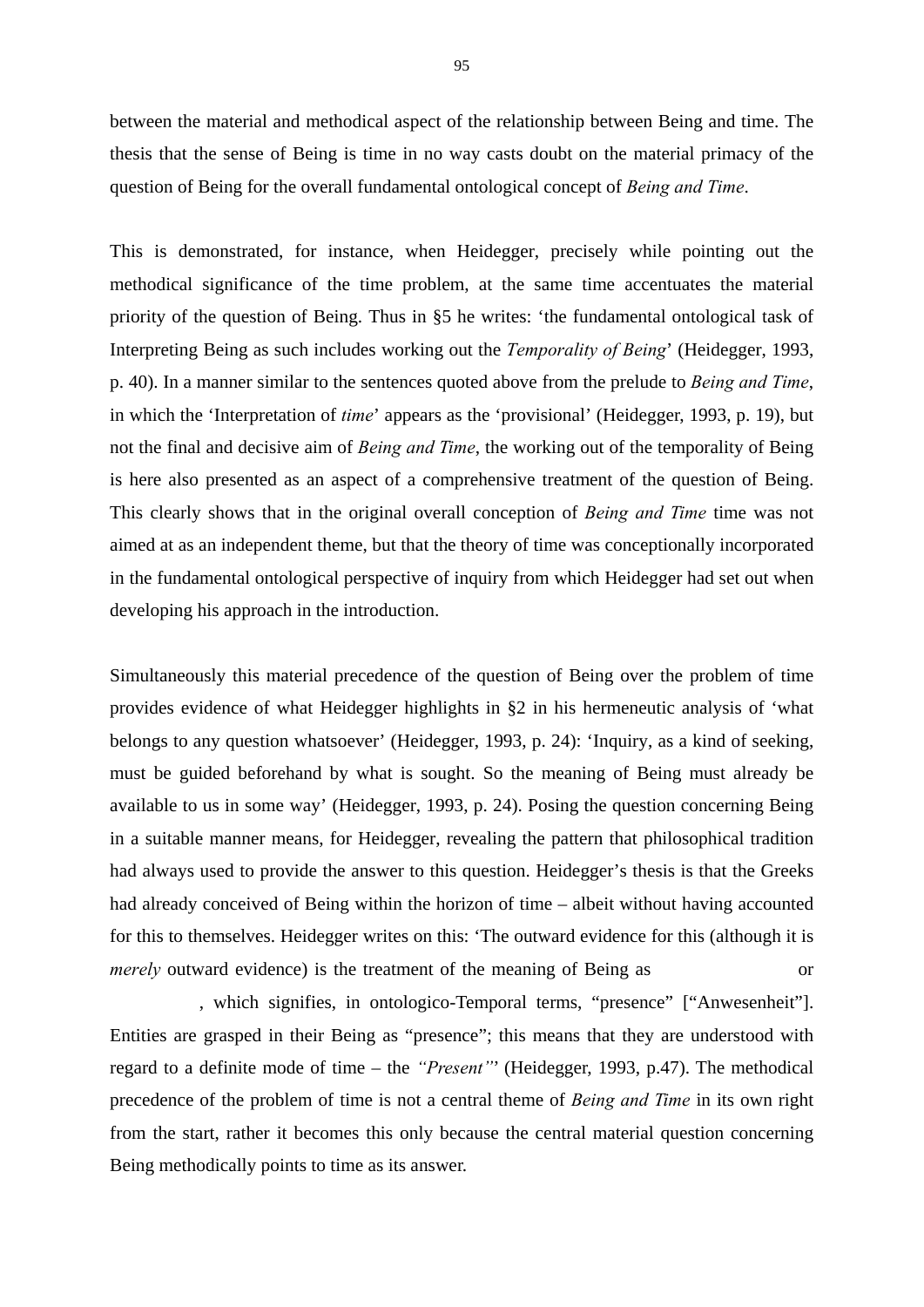But how did Heidegger intend to go about producing the connection between Being and time, which from the perspective of tradition was all but self-evident? What was the link which Heidegger thought would allow him to present time as the answer to the question of Being? In *Being and Time* Heidegger thought he could identify this link by uncovering temporality as Dasein's basic constitution, which was to correspond to the temporality of Being, lying at the core of non-Dasein-like entities, that he sought to reveal. The basic thesis on which the original overall conception of *Being and Time* is based states that two things can be demonstrated on the ground of an existential analysis of Dasein: firstly, that the meaning of Dasein, that is the Being of consciousness, is temporality; and secondly, that a direct route leads from the temporality of Dasein to the temporality of Being. According to the original concept of *Being and Time* – introduced by Heidegger in his 'Design of the Treatise' (Heidegger, 1993, p. 63ff.) in §8 – the latter was to be demonstrated by way of a timetheoretical 'destruction of the history of ontology' (Heidegger, 1993, p. 63). Through the destruction of traditional ontology, which wrongly understood itself as being time-neutral, the hidden temporal pattern underlying the various historical answers philosophy had given to the question of Being was to be uncovered in the second part of *Being and Time*.

Neither the planned second part of the work, nor even that division of the first part of *Being and Time* in which, under the heading 'Time and Being', the transition from time to Being was to be carried out were realized by Heidegger. To this extent *Being and Time* remained a fragmentary work in a two respects. A comparison of the existing work's table of contents with the already cited 'Design of the Treatise' (Heidegger, 1993, p. 63) of §8 makes this clear. *Being and Time* was to have two main parts. The title of the first part, which was to consist of three divisions, reads: 'the Interpretation of Dasein in terms of temporality, and the explication of time as the transcendental horizon for the question of Being' (Heidegger, 1993, p. 63). The planned title of the second part was: 'basic features of a phenomenological destruction of the history of ontology, with the problematic of Temporality as our clue' (Heidegger, 1993, p. 63). Heidegger in fact wrote only the first two divisions of the first part. The third division of the first part and the entire second part were never realized by Heidegger. Some of the basic ideas of the third division of the first part are found in Heidegger's lecture *The Basic Problems of Phenomenology* (Heidegger, 1982).

The dual fragmentary character of *Being and Time* leads to the fact that the question of time dropped out in two regards in the realized work. The analysis of Dasein (part I, division 1)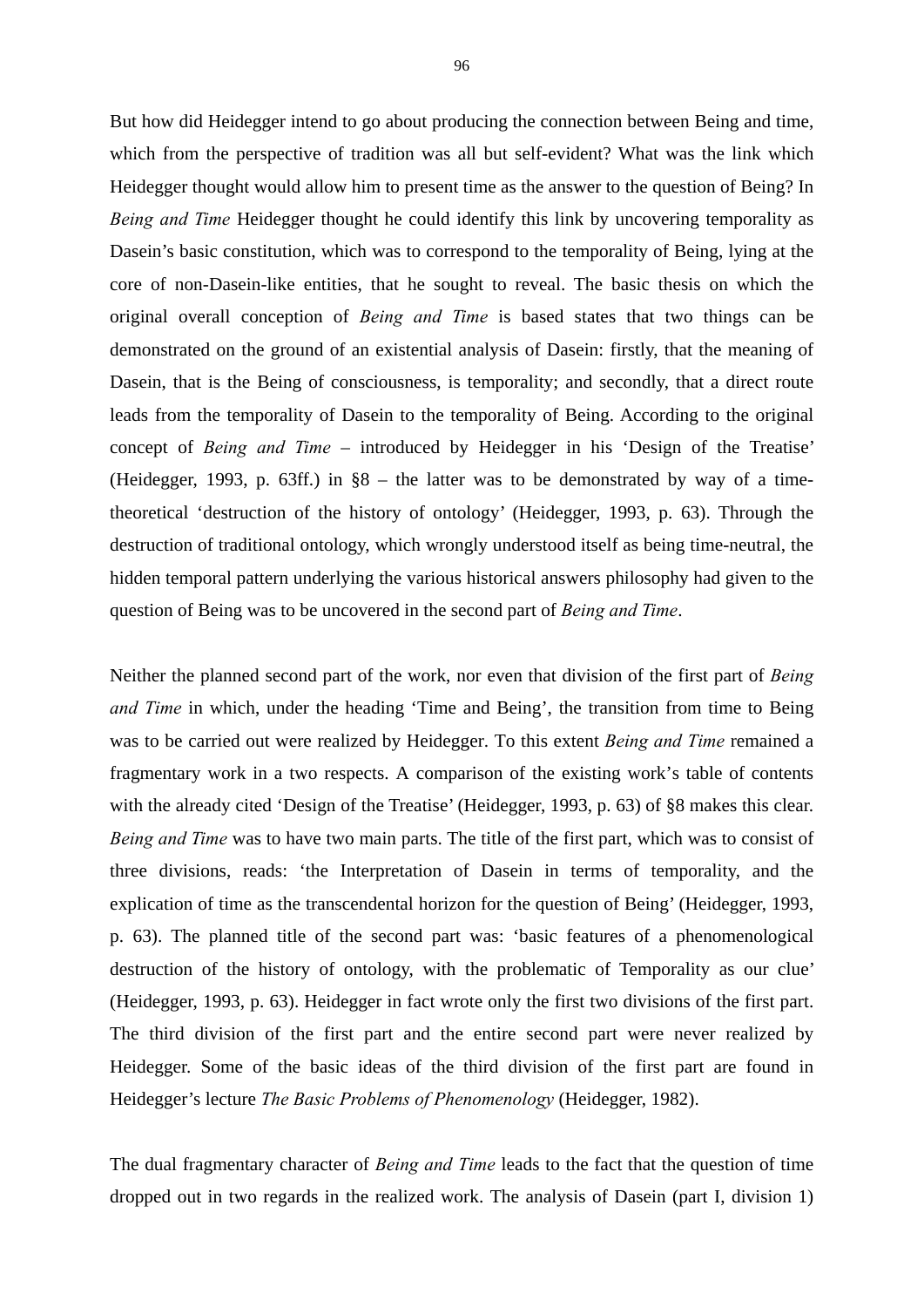was indeed interpreted in terms of temporality (part I, division 2), but the temporally understood Dasein was no longer interpreted explicitly in terms of the question of Being (part I, the missing division 3). Not to mention the working out of the question of Being itself that was to follow in the historical perspective on the basis of the clarifications gained through the analysis of Dasein (missing part II). What remains is the 'Interpretation of Dasein in terms of temporality' (Heidegger, 1993, p. 63).

The central difficulty with which a pragmatic reading of *Being and Time* sees itself faced lies in that the analysis of temporality actually carried out by Heidegger represents a patchwork: this consists on the one hand of independent and tenable analyses relating to phenomena; on the other hand, however, fundamental ontological mantles, anticipations and constrictions of outlook enter in which are determined by the unrealized finale of *Being and Time*'s original overall conception.<sup>17</sup> The following account attempts first to bring out the phenomenological strength and material tenability of Heidegger's analysis of temporality as delineated from the time theories of Bergson and Husserl and then, against this background, to demonstrate critically its inner intertwinement with the overall fundamental ontological project.

#### c) Pragmatic Interpretation of Heidegger's Analysis of Temporality

Unlike Husserl and Bergson, who did not directly relate their theories of time to Kant, Heidegger's early thinking develops by taking issue directly with Kant. This was clearly expressed in his lecture *Phenomenological Interpretation of Kant's Critique of Pure Reason*, held in Marburg in the year of *Being and Time*'s publication, as well as in the book *Kant and the Problem of Metaphysics*, published in 1929, and in the references to Kant found in *Being and Time* itself (cf. also Sherover, 1971; Düsing, 1992). In directly taking issue with Kant, Heidegger was led to break with the theoretical kind of approach to the problem of time that had already determined the *Critique of Pure Reason* and been retained by Bergson and Husserl. The question of time as a pure form of sensible intuition – which is left open by Kant and reformulated by Bergson and Husserl as the question of the temporality inherent in subjectivity – becomes with Heidegger a question of the genuinely practical mode of the temporal self-design of human existence.

'Dasein' is Heidegger's term for what is called 'subject' or 'I think' with Kant. The direct dispute with Kant which pervades Heidegger's early main work is already expressed in this basic concept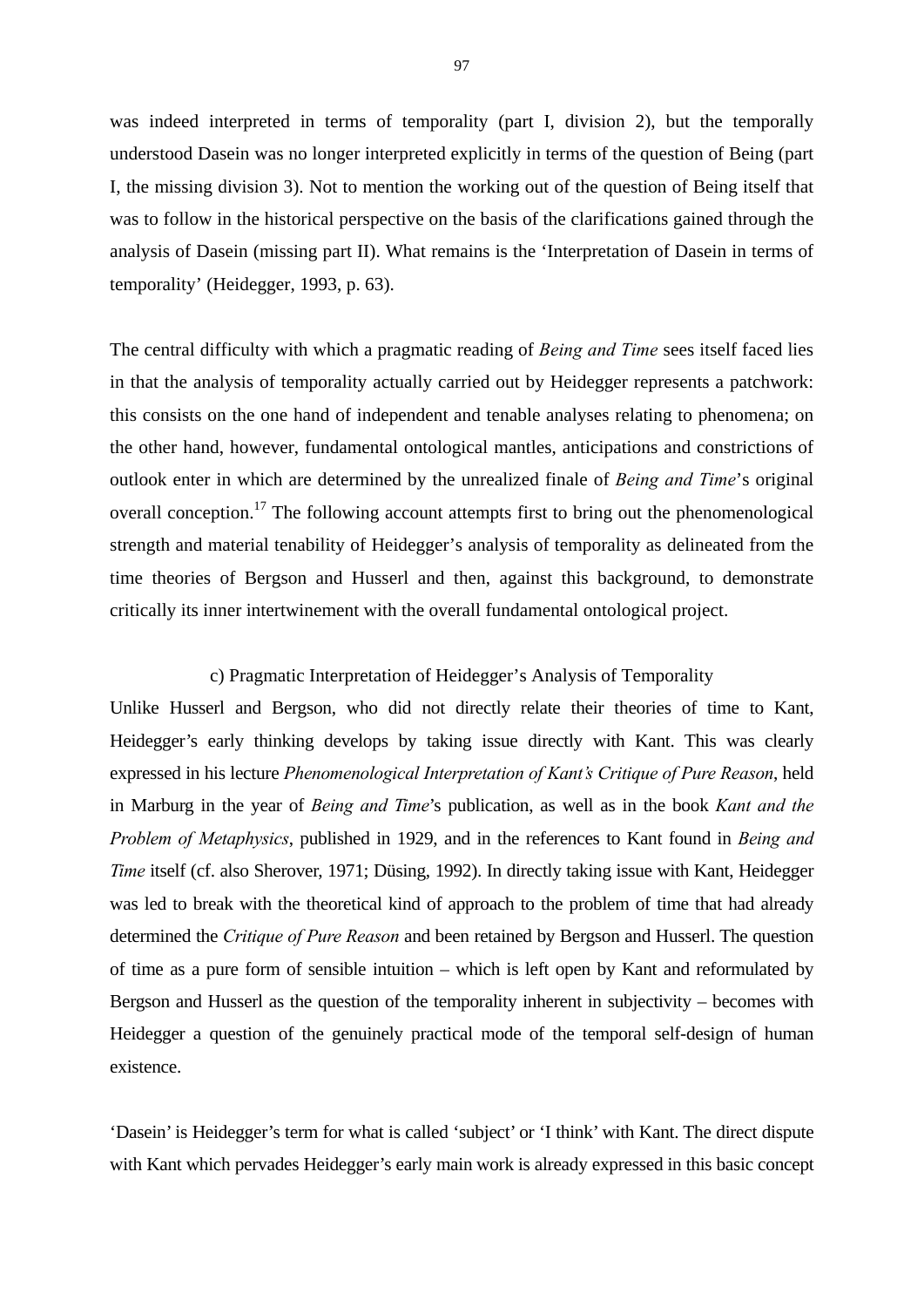of *Being and Time*. Heidegger takes the view that Kant, by fixing it as 'I think', reduces the transcendental subject to the aspect of theoretical knowledge. According to Heidegger, the human is not a being that aims first and foremost to cognize the present-at-hand (*Vorhandene*). As Dasein, it is far more a being which has always been thrust into its 'there' (*Da*), and thus did not first begin, artificially and retrospectively, to construct a cognitive relationship to the outer world, but rather one which had always finds itself practically related to its concrete environment – to the 'ready-to-hand' (*Zuhandene*; Heidegger, 1993, p. 98). In this sense Heidegger highlights against Kant: 'The "I" is not just an "I think", but an "I think something"' (Heidegger, 1993, p. 367). And he explains: 'Kant has indeed avoided cutting the "I" adrift from thinking; but he has done so without starting with the "I think" itself in its full essential content as an "I think something", and above all, without seeing what is ontologically "presupposed" in taking the "I think something" as a basic characteristic of the self' (Heidegger, 1993, p. 367). This postulate is the 'Being-in-the-world' of Dasein. Since, however, Kant 'did not see the phenomenon of the world' (Heidegger, 1993, p. 368), Heidegger's basic insight must remain hidden to him: 'In saying "I", Dasein expresses itself as Being-in-the-world' (Heidegger, 1993, p. 368).

Indeed, like Kant, Heidegger also asks about the conditions of possibility. For him, however, it is not an abstract matter concerning the possible conditions of knowledge, but quite concretely concerning the conditions of possibility of our Being-in-the-world. In the second division of *Being and Time* Heidegger uncovers 'temporality' (Heidegger, 1993, p. 274 and passim) as being the fundamental dimension underlying Dasein's structure of care (*Sorge*), which he had brought out in the first division of *Being and Time*. With recourse to Kierkegaard, he describes the 'double-movement' (Kierkegaard, 1987, p. 36, p. 119) which brings Dasein to its *Da* ('there'), hence opening it for itself and to the world as a double temporal occurrence.

The first partial movement in this occurrence consists of the anticipation (*Vorlaufen*) of the future, and the second partial movement in coming back to the present as an openness for the world being encountered that is determined by the past – or, as Heidegger puts it, the 'having been' (Heidegger, 1993, p. 373). In summary Heidegger writes: 'Coming back to itself futurally, resoluteness brings itself into the Situation by making present. The character of "having been" arises from the future, and in such a way that the future "has been" (or better, which is "in the process of having been") releases from itself the present. This phenomenon has the unity of a future which makes present in the process of having been; we designate it as *"temporality"*'

<sup>&</sup>lt;sup>17</sup> On the patchwork character of *Being and Time* see Bast, 1986.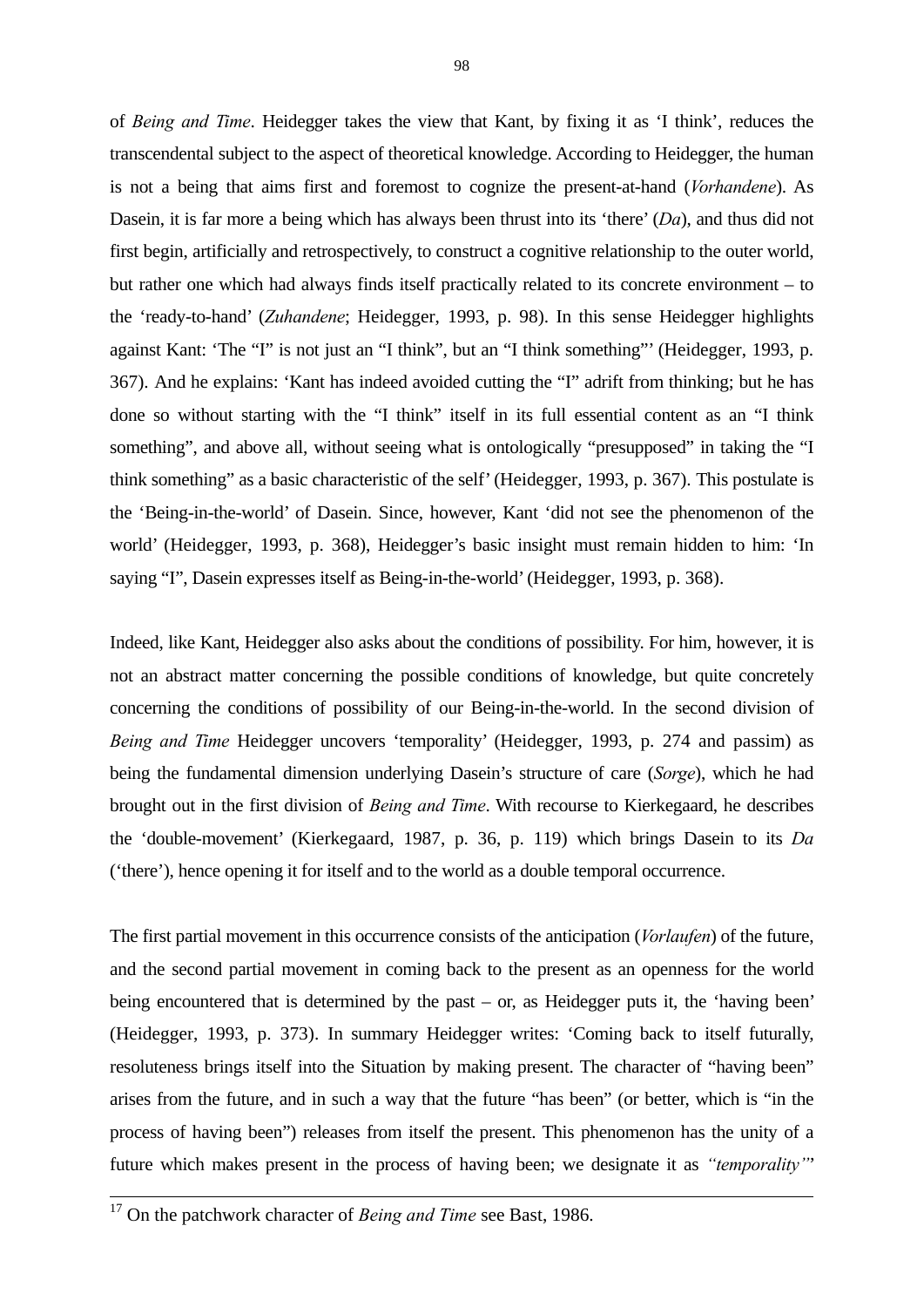(Heidegger, 1993, p. 374). At the existential level of conditions of possibility, the concern here is not the concrete future, determined by certain substantive aims, but the future in general, of which we read: 'By the term "futural", we do not here have in view a "now" which has *not yet* become "actual" and which sometime *will be* for the first time. We have in view the coming [Kunft] in which Dasein, in its ownmost potentiality-for-Being, comes towards itself' (Heidegger, 1993, p. 373).

Heidegger's designation of this ecstatic basic structure of Dasein as 'transcendence' (Heidegger, 1993, pp. 62, 414ff. and passim) has also given cause to infer theological implications here. Heidegger defended himself against such a reading of his work from an early stage. Already in his early lecture 'The Concept of Time' to theologians in Marburg in 1924, in which he had just formulated the general ideas behind his analysis of temporality for the first time, he emphasizes, completely in the spirit of Kant: 'The philosopher does not believe. If the philosopher asks about time, then he has resolved *to understand time in terms of time* (...)' (Heidegger, 1992, 1f.). To understand time in terms of time means thinking about time temporally, or to be in favour of a temporalization of time. In this sense, with *Being and Time* in mind, Rorty writes: 'Heidegger would like to recapture a sense of what time was like before it fell under the spell of eternity, what we were before we became obsessed by the need for an overarching context which would subsume and explain us (...)' (Rorty, 1991, p. 34). Such is the thoroughly secular nature of Heidegger's programme, and it is against this background that his definition of 'future' (*Zukunft*) as being the 'coming [Kunft] in which Dasein, in its ownmost potentiality-for-Being, comes towards itself' (Heidegger, 1993, p. 373) is to be understood.

According to Heidegger the reason that our 'Ways of Worldmaking' (Goodman, 1978) are temporally structured ways of worldmaking is that as Dasein we are temporal beings through and through. Human subjectivity – this is Heidegger's basic idea – can be described as the execution of time. Dasein '*exists as* the primordial temporalizing of temporality' (Heidegger, 1993, p. 486). Heidegger attempts to describe this occurrence of subjectivity's self-constitution in the temporalizing of time using the temporal double-movement adopted from Kierkegaard. Unlike Kierkegaard, however, for whom the double-movement of human existence only fails to lead us to desperation when it occurs with conscious belief in God, Heidegger considers successful temporal self-fulfilment to be possible in the absence of divine transcendence. Although Heidegger – as Kierkegaard had already done in his speech *At a Graveside* (Kierkegaard, 1981) – also describes the anticipation of one's own future as a 'Being-towards-death' (Heidegger, 1993,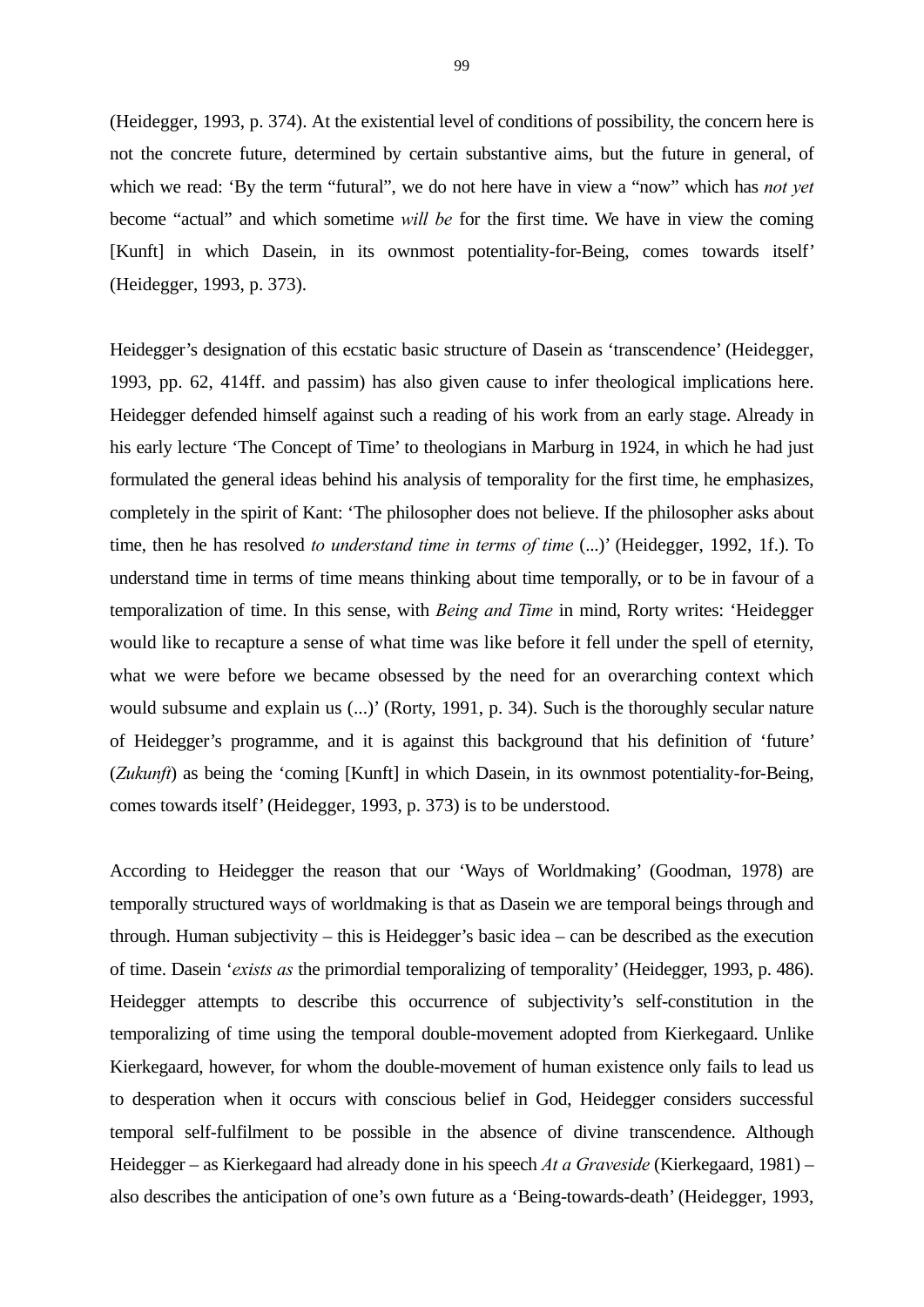p. 278ff), he means that this anticipation of the 'possibility of the measureless impossibility of existence' (Heidegger, 1993, p. 307) – which death represents – allows a kind of 'authentic' existence. A kind of existence in which the experience of radical finiteness does not occasion Kierkegaardian desperation, but which instead first opens up and frees the way to shape the new horizon of manifold possibilities within which our everyday Dasein has always been organized, without our having become aware of the character of its essential possibilities. This radical outlook towards 'the future as coming towards' (*Zu-kunft*) in the sense of anticipating one's own death as the 'ownmost, non-relational possibility, which is not to be outstripped, and certain' (Heidegger, 1993, p. 310) is hence also understood by Heidegger as being the self's own 'resoluteness' towards itself: as authentic 'potentiality-for-Being-one's-Self' (*Selbstseinkönnen*; Heidegger, 1993, p. 312).

Heidegger contrasts this distinguished basic form of human temporality with the negative image of what he calls our 'everyday understanding of time' (Heidegger, 1993, p. 278). He attempts to show how the everyday understanding of time arose as a derivative of the primordial temporality of human Dasein. Or, to put it another way, Heidegger's goal is to show why and how the objectivized time we read off our clocks and calendars, and which we encounter as if it were a subject-independent reality, is brought about by the temporal processes of our self-constitution, that is, by the authentic temporality of the double-movement of human existence. Heidegger's idea is that we can only hold ourselves temporarily – in distinguished moments of our Dasein – in the authentic temporality, or the resolute anticipation of death. As a rule and in the normal run of things we anticipate a future whose content we determine with our concrete needs and plans, and whose final horizon, death, we exclude. This reduced, usual practical-everyday and convenient form of double-movement is what Heidegger calls 'inauthentic temporality' (Heidegger, 1993, p. 378).

Inauthentic temporality differs once again from what Heidegger calls '*vulgäres Zeitverständnis*', a vulgar or 'ordinary conception of time' (Heidegger, 1993, p. 39 and passim).<sup>18</sup> Whilst in the inauthentic, practical-everyday temporality a reflection of 'the ecstatical constitution of temporality' (Heidegger, 1993, p. 461) remains to be sensed, in the vulgar conception of time the temporal origin of time of the temporality of human Dasein is completely obscured.

1

<sup>18</sup> In Macquarrie and Robinson's translation of *Being and Time*, the German 'vulgär' is rendered somewhat euphemistically as 'ordinary'. I prefer hereafter to translate this as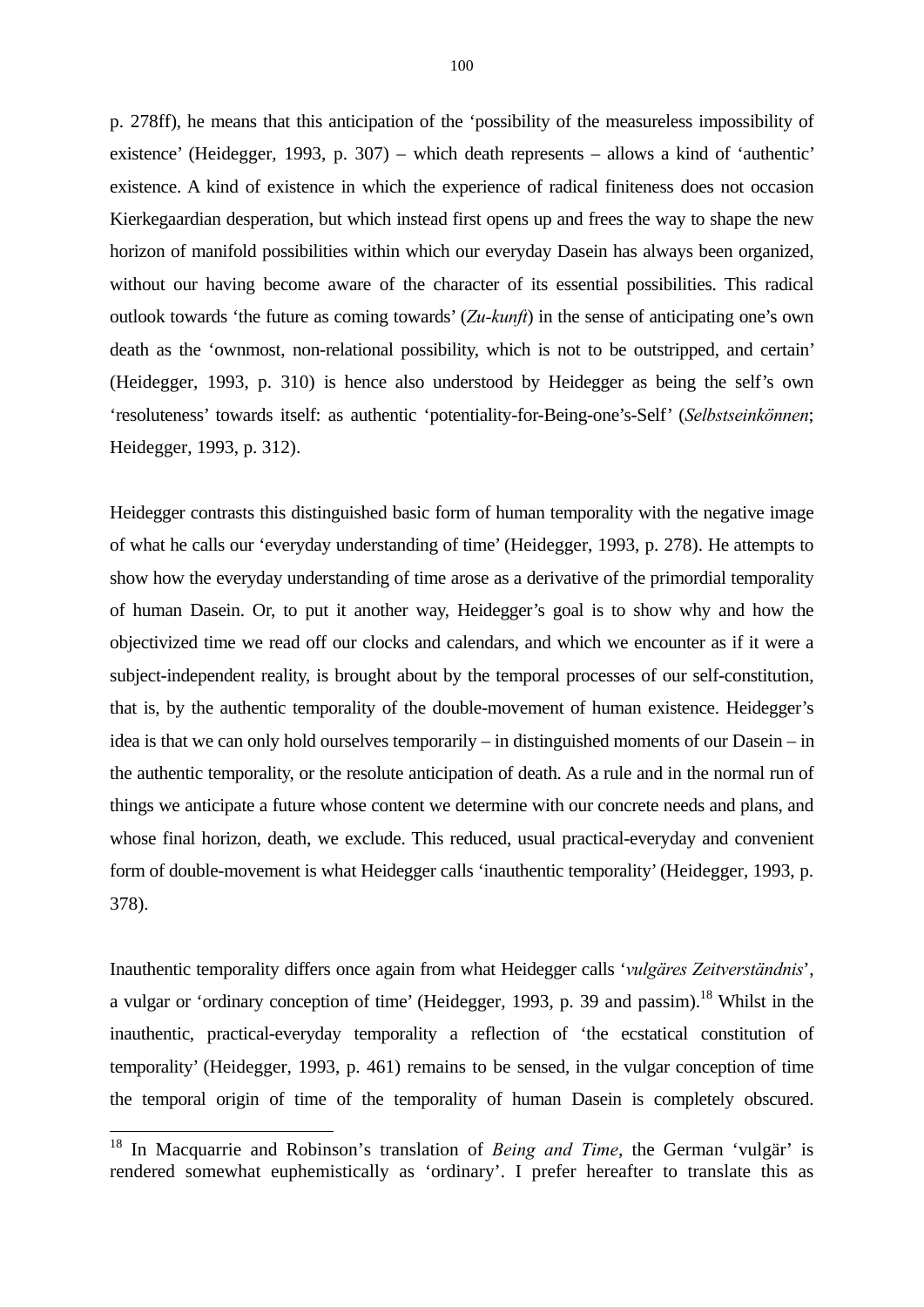Heidegger makes this difference quite clear by considering our use of clocks. He refers here to a paradox that time managers and time economists have yet to overcome. This paradox lies in that 'precisely that Dasein which reckons with time and lives with its watch in its hands (...) constantly says 'I have no time'' (Heidegger, 1992, p. 15). How is it that precisely the greatest strategist of time at once suffers the greatest stress due to time? Heidegger's answer is: because to the professional time manager time has congealed into a pure now-sequence of interchangeable seconds, minutes, days, weeks, months and years, into a objectivized external temporal power, lying before him as an infinitely divisible, endless line which he can never really succeed in filling. Objectivized time slips through his fingers. Any time he saves through skilful time management immediately imposes itself on him again as empty and in need of being filled with work. It is no longer concrete concerns and needs which determine his time plan, rather it is empty time itself that awakens new needs and enforces its own capitalization.<sup>19</sup>

Whereas this form of dealing with time has increasingly become the norm in the second half of the 20th century (cf. Rinderspacher, 1985), Heidegger was still able to view the vulgar conception of time as being an extreme case, from which inauthentic temporality could still be clearly delineated. In the practical contexts of everyday concerns time appears to be not an external, still merely physically determined power of the clock or 'nature-time' (Heidegger, 1982, p. 262), but as a 'world-time' (Heidegger, 1982, p. 262) built in to and determined by our everyday concerns.

Heidegger identifies the aspects of datability, tension and publicness as being the three central characteristics distinguishing inauthentic temporality from the vulgar conception of time. What matters to Heidegger can be shown particularly clearly by taking datability as an example. Whereas in the vulgar conception of time the respective 'now-point' (*Jetztpunkt*; Heidegger, 1993, p. 482) is defined solely through its immanent relation to other now-points, that is, through the abstract relation of earlier/later, the now of everyday concerns is always integrated within concrete reference to daily business whose datability it serves: it is a 'now that ...' (*Jetzt, da ...*; Heidegger, 1993, p. 461). In this context Heidegger highlights: 'When we look at the clock and

1

<sup>&#</sup>x27;vulgar' so as to retain the clarity of the distinction between this and inauthentic temporality [trans.].

<sup>&</sup>lt;sup>19</sup> The mechanism underlying this 'pre-projection of the time to be managed' (Gadamer, 1972, p. 224) was examined by Gadamer (Gadamer, 1972, esp. pp. 223-225). The temporal paradox expressed in the statement 'the more time you save, the less you have' (Kamper, 1991, p. 255) is looked at by Kamper (Kamper, 1991, pp. 255f., 289ff.).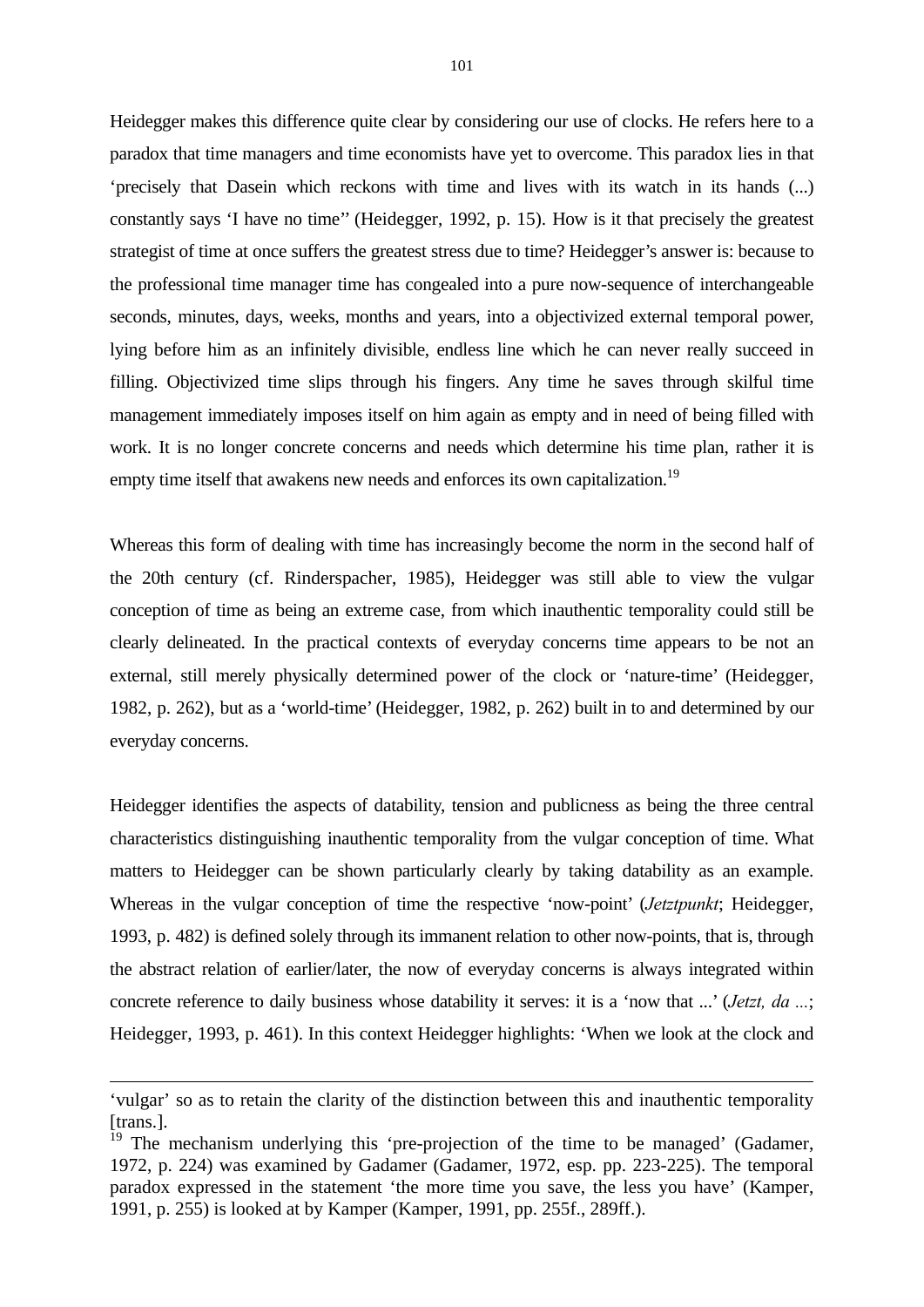say "now" we are not directed toward the now as such but toward that *wherefore* and *whereto* there is still time now; we are directed toward what occupies us, what presses hard upon us, what it is time for, what we want to have time for' (Heidegger, 1982, 259). From this he concludes: 'The fact that the structure of datability belongs essentially to what has been interpreted with the "now", "then" and "on that former occasion", becomes the most elemental proof that what has thus been interpreted has originated in the temporality which interprets itself. When we say "now", we always understand a "now *that* so and so ..." though we do not say all of this. Why? Because the "now" interprets a *making-present* of entities. In the "now that ..." lies the ecstatical character of the Present. The *datability* of the "now", the "then" and the "on that former occasion", reflects the *ecstatical* constitution of temporality, and is *therefore* essential for the time itself which has been expressed' (Heidegger, 1993, p. 460 f).

In summary it can be said that in Heidegger's differentiation between authentic temporality, inauthentic temporality and the vulgar conception of time there is a continuation of the relativization of objective time – which began with Kant's distinction between time as 'formal intuition' and time as a 'form of intuition' – in the concrete conditions of human Being-in-theworld. This continuation has a dual aspect. On the one hand, Heidegger relativizes the objective view of time underlying the vulgar conception of time with recourse to the pragmatic, inauthentic temporality that has drifted into our everyday dealings with time in relation to daily concerns. At this level Heidegger's analysis of temporality can be read as the consistent continuation of the analysis of Dasein in part I of *Being and Time* which has been pragmatically interpreted by Rorty, Tugendhat and others. On the other hand, Heidegger relativizes both the objective view of time underlying the vulgar understanding of time and the pragmatic view of time underlying inauthentic temporality with recourse to the distinguished and in his view fundamental form of authentic temporality. Proceeding from this fundamental form of temporality, Heidegger thought he would be able to make the transition from the analysis of Dasein to fundamental ontology. Hence it simultaneously marks the inner turning point at which Heidegger's phenomenology of the temporality of human Dasein is subsumed within and enshrouded by the overarching fundamental ontological perspective of *Being and Time*.

From this state of affairs Tugendhat drew the double conclusion that, firstly, the temporalizing structure of authentic temporality is reducible to a simple state of affairs and that, secondly, this reduced structure is not capable of founding the other temporal forms which Heidegger describes (Tugendhat, 1992b, esp. pp. 578-580). According to the pragmatic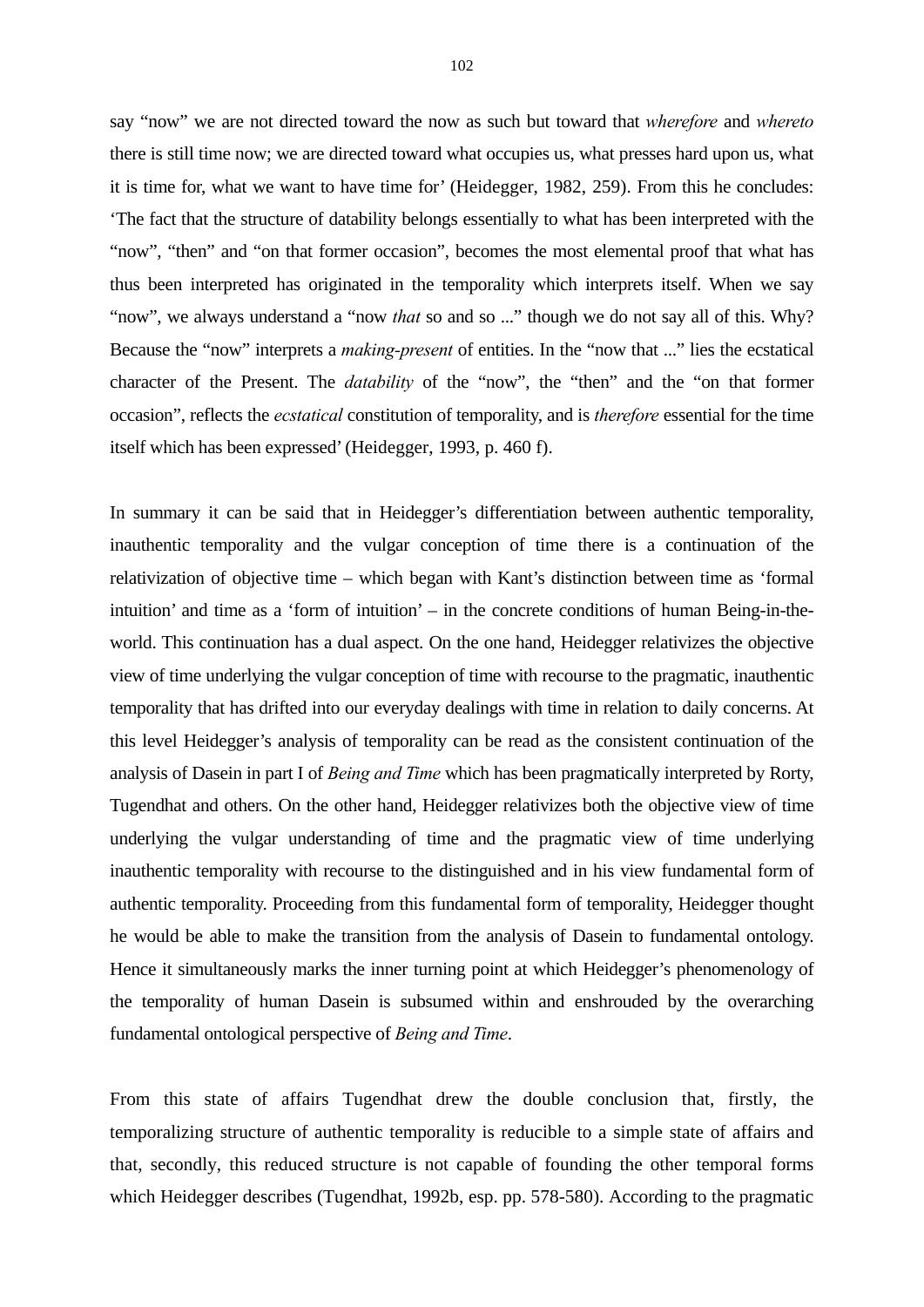intention both of Tugendhat's suggestions are to be complied with. The way in which they are executed and theoretically justified is to be modified critically in contrast to Tugendhat. To begin with, however, the two conclusions, as developed by Tugendhat, will be set out.

With regard to Tugendhat's first conclusion: The reduced meaning that Tugendhat is prepared to extract from Heidegger's description of the authentic future of Dasein consists in that it is concerned with the 'simple verbal distinction between what we usually call the future and one's behaviour towards the future' (Tugendhat, 1992, p. 579). What Tugendhat has in mind here, without highlighting it clearly, is not unlike the difference which Heidegger describes in his analysis as the difference between the pragmatic constitution of inauthentic temporality and the objective theoretical constitution of the vulgar concept of time. The vulgar concept of time grasps the future as a now-point located later on the objective time beam than the current now-point. In contrast to this, the pragmatic understanding of time consists of concrete behaviour with regard to one's own future plans, self-projections and projects. Thus it does not comprehend the future in terms of the present as an abstract now-point, but conversely always defines the respective now-point already in terms of these concrete projects and projections. Tugendhat's reduction of authentic temporality accordingly consists not of the revelation of, so to speak, a minimal phenomenal content which is to be preserved, but of the deletion of the authentic in favour of inauthentic temporality.

With regard to Tugendhat's second conclusion: His second conclusion results from the reduction – which is to be interpreted as the deletion of authentic temporality – carried out in his first conclusion. If the temporalizing form of authentic temporality is to be dissolved into inauthentic temporality's pragmatic apprehension of time, then the latter can no longer be described as being founded within the former. Instead of this, Tugendhat thinks, it becomes clear against the background of the reduction made in his first conclusion that 'referring to one's own future has already presupposed future in the normal sense' (Tugendhat, 1992b, p. 580). Accordingly, the foundational relationship between pragmatic temporality and the vulgar concept of time ought to be reversed: 'One thus sees that the coming-to-oneself, future in this allegedly primordial sense, in reality already presupposes the time which Heidegger subsequently calls the "vulgar" one, that is, the succession of events' (Tugendhat, 1992b, p. 579). In this sense Tugendhat highlights at the beginning of his essay, with recourse to McTaggart's distinction between the shifting A series determinations (past, present, future) and the static B series relations (earlier, simultaneous, later): 'It seems obvious to trace the A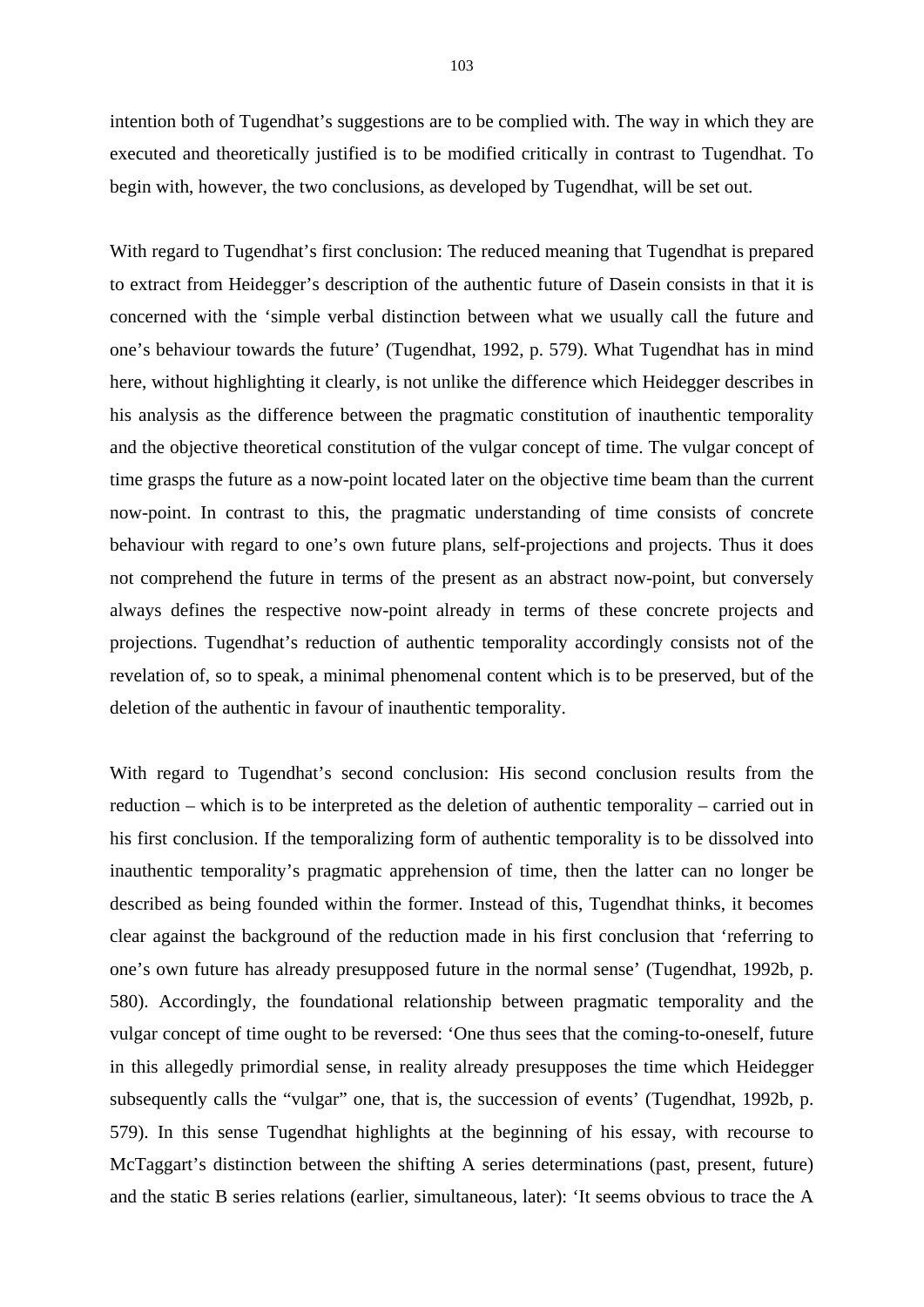series back to the B series by defining: present is respectively that which is simultaneous with the now-point at which the speaker finds himself, to the future belongs that part of the B series which is later than now, and that part of the B series is past which is earlier than now' (Tugendhat, 1992b, p. 576).

This definition is already found (slightly differently formulated) in McTaggart's essay 'The Unreality of Time'. McTaggart writes: 'We perceive events in time as being present, and those are the only events which we perceive directly. And all other events in time which, by memory or inference, we believe to be real, are regarded as past or future – those earlier than the present being past, and those later than the present being future' (McTaggart, 1908, p. 458). In contrast to Tugendhat, however, McTaggart attempts to show in his essay 'that there can be no B series where there is no A series' (McTaggart, 1908, p. 461). Within the framework of his proof McTaggart highlights that with regard to the distinctions of the A series 'We can, to some extent, describe them, but they cannot be defined' (McTaggart, 1908, p. 463) without reverting once again to A determinations to do this.

If one analyzes Tugendhat's attempted definition against the background of the fact brought out by McTaggart 'that the A series has to be pre-supposed in order to account for the A series' (McTaggart, 1908, p. 468), then it becomes clear that this attempt itself leads *ad absurdum*. Tugendhat's definition of 'present', on which his further definitions of 'future' and 'past' are based, presupposes either that one already knows what is meant by 'present', in which case it is not a definition, or that one reduces the present to being a pure now-point within the objective time series, which, however, itself *per definitionem* eludes our subjective experience.<sup>20</sup> Hence, with McTaggart and against Tugendhat, the linking of the B series back to human Dasein's pragmatic horizon of temporality carried out by Heidegger is to be adhered to. However, the pejorative elements, which are already expressed by Heidegger's designation of the linear time series as 'vulgar time', are to be eliminated from this link.

This can be achieved without having to abandon (as Tugendhat does) the model of the temporal double movement. It suffices to relativize this model, that is, to understand it too temporally, historize it and strip it of its alleged authenticity and the unreasonable nature of its fundamental ontological claim. This step, not explicitly carried out by Heidegger himself, yet

-

 $20$  See what McTaggart's describes as 'another consideration' at the end of his essay in (McTaggart, 1908, p. 470) with recourse to James's theory of the 'specious present'.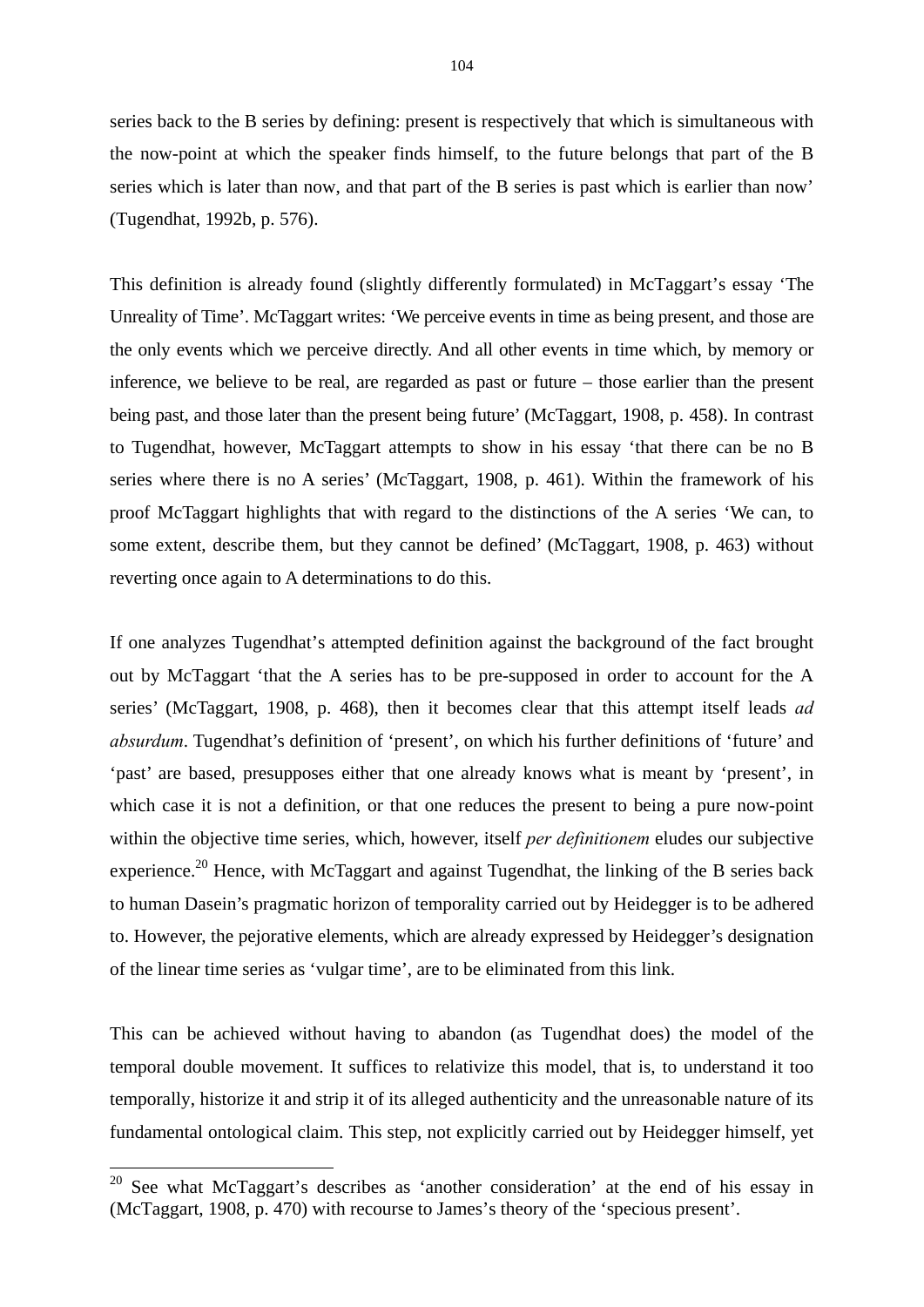suggested by his analysis, marks the basic trait of a reflexive temporalization of time carried through to its final consequences.

This step, a radical temporalization of time, is implicitly anticipated above all in Heidegger's discussion of 'the ideas of Count Yorck' (Heidegger, 1993, p. 349), found in §77 of *Time and Being*. Here Heidegger highlights positively: 'And Yorck (...) did not hesitate to draw the final conclusion from his insight into the historicality of Dasein' (Heidegger, 1993, p. 453). As evidence Heidegger approvingly quotes from correspondence between Yorck and Dilthey: 'Behaviour and historicality are like breathing and atmospheric pressure; and – this may sound rather paradoxical – it seems to me methodologically like a residue of metaphysics to not historicize one's philosophizing' (Yorck, quoted by Heidegger, 1993, p. 453).

In his essay 'Heidegger, Contingency, and Pragmatism' Rorty refers explicitly to Heidegger's Yorck quote when advocating the thesis 'that the historical story which he [Heidegger] told in the 1930s was already in his mind when he wrote *Being and Time*' (Rorty, 1991, p. 40). At the same time, however, Rorty highlights: 'My own guess is that in the 1920s Heidegger thought that it [the average vague understanding of Being - M.S.] is ahistorical and that in the 1930s he came to think of it as historically situated' (Rorty, 1991, p. 40). A no less ambivalent image results from Rorty's detailed interpretation of selected passages from *Being and Time* and *The Basic Problems of Phenomenology*. For both the book and the lectures, held by Heidegger in Marburg in the year of *Being and Time*'s appearance, it can be said that on the one hand passages are found in them which suggest 'that the "analytic of Dasein" in *Being and Time* is most charitably and easily interpreted as an analytic of *Western* Dasein, rather than as an account of the ahistorical conditions of the occurrence of history' (Rorty, 1991, p. 41). On the other hand, however, both the book and the lectures exhibit passages which, on the contrary, make clear that Heidegger thought 'that Dasein – not just Western Dasein – had a nature which *Daseinsanalytik* could expose' (Rorty, 1991, p. 41, footnote 27). Independently of this hermeneutic problem, Rorty's Heidegger interpretation in this essay (in contrast to earlier texts) tends, however, also to interpret the second division of *Being and Time* pragmatically (Rorty, 1991, esp. pp. 33f.; cf. already Okrent, 1988, pp. 191-204).

If one relativizes and historizes Heidegger's temporality concept in the manner suggested, then it becomes clear that Heidegger's levelling of the B series as vulgar time in no way results from its being linked back to the pragmatic understanding of temporality. It results far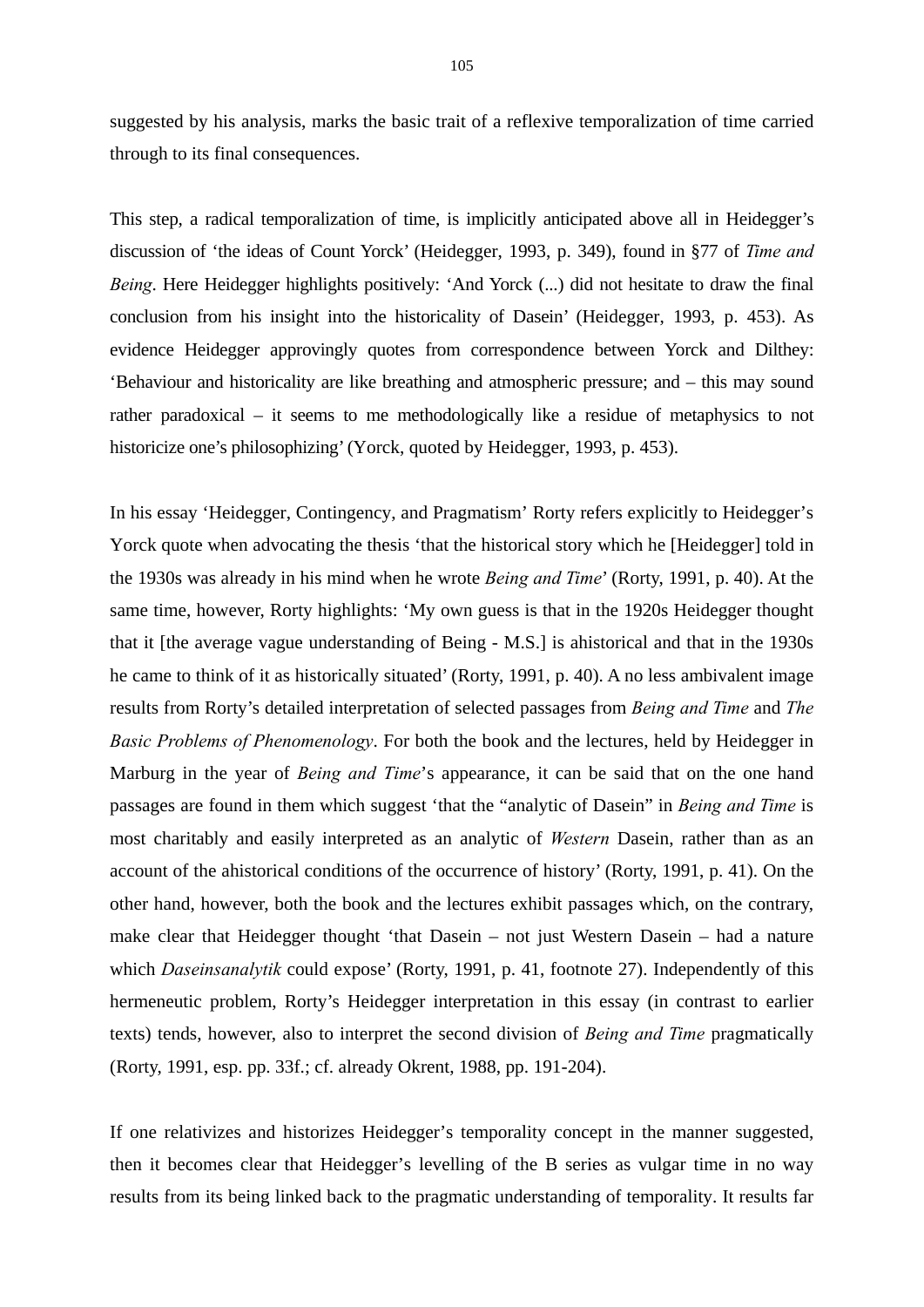more from the contrasting of both the objectivized now series (McTaggart's B series) and pragmatic temporality (McTaggart's A series) with the authentic temporality, which functions as an overarching standard of judgement.<sup>21</sup> A less emphatic description of this temporalizing form of Dasein – that is, one not burdened by the fundamental ontological implications which, with Heidegger, are supposed to justify the distinction of the temporalizing structure designated as 'authentic temporality' – would allow the linking of pragmatic temporality back to the formal structure of the temporal double movement to be preserved without having to adopt the hierarchical structure that Heidegger sets between the temporal forms he uncovers. This modification would amount to a pluralization of Heidegger's analysis of temporality in two respects and hence complete the reflexive temporalization of time which Kant prepared and Heidegger radicalized.

The pragmatic radicalization of Heidegger's analysis of temporality would lead, firstly, to an inner pluralization insofar as the temporal forms uncovered by Heidegger would be no longer understood in a hierarchical foundational context furnished with normative implications (authentic/inauthentic). The linking of the B series to pragmatic temporality would be understood in the same sense as Heidegger himself interpreted the binding of theory and science within contexts of everyday concern in the first division of *Being and Time* (Heidegger, 1993, esp. §16, pp. 102-107 and §69, pp. 401-418; cf. Gethmann, 1993, pp. 169- 206). And the boundness of pragmatic temporality, fixed in content on determinate future projections, within the temporal double movement of Dasein would be understood as boundness within a horizon in terms of which future projections first become experienceable as being concrete and determinate, and in terms of which their binding nature, one lying precisely in their contingency and transitoriness, becomes understandable.

The suggested pragmatic modification in the apprehension of the temporal double movement would, secondly, link up with an external pluralization, one no longer affecting only the internal relationship between the mutually cross-referenced temporal forms described by Heidegger, but which would take notice of alternative temporalizing forms that can no longer

1

<sup>&</sup>lt;sup>21</sup> On the relationship between Heidegger's analysis of temporality and McTaggart's distinction between A and B series see Okrent, 1988, p. 193 and Tugendhat, 1992a, p. 130. However, neither Okrent nor Tugendhat make use of the distinction between vulgar time and pragmatic temporality developed in this interpretation. Instead they oppose vulgar time – within which, on their view, McTaggart's distinction between A and B series falls as inner differentiation – with an undifferentiated concept of temporality.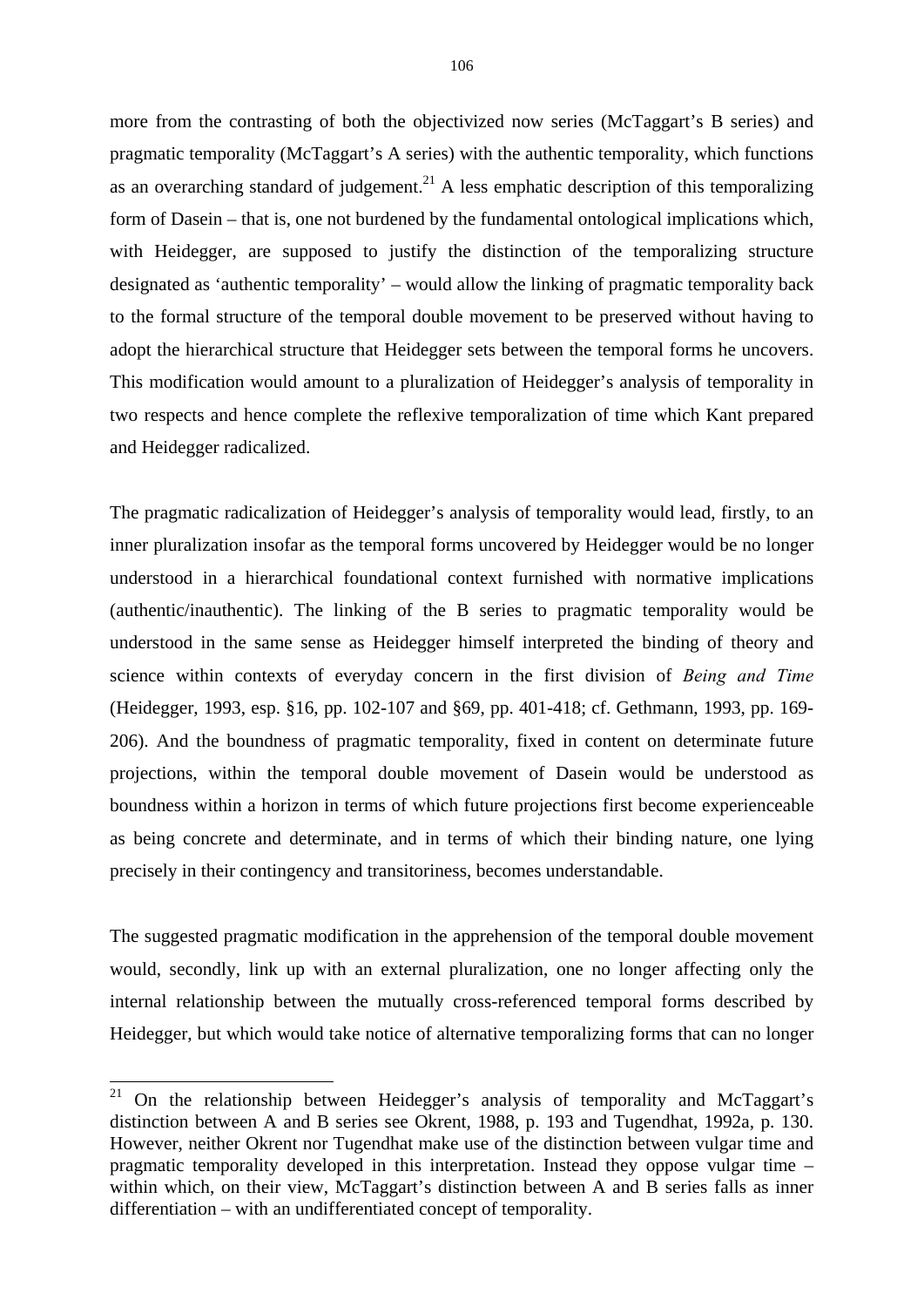be understood in the conditions of the 'priority of the future' (Heidegger, 1993, p. 378) presupposed by Heidegger. One might think here of the broad spectrum of divergent temporal forms ranging from Kant's 'reflective judgement' and Freud's 'free association', Proust's 'mémoire involontaire', Benjamin's 'Jetztzeit' and Newman's 'now', through to Lyotard's 'passage' or Derrida's 'écriture'.

The pragmatic pluralization of Heidegger's analysis of temporality reinterprets Heidegger's considerations from the perspective of current developments in order to make them useful in contemporary contexts of discussion. At the same time this means that it takes the literal content of *Being and Time* more seriously than permitted by the fundamental ontological spirit determining the conception of Heidegger's *Being and Time*. If one takes the fundamental ontological horizon of *Being and Time* as a basis, and disregards altogether interpretations that attempt also to reinterpret this critically (as, for example, Vattimo, 1988), then the way in which Heidegger grasps the interrelationship between the different temporal forms – namely as a hierarchical foundational context – lapses into a renewed universalization of time defined as authentic temporality.

The relativization of objective time in *Being and Time* takes place as a foundational undertaking whose aim it is to derive the vulgar apprehension of time, by way of inauthentic temporality, from primordial temporality, that is, from the authentic temporality which is to comprise the 'Being of Dasein' (Heidegger, 1993, p. 225ff.) and thus itself be set as an ahistorical *a priori*. With regard to the supposed levelling off of the primordially ecstatical temporality, which, according to Heidegger, takes place in the constitution of the vulgar apprehension of time, we read in *Being and Time*: 'But this very levelling off, in accordance with its existential meaning, is grounded in the possibility of a definite kind of temporalizing, in conformity with which temporality temporalizes as inauthentic the kind of "time" we have just mentioned. If, therefore, we demonstrate that the "time" which is accessible to Dasein's common sense is *not* primordial, but arises rather from authentic temporality, then, in accordance with the principle, "*a potiori fit denominatio*", we are justified in designating as "*primordial time*" the *temporality* which we have now laid bare' (Heidegger, 1993, p. 377).

Looking back it is to be noted that the reflexive temporalization of time in the mainstream of modern philosophy of time takes shape with different intonations with Kant, Bergson, Husserl and Heidegger respectively, yet is carried through in all radicality and in final consequence by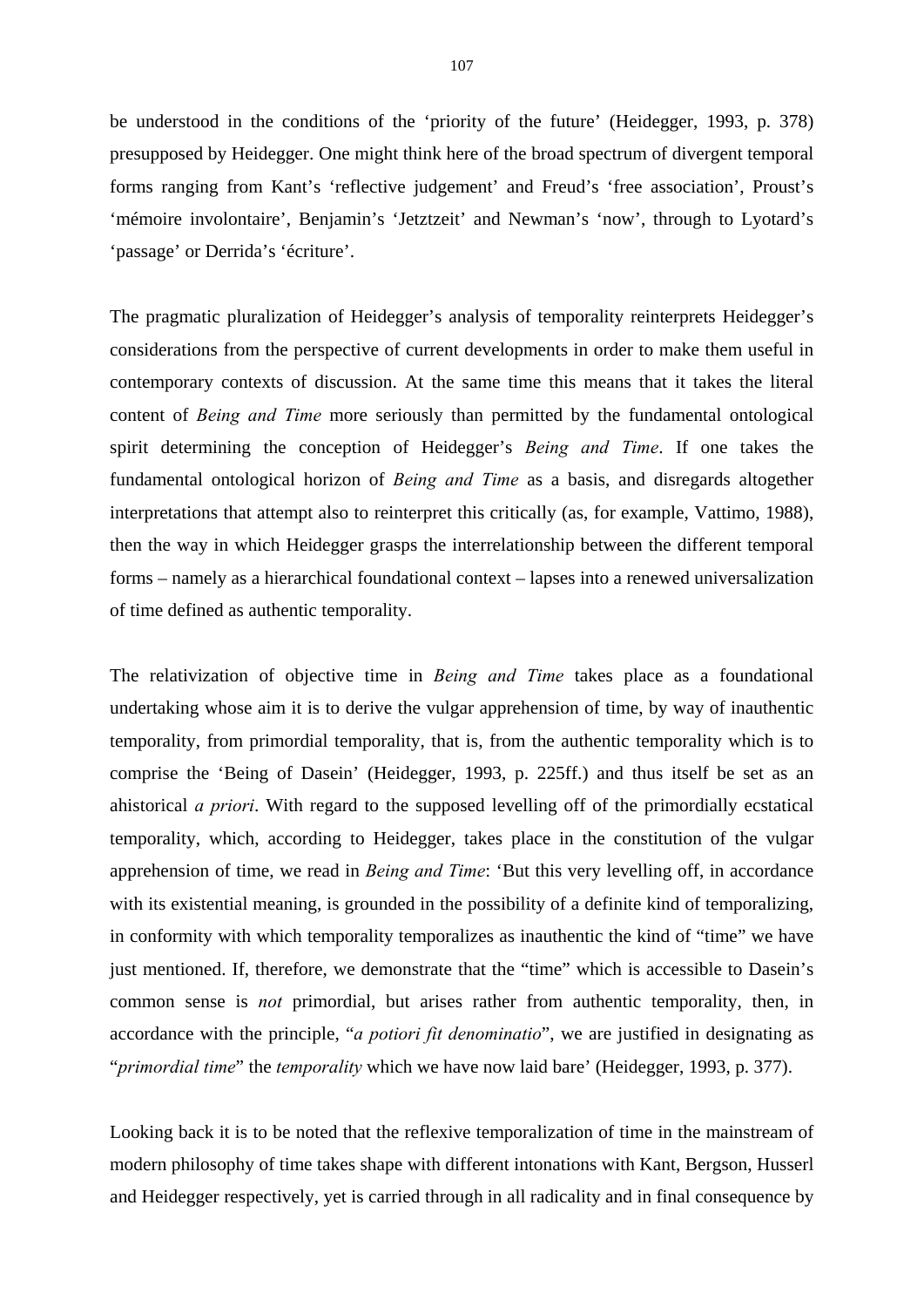none of the named authors. Thus a basic temporalization of time already takes place with Kant, and then in radicalized form with Heidegger. Time is consciously thought of by neither Kant nor Heidegger as being a derivative of eternity to be grasped with the traditional means of the logos along the lines of 'what is ... ?' inquiry. Instead with Kant it appears as a theoretical condition of possibility of knowledge which first permits an object to be fixed in its 'is', in its 'being now' altogether. Heidegger goes a step further by demonstrating that time is not only the theoretical condition of possibility for our being able to fix anything as something within 'now', that is our being able to recognize it as an object, but is, moreover, also the practical condition for our being able to project a world, to stand within a life context at all, within which the cognition of objects – to which not only Kant, but also Bergson and Husserl reduce our relation to the world – can then play a secondary role. Although not in line with its original intention, Heidegger's analysis of temporality in fact executes a pragmatic turn in modern philosophy of time. This turn opens up prospects of a radical pluralization and historization of our understanding of time pointing beyond Heidegger's fundamental ontology, and forming the focus of the reflexive temporalization of time.

# **4) The Reflexive Temporalization Tendency and its Relation to Objective Temporalization**

To conclude I would like to relate the two ways of temporalizing time described – the objective temporalization of time occurring in modern physics, and the reflexive temporalization of time occurring in modern philosophy – to each other in two respects. First it will be shown what forms the content of the respective time concepts foregrounded in the two temporalization tendencies and how these are related to one another. Then it will be broadly outlined how the different ways of temporalizing time differ at the formal level, that is, how the difference between objective and reflexive temporalization is to be understood and how the two terms 'objective' and 'reflexive' are related to one another.

With regard to the content of the time concepts, the difference which distinguishes Prigogine's concept of irreversible time and Heidegger's temporality from one another must first be highlighted. This difference becomes particularly clear in a passage found in Heidegger's early lecture 'The Concept of Time'. In this passage Heidegger himself delimits his concept of temporality from the concept of irreversible time. In doing this he ascribes the concept of irreversible time to '"one's" time' (Heidegger, 1992, p. 17). 'One's time' is the time characteristic of the everyday Dasein which is absorbed 'in concern with some "what"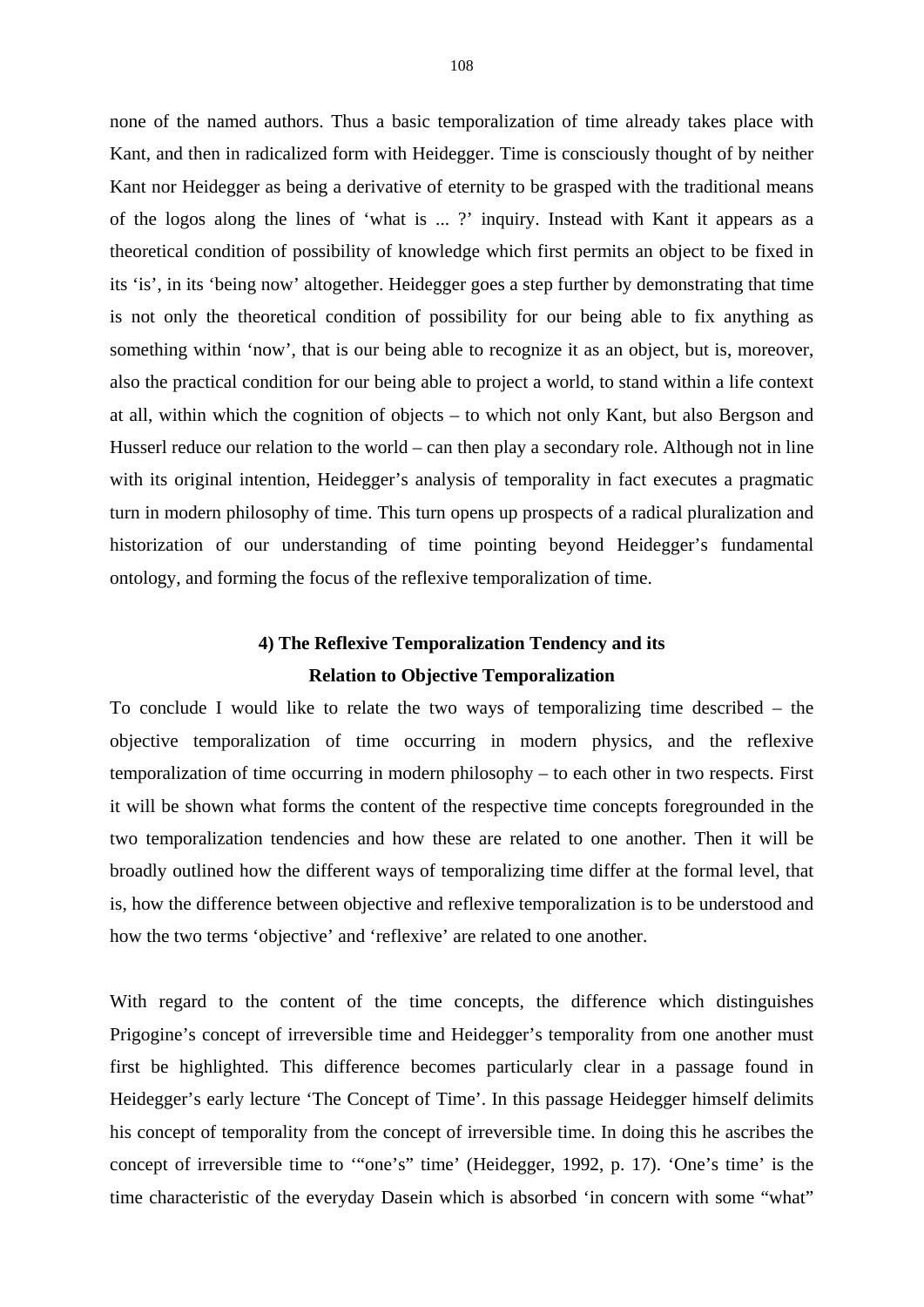that is present' (Heidegger, 1992, p. 16). Everyday concern is guided by the clock for the purposes of organization and execution of its provisions: 'The clock that *one* has, every clock, shows the time of being-with-one-another-in-the-world' (Heidegger, 1992, p. 17).

Heidegger writes 'If the attempt is made to derive from the time of nature what time is, then the [now] is the [measure] of past and future. Then time is already interpreted as present, past is interpreted as no-longer-present, future as indeterminate not-yetpresent: past is irretrievable, future indeterminate. For this reason everydayness speaks of itself as that within which nature is constantly encountered. That occurrences are in time means not that they have time, but that, as occurring and existing there, they are encountered as running through a present. This time of the present is explicated as a sequence constantly rolling through the now; a sequence whose directional sense is said to be singular and irreversible. Everything that occurs rolls out of an infinite future into an irretrievable past' (Heidegger, 1992, p. 18). Such is Heidegger's description of the irreversible structure of 'one's time', which runs off from the open future into the determined past.

With the structure of irreversibility in mind he continues to interpret in the same context: 'Two things are characteristic of this interpretation: (1) irreversibility; (2) homogenizing into now-points. *Irreversibility* comprises whatever remains of authentic time for this explication to seize upon. This is what remains of futuricity as the fundamental phenomenon of time as Dasein. This way of viewing it looks away from the future towards the present, and from out of the present its view runs after time which flees into the past. The determination of time in its irreversibility is grounded in the fact that time was reversed beforehand. *Homogenization* is an assimilation of time to space, to Presence pure and simple; it is the tendency to expel all time from itself into a present. Time becomes fully mathematized, becomes the coordinate *t* alongside the spatial coordinates  $x, y, z$ . Time is irreversible. This irreversibility is the sole factor by which time still announces itself in words, the sole respect in which it resists any ultimate mathematization. Before and afterwards are not necessarily earlier and later, are not ways of temporality. In the arithmetic sequence, for example, the 3 is before the 4, the 8 after the 7. Yet the 3 is not earlier than the 4 on this account. Numbers are not earlier or later, because they are not in time at all. Earlier and later are a quite determinate before and afterwards. Once time has been defined as clock time then there is no hope of ever arriving at its original meaning again' (Heidegger, 1992, p. 18f.).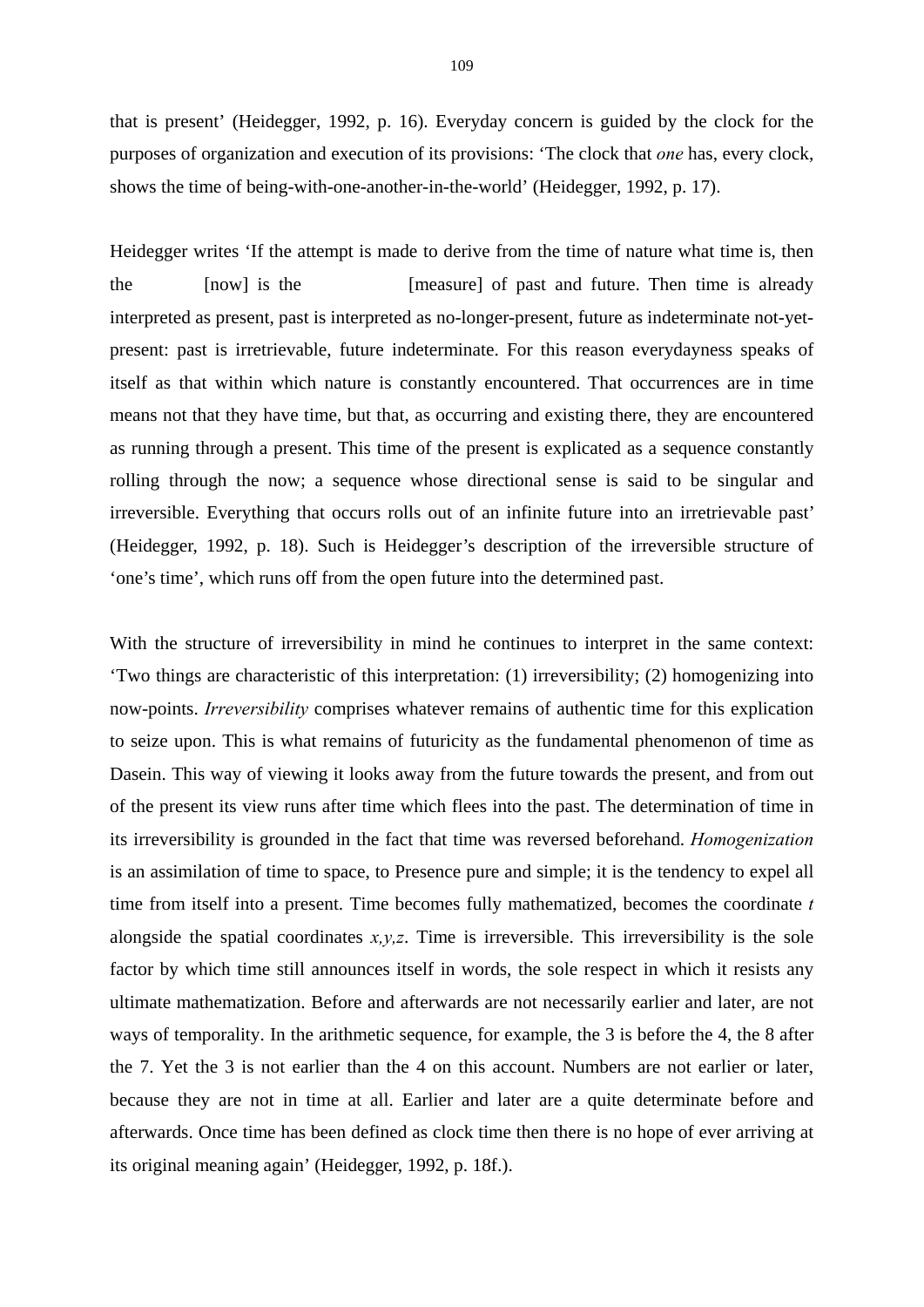In order to interpret this passage appropriately it is helpful to recall the distinctions made by Heidegger in the analysis of temporality in *Being in Time*, which is more developed than the early essay, between the vulgar understanding of time, inauthentic and authentic temporality. In the spirit of the suggested pragmatic reading of Heidegger's analysis of temporality I will use these distinctions neutrally, that is, without Heidegger's usual pejorative accent. This will be terminologically reflected in that, in place of the normatively loaded terms used by Heidegger, I will speak of the following three temporal forms: firstly, of the linear B series underlying the measurement of time with a clock; secondly, of the pragmatic temporality of the A series resulting from the concrete horizon of our concerns and projects; and, thirdly, of the temporalizing structure of the formal double movement that permits us to distance ourselves from these projects and reflectively to relativize and historize them.

Before I can apply the pragmatic instruments in the interpretation of the Heidegger passage quoted, a few comments must first be made about Prigogine and Stengers' time-theoretical convergence thesis. The convergence thesis states that through the introduction of the concept of irreversible time the time-theoretical problem dimension, which Heidegger's analysis of temporality had unfurled as being philosophical in a distinguished sense, is drawn into physics. It is obvious that for the convergence thesis formulated by Prigogine and Stengers not the pragmatic, but the fundamental ontological reading of Heidegger's analysis of temporality would be relevant. This becomes particularly clear when one is reminded of the way in which a series of authors have sharpened Prigogine and Stengers' convergence thesis with a view to Heidegger.

So, for instance, in their joint essay 'The Time Tree', in which they rely on Prigogine's research, Friedrich Cramer and Wolfgang Kaempfer suppose that with the new scientific instruments for dealing with time 'time [can] in fact be proven to be the 'Being of the being' (*Sein des Seienden*; Cramer/Kaempfer, 1990, p.133; cf. also Cramer, 1993). Unlike Prigogine and Stengers, Cramer and Kaempfer hence interpret the current temporalization of science not only as the experimental transliteration of the temporality structures unfurled by Heidegger, but also as the redemption of the project, outlined but not carried out by Heidegger in *Being and Time*, of a fundamental ontology: as the uncovering of time as the meaning of being. In this sense Kaemper has suggested in his book *Time and Clocks* that the gap between the analysis of temporality in Heidegger's early work and the thinking of Being in his later work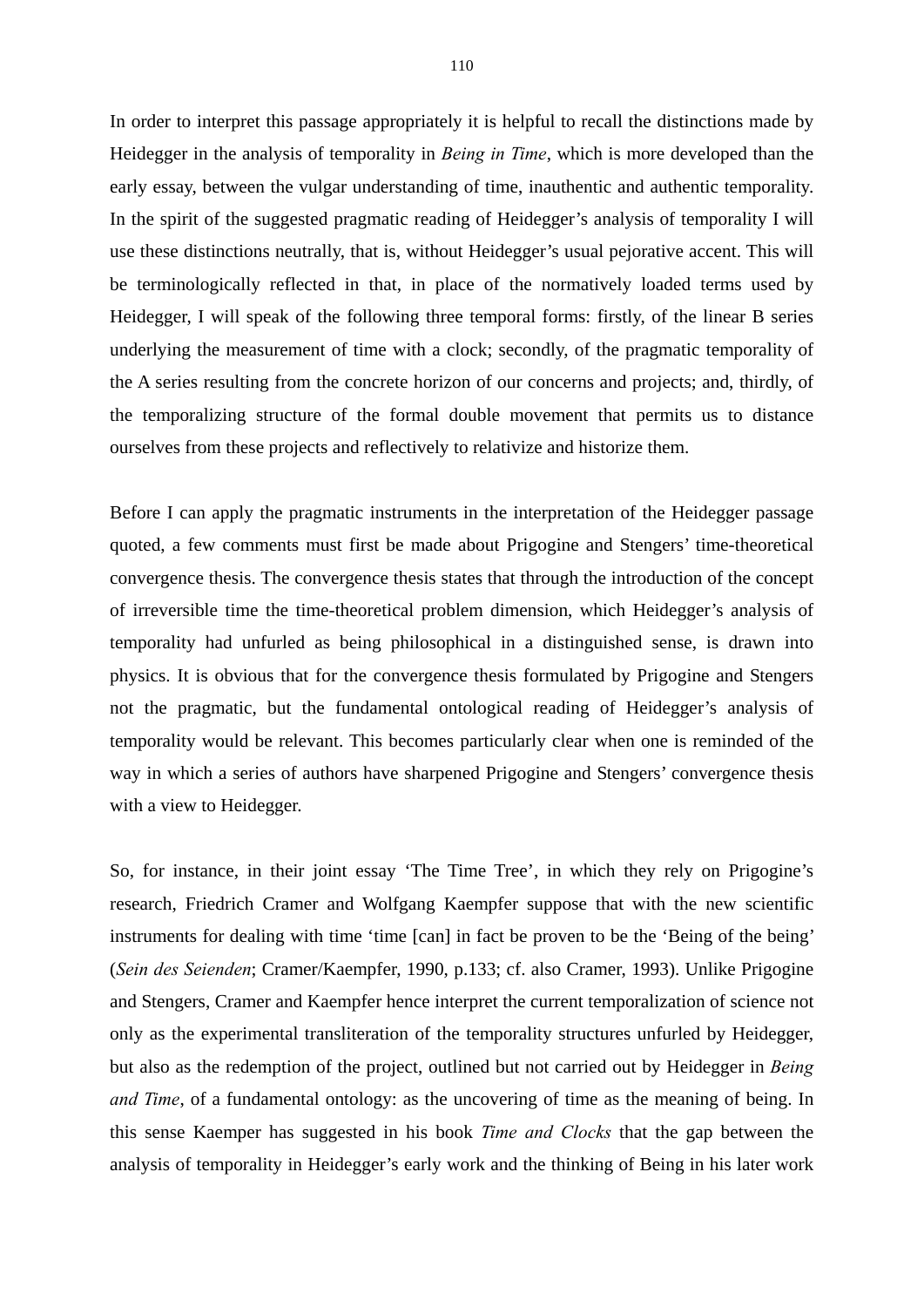might be closed through a time-philosophical evaluation of Prigogine's research (Kaempfer, 1991, pp. 13f. and 85).

Manfred Eigen established the link between Prigogine's self-organization theory and Heidegger's analysis of temporality only indirectly, and to this extent more cautiously than Cramer and Kaepfer. Eigen, who was the first to introduce the term 'temporality' explicitly to the description of physical and biological self-organization processes (Eigen, 1984, esp. pp. 45ff.), concludes his essay 'Evolution and Temporality' with a chapter bearing the title 'Being and Temporality'. It begins with an indirect reference to Heidegger which simultaneously postpones decided debate over philosophical time theory: 'The heading, much as it tempts us to an excursion into philosophy, is intended only to suggest that the concept of time in modern physics is closely intertwined with Being' (Eigen, 1984, p. 55). Yet, for Eigen too, this is linked with the strong convergence theory in the sense of Prigogine and Stengers. In Eigen's formulation this states that in future with the means of self-organization theory 'subjective temporal experience: "conscious experience''' will be definable using 'the objective processes underlying them: catastrophes, bifurcations or instabilities' (Eigen, 1984, p. 56).

In order to meet the strong demand – made by Prigogine and Stengers, Cramer and Kaempfer, and Eigen – of being able to explain the internal intersection between the temporality of Dasein and the temporality of Being with the means of self-organization theory, the overall perspective of fundamental ontology is needed. According to the Heidegger passage quoted, however, it is precisely from this perspective that the irreversible time structure would appear as the signature of an inauthentic temporality determined in terms of 'clock time' (Heidegger, 1992, p. 18), from which 'there is no hope of ever arriving' at the 'original meaning' (Heidegger, 1992, p. 19) of a uniform time embracing the temporality of Dasein and the temporality of Being.

How does the relationship between Prigogine's irreversible time and Heidegger's temporality present itself from the perspective of the pragmatic Heidegger interpretation? First of all it is to be highlighted from this perspective that in the passage quoted above Heidegger has a particular form of development of pragmatic temporality in mind. This, however, is a form of development which he presents not as one such form among others in the context of 'The Concept of Time', but which he absolutizes altogether in the sole and central shape of 'one's time'. If one examines more closely the temporal structure described by Heidegger in the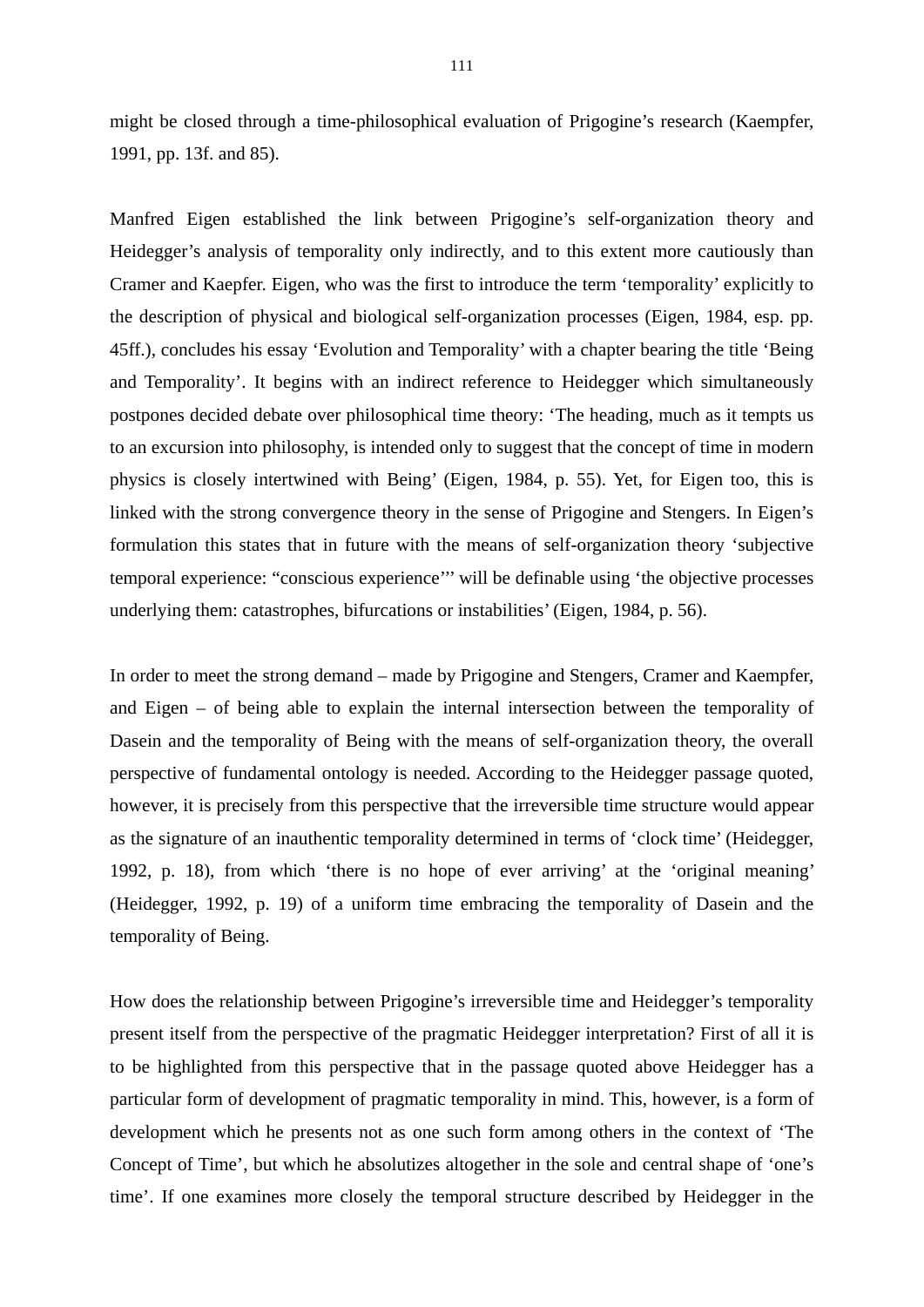quoted passage, then it becomes clear that a kind of pragmatic temporality is concerned which does not genuinely understand itself as being pragmatic temporality. The subject interpreting itself within this temporal form does not interpret itself primarily in terms of the temporal dimensions of the A series constituting the individual projection of its respective life-form in terms of the future. Rather, it understands the temporal dimensions as fixed structures inscribed in the linear B series in a preordained manner: the open future as that which is later than the present, the immutable past as that which is earlier than the present.

If one establishes from this the link with the objective temporalization of time, as has taken place within modern physics, then it becomes evident how the objective structure of irreversibility that attains physical significance with Carnot, Thomson, Clausius and Boltzmann results from the characteristic asymmetry between future and past which issues from the inscription of the A series in the B series. This, however, by no means coincides with that basic structure of pragmatic temporality which actually determines our everyday dealings with our multiple, varying, constantly shifting, and complexly interconnected projections of world and self.

This plural form of dealing with time, which is beginning to characterize the everyday world in post-industrial societies at the end of the 20th century,  $2^2$  does not harness the temporal dimensions of the A series within the fixed framework of a supposedly objectively preordained B series, but understands the A series flexibly in terms of its embedment within the temporalizing structure of the formal double movement, in the execution of which we have learned to temporalize ourselves in our cultural, technical and historical context. It is this open and creative understanding of time which distinguishes the concept of time underlying Prigogine's theory of dissipative structures from the arrow of time model introduced into physics by classical thermodynamics. Within the framework of this concept not only is the future to be described as an open structure, but the reconstruction of a system's past is also to be relativized to the different bifurcational future paths in which the system can inscribe itself and between which it establishes links, transitions and sudden syntheses.

1

 $22$  Cf. the empirical study by Hörning, Gerhardt and Michailow centring on the 'plural orientation' (Hörning/Gerhardt/Michailow, 1995, p. 155) of new 'time management techniques' (ibid., p. 138) which result from the 'reflexive time consciousness' (ibid., p. 141). See also Hörning/Ahrens/Gerhard, 1997 which builds on this. A critical analysis of this development is found under the title 'Flexible: The Restructuring of Time' in Sennett, 1998, pp. 46-63.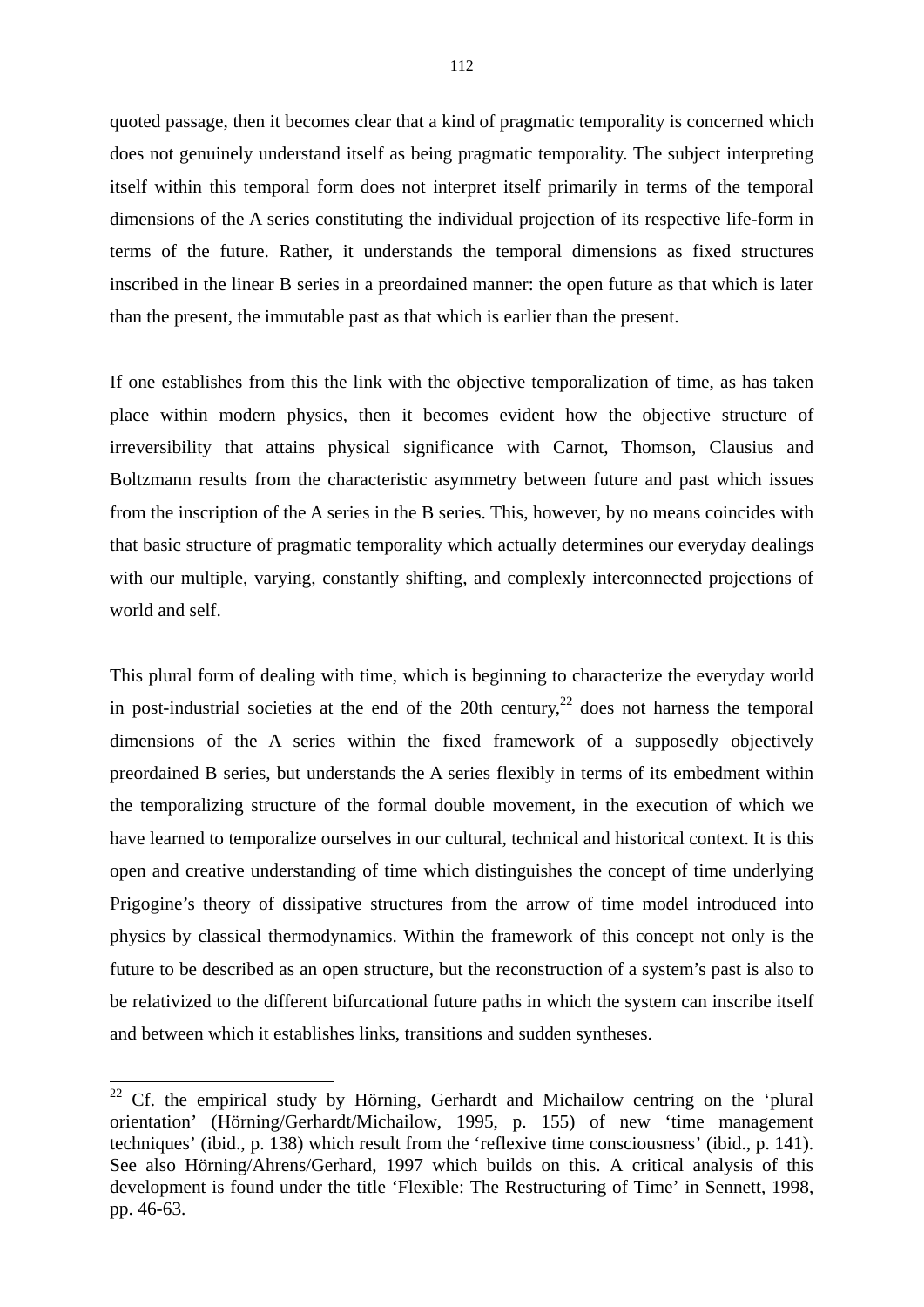The parallelism between pragmatic temporality – expressed in the reflexively temporalized kinds of human life-forms that can be described with the means of Heidegger's analysis of temporality – and the plural temporality of chemico-physical processes brought to light by Prigogine is the result of a scientifically successful assimilation of the physical time vocabulary to those time vocabularies with which we are used to describing our pragmatic life projections and our everyday ways of time-making. The result of this assimilation says nothing about the 'Temporality of Being' (Heidegger, 1993, p. 40), but merely documents the intertwinement of philosophical, physical and life-world time vocabularies (which became possible in the conditions of computer technology), which themselves have a history and which in the framework of this history were (as can be seen retrospectively: wrongly) considered incompatible. The specific basic trait of the reflexive temporalization, which suggests itself as an alternative interpretation of Prigogine's theory of irreversible processes and distinguishes this at the formal level from the objective way of temporalizing time, is expressed in all poignancy in this contingency-theoretical view of things.

In order, finally, to bring out the formal difference existing between objective and reflexive temporalization of time, it must be made clear that the reflexive temporalization tendency is a reflexive occurrence in two senses. First of all, the temporalization of time expressed in the pragmatic interpretation of Heidegger's analysis of temporality is to be designated as reflexive in a broad sense. In this broad sense the tendency within physics, designated here as objective temporalization, also assumes a reflexive component. In both the reflexive temporalization tendency and the objective temporalization an old and static time concept is understood and relativized in terms of a new and dynamic time concept. This broad concept of 'reflexive' designates a kind of objective reflexivity through which time as the object of examination is related back to itself by playing out a more temporal understanding of time against a less temporal concept of time.

The narrow and stronger concept of reflexivity, foregrounded in the philosophical temporalization tendency, is to be distinguished from this broad and weaker concept of reflexivity. With the stronger concept, self-reflexivity is involved in the sense that the execution of a reflexive temporalization of time in the objective sense – common to both temporalization tendencies – is for its part understood as being historically contingent and temporally relevant. This transition is described by Heidegger in the 'Concept of Time' as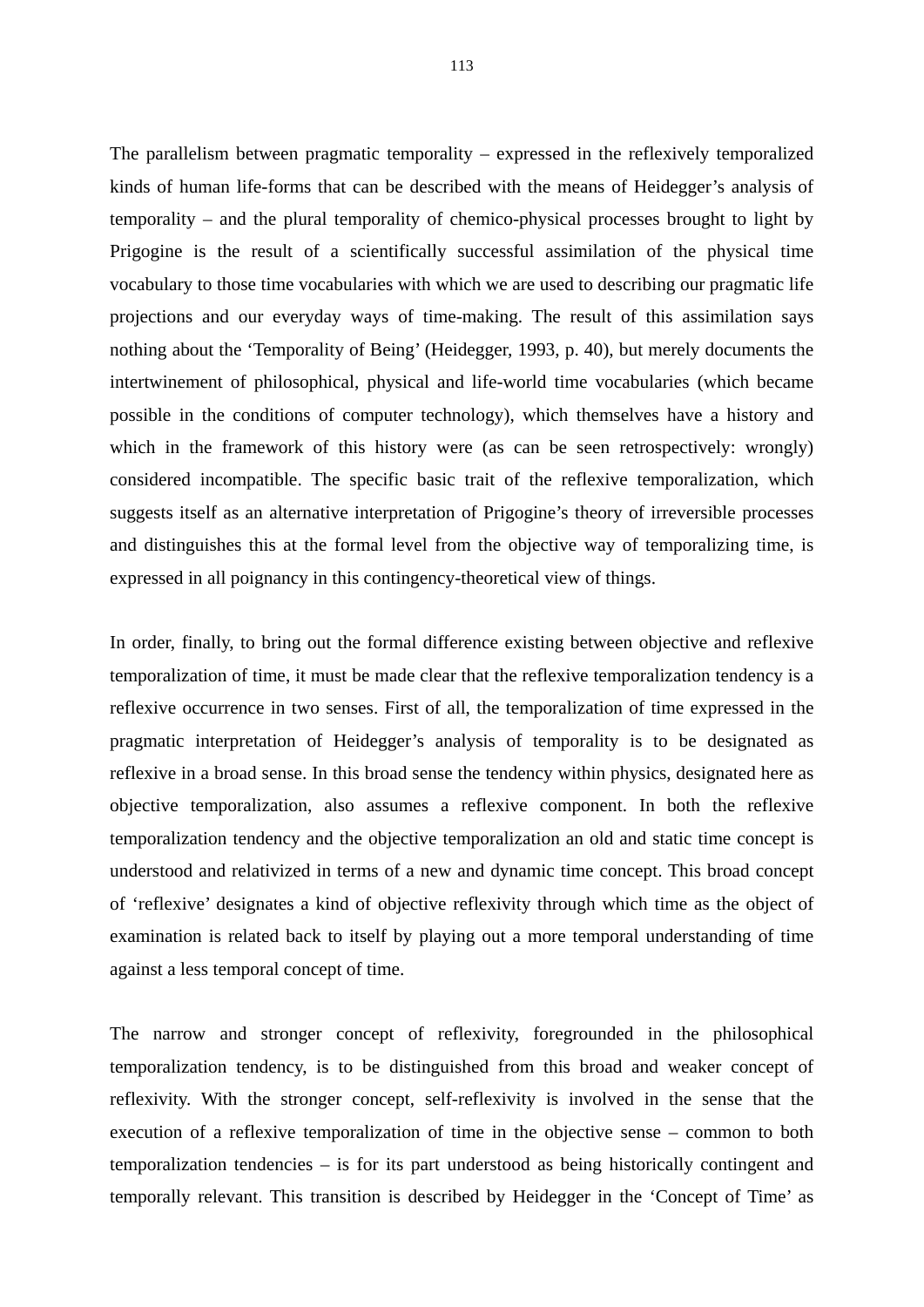follows: 'In order to speak in keeping with the ontological character of our theme here, we must talk temporally about time. We wish to repeat temporally the question of what time is. Time is the "how". If we inquire into what time is, then one may not cling prematurely to an answer (time is such and such), for this always means a 'what'' (Heidegger, 1992, p. 22). And Heidegger concludes: 'The fundamental assertion that *time is temporal* is therefore the most authentic determination (...) Time itself is meaningless; time is temporal' (Heidegger, 1992, p. 20f.).

It is the combination of these two aspects which was intended when the term 'reflexive temporalization' was used in the framework of the current work. With this the second aspect, which clearly sets the reflexive temporalization apart from the objective temporalization, is of particular importance. It makes clear that the temporalization of time in the reflexive temporalization tendency does not take place as the essentialization of time. The reflexive temporalization does not set a true and supposedly ineluctable, and hence eternal, essence of time in the place of a deficient and inadequate understanding of time. Nor does a gradually more temporal understanding of time simply enter in place of a less temporal understanding of time. Rather the spiralling progression of objective temporalization is breached in the course of the reflexive temporalization of time by the transition from a theoretical understanding of time, which apprehends time as an objective structure, to a pragmatic understanding of time that describes time as being a contingent form in the realization of human projects in life.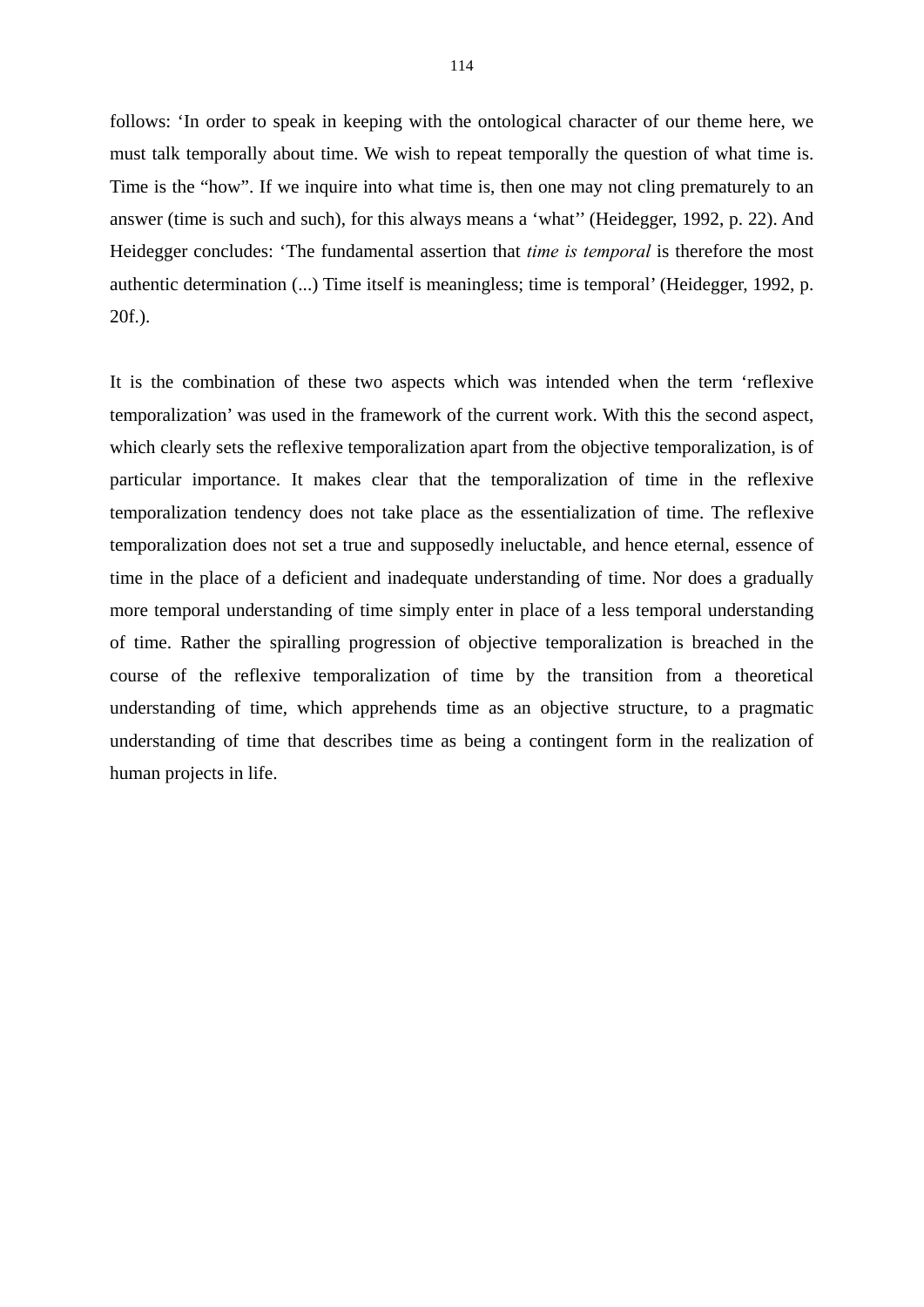## **Quoted Literature**

Alembert, Jean le Rond d' (1966): Encyclopédie ou dictionnaire raisonné des sciences, des arts et des métiers, vol. 4, Stuttgart, Frommann (original: Paris 1754)

Andronov, Aleksandr A. and Chaikin, Semen E. (1949): Theory of Oscillations, Princeton, Princeton University Press.

Apel, Karl-Otto (1973): Transformation der Philosophie, 2 vols, Frankfurt a.M., Suhrkamp.

Apel, Karl-Otto (1991): Wittgenstein und Heidegger. Kritische Wiederholung und Ergänzung eines Vergleichs, in: Brian McGuinness, Jürgen Habermas et al., Der Löwe spricht ... und wir können ihn nicht verstehen, Frankfurt a.M., Suhrkamp, pp. 27-68.

Aristotle (1984a): The Physics, in: The Complete Works of Aristotle, vol. 1, ed. Jonathan Barnes, Oxford, Oxford University Press, pp 315-446.

Aristotle (1984b): On the Heavens, in: The Complete Works of Aristotle, vol. 1, ed. Jonathan Barnes, Oxford, Oxford University Press, pp 447-511.

Atkins, Peter William (1984): The Second Law, New York, W.H. Freeman and Company.

Bachelard, Gaston (1975): La formation de l'esprit scientifique. Contribution à une psychoanalyse de la connaissance objective, Paris, Vrin (original edition: Paris 1938).

Baert, Patrick (ed.) (1999): Time in Modern Intellectual Thought, Amsterdam/New York, Elsevier.

Bast, Rainer A. (1986): Ist Heideggers 'Sein und Zeit' ein patchwork?, in: Information Philosophie, 4, October, pp. 18-30.

Baumgartner, Hans-Michael (ed.) (1993): Das Rätsel der Zeit. Philosophische Analysen, Freiburg/Munich, Alber.

Belousov, Boris Pawlowitsch (1987a): Eine periodische Reaktion und ihr Mechanismus, in: Kuhnert/Niedersen, 1987, pp. 71-72 (original: Moscow 1959).

Belousov, Boris Pawlowitsch (1987b): Eine periodische Reaktion und ihr Mechanismus, in: Kuhnert/Niedersen, 1987, pp. 73-82 (Manuscript of 1951, first published: Gorki 1981).

Bénard, Henri (1900): Les tourbillons cellulaires dans une nappe liquide, in: Revue Generale Sciences Pures et Appliques, vol. 12, Paris, pp. 1261-1271.

Bergson, Henri (1910): Time and Free Will, New York, MacMillan Co. (French original, entitled 'Essai sur les données immediates de la conscience', Paris 1889)

Bergson, Henri (1913): An Introduction to Metaphysics, London, MacMillan and Co. (French original: Paris 1903).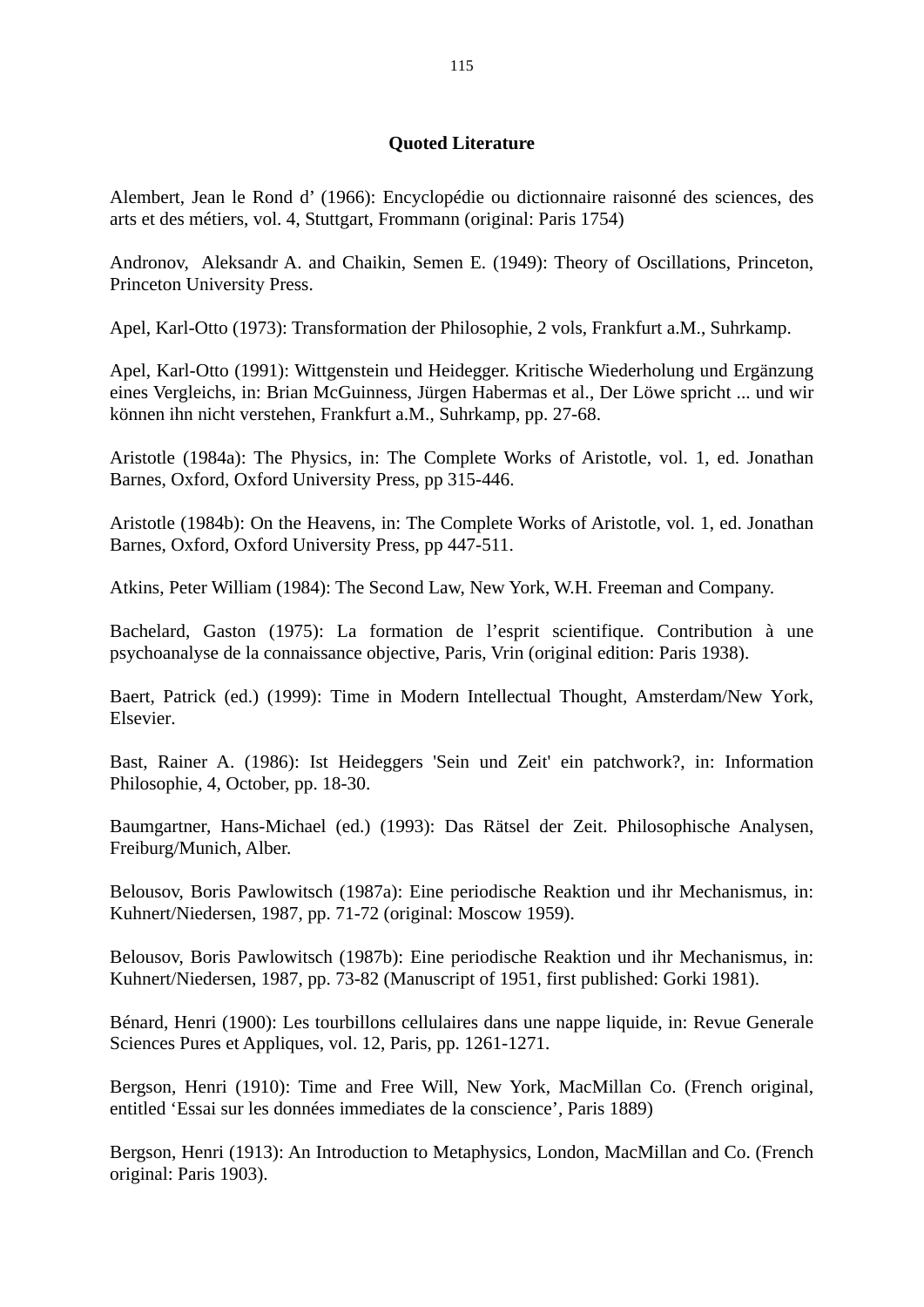Bergson, Henri (1988): Matter and Memory, trans. Nancy Margaret Paul and W. Scott Palmer, New York, Zone Books.

Bergson, Henri (1989): Zeit und Freiheit, Frankfurt a.M., Athenäum.

Bernet, Rudolf (1985): Editorischer Bericht, in: Edmund Husserl, Texte zur Phänomenologie des inneren Zeitbewußtseins (1893-1917), ed. and introduced by Rudolf Bernet, Hamburg, Meiner, pp. LXIX-LXXIII.

Bieri, Peter (1972): Zeit und Zeiterfahrung. Exposition eines Problembereichs, Frankfurt a.M., Suhrkamp.

Boehm, Rudolf (1966): Einleitung des Herausgebers, in: E.Husserl, Zur Phänomenologie des inneren Zeitbewußtseins, Husserliana, vol. 10, pp. XIII-XLIII, Den Haag, Martinus Nijhoff.

Boltzmann, Ludwig (1966a): Further Studies on the Therman Equilibrium of Gas Molecules, in: Brush, 1966, pp. 88-175 [originally in: Sitzungsberichte der Kaiserlichen Akademie der Wissenschaften, Vienna, Mathematisch-Naturwissenschaftliche Klasse, vol. 66, 1872, pp. 275-370].

Boltzmann, Ludwig (1966b): On the Relation of a General Mechanical Theorem to the Second Law of Thermodynamics, in: Brush, 1966, pp. 188-193 [originally in: Sitzungsberichte der Kaiserlichen Akademie der Wissenschaften, Vienna, Mathematische-Naturwissenschaftliche Klasse, vol. 75, 1877, pp. 67-73].

Boltzmann, Ludwig (1966c): Reply to Zermelo's Remarks in the Theory of Heat, in: Brush, 1966, pp. 218-228 [originally in: Annalen der Physik und Chemie, vol. 57, 1896, pp.773-784].

Boltzmann, Ludwig (1966d): On Zermelo's Paper 'On the Mechanical Explanation of Irreversible Processes', in: Brush, 1966, pp. 238-245 [originally in: Annalen der Physik und Chemie, vol 60, 1897, pp. 392ff].

Boltzmann, Ludwig (1980): Über die mechanische Bedeutung des zweiten Hauptsatzes der Thermodynamik, in: Sitzungsberichte der Kaiserlichen Akademie der Wissenschaften, Vienna, Mathem.-Natwiss. Klasse, vol. 53, 1866, pp. 195-220; quoted from reprint in: Kleinert, 1980, pp. 271-296.

Brandom, Robert (1983): Heidegger's Categories in Being and Time, in: Monist, 60 (1983), pp. 387-409.

Bray, William (1921): Journal of the American Chemical Society, vol. 43, pp. 1262ff.

Brough, John B. (1991): Translator's Introduction, in: Husserl (1991), pp. xi-lvii.

Brush, Stephen G. (ed.) (1966): Kinetic Theory, vol. 2, Irreversible Processes, Oxford, Pergamon.

Brush, Stephen G. (1976): The Kind of Motion we Call Heat. A History of the Kinetic Theory of Gases in the 19th Century, 2 vols, Amsterdam/New York/Oxford, North Holland Personal Library.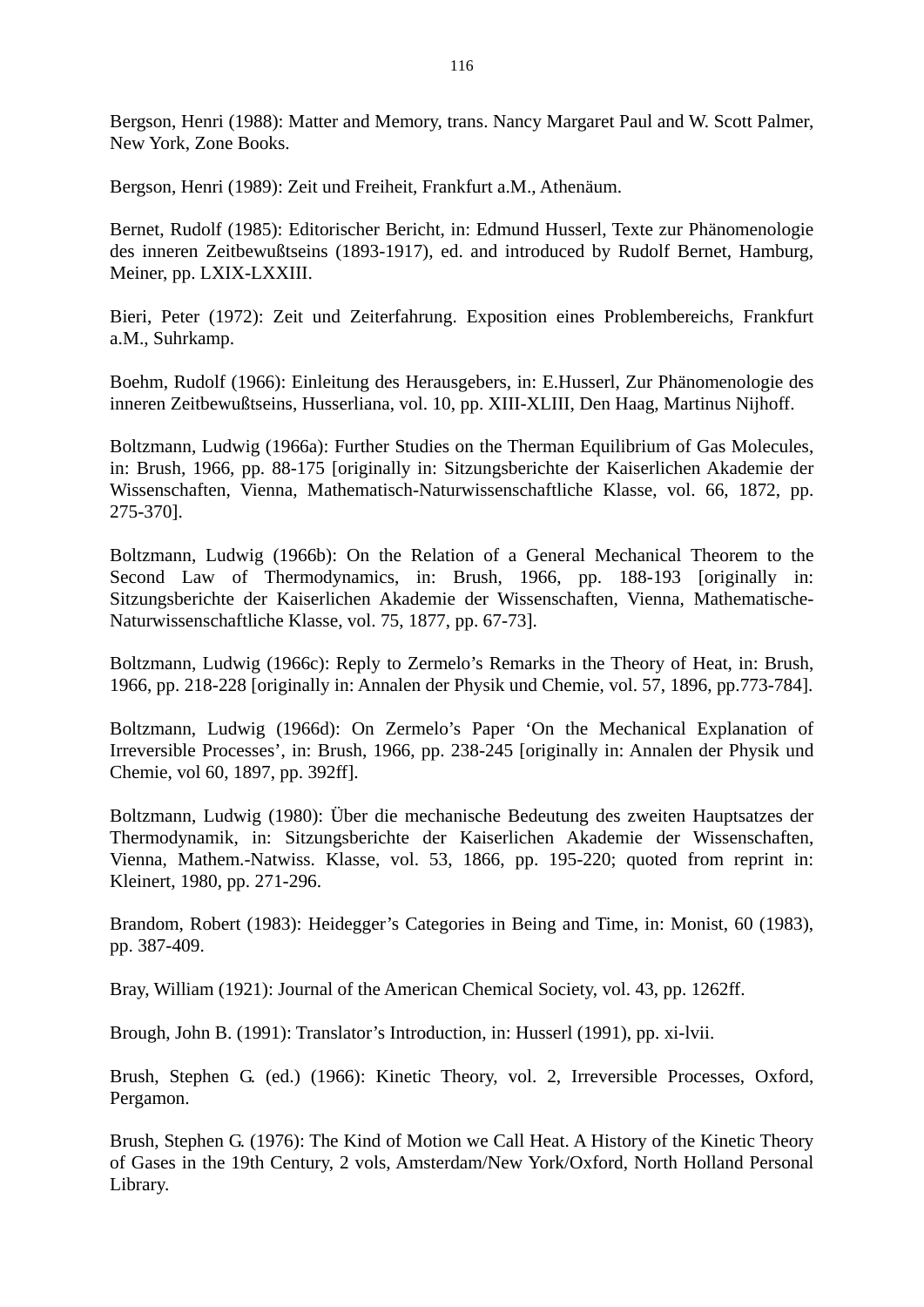Burger, Paul (1993): Die Einheit der Zeit und die Vielheit der Zeiten. Zur Aktualität des Zeiträtsels, Würzburg, Königshausen & Neumann.

Cardwell, Donald Stephen Lowell (1971): From Watt to Clausius. The rise of thermodynamics in the early industrial age, London, Heinemann.

Carnot, Sadi (1986): Reflexions on the Motive Power of Fire, trans. and ed. by Robert Fox, New York, Lilian Barber Press (French original: Paris 1824).

Cassirer, Ernst (1957): The Philosophy of Symbolic Forms, vol. 3, The Phenomenology of Knowledge, New Haven/London, Yale University Press.

Chandrasekhar, Subrahmanyan (1961): Hydrodynamic and Hydromagnetic Stability, Oxford, Clarendon Press.

Clausius, Rudolf (1864): Über eine veränderte Form des zweiten Hauptsatzes der mechanischen Wärmetheorie, in: ders., Abhandlungen über die mechanische Wärmetheorie, vol. 1, Brunswick, Vieweg (original in: Poggendorff's Annalen der Physik und Chemie, 93, Dec. 1854, pp. 481-506).

Clausius, Rudolf (1865): Über verschiedene für die Anwendung bequeme Formen der Hauptgleichungen der mechanischen Wärmetheorie, in: Vierteljahrsschrift der naturforschenden Gesellschaft (Zurich), vol. 10, pp. 1-59.

Clausius, Rudolf (1887): Discussionen über die vorstehend entwickelte Form der mechanischen Wärmetheorie und ihre Begründung, in: ders., Die mechanische Wärmetheorie, vol. 1, Brunswick, Vieweg.

Clausius, Rudolf (1921): Über die bewegende Kraft der Wärme und die Gesetze, welche sich daraus für die Wärmelehre selbst ableiten lassen, Leipzig, Akademische Verlags-Gesellschaft (original in: Poggendorff's Annalen der Physik und Chemie, 79, 1850, March/April, pp. 368- 397 and pp. 500-524).

Comte, August (1974): The Positive Philosophy, New York, Ams Press (French original: Cours de philosophie positive, 6 vols, Paris 1830-1842).

Conen, Paul F. (1964): Die Zeittheorie des Aristoteles, Munich, Beck.

Coveney, Peter / Highfield, Roger (1990): The Arrow of Time, London, Allen.

Cramer, Friedrich / Kaempfer, Wolfgang (1990): Der Zeitbaum, in: Der Komet. Almanach der Anderen Bibliothek auf das Jahr 1991, ed. Hans Magnus Enzensberger, Frankfurt a.M., Insel, pp. 8-190.

Cramer, Friedrich (1993): Der Zeitbaum. Grundlegung einer allgemeinen Zeittheorie, Frankfurt a.M., Insel.

Davies, Paul (1974): The Physics of Time Asymmetry, Berkely/Los Angeles.

Davies, Paul (1988): The Cosmic Blueprint: New Discoveries in Nature's Creative Ability to Order the Universe, New York: Simon & Schuster.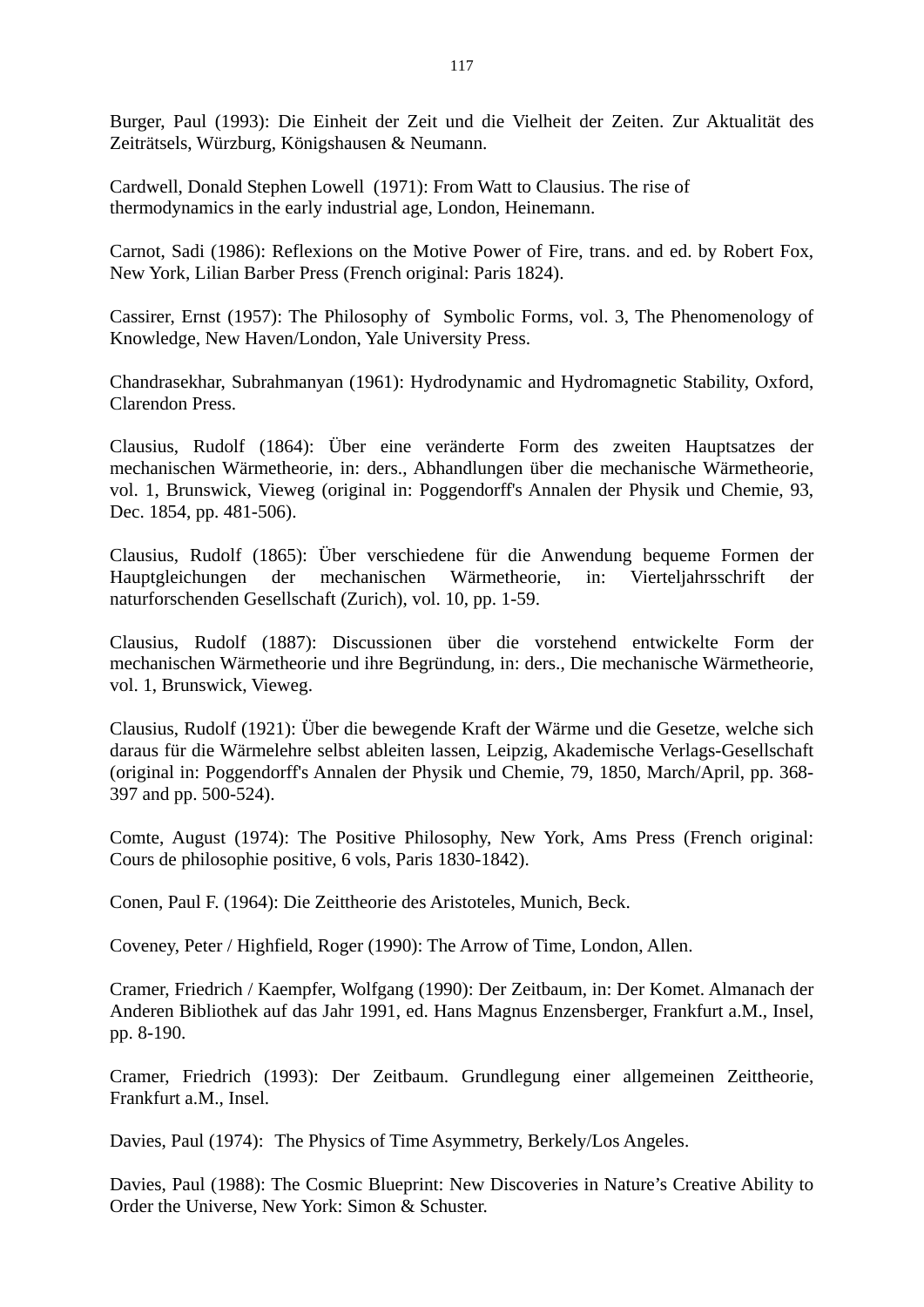Deleuze, Gilles (1988): Bergsonism, New York, Zone Books (French original: Paris 1966).

Derrida, Jacques (1992): Given Time I, Counterfeit Money, Chicago, University of Chicago Press (French original: Paris 1991)

Derrida, Jacques (1993): La voix et la phénomène. Introduction au problème du signe dans la phénoménologie de Husserl, Saint Germain, Quadrige.

Donder, Théophile de / Rysselberghe, Pierre van (1936): Thermodynamic Theory of Affinity. A Book of Principles, Stanford, Stanford University Press.

Düsing, Klaus (1980): Objektive und subjektive Zeit. Untersuchungen zu Kants Zeittheorie und zu ihrer modernen kritischen Rezeption, in: Kant-Studien, 71, pp. 1-34.

Düsing, Klaus (1992): Selbstbewußtseinsmodelle. Apperzeption und Zeitbewußtsein in Heideggers Auseinandersetzung mit Kant, in: Zeiterfahrung und Personalität, ed. Forum für Philosophie Bad Homburg, Frankfurt a.M., Suhrkamp, pp. 89-122.

Dummett, Michael (1960): A Defense of McTaggart's Proof of the Unreality of Time, in: Philosophical Review, vol. 69, pp. 497-504.

Eddington, Arthur (1943): The Nature of the Physical World, New York, MacMillan (originally: New York/Cambridge 1928).

Eigen, Manfred (1984): Evolution und Zeitlichkeit, in: Die Erfahrung der Zeit, ed. Christian Link, Stuttgart, Klett-Cotta, pp. 215-237.

Ekeland, Ivar (1984): Le calcul, l'impréva, Paris, Editions de Seuil.

Elkana, Yehuda (1974): The Discovery of the Conservation of Energy, Cambridge (Mass.), Harvard University Press.

Epstein, Irving R. / Kustin, Kenneth et al. (1989): Oszillierende chemische Reaktionen, in: Chaos und Fraktale, eds James P. Crutchfield, Doyne J. Farmer et al., Heidelberg, Spektrum Akademischer Verlag, pp. 72-81.

Flasch, Kurt (1993): Was ist Zeit? Augustinus von Hippo. Das XI. Buch der *Confessiones*. Historisch-philosophische Studie. Text-Übersetzung-Kommentar, Frankfurt a.M., Klostermann.

Gadamer, Hans-Georg (1972): Über leere und erfüllte Zeit, in: Kleine Schriften, vol. 3, Tübingen, Mohr, pp. 221-236 (reprinted in: Zimmerli/Sandbothe, 1993, pp. 281-198).

Galilei, Galileo (1914): Dialogues Concerning Two New Sciences, New York, MacMillan (original: Leiden 1638).

Gent, Werner (1962): Die Philosophie des Raumes und der Zeit. Historische, kritische und analytische Untersuchungen, 2 vols, Hildesheim, Olms (original: Bonn 1926-28).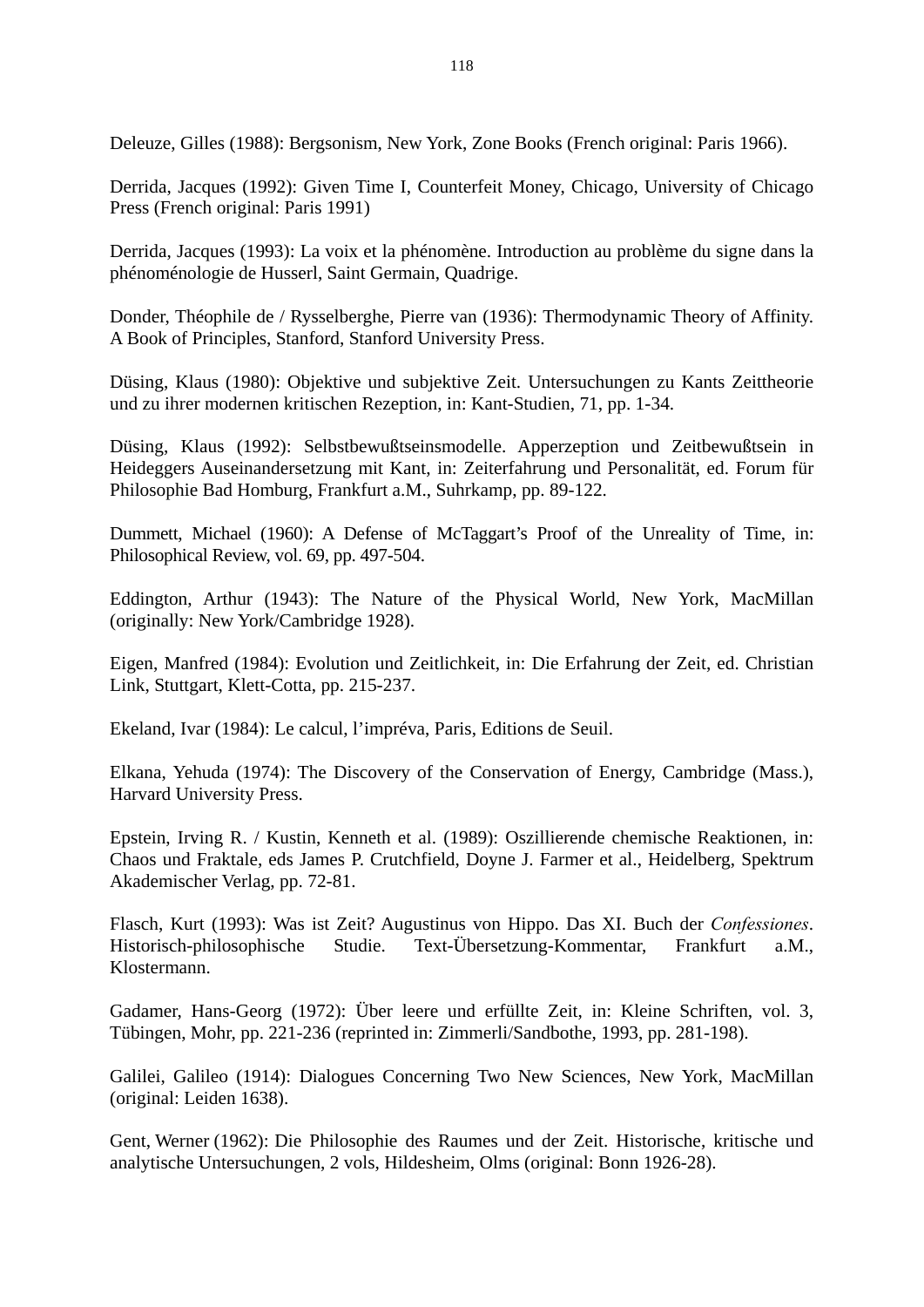Gent, Werner (1965): Das Problem der Zeit. Eine historische und systematische Untersuchung, Hildesheim, Olms (original: Frankfurt a.M. 1934).

Gethmann, Carl Friedrich (1974): Verstehen und Auslegung. Das Methodenproblem in der Philosophie Martin Heideggers, Bonn, Bouvier.

Gethmann, Carl Friedrich (1993): Dasein: Erkennen und Handeln. Heidegger im phänomenologischen Kontext, Berlin/New York, de Gruyter.

Gibbs, Josiah Willard (1902): Elementary Principles in Statistical Mechanics, New York, C. Scribner's sons.

Gimmler, Antje / Sandbothe, Mike / Zimmerli, Walther Ch. (1997): Die Wiederentdeckung der Zeit. Reflexionen-Analysen-Konzepte, Darmstadt, Primus and Wissenschaftliche Buchgesellschaft.

Giroux, Laurent (1971): Durée Pure et Temporalité. Bergson et Heidegger, Montréal, Bellarmin.

Gödel, Kurt (1970): A Remark About the Relationship Between Relativity Theory and Idealistic Philosophy, in: Albert Einstein. Philosopher - Scientist, ed. by Paul Arthur Schilpp, The Library of Living Philosophers, vol. 7, La Salle (Illinois), Open Court, 557-562 (first published 1949).

Goodman, Nelson (1984): Ways of Worldmaking, Indianapolis, Hackett.

Griffin, David Ray (1986) (ed.): Physics and the Ultimate Significance of Time. Bohm, Prigogine and Process Philosophy, New York.

Grünbaum, Adolf (1973): Philosphical Problems of Space and Time. Second enlarged Edition, Dordrecht, Reidel (original: New York 1963).

Hegel, Georg Wilhelm Friedrich (1974): Lectures on the History of Philosophy, vol. 3, New York, Humanities (German original: Berlin 1832)

Heidegger, Martin (1976): Logik - Die Frage nach der Wahrheit, in: Gesamtausgabe, II. Abteilung: Vorlesungen 1923-1944, vol. 21, Frankfurt a.M., Klostermann.

Heidegger, Martin (1977): Phänomenologische Interpretation von Kants Kritik der reinen Vernunft, in: Gesamtausgabe. II. Abteilung: Vorlesungen 1923-1944, vol. 25, Frankfurt a.M., Klostermann.

Heidegger, Martin (1977b): 'The Age of the World Picture', in: The Question Concerning Technology and Other Essays, New York, Harper and Row, pp. 115-154.

Heidegger, Martin (1982): The Basic Problems of Phenomenology, trans. Albert Hofstadter, Bloomington, Indiana University Press, 1982 (German original first published in: Heidegger, Gesamtausgabe, II. Abteilung: Vorlesungen 1923-1944, vol. 24, Frankfurt/Main, Klostermann, 1975)

Heidegger, Martin (1984): The Metaphysical Foundations of Logic, Bloomington, Indiana University Press (German original: Frankfurt/Main 1978).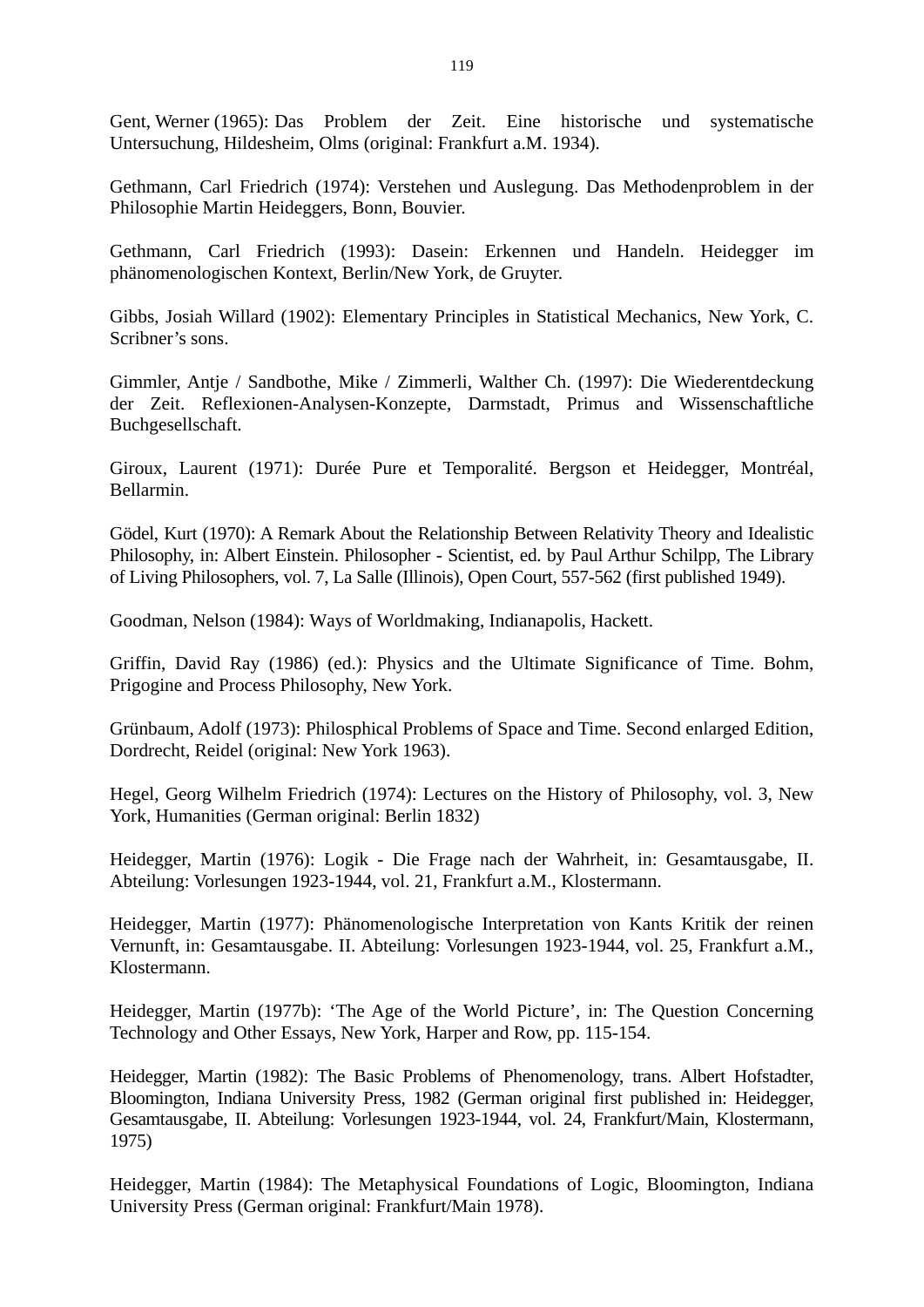Heidegger, Martin (1990): Kant and the Problem of Metaphysics, trans. Richard Taft, Bloomington, Indiana University Press (German original: Bonn 1929).

Heidegger, Martin (1992): The Concept of Time, trans. William McNeill, Oxford and Cambridge (Mass.), Blackwell (German original first published: Tübingen 1989).

Heidegger, Martin (1993): Being and Time, trans. John Macquarrie and Edward Robinson, Oxford and Cambridge (Mass.), Blackwell (first published 1962; German original first published: Tübingen 1927).

Helmholtz, Hermann von (1962): 'On the Interaction of Natural Forces', in: Helmholtz, Popular Scientific Lectures, New York, Dover, pp. 59-92.

Helmholtz, Hermann von (1884): Vorträge und Reden, vol. 1, Brunswick, Vieweg.

Hönigswald, Richard (1965): Die Grundlagen der Denkpsychologie. Studien und Analysen, Stuttgart, Teubner (original: Leipzig 1925).

Hörning, Karl H. / Gerhardt, Anette / Michailow, Matthias (ed.) (1995): Time Pioneers. Flexible Working Time and New Lifestyles, Cambridge, Polity (German original: Frankfurt a.M. 1990).

Hörning, Karl H. / Ahrens, Daniela / Gerhard, Anette (ed.) (1997): Zeitpraktiken. Experimentierfelder der Spätmoderne, Frankfurt a.M., Suhrkamp.

Hopf, Eberhard (1942): in: Berichte der Math.- Phys. Akademie der Wissenschaften, vol. 94, Leipzig, S.1 ff.

Husserl, Edmund (1991): On the Phenomenology of the Conciousness of Internal Time, Dordrecht/Boston/London, Kluwer.

Janich, Peter (1996): Die Konstitution der Zeit durch Handeln und Reden, in: Kodikas/Code. Ars Semeiotica, 19, no. 1-2, pp. 133-147.

Jantsch, Erich (1989): The Self-Organizing Universe. Scientific and Human Implications of the Emerging Paradigm of Evolution, Oxford/New York, Pergamon.

Jetschke, Gottfried (1989): Mathematik der Selbstorganisation. Quantitative Theorie deterministischer und stochastischer dynamischer Systeme, Brunswick, Vieweg.

John, Vincenz (1968): Geschichte der Statistik. Ein quellenmäßiges Handbuch für den akademischen Gebrauch wie für den Selbstunterricht, Erster Teil, Wiesbaden, Sändig (original: Stuttgart 1884).

Jones, Bence (1870): The Life and Letters of Faraday, 2 vols, London, Longmans, Green and Co..

Kaempfer, Wolfgang (1991): Die Zeit und die Uhren. Mit einem Beitrag von Dietmar Kamper, Frankfurt a.M., Suhrkamp.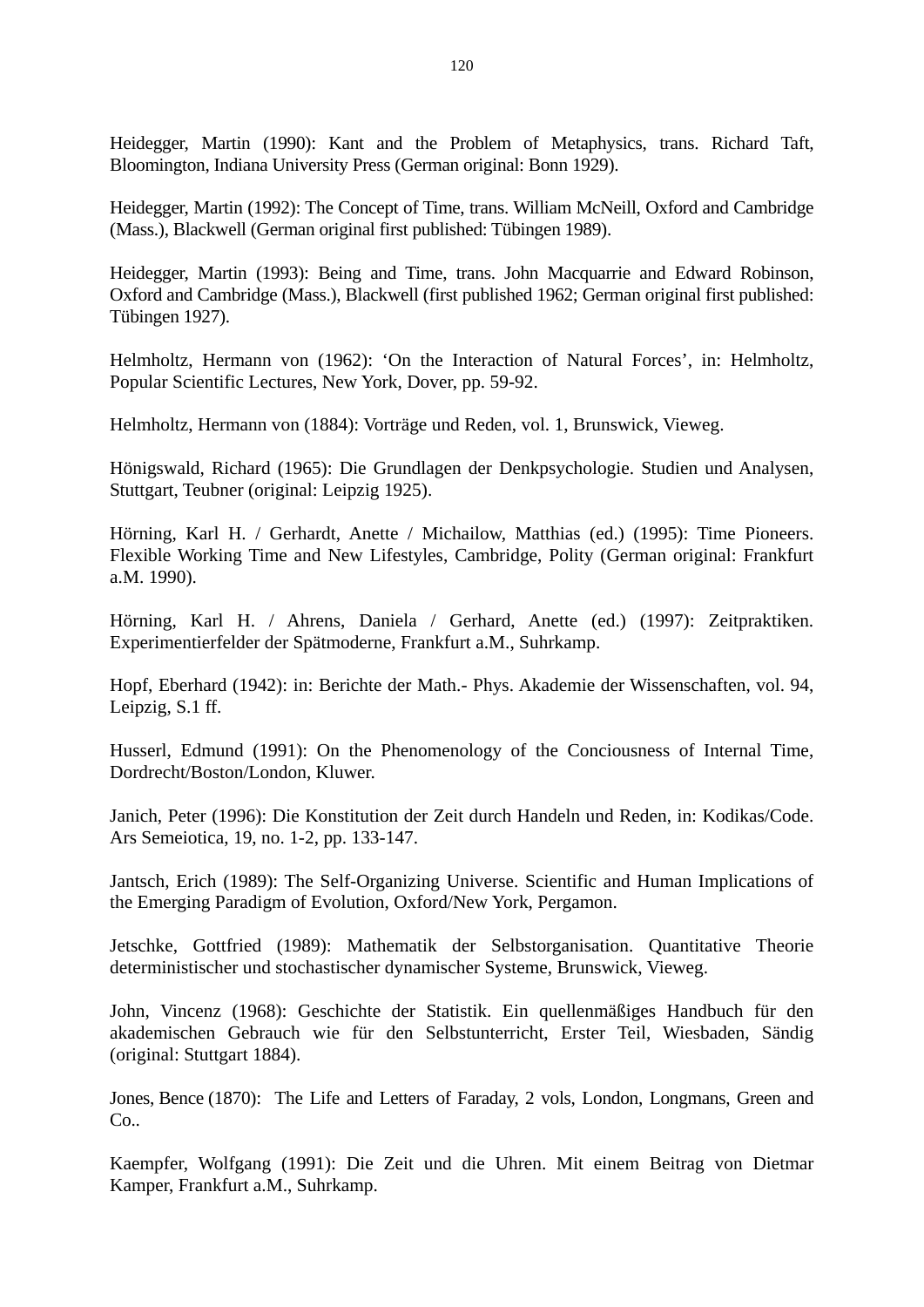Kamper, Dietmar (1991): Umgang mit der Zeit. Paradoxe Wiederholungen, in: Kaempfer, 1991, pp. 245-351.

Kant, Immanuel (1985): Critique of Pure Reason, trans. Norman Kemp Smith, London, Macmillan (first published: London 1929; German original first published: Riga 1781[A]; 1787[B]).

Kleinert, Andreas (1980): Physik im neunzehnten Jahrhundert, Darmstadt, Wissenschaftliche Buchgesellschaft.

Kierkegaard, Sören (1981): Vier erbauliche Reden 1844. Drei Reden bei erdachten Gelegenheiten 1845, in: Gesammelte Werke, eds Emanuel Hirsch and Hayo Gerdes, Gütersloh, Gütersloher Verlagshaus Mohn.

Kierkegaard, Sören (1987): Fear and Trembling. Edited and translated with introduction and notes by Howard V. Hong and Edna H. Hong, Princeton, Princeton University Press (Danish original first published: Copenhagen 1843).

Koyré, Alexandre (1978): Galileo Studies, Hassocks, Harvester Press (French original: Paris: 1939)

Kroes, Peter (1982): Order and Irreversibility, in: Nature and System, 4, pp. 115-129.

Kroes, Peter (1985): Time: Its Structure and Role in Physical Theories, Dordrecht, Reidel.

Krohn, Wolfgang / Küppers, Günter / Nowotny, Helga (ed.) (1990): Selforganization - Portrait of a Scientific Revolution, Dordrecht/Boston/London, Kluwer Academic Publishers.

Kuhn, Thomas S. (1969): Energy Conservation as an Example of Simultaneous Discovery, in: Critical Problems in the History of Science, ed. Marshal Clagett, Madison, Milwaukee/London, University of Wisconsin Press, pp. 321-356.

Kuhnert, Lothar / Niedersen, Uwe (ed.) (1987): Selbstorganisation chemischer Strukturen. Arbeiten von F. F. Runge, R. E. Liesegang, B. P. Belousov und A. M. Zhabontinsky, Leipzig, Geest und Portig.

Leibniz, Gottfried Wilhelm (1981): New Essays on Human Understanding, Cambridge/New York, Cambridge University Press (French original: Amsterdam/Leipzig 1765).

Le Poidevin, Robin / McBeath, Murray (1993): The Philosophy of Time, Oxford, Oxford University Press.

Loschmidt, Josef (1876): Über den Zustand des Wärmegleichgewichts eines Systems von Körpern mit Rücksicht auf die Schwerkraft, in: Sitzungsberichte der Akademie der Wissenschaften, Vienna, Mathem.-Natwiss. Klasse, 73, pp. 128-142.

Lübbe, Hermann (1992): Im Zug der Zeit. Verkürzter Aufenthalt in der Gegenwart, Berlin/Heidelberg/New York, Springer.

Lyotard, Jean-François (1991): The Inhuman. Reflections on Time, Cambridge, Polity (French original: Paris 1988).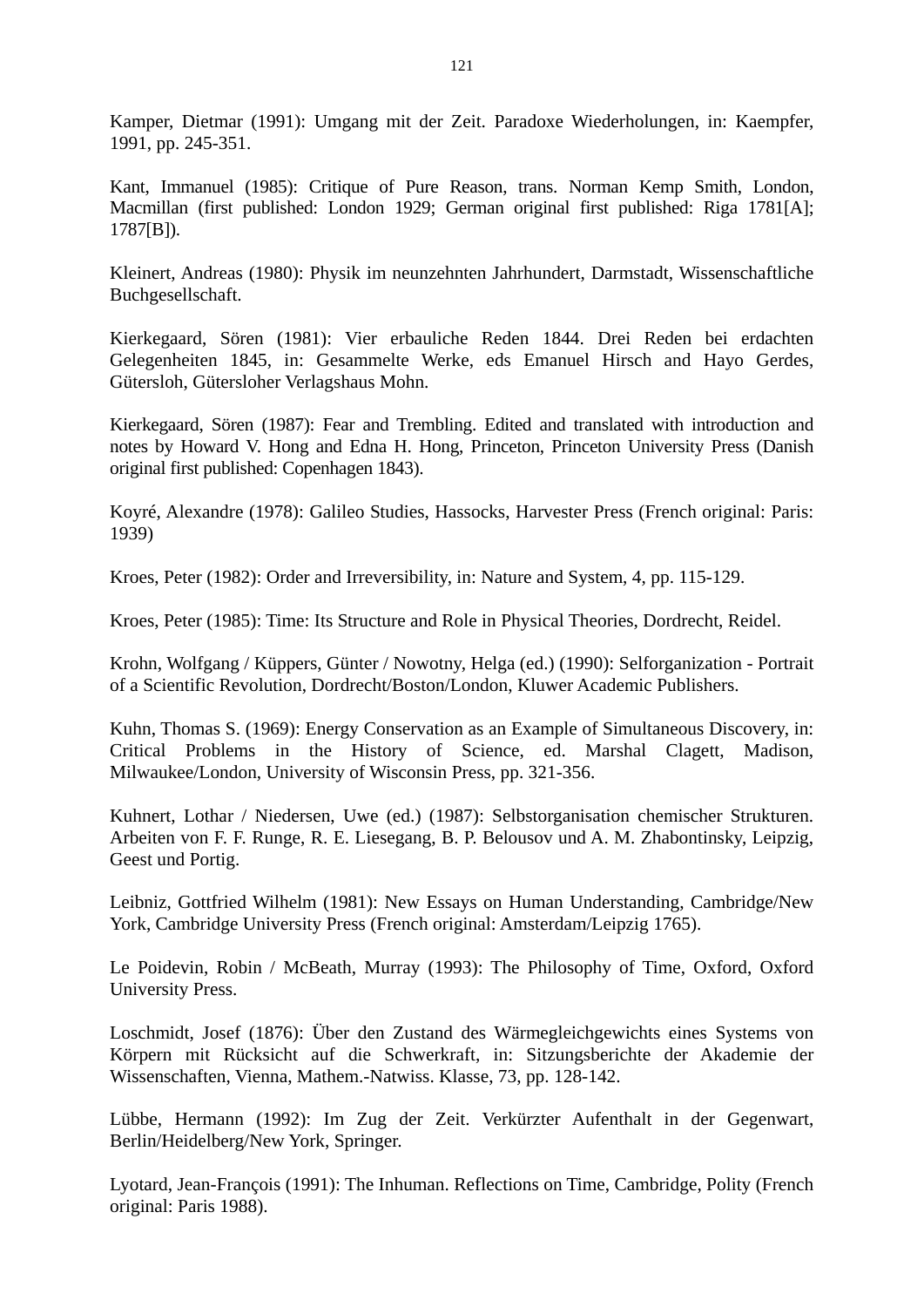Mach, Ernst (1986): Principles of the Theory of Heat, Dordrecht, Reidel (German original: Leipzig 1919).

Mainzer, Klaus (1996): Zeit. Von der Urzeit zur Computerzeit, Munich, Beck.

Mareschal, M. / Kestemont, E. (1987): Experimental Evidence for Convective Rolls in Finite Two-Dimensional Molecular Models, in: Journal of Statistical Physics, 48, pp. 1187ff.

Martin, Gottfried (1955): Kant's Metaphysics and Theory of Science, Manchester University Press, Manchester.

Maxwell, James Clerk (1860): Illustrations of the dynamical theory of gases, in: Philosophical Magazine, 19, 1860, pp. 19-32 and 20, 1860, pp. 21-37.

Maxwell, James Clerk (1871): Theory of Heat, New York, Appleton.

McTaggart, John M.E. (1908): The Unreality of Time, in: Mind, 17, pp. 457-474.

Merleau-Ponty, Maurice (1962): Phenomenology of Perception, London, Routledge (French original: Paris, 1945).

Meyer, Rudolf W. (1982): Bergson in Deutschland. Unter besonderer Berücksichtigung seiner Zeitauffassung, in: Studien zum Zeitproblem in der Philosophie des 20. Jahrhunderts mit Beiträgen von R.W.Meyer, E.W.Orth, R.Boehm u. W.Krewani, Freiburg/Munich, Alber.

Minkowski, Eugène (1970): Lived Time, Phenomenological and Psychopathological Studies, Evanston, Northwestern University Press.

Morin, Harald (1951): Wille und Zeit in Schopenhauers Philosophie, in: Theorie, 17, pp. 155- 175.

Moscovici, Serge (1977): Essai sur l'histoire humaine de la nature, Paris, Flammarion (original: Paris 1968).

Most, Otto J. (1977): Zeitliches und Ewiges in der Philosophie Nietzsches und Schopenhauers, Frankfurt a.M., Klostermann.

Musil, Robert (1954): The Man without Qualities, vol. II(2), London, Secker and Warburg (German original: Berlin 1930-1933).

Newton, Isaac (1968): The Mathematical Principles of Natural Philosophy, London, Dawsons.

Newton, Isaac (1952): Opticks, New York, Dover.

Nicolis, Grégoire / Prigogine, Ilya (1987): Die Erforschung des Komplexen. Auf dem Weg zu einem neuen Verständnis der Naturwissenschaften, Munich, Piper.

Nietzsche, Friedrich (1980): Sämtliche Werke. Kritische Studienausgabe (KSA), Munich, Deutscher Taschenbuch Verlag and de Gruyter.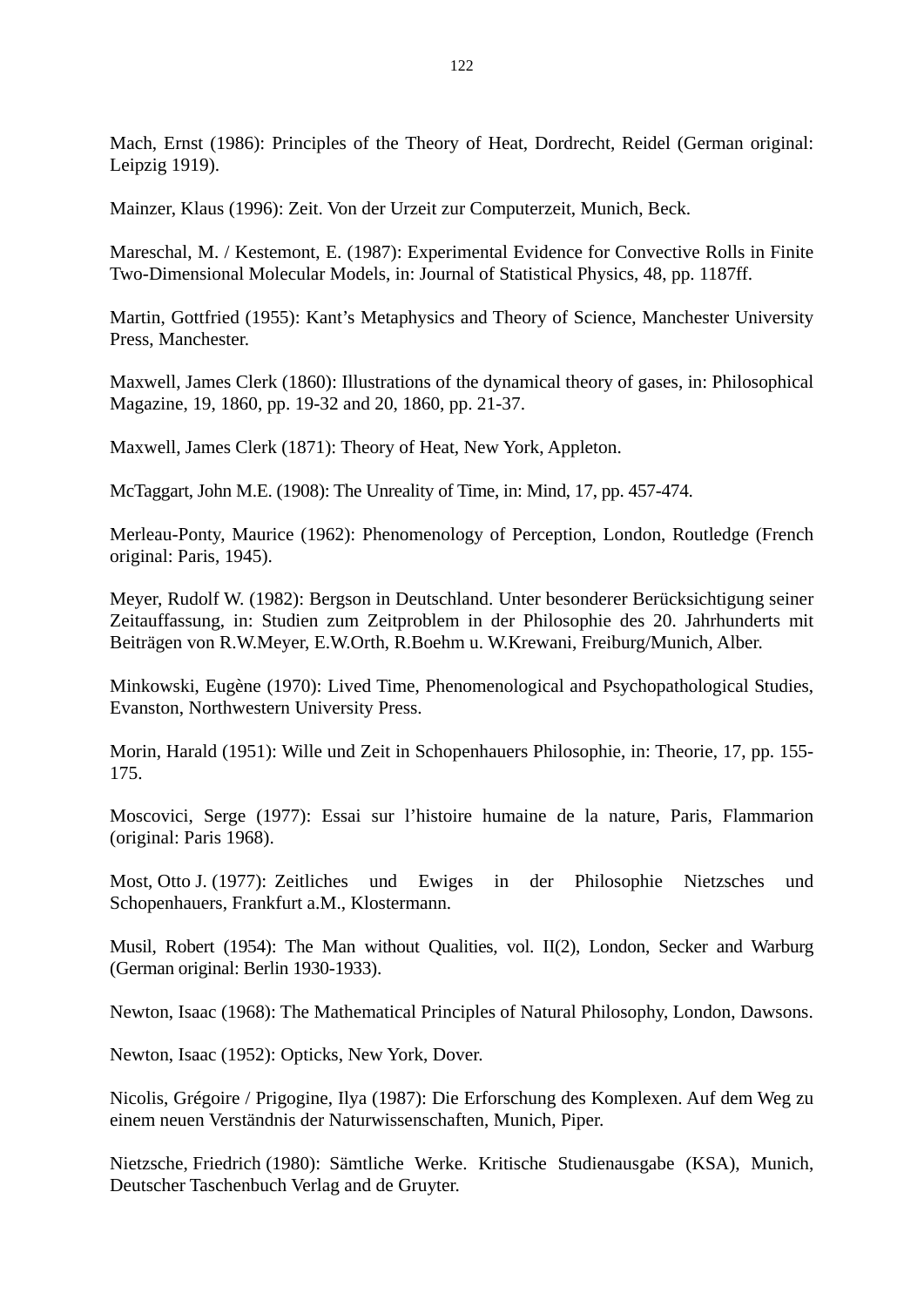Oger, Erik (1991): Einleitung, in: Bergson, 1991, pp. IX-LVII.

Okrent, Mark (1988): Heidegger's Pragmatism, Ithaca (N.Y.), Cornell University Press.

Onsager, Lars (1931): in: Phys. Rev., vol. 37, pp. 405ff and vol. 38, pp. 2265ff.

Ostwald, Wilhelm (1890): Über Autokatalyse, in: Ber. Verh. Kgl. Sächs. Ges. Wiss. Leipzig, Math.-Phys. Classe, 42, pp. 189-191.

Pflug, Günther (1959): Henri Bergson. Quellen und Konsequenzen einer induktiven Metaphysik, Berlin, de Gruyter.

Pieper, Hans-Joachim (1993): Zeitbewußtsein und Zeitlichkeit. Vergleichende Analysen zu Edmund Husserls *Vorlesungen zur Phänomenologie des inneren Zeitbewußtseins* und Maurice Merleau-Pontys *Phänomenologie der Wahrnehmung*, Frankfurt a.M., Lang.

Poincaré, Henri (1966a): On the Three-body Problem and the Equations of Dynamics, in: Brush, 1966, pp. 194-203 (originally in: Acta math., vol. 13, 1890, pp. 1-270).

Poincaré, Henri (1966b): Mechanism and Experience, in: Brush, 1966, pp. 203-207 (originally in: Revue de Métaphysique et de Morale, vol. 1, 1893, pp. 534-537).

Popper, Karl R. (1992): Boltzmann and the Arrow of Time, in: Popper, Unended Quest. An Intellectual Biography, London, Routledge, pp. 156-162.

Prigogine, Ilya (1945): Modération et transformations irréversibles des systèmes ouverts, in: Académie Royale de Belgique, Bulletin de la Classe des Science, 31, pp. 600ff.

Prigogine, Ilya (1947): Etude thermodynamique des phénomènes irrevérsibles, Paris, Dunod.

Prigogine, Ilya (1973): Time, Irreversibility and Structure, in: Physicist's Conception of Nature, ed. Jagdish Mehra, Dordrecht/Boston, Reidel.

Prigogine, Ilya (1980): From Being to Becoming. Time and Complexity in the Physical Sciences, San Francisco, Freeman.

Prigogine, Ilya (1988): Vom Sein zum Werden. Zeit und Komplexität in den Naturwissenschaften, überarbeitete und erweiterte Neuausgabe, Munich, Piper.

Prigogine, Ilya (1989): Die Wiederentdeckung der Zeit. Naturwissenschaft in einer Welt begrenzter Vorhersagbarkeit, in: Geist und Natur. Über den Widerspruch zwischen naturwissenschaftlicher Erkenntnis und philosophischer Welterfahrung, eds Hans-Peter Dürr and Walther Ch. Zimmerli, Bern/Munich/Vienna, Scherz, S.47-69.

Prigogine, Ilya (1997): The End of Certainty. Time, Chaos, and the New Laws of Nature, New York et al.

Prigogine, Ilya (1998): Die Gesetze des Chaos, Frankfurt a.M., Insel.

Prigogine, Ilya / Defay, R. (1944): Traité de Thermodynamique conformément aux méthodes de Gibbs et de De Donder, 2 vols, Liège, Desoer.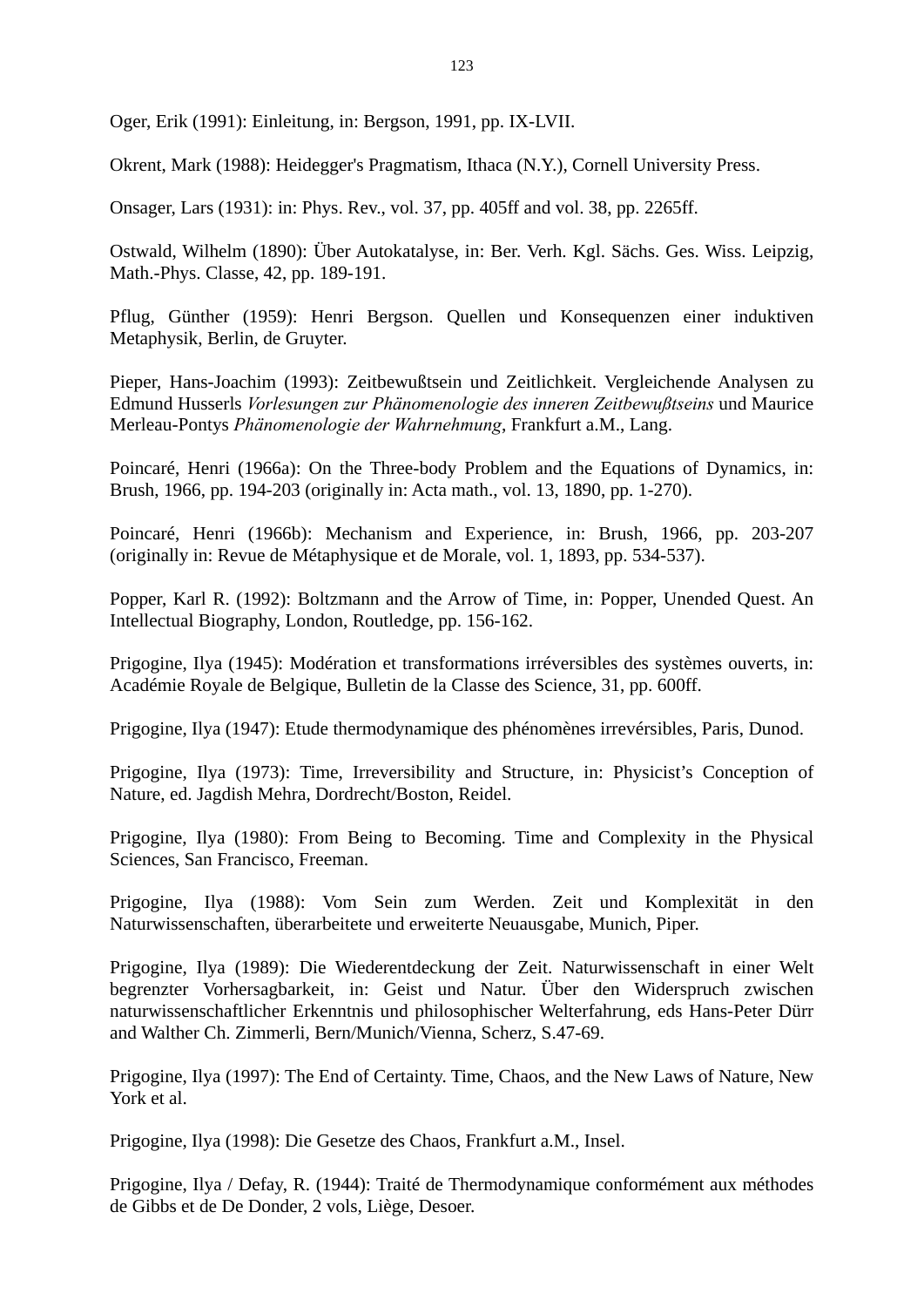Prigogine, Ilya / Lefever, René (1968): in: Journal of Chemical Physics, 48, pp. 1695ff.

Prigogine, Ilya / Pahaut, Serge (1985): Die Zeit wiederentdecken, in: Zeit, die vierte Dimension in der Kunst, ed. Michel Baudson, Weinheim, VCH, S.23-33.

Prigogine, Ilya / Stengers, Isabelle (1981): Dialog mit der Natur. Neue Wege naturwissenschaftlichen Denkens, Munich, Piper.

Prigogine, Ilya / Stengers, Isabelle (1985): Order out of Chaos. Man's New Dialogue with Nature, Toronto, New York, London and Sydney, Bantam.

Prigogine, Ilya / Stengers, Isabelle (1988): Entre le temps et l'éternité, Paris, Fayard.

Prigogine, Ilya / Stengers, Isabelle (1990): Entwicklung und Irreversibilität, in: Selbstorganisation. Jahrbuch für Komplexität in den Natur-, Sozial- und Geisteswissenschaften, 1, pp. 3-18.

Prigogine, Ilya / Stengers, Isabelle (1993): Das Paradox der Zeit. Zeit, Chaos und Quanten, Munich, Piper.

Prigogine, Ilya / Stengers, Isabelle / Pahaut, Serge (1979): La Dynamique - de Leibniz à Lucrece, in: Critique, no. 380, January 1979, pp. 35-55 [Engl.: Dynamics from Leibniz to Lucretius, in: Michel Serres, Hermes: Literature, Science, Philosophy, Baltimore, John Hopkins Press, 1982, pp. 137-155].

Proust, Marcel (1960): Remembrance of Things Past, 12 vols, London, Chatto and Windus (French original: Paris 1913-27)

Quételet, Adolphe Lambert Jacques (1835): Sur l'homme et le développement de ses facultés, ou essai de physique sociale, Paris, Bachelier.

Reichenbach, Hans (1957): The Philosophy of Space and Time, New York, Dover (German original 1928).

Reichenbach, Hans (1971): The Direction of Time, Berkeley, Los Angeles and London, University of California Press (first published 1956).

Rinderspacher, Jürgen P. (1985): Gesellschaft ohne Zeit. Individuelle Zeitverwendung und soziale Organisation der Arbeit, Frankfurt, Campus.

Rorty, Richard (1979): Philosophy and the Mirror of Nature, Princeton, Princeton University Press.

Rorty, Richard (1984): Heidegger wider die Pragmatisten, in: Neue Hefte für Philosophie, 23, pp. 1-22.

Rorty, Richard (1989): Contingency, Irony, and Solidarity, Cambridge, Cambridge University Press.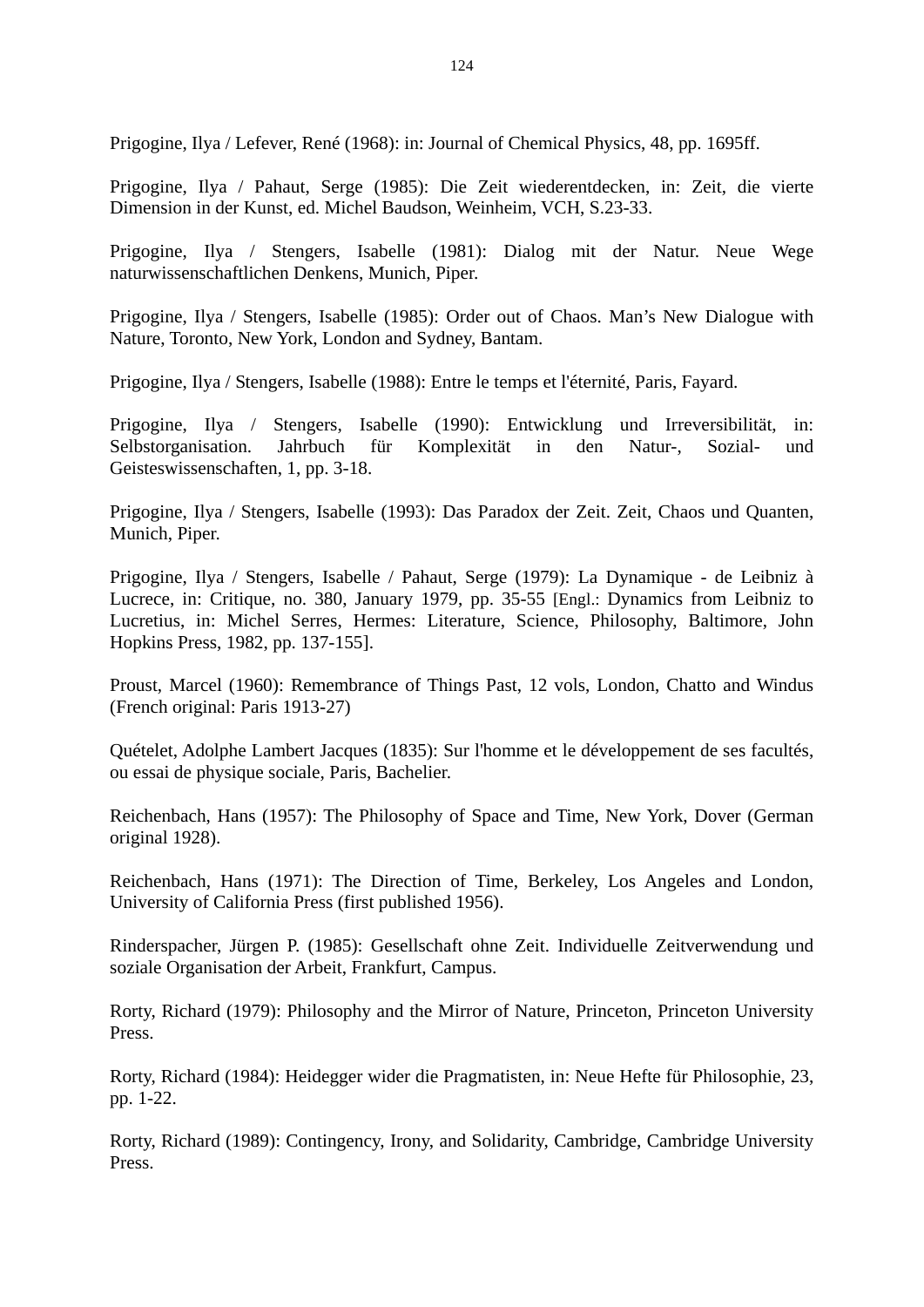Rorty, Richard (1991): Essays on Heidegger and others, Philosophical Papers, vol. 2, Cambridge, Cambridge University Press.

Rorty, Richard (1994): Hoffnung statt Erkenntnis. Eine Einführung in die pragmatische Philosophie, Vienna, Passagen.

Rorty, Richard (1995): Philosophy and the Future, in: Rorty and Pragmatism, ed. Herman J. Saatkamp, Nashville and London, Vanderbilt University Press.

Sambursky, Shmuel (ed.) (1978): Der Weg der Physik. 2500 Jahre physikalischen Denkens, Munich, Deutscher Taschenbuch Verlag (original: Zurich 1975).

Sandbothe, Mike (1989): Schopenhauers Ästhetik. Traditionalität, Modernität, Postmodernität, in: Schopenhauer in der Postmoderne, ed. Wolfgang Schirmacher, Schopenhauer-Studien, 3, Vienna, Passagen, pp. 157-165.

Sandbothe, Mike (1994): Die Verzeitlichung der Zeit. Grundtendenzen der modernen Zeitphilosophie und die aktuelle Wiederentdeckung der Zeit, in: Glaube und Denken. Jahrbuch der Karl-Heim-Gesellschaft, 7, 108-133.

Sandbothe, Mike (1996): Mediale Zeiten. Zur Veränderung unserer Zeiterfahrung durch die elektronischen Medien, in: Synthetische Welten. Kunst, Künstlichkeit und Kommunikationsmedien, ed. Eckhard Hammel, Essen, Blaue Eule, pp. 133-156.

Sandbothe, Mike (1997): Die Verzeitlichung der Zeit in der modernen Philosophie, in: Gimmler/Sandbothe/Zimmerli, 1997, pp. 41-62.

Sandbothe, Mike (1999): Virtuelle Temporalitäten. Zeit- und identitätsphilosophische Aspekte des Internet, in: Identität und Moderne, eds Alois Hahn and Herbert Willems, Frankfurt a.M., Suhrkamp, S. 332-355.

Sartre, Jean-Paul (1956): Being and Nothingness. An Essay on Phenomenological Ontology, New York, Philosophical Library (French original: Paris 1943).

Schnädelbach, Herbert (1983): Philosophie in Deutschland 1831-1933, Frankfurt a.M., Suhrkamp.

Schopenhauer, Arthur (1969): The World as Will and Representation, vol. 1, New York, Dover (German original: Leipzig 1819).

Segrè, Emilio (1984): From Falling Bodies to Radio Waves. Classical Physicists and their Discoveries, New York, W.H. Freeman and Co.

Sennett, Richard (1998): The Corrosion of Character : The Personal Consequences of Work in the New Capitalism, New York and London, W.W. Norton & Company.

Serres, Michel (1974): Hermes III: La Traduction, Paris, Éditions de Minuit.

Serres, Michel (1975): Introduction, in: Auguste Comte, Philosophie Première, Paris, Hermann, pp. 1-19.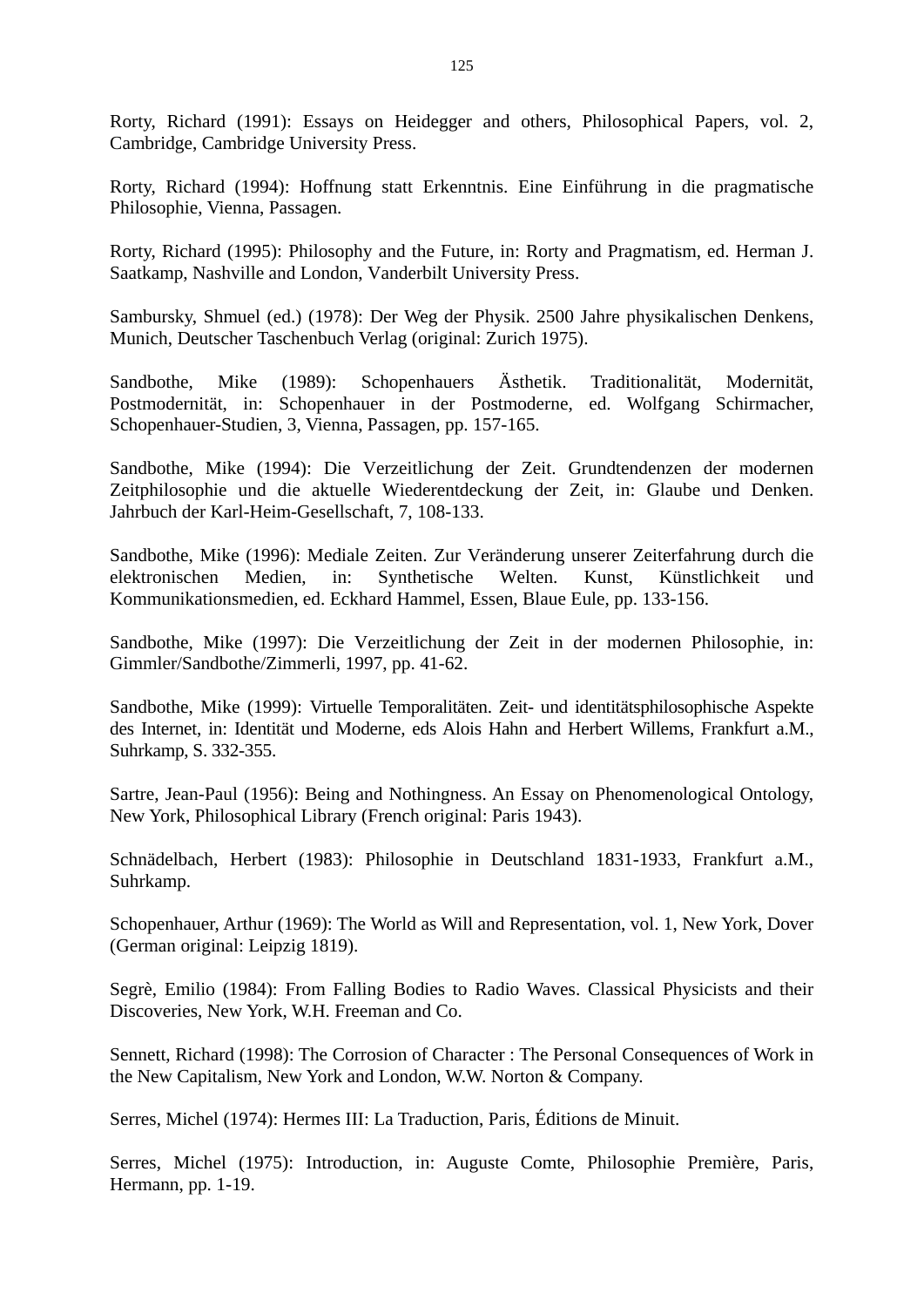Serres, Michel (1977): Hermes IV: La Distribution, Paris, Éditions de Minuit.

Sherover, Charles M. (1971): Heidegger, Kant, and Time. With an Introduction by William Barrett, Bloomington, Indiana University Press.

Sherover, Charles M. (ed.) (1975): The Human Experience of Time: The Development of Its Philosophic Meaning, New York, New York University Press.

Sommerville, Mary (1975): On the Connexion of the Physical Sciences, New York, Arno Press (original: London: 1834)

Stambaugh, Joan (1987): The Problem of Time in Nietzsche, London, Bucknell University Press.

Stegmaier, Werner (1987): Zeit der Vorstellung. Nietzsches Vorstellung der Zeit, in: Zeitschrift für philosophische Forschung, 41, pp. 202-228.

Stigler, Stephen M. (1987): The Measurement of Uncertainty in Nineteenth-Century Social Science, in: The Probabilistic Revolution, vol. 1, eds Lorenz Krüger, Lorraine J. Daston, and Michael Heidelberger, Cambridge (Mass.), MIT Press, pp. 287-292.

Szendrei, Eric V. (1989): Bergson, Prigogine and the Rediscovery of Time, in: Process Studies, 18/3, pp. 181-193.

Theunissen, Michael (1970): Hegels Lehre vom absoluten Geist als theologischpolitischer Traktat, Berlin, de Gruyter.

Theunissen, Michael (1991): Negative Theologie der Zeit, Frankfurt a.M., Suhrkamp.

Thomson, William (1882a): An Account of Carnot's Theory of the Motive Power of Heat; with Numerical Results deduced from Regnault's Experiments on Steam, in: W. Thomson, Mathematical and Physical Papers, vol. 1, Cambridge, Cambridge University Press (originally in: Transactions of the Royal Society of Edinburgh, 16, 1849, pp. 541-574).

Thomson, William (1882b): On a Universal Tendency in Nature to the Dissipation of Mechanical Energy, in: W. Thomson, Mathematical and Physical Papers, vol. 1, Cambridge, Cambridge University Press, pp. 511- 514 (originally in: Proceedings of the Royal Society of Edinburgh, April 1852).

Thomson, William (1914): Über die dynamische Theorie der Wärme mit numerischen Ergebnissen aus Herrn Joules Äquivalent einer thermischen Einheit und Herrn Regnaults Messungen an Dampf, trans. and ed. Walter Block, Leipzig/Berlin, Engelmann, 1914 (original engl.: On the dynamical theory of heat, with numerical results deduced from Mr. Joule's equivalent of a thermal unit, and M. Regnault's observations on steam, Parts I-III, in: Transactions of the Royal Society of Edinburgh, 20, March 1851, pp. 261-268, 289-298).

Thomson, William (1966): The Kinetic Theory of the Dissipation of Energy, in: Brush, 1966, pp. 176-187 [originally in: Proceedings of the Royal Society of Edinburgh, vol. 8, 1874, pp. 325ff].